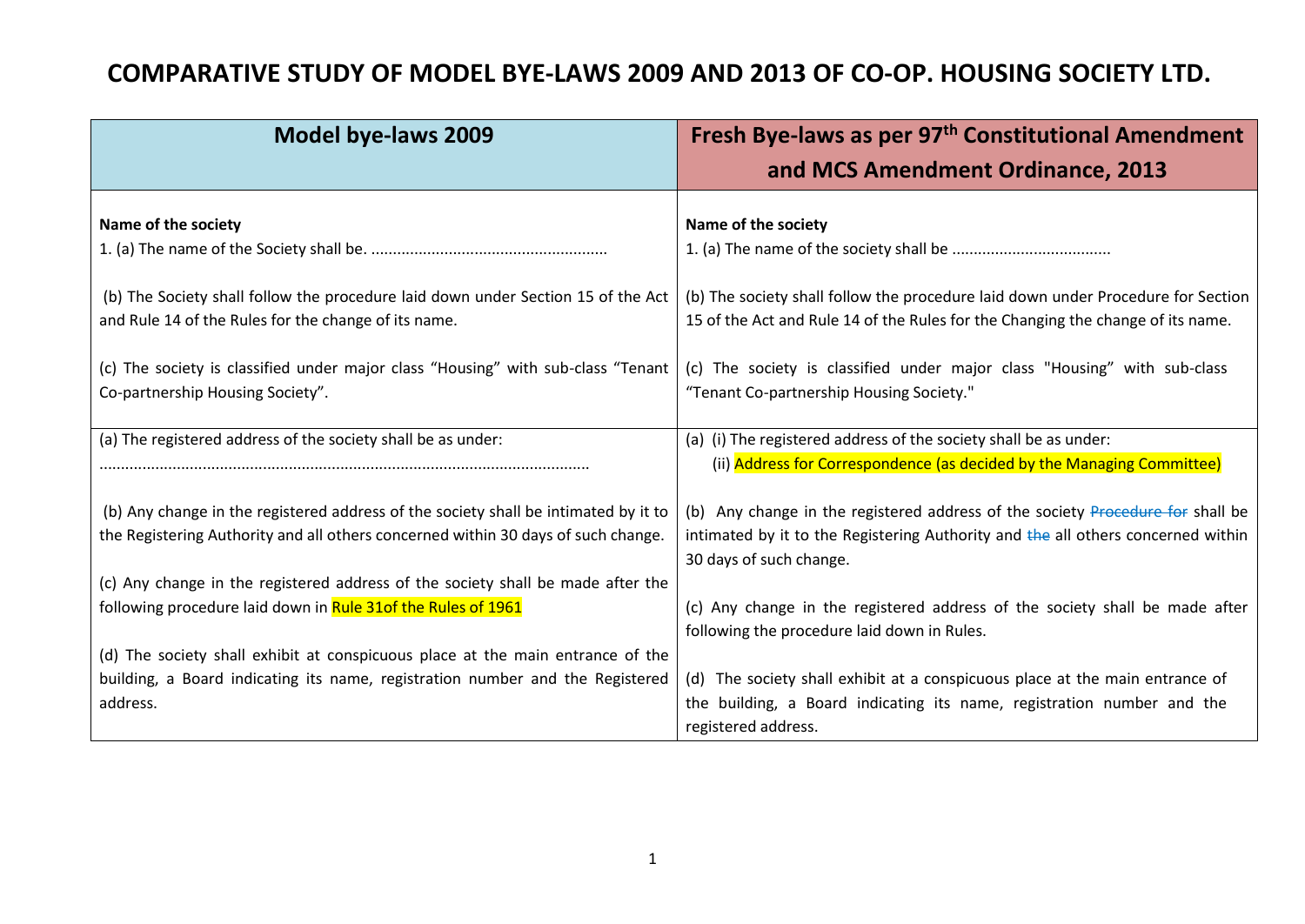| <b>Model bye-laws 2009</b>                                                                                                                                                                                                                                                                  | Fresh Bye-laws as per 97 <sup>th</sup> Constitutional Amendment                                                                                                                                                                                                                                                                      |
|---------------------------------------------------------------------------------------------------------------------------------------------------------------------------------------------------------------------------------------------------------------------------------------------|--------------------------------------------------------------------------------------------------------------------------------------------------------------------------------------------------------------------------------------------------------------------------------------------------------------------------------------|
|                                                                                                                                                                                                                                                                                             | and MCS Amendment Ordinance, 2013                                                                                                                                                                                                                                                                                                    |
| II. Unless otherwise separately provided in these bye-laws, the following words<br>and terms shall have the meaning assigned to them herein:                                                                                                                                                | Unless otherwise separately provided in this bye -Interpretations of -<br>3.<br>laws, the following words and terms shall have the meaning assigned to<br>them here in:                                                                                                                                                              |
| (i) "Act" means the Maharashtra Co-operative Societies Act, 1960; (MCS Act)                                                                                                                                                                                                                 | (i) 'Act' means the Maharashtra Co-operative Societies Act; (MCS Act) 1960.                                                                                                                                                                                                                                                          |
| (ii) "Bye-laws" means the registered bye-laws of the society                                                                                                                                                                                                                                | (ii) Bye-laws' means by-laws consistent with Act and registered under this Act<br>for the time being in force and includes registered amendments of such bye-<br>laws.                                                                                                                                                               |
| (iii) "Chief Promoter" means the person who is elected by the Promoters, in their                                                                                                                                                                                                           |                                                                                                                                                                                                                                                                                                                                      |
| first meeting, or in their subsequent meetings in case the post of the Chief<br>Promoter lies vacant, till the first general meeting.                                                                                                                                                       | (iii) 'Chief Promoter' means the person who is elected by the Promoters, in their<br>first meeting, or in their subsequent meetings in case the post of the Chief<br>Promoter lies vacant, till the first general meeting.                                                                                                           |
| (iv) "Committee" means the Committee of the members or other directing body                                                                                                                                                                                                                 |                                                                                                                                                                                                                                                                                                                                      |
| of the management of the affairs of the Society is entrusted;                                                                                                                                                                                                                               | (iv) "Committee" means the Committee of management or board of directors or<br>the governing body or other directing body of a cooperative Housing society, by<br>whatever name called, to which the management of the affairs of a society is<br>entrusted and vested under section 73 of the Act                                   |
| (v) "Days" Clear Notice means the number of calendar days intervening                                                                                                                                                                                                                       |                                                                                                                                                                                                                                                                                                                                      |
| between the day of posting the notice and the day of the meeting;                                                                                                                                                                                                                           | (v) '----- Days' Clear Notice means the number of calendar days intervening<br>between the day of posting the notice and the day of the meeting.                                                                                                                                                                                     |
| (vi) "Flat" means a separate and self contained set of premises used or intended                                                                                                                                                                                                            |                                                                                                                                                                                                                                                                                                                                      |
| to be used for residence, or office, or showroom, or shop, or godown and<br>includes a garage, or dispensary, or consulting room, or clinic, or flour mill, the<br>coaching classes, or palna ghar or beauty parlour, the premises forming part of a<br>building and includes an apartment; | (vi) Flat' means a separate and self contained set of premises used or intended<br>to be used for residence, or office, or show-room, or shop, or godown and<br>includes a garage, or dispensary, or consulting room, or clinic, or flour mill, or<br>coaching classes, or palnaghar, beauty parlour, the premises forming part of a |
| (vii) "Housing Federation" means the federation of Co-operative Housing                                                                                                                                                                                                                     | building and includes an apartment.                                                                                                                                                                                                                                                                                                  |
| Societies, registered under the Act;                                                                                                                                                                                                                                                        | (vii) 'Housing Federation' means the federation of co-operative housing<br>societies, registered and notified under the Act.                                                                                                                                                                                                         |
| (viii) "Ownership Flats Act" means the Maharashtra Ownership Flats (Regulation                                                                                                                                                                                                              |                                                                                                                                                                                                                                                                                                                                      |
| of the Promotion of Construction, Sale, Management and Transfer) Act, 1963;                                                                                                                                                                                                                 | (viii)'Ownership Flats Act' means the Maharashtra Ownership Flats (Regulation                                                                                                                                                                                                                                                        |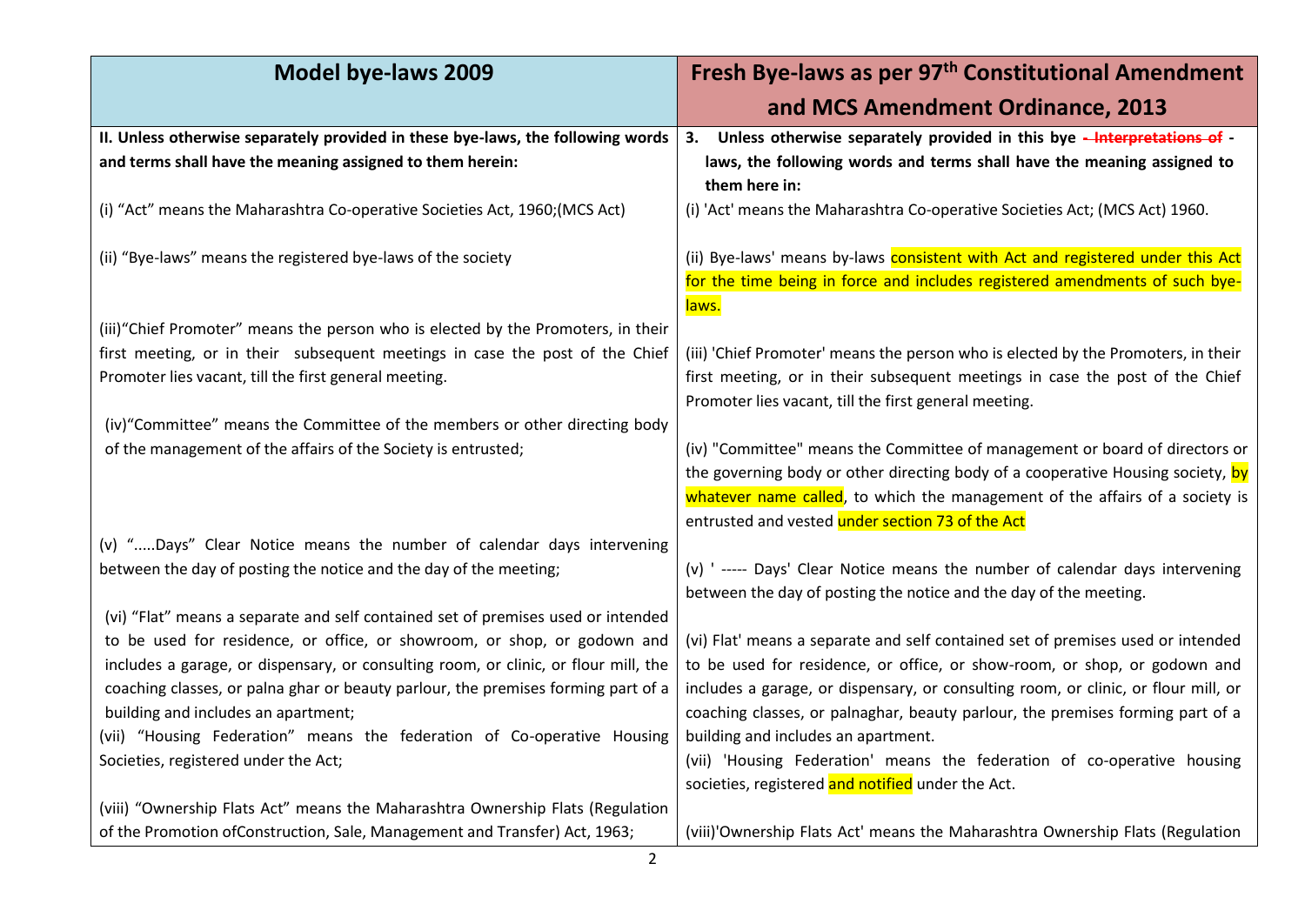| <b>Model bye-laws 2009</b>                                                            | Fresh Bye-laws as per 97 <sup>th</sup> Constitutional Amendment                                                                                                |
|---------------------------------------------------------------------------------------|----------------------------------------------------------------------------------------------------------------------------------------------------------------|
|                                                                                       | and MCS Amendment Ordinance, 2013                                                                                                                              |
|                                                                                       | of the Promotion of Construction, Sale, Management and Transfer) Act, 1963.                                                                                    |
| (ix) "Papers" means all or any of items mentioned in the bye-laws Nos. 142 and        |                                                                                                                                                                |
| 143;                                                                                  | (ix) 'Papers' means all or any of the items mentioned in the bye-laws Nos. 142<br>and143.                                                                      |
| (x) "Parking Space" means open space within the premises of the society               |                                                                                                                                                                |
| earmarked by it for parking of vehicles and includes a stilt;                         | (x) 'Parking Space' means open space within the premises of the society                                                                                        |
|                                                                                       | earmarked by it for parking of vehicles and includes a stilt.                                                                                                  |
| (xi) "Prescribed Form" means the form included in the Annexure II indicating the      |                                                                                                                                                                |
| bye-law No. under which it is prescribed and the Appendix at which it is enclosed;    | (xi) 'Prescribed Form' means the form included in the Annexure II indicating the<br>bye-law No. under which it is prescribed and the Appendix at which it is   |
| (xii) "Promoter" means a person, who has signed the application for registration      | enclosed.                                                                                                                                                      |
| of the society.                                                                       |                                                                                                                                                                |
|                                                                                       | (xii) 'Promoter' means a person, who has signed the application for                                                                                            |
| (xiii) "Builder-Promoter" means a person who constructs or causes to be               | registration of the society.                                                                                                                                   |
| constructed a block or building of flats or apartments for the purpose of selling     |                                                                                                                                                                |
| some or all of them to other persons, or to a company, Co-operative Society or        | (xiii) "Promoter Builder" means a person and includes a partnership firm or a                                                                                  |
| other association of persons, and includes his assignees; and where the person        | body or association of person, [whether registered or not] who constructs or                                                                                   |
| who builds and the person who sells are different persons, the term includes<br>both; | causes to be constructed a block or building of flats [or apartments] for the<br>purpose of selling some or all of them to other persons, or to a company, Co- |
|                                                                                       | operative Society or other association of persons, and includes his assignees;                                                                                 |
| (xiv) "Rules" means the Maharashtra Co-operative Societies Rules, 1961;               | and where the person who builds and the person who sells are different                                                                                         |
|                                                                                       | persons, the term includes both.                                                                                                                               |
| (xv) "Reserve Fund" means the fund constituted under the provisions of Section        | (xiv) 'Rules' means the Maharashtra Co-operative Societies Rules, 1961.                                                                                        |
| 66(1) of the Act and the Bye-Law No. 12(i);                                           |                                                                                                                                                                |
|                                                                                       | (xv) 'Reserve Fund' means the fund constituted under the provisions of Section                                                                                 |
| (xvi) "Repairs and Maintenance Fund" means the fund constituted under the Bye-        | 66 (1) of the Act and the Bye-law No. 12(i).                                                                                                                   |
| law No.13(a);                                                                         | (xvi) 'Repairs and Maintenance Fund' means the fund constituted under the                                                                                      |
| (xvii) "Sinking Fund" means the fund constituted under the Bye-law No.13(c);          | Byelaw No. 13(a).                                                                                                                                              |
|                                                                                       |                                                                                                                                                                |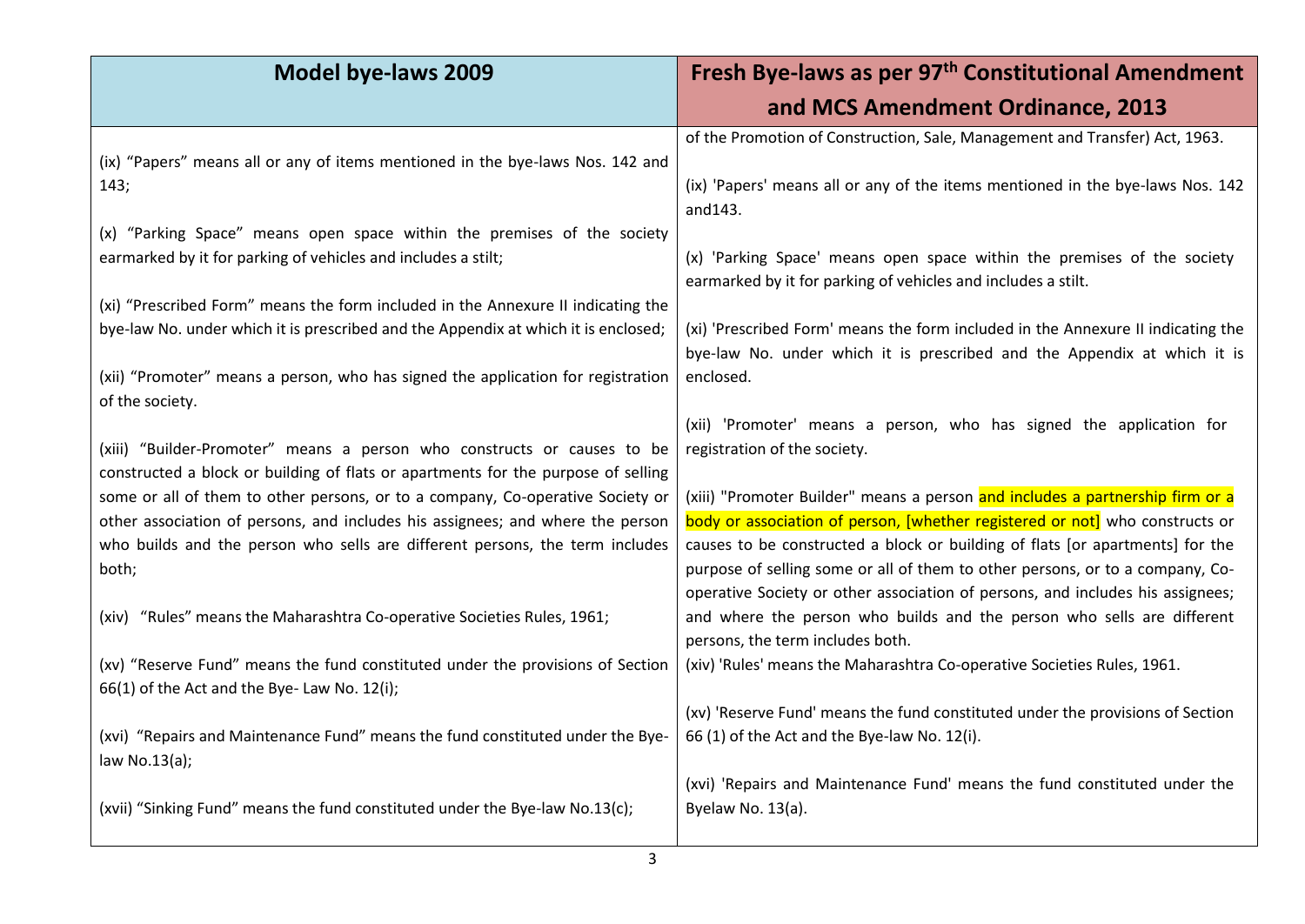| <b>Model bye-laws 2009</b>                                                                                         | Fresh Bye-laws as per 97 <sup>th</sup> Constitutional Amendment                                                                                             |
|--------------------------------------------------------------------------------------------------------------------|-------------------------------------------------------------------------------------------------------------------------------------------------------------|
|                                                                                                                    | and MCS Amendment Ordinance, 2013                                                                                                                           |
| (xviii) "Major Repair Funds" means a Fund created by the society and constituted                                   | (xvii) 'Sinking Fund' means the fund constituted under the Bye-law No. 13(c).                                                                               |
| under Bye-law No 13 (b) for the purpose of Major Repairs, such as Plastering,                                      |                                                                                                                                                             |
| building of compound wall, pavement, total painting, reconstruction;                                               | 'Major Repair Funds' means a Fund created by the society and<br>(xviii)<br>constituted under Bye-law No. 13 (b), for the purpose of Major Repairs including |
| 'Municipal Act" means the Maharashtra Municipalities Act 1965 (Mah.XL<br>(xix)<br>of 1965);                        | Plastering, building of compound wall, pavement, total painting, reconstruction.                                                                            |
|                                                                                                                    | (xix) 'Municipal Act' means the Maharashtra Municipalities Act 1965 (Mah. XL                                                                                |
| (xx)" Open space" means an Area, forming an integral part of the site, left open to<br>sky;                        | of 1965).                                                                                                                                                   |
|                                                                                                                    | (xx) 'Open space' means an Area, forming a integral part of the site, left open to                                                                          |
| (xxi)" Open terraces" means terraces which are otherwise not in the exclusive<br>possession of any of the members; | sky.                                                                                                                                                        |
|                                                                                                                    | (xxi)'Open terraces' means terraces which are otherwise not in the exclusive                                                                                |
| (xxii)" Common Areas & Facilities" means                                                                           | possession of any of the members.                                                                                                                           |
| a) the land on which the building is located;                                                                      |                                                                                                                                                             |
| b) the foundations, columns, girders, beams, supports, main walls, roofs,                                          | (xxii) 'Common Areas and Facilities' means                                                                                                                  |
| halls, corridors, lobbies, stairs, stair-ways, fire escapes and entrances and                                      | a) The land on which the building is located;                                                                                                               |
| exits of the building;                                                                                             | b) The foundations, columns, girders, beams, supports, main walls,                                                                                          |
| c) the basements, cellars, yards, gardens, parking areas (unless not<br>specifically sold) and storage spaces;     | roofs, halls, corridors, lobbies, stairs, stair-ways, fire escapes and<br>entrances and exits of the building;                                              |
| d) the premises for the lodging of janitors or persons employed for the                                            | c) The basements, cellars, yards, gardens, parking areas (unless not                                                                                        |
| management of the property;                                                                                        | specifically sold), and storage spaces.                                                                                                                     |
| (e) installations of central services, such as power, light, gas, hot and cold                                     | d) The premises for the lodging of janitors-or persons employed for                                                                                         |
| water, heating, refrigeration, air conditioning and generators;                                                    | the management of the property;                                                                                                                             |
| f) the elevators, tanks, pumps, motors, fans, compressors, ducts and in                                            | e) Installations of central services such as power, light, gas, hot and                                                                                     |
| general all apparatus and installations existing for common use;                                                   | cold water, heating, refrigeration, air conditioning and generators.                                                                                        |
| g) such community and commercial facilites as may have been provided                                               | f) The elevators, tanks, pumps, motors, fans, compressors, ducts and in                                                                                     |
| for;                                                                                                               | general all apparatus and installations existing for common use;                                                                                            |
| h) all other parts of the property necessary or convenient to its existence,                                       | g) Such community and commercial facilities as may have been                                                                                                |
| maintenance and safety or normally in common use;                                                                  | provided for,                                                                                                                                               |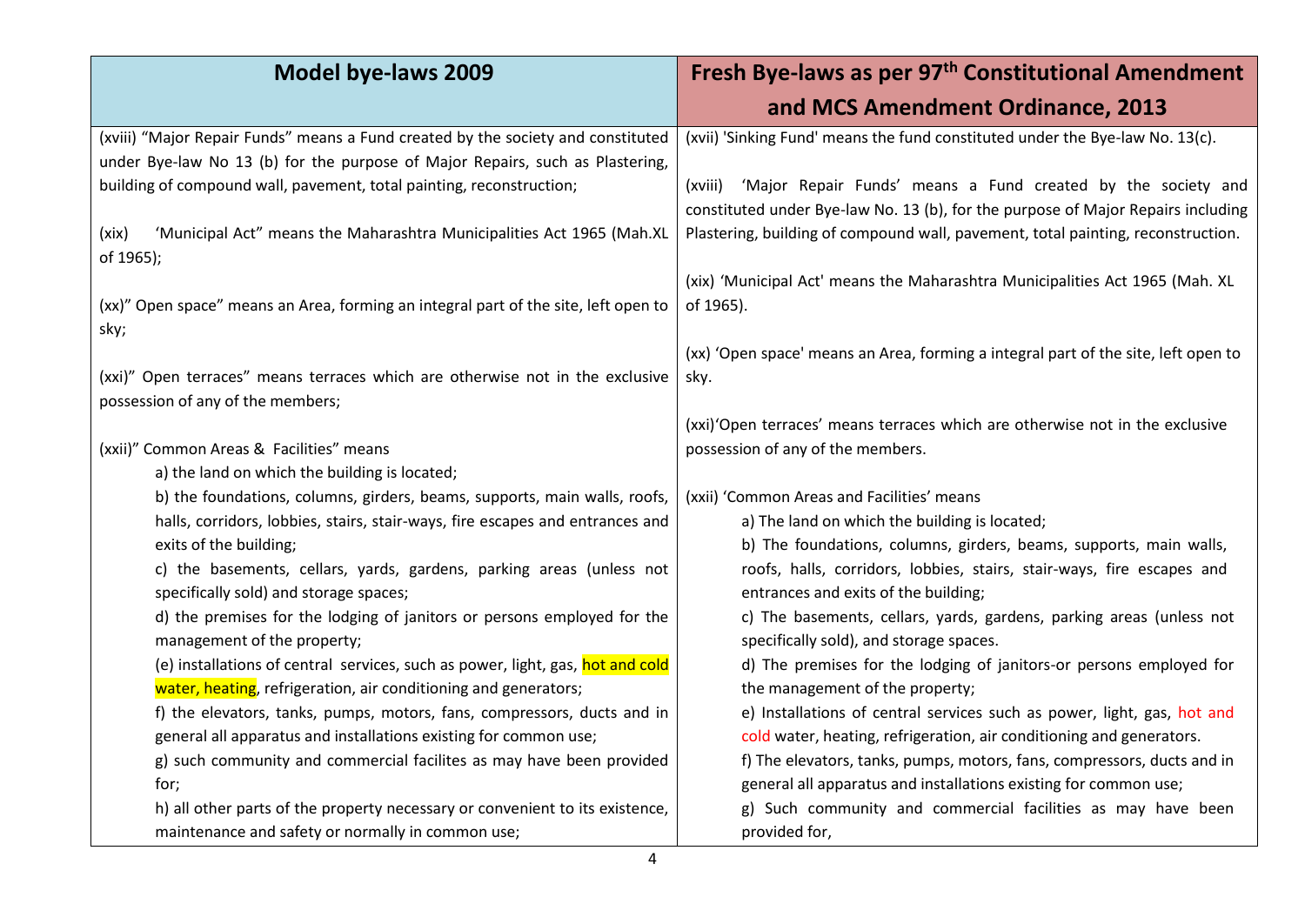| <b>Model bye-laws 2009</b>                                                                                                                                                                                                                                                                                   | Fresh Bye-laws as per 97 <sup>th</sup> Constitutional Amendment                                                                                                                                                                                                                                                                                                                                                                                                                                                                                  |
|--------------------------------------------------------------------------------------------------------------------------------------------------------------------------------------------------------------------------------------------------------------------------------------------------------------|--------------------------------------------------------------------------------------------------------------------------------------------------------------------------------------------------------------------------------------------------------------------------------------------------------------------------------------------------------------------------------------------------------------------------------------------------------------------------------------------------------------------------------------------------|
|                                                                                                                                                                                                                                                                                                              | and MCS Amendment Ordinance, 2013                                                                                                                                                                                                                                                                                                                                                                                                                                                                                                                |
| (xxiii)'Society'<br>Society Ltd.,<br>(xxiv)" Member" means a person joining in an application for the Registration of<br>a Co-operative Society which is subsequently registered, or a person duly<br>admitted to membership of a Society after Registration and includes a Nominal<br>and Associate member. | h) All other parts of the property necessary or convenient to its<br>existence, maintenance and safety, or normally in common use;<br>registered under the Act.<br>(xxiv) 'Member' means a person joining in an application for the Registration of<br>a Cooperative Housing Society which is subsequently registered, or a person duly<br>admitted to membership of a Society after Registration and includes Active<br>Member, Associate member and Nominal Member;                                                                            |
| a) "Associate Member" means a member who holds jointly a share of a Society<br>with others, but whose name does not stand first in the share certificate.                                                                                                                                                    | (a)"Active member" means a person:<br>1) Who has purchased and/or owns the Flat / Unit in the Society.<br>2) Who attends at least one General Body Meeting of the Society in the previous<br><b>Five consecutive Years?</b><br>3) He has at least paid the amount equivalent to one Year of society<br>Maintenance and Service charges, within a consecutive period of Five years.<br>(b) "Associate Member" means a member who holds jointly a share of a society<br>with others, but whose name does not stand first in the share certificate. |
| b) "Nominal Member" means a person admitted to membership as such and<br>registration in accordance with the Bye-laws.<br>5                                                                                                                                                                                  | (c) "Nominal Member" means a person admitted to membership as such after<br>registration in accordance with the Bye laws.                                                                                                                                                                                                                                                                                                                                                                                                                        |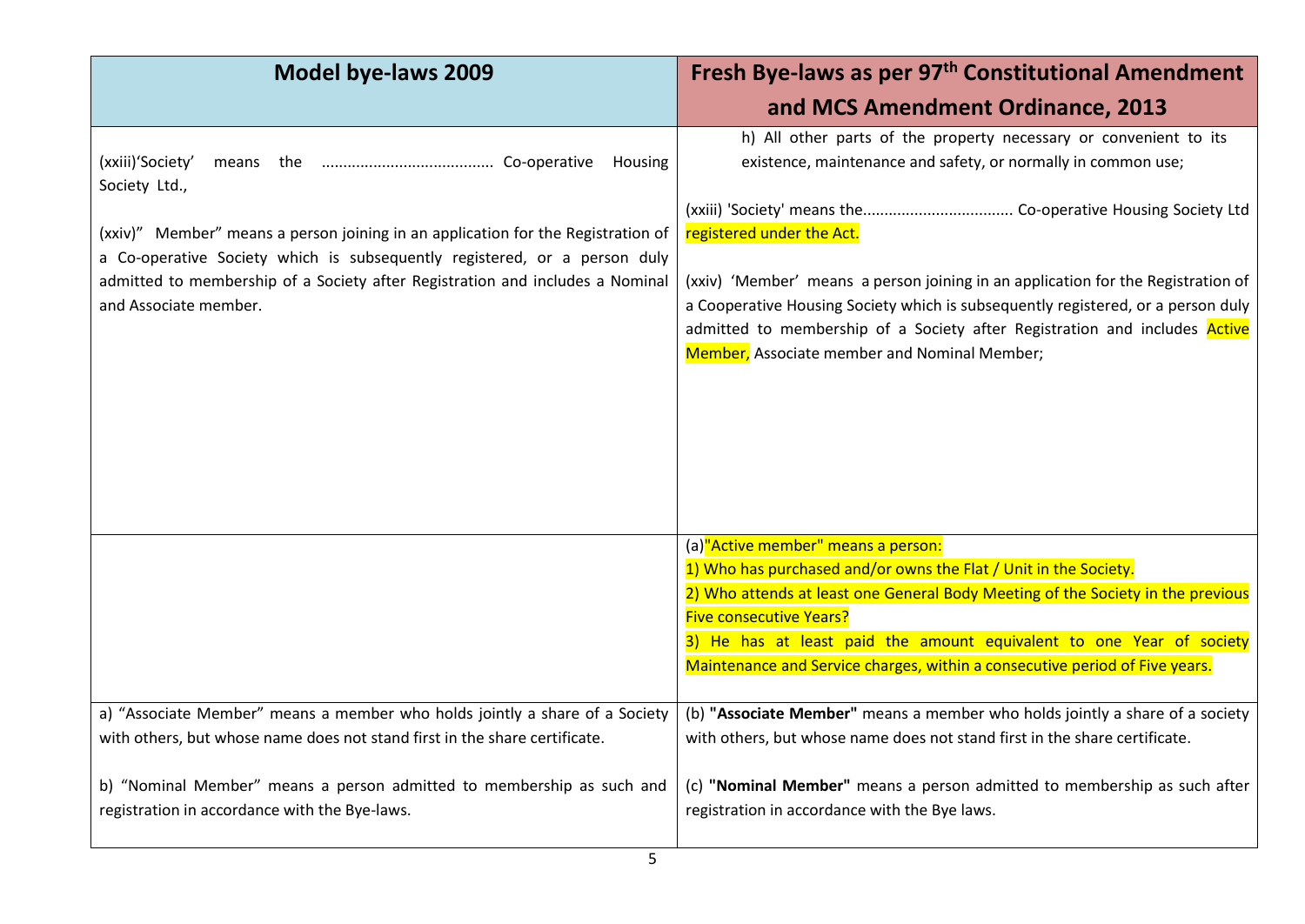| <b>Model bye-laws 2009</b>                                                                                                                                                                                                                            | Fresh Bye-laws as per 97 <sup>th</sup> Constitutional Amendment                                                                                                                                                                                        |
|-------------------------------------------------------------------------------------------------------------------------------------------------------------------------------------------------------------------------------------------------------|--------------------------------------------------------------------------------------------------------------------------------------------------------------------------------------------------------------------------------------------------------|
|                                                                                                                                                                                                                                                       | and MCS Amendment Ordinance, 2013                                                                                                                                                                                                                      |
| (xxv)" Family" means Group of persons, which includes husband, wife, father,<br>mother, sister, brother, son, daughter, son-in-law, brother-in-law, sister-in-law,<br>daughter-in-law, grandson/daughter.                                             | (xxv) 'Family' means Group of persons which includes husband, wife, father,<br>mother, sister, brother, son, daughter, son-in-law, brother-in-law, sister-in-law,<br>daughter-in-law, grandson /daughter.                                              |
| (xxvi)" Transfer Fees' means the sum payable by a Transferor to the Society for<br>the transfer of his shares along with occupancy right as provided under the Bye-<br>law No. 38(e)(vii).                                                            | (xxvi) 'Transfer Fees' means the sum payable by a transferor to the society for<br>the transfer of his shares along with occupancy right as provided under the Bye-<br>law No. 38(e) (vii).                                                            |
| (xxvii)" Premium' shall mean and include the amount payable to the Society by<br>the member, transferring his shares and interest in the capital/ property of the<br>Society, in addition to the transfer fee as provided under bye-law no.38(e)(ix). | (xxvii) 'Premium' shall mean and include the amount payable to the society by<br>the member, transferring his shares and interest in the capital/ property of the<br>society, in addition to the transfer fee as provided under bye-law No. 38(e)(ix). |
| (xxviii)" Working Capital" means funds at the disposable of the Society inclusive of<br>the paid up capital, share capital, funds created out of profits and money raised<br>by borrowing or by any other means.                                      | (xxviii) 'Working Capital' means funds at the disposable of the society inclusive<br>of the paid up capital, share capital, funds created out of profits, and money<br>raised by borrowing or by any other means.                                      |
|                                                                                                                                                                                                                                                       | (xxix) 'Authorized person' means a person duly authorized to take action under<br>the provisions of this Act.                                                                                                                                          |
|                                                                                                                                                                                                                                                       | 'State Co-operative Election Authority' means an authority constituted or<br>(xxx)                                                                                                                                                                     |
|                                                                                                                                                                                                                                                       | nominated by the State Government for the purposes of superintendence,<br>direction, and control of the preparation of the electoral roll for and conduct of                                                                                           |
|                                                                                                                                                                                                                                                       | the elections of committee of a society or such class of societies as may be                                                                                                                                                                           |
|                                                                                                                                                                                                                                                       | notated.                                                                                                                                                                                                                                               |
|                                                                                                                                                                                                                                                       | 'Expert director' means and includes a person having experience in the<br>(xxxi)                                                                                                                                                                       |
|                                                                                                                                                                                                                                                       | field of Housing and the field relating to the objects and activities undertaken by<br>the society.                                                                                                                                                    |
|                                                                                                                                                                                                                                                       |                                                                                                                                                                                                                                                        |
|                                                                                                                                                                                                                                                       | 'Functional director' means and includes a Chief Executive Officer or<br><u>(xxxii)</u>                                                                                                                                                                |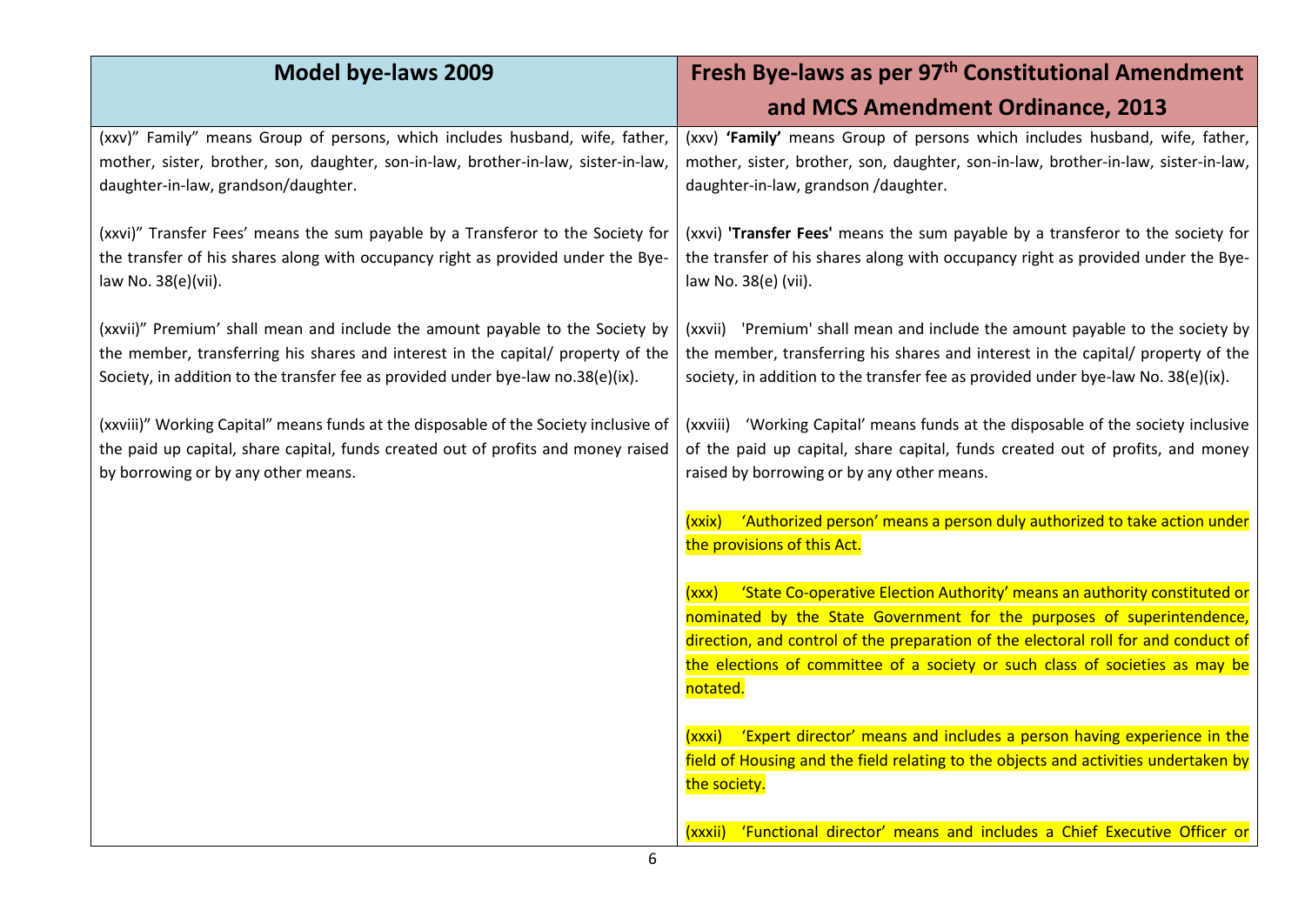| <b>Model bye-laws 2009</b>                                                  | Fresh Bye-laws as per 97 <sup>th</sup> Constitutional Amendment                                                                                                                                                                                                                                       |
|-----------------------------------------------------------------------------|-------------------------------------------------------------------------------------------------------------------------------------------------------------------------------------------------------------------------------------------------------------------------------------------------------|
|                                                                             | and MCS Amendment Ordinance, 2013                                                                                                                                                                                                                                                                     |
|                                                                             | Manager or by whatever designation called, nominated by a committee and who                                                                                                                                                                                                                           |
|                                                                             | is available for whole time to look after the working of the society and discharge                                                                                                                                                                                                                    |
|                                                                             | the duties and functions as may be assigned to him by the committee.                                                                                                                                                                                                                                  |
|                                                                             | (xxxiii) 'Officer' means a person elected or appointed by a society to any office                                                                                                                                                                                                                     |
|                                                                             | of such society and includes any office bearer such as a chairman, vice-chairman,                                                                                                                                                                                                                     |
|                                                                             | chairperson, secretary, treasurer, manager, member of the committee and any                                                                                                                                                                                                                           |
|                                                                             | other person elected or appointed to give directions in regard to the business of                                                                                                                                                                                                                     |
|                                                                             | such society.                                                                                                                                                                                                                                                                                         |
| II. The area of operation of the Society shall be confined to ---------     | 4. The area of operation of the society shall be confined to                                                                                                                                                                                                                                          |
| Explanation :-                                                              | <b>Explanation:</b>                                                                                                                                                                                                                                                                                   |
| For the Societies in Bruhan Mumbai, insert City Survey Number/Gat Number    | (i) For the Society in the Bruhan Mumbai insert City Survey no / Gat no. / Final                                                                                                                                                                                                                      |
| and Ward in the gap.                                                        | Plot no /Ward in the gap.                                                                                                                                                                                                                                                                             |
| For the Societies at other places, insert City Survey Number/Gat Number and | (ii) For the Society at other place, insert City Survey no / Gat no. / Final Plot no /                                                                                                                                                                                                                |
| Municipal<br>Corporation                                                    |                                                                                                                                                                                                                                                                                                       |
|                                                                             | Taluka  District                                                                                                                                                                                                                                                                                      |
| IV. The objects of the Society shall be as under:*                          | <b>IV. OBJECTS</b>                                                                                                                                                                                                                                                                                    |
|                                                                             | The objects of the society shall be as under:<br>5.                                                                                                                                                                                                                                                   |
|                                                                             | (a)                                                                                                                                                                                                                                                                                                   |
|                                                                             |                                                                                                                                                                                                                                                                                                       |
|                                                                             |                                                                                                                                                                                                                                                                                                       |
|                                                                             | To provide co-operative education and training to develop co-operative<br>(b)                                                                                                                                                                                                                         |
|                                                                             | skills to its members, committee members, officers and employees of the                                                                                                                                                                                                                               |
|                                                                             | society.                                                                                                                                                                                                                                                                                              |
|                                                                             |                                                                                                                                                                                                                                                                                                       |
|                                                                             | To promote peaceful co-habitation amongst the members on the Co-<br>operative Principles and ensure Voluntary formation, Democratic Member<br><b>Control, Member - Economic Participation and Autonomous Functioning.</b><br>To initiate Redevelopment of the building as per the norms of the<br>(c) |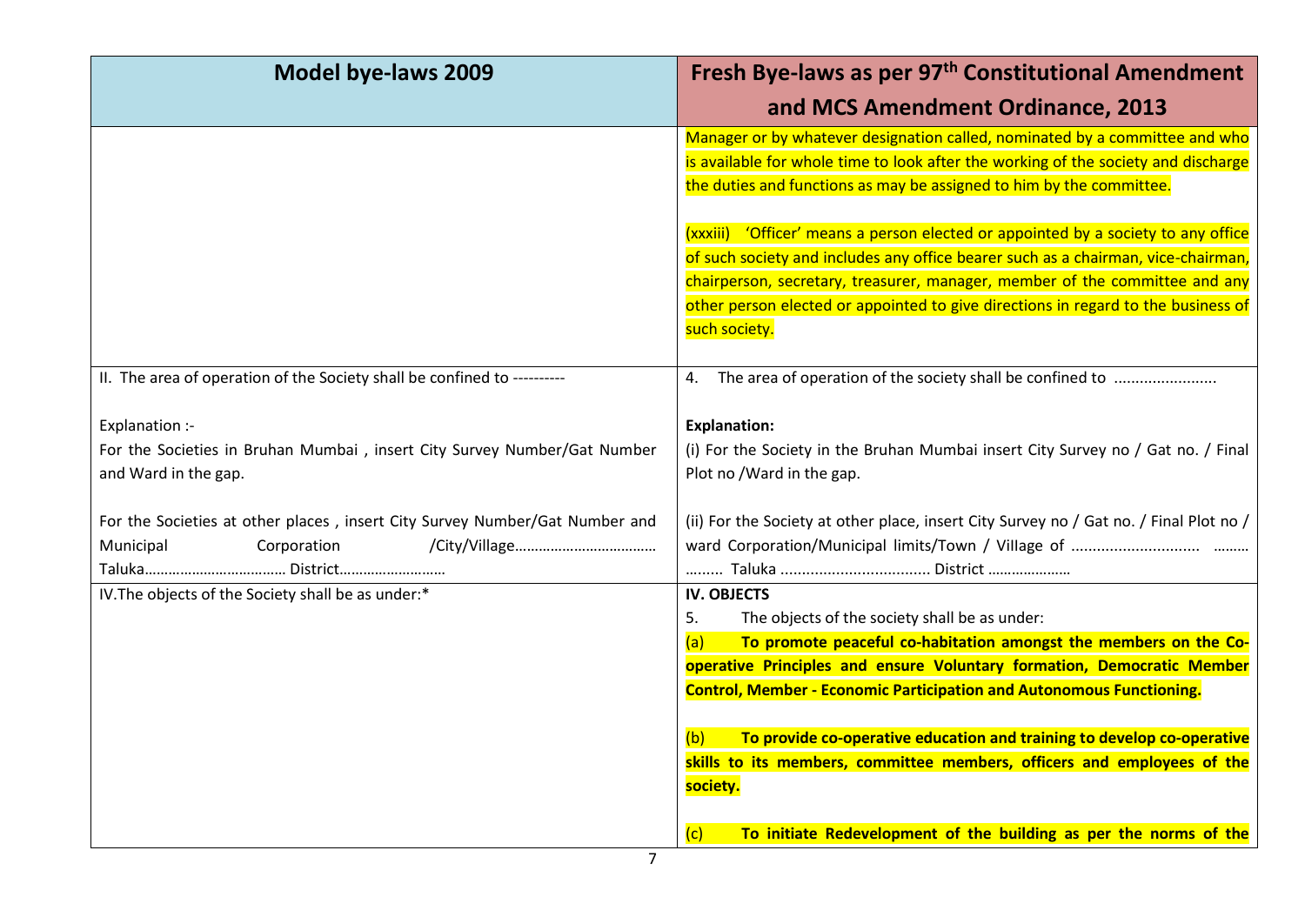| <b>Model bye-laws 2009</b>                                                                                                                                                                                                                                                        | Fresh Bye-laws as per 97 <sup>th</sup> Constitutional Amendment                                                                                                                                                                                                                               |
|-----------------------------------------------------------------------------------------------------------------------------------------------------------------------------------------------------------------------------------------------------------------------------------|-----------------------------------------------------------------------------------------------------------------------------------------------------------------------------------------------------------------------------------------------------------------------------------------------|
|                                                                                                                                                                                                                                                                                   | and MCS Amendment Ordinance, 2013                                                                                                                                                                                                                                                             |
|                                                                                                                                                                                                                                                                                   | authority.                                                                                                                                                                                                                                                                                    |
| (a) To obtain conveyance from the Promoter (Builder), in accordance with the<br>provisions of the Ownership Flats Act and the Rules made there under, of the<br>right, title and interest, in the land with building/buildings thereon, the details of<br>which are as hereunder: | To obtain conveyance from the owner/Promoter (Builder), in accordance<br>$*(d)$<br>with the provisions of the Ownership Flats Act and the Rules made there under,<br>of the right, title and interest, in the land with building/buildings thereon, the<br>details of which are as hereunder: |
| The building/buildings known/numbered as ____________________ constructed on<br>metres, more particularly described in the application for registration of the<br>Society.                                                                                                        | admeasuring  sq. meters, more particularly described in the<br>Application for registration of the Society;                                                                                                                                                                                   |
|                                                                                                                                                                                                                                                                                   | OR (APPLICABLE FOR PLOT PURCHASED TYPE SOCIETY)<br>admeasuring.  sq. mts. and to construct flats thereon, for allotment to<br>the members of the society for their authorised use.<br>OR                                                                                                      |
|                                                                                                                                                                                                                                                                                   | To purchase a building or buildings known as  Constructed on the<br>sq. mts. for allotment of flats therein to the members of the society<br>for their authorized use.                                                                                                                        |
| (b) To manage, maintain and administer the property of the society                                                                                                                                                                                                                | (b) To manage, maintain and administer the property of the society                                                                                                                                                                                                                            |
| (c) To raise funds for achieving the objects of the society                                                                                                                                                                                                                       | (c) To raise funds for achieving the objects of the society;                                                                                                                                                                                                                                  |
| (d) to undertake and provide, for on its own account or jointly with cooperative<br>institution, social cultural or recreative activities.                                                                                                                                        | (d) To undertake and provide for, on its own account or jointly with a<br>cooperative or Other Institution social, cultural or recreative activities;                                                                                                                                         |
|                                                                                                                                                                                                                                                                                   | (e) To provide co-operative education and training to develop co-operative skills<br>to its members, committee members, officers and employees of the society.                                                                                                                                |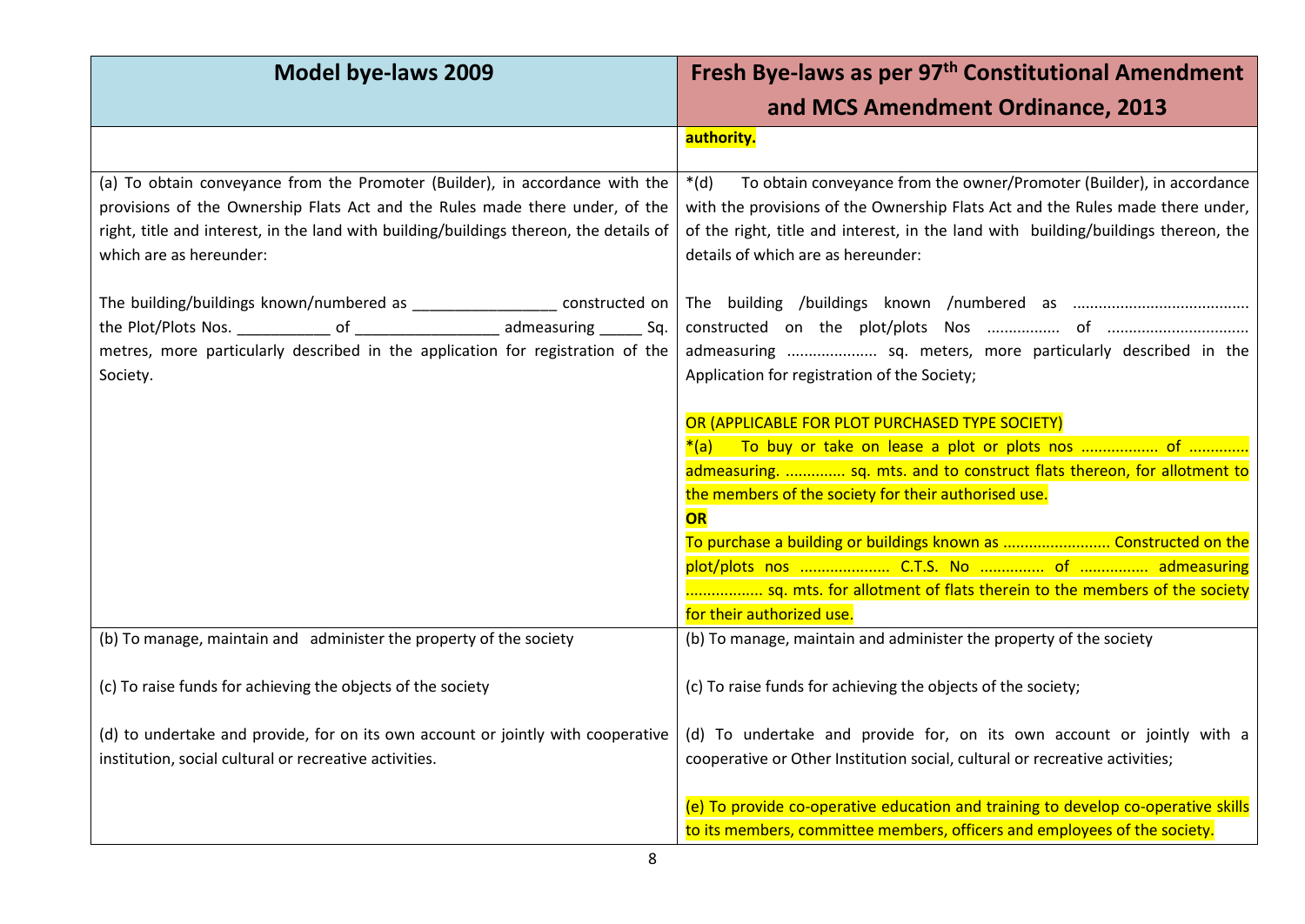| <b>Model bye-laws 2009</b>                                                                                                                                                                                                                                                                                              | Fresh Bye-laws as per 97 <sup>th</sup> Constitutional Amendment<br>and MCS Amendment Ordinance, 2013                                                                                                                                                                                                                                                          |
|-------------------------------------------------------------------------------------------------------------------------------------------------------------------------------------------------------------------------------------------------------------------------------------------------------------------------|---------------------------------------------------------------------------------------------------------------------------------------------------------------------------------------------------------------------------------------------------------------------------------------------------------------------------------------------------------------|
|                                                                                                                                                                                                                                                                                                                         |                                                                                                                                                                                                                                                                                                                                                               |
| (e) To do all things, necessary or expedient for the attainment of the objects of<br>the society, specified in these bye-laws.                                                                                                                                                                                          | (f) To do all things, necessary or expedient for the attainment of the objects of<br>the society, specified in these bye-laws.                                                                                                                                                                                                                                |
| V. The Society, immediately after its registration, shall become a member of the<br>Housing Federation of the District/Area, The District Central Co-operative Bank of<br>the District, and shall pay sums, from time to time, payable by it, under the bye-<br>laws of the respective organizations referred to above. | <b>V. AFFILIATION</b><br>6. The society, immediately after its registration, may become a member of the<br>Co-op Housing Federation of the District/Ward/ Taluka, the District Central Co-<br>operative Bank. of the District, and shall pay sums, from time to time, payable by<br>it, under the bye-laws of the respective organisations referred to above. |
| VI. FUNDS RAISING, THEIR UTILISATION AND INVESTMENT                                                                                                                                                                                                                                                                     | VI. FUNDS, THEIR UTILISATION AND INVESTMENT                                                                                                                                                                                                                                                                                                                   |
| A) Raising of Funds<br>7. The funds of the Society may be raised in one or more of the following ways:                                                                                                                                                                                                                  | (A) Raising of Funds<br>7. The funds of the society may be raised in one or more Modes of raising of the<br>following ways: the funds of the society.                                                                                                                                                                                                         |
| (a) by entrance fees,                                                                                                                                                                                                                                                                                                   | (a) by entrance fees,                                                                                                                                                                                                                                                                                                                                         |
| (b) by issue of shares,                                                                                                                                                                                                                                                                                                 | (b) by issue of shares,                                                                                                                                                                                                                                                                                                                                       |
| (c) by loans and subsidies,                                                                                                                                                                                                                                                                                             | (c) by loans and subsidies                                                                                                                                                                                                                                                                                                                                    |
| (d) by deposits,                                                                                                                                                                                                                                                                                                        | (d) by deposits,                                                                                                                                                                                                                                                                                                                                              |
| (e) by voluntary donations, (but not from Transferor and Transferee;)                                                                                                                                                                                                                                                   | (e) by voluntary donations, (but not from Transferor and Transferee)                                                                                                                                                                                                                                                                                          |
| (f) by contributions towards cost of building or buildings,                                                                                                                                                                                                                                                             | (f) by contributions towards cost of building or buildings                                                                                                                                                                                                                                                                                                    |
| (g) by fee on transfer of shares, along with the occupancy right,                                                                                                                                                                                                                                                       | (g) by fee on transfer of shares, along with the occupancy right,                                                                                                                                                                                                                                                                                             |
| (h) by premium on transfer of occupancy rights over the flats, [As per G.R.]                                                                                                                                                                                                                                            | (h) by premium on transfer of occupancy right over the fiats,                                                                                                                                                                                                                                                                                                 |
| (i) by any other mode permitted under these bye-laws.                                                                                                                                                                                                                                                                   | (i) by and for Election Fund.                                                                                                                                                                                                                                                                                                                                 |
| (j) by corpus fund from the Developer. (However, such fund cannot be taken                                                                                                                                                                                                                                              | (j) by any other mode permitted under these bye-laws,                                                                                                                                                                                                                                                                                                         |
| while transferring tenement, flats, and right of society to the capital)                                                                                                                                                                                                                                                |                                                                                                                                                                                                                                                                                                                                                               |
| (k) by way of statutory requirement.                                                                                                                                                                                                                                                                                    |                                                                                                                                                                                                                                                                                                                                                               |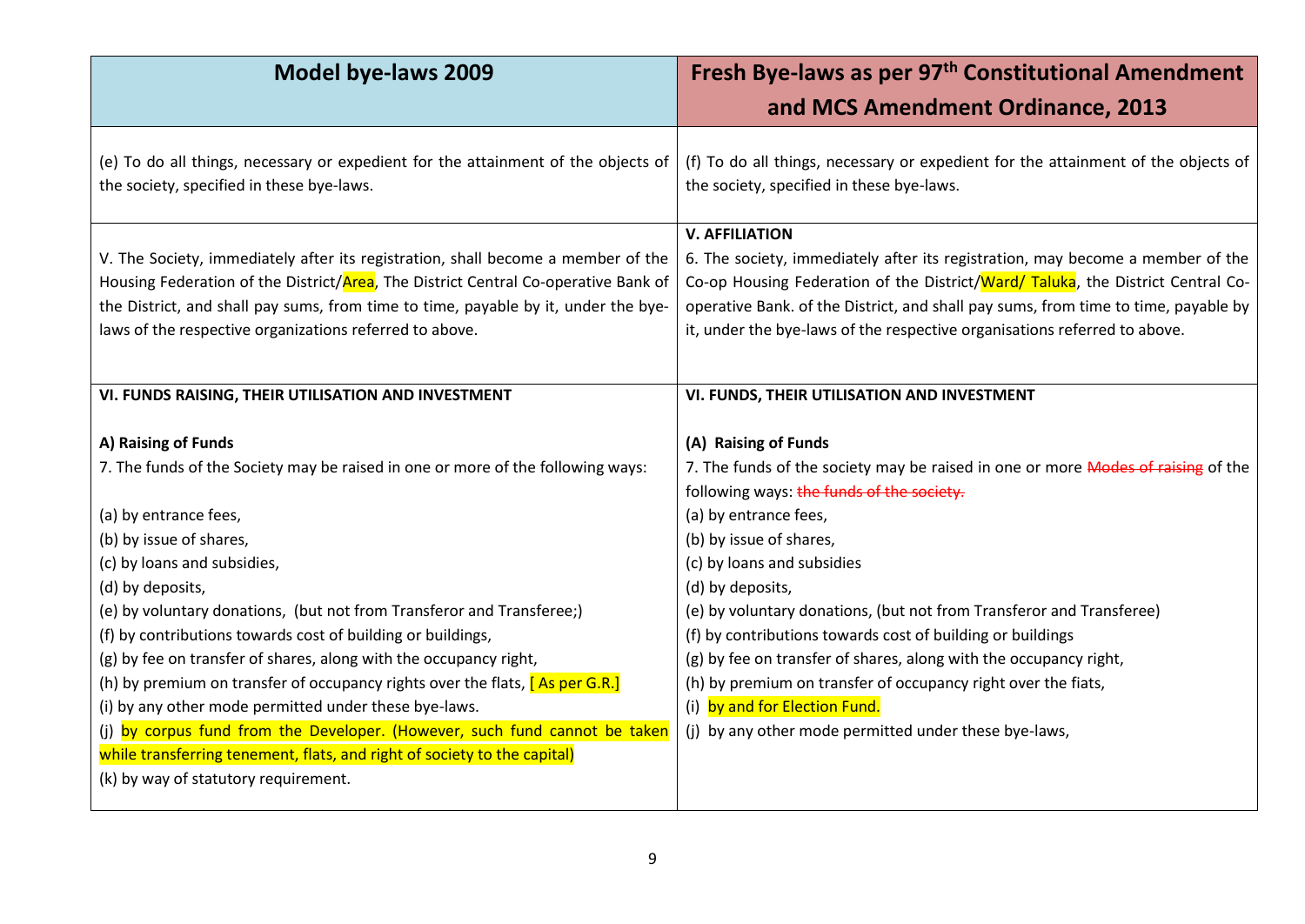| <b>Model bye-laws 2009</b>                                                                                                                                                                                                                                                                                                                                     | Fresh Bye-laws as per 97 <sup>th</sup> Constitutional Amendment                                                                                                                                                                                                                                                                                           |
|----------------------------------------------------------------------------------------------------------------------------------------------------------------------------------------------------------------------------------------------------------------------------------------------------------------------------------------------------------------|-----------------------------------------------------------------------------------------------------------------------------------------------------------------------------------------------------------------------------------------------------------------------------------------------------------------------------------------------------------|
|                                                                                                                                                                                                                                                                                                                                                                | and MCS Amendment Ordinance, 2013                                                                                                                                                                                                                                                                                                                         |
| <b>Share Capital.</b><br>(B)                                                                                                                                                                                                                                                                                                                                   | (B) Share Capital                                                                                                                                                                                                                                                                                                                                         |
| 8. The authorized share capital of the Society shall be Rs. __ /- divided<br>into____shares of Rs. 50 each.                                                                                                                                                                                                                                                    | 8. The Authorised share capital of the society shall be Rs  divided into<br>shares of Rs. 50/- each.                                                                                                                                                                                                                                                      |
| 9. A share certificate, prescribed in bye-laws, bearing distinctive number and<br>indicating the name of the member, the number of shares issued and the value<br>paid thereon, shall be issued by the society to every member for the shares<br>subscribed by him, within a period of six months of the allotment of the shares.                              | 9. A share certificate, prescribed in bye-laws, bearing distinctive number and in-<br>issue of share indicating the name of the member, the number of shares issued<br>and the value paid thereon, shall be issued by the society to every member for<br>the shares subscribed by him, within a period of six months of the allotment of<br>the shares.   |
| 10. Every such share certificate shall bear the seal of the society and be signed by<br>the Chairman, the Secretary and one member of the Committee, duly authorized<br>by the Committee in that behalf. The same shall be issued by the Secretary of the<br>society.                                                                                          | 10. Every such share certificate shall bear the seal of the society and be signed<br>Society's Chairman, the Secretary and one member of the committee, duly<br>authorised by the Committee in that behalf. The same shall be issued by the<br>Secretary of the society.                                                                                  |
| (C) Limit of Liabilities                                                                                                                                                                                                                                                                                                                                       | (C) Limit of Liabilities                                                                                                                                                                                                                                                                                                                                  |
| 11. Deposits from members and loans may be received by the society for such<br>period and at such rate of interest and up to such amount and on such terms and<br>conditions as may be determined by the committee, provided that at no time, the<br>total amount of such liabilities shall exceed the limit prescribed under Rule 35 of<br>the MCS Rules 1961 | Deposits from members and loans may be received by the society for<br>11.<br>such period and at such rate of interest and up to such amount and on such<br>terms and conditions as may be determined by the Committee, provided that at<br>no time, the total amount of such liabilities shall exceed the limit prescribed<br>under Rule 35 of the Rules. |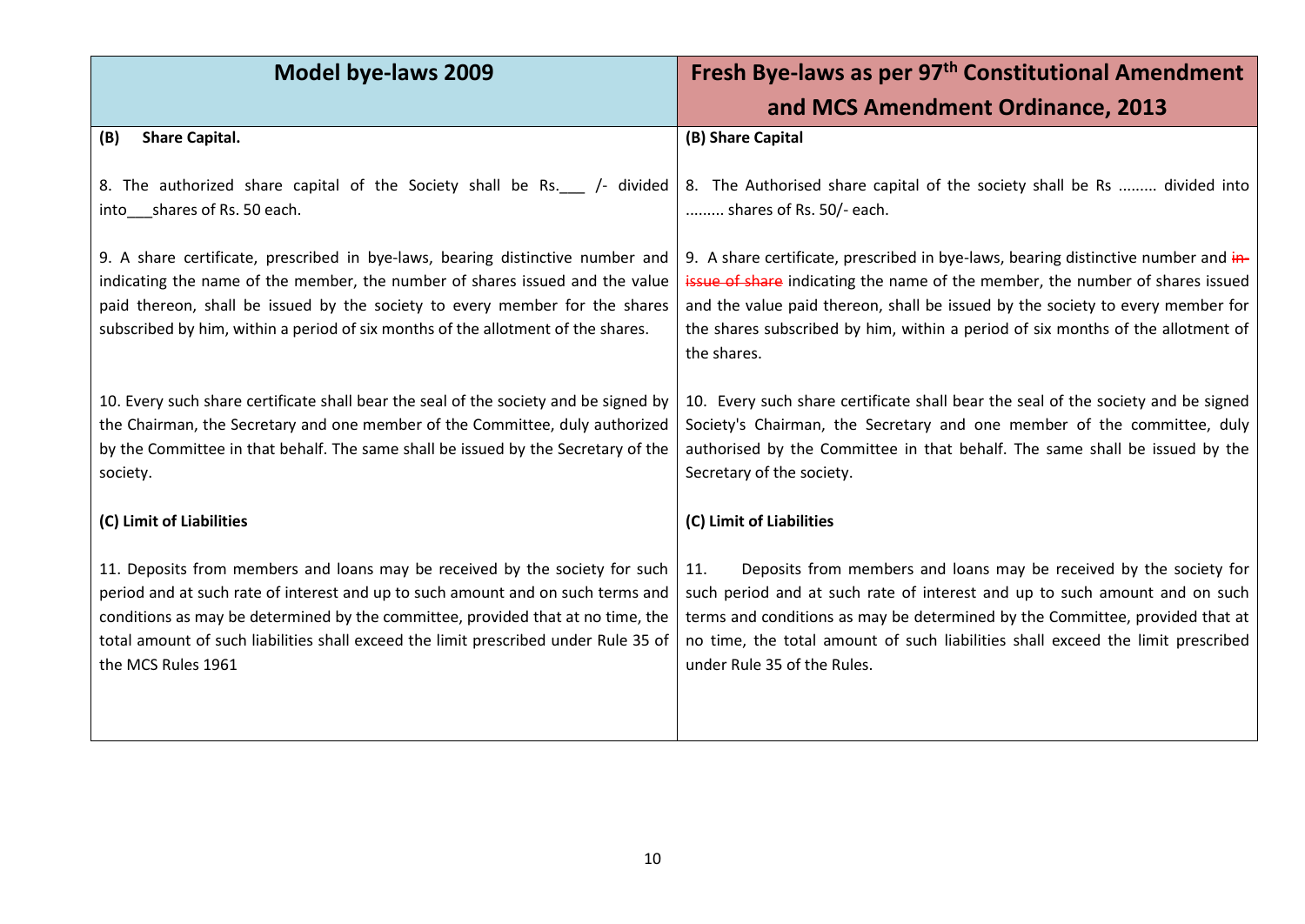| <b>Model bye-laws 2009</b>                                                                                                                                                                                                                                                                                                                                                                                                                                                                                                                                                                                                                                                                                                                                                                                                                                                                          | Fresh Bye-laws as per 97 <sup>th</sup> Constitutional Amendment                                                                                                                                                                                                                                                                                                                                                                                                                                                                                                                                                                                                                                                                                                                                                                                                                                      |
|-----------------------------------------------------------------------------------------------------------------------------------------------------------------------------------------------------------------------------------------------------------------------------------------------------------------------------------------------------------------------------------------------------------------------------------------------------------------------------------------------------------------------------------------------------------------------------------------------------------------------------------------------------------------------------------------------------------------------------------------------------------------------------------------------------------------------------------------------------------------------------------------------------|------------------------------------------------------------------------------------------------------------------------------------------------------------------------------------------------------------------------------------------------------------------------------------------------------------------------------------------------------------------------------------------------------------------------------------------------------------------------------------------------------------------------------------------------------------------------------------------------------------------------------------------------------------------------------------------------------------------------------------------------------------------------------------------------------------------------------------------------------------------------------------------------------|
|                                                                                                                                                                                                                                                                                                                                                                                                                                                                                                                                                                                                                                                                                                                                                                                                                                                                                                     | and MCS Amendment Ordinance, 2013                                                                                                                                                                                                                                                                                                                                                                                                                                                                                                                                                                                                                                                                                                                                                                                                                                                                    |
| <b>Constitution of the Reserve Fund</b><br>(D)                                                                                                                                                                                                                                                                                                                                                                                                                                                                                                                                                                                                                                                                                                                                                                                                                                                      | (D) Constitution of the Reserve Fund                                                                                                                                                                                                                                                                                                                                                                                                                                                                                                                                                                                                                                                                                                                                                                                                                                                                 |
| 12. (i) The Reserve Fund of the society shall comprise of<br>a. The amounts carried to the said fund, from year to year, out of the net<br>profit of that year, subject to the provisions of Section 66 (1) and (2) of the<br>Act;<br>b. all entrance fees received by the society from its members,<br>c. all transfer fees received by the society from its members on transfers of<br>the shares, along with the occupancy rights;<br>d. all premium received by the society from its members on transfers of their<br>interest in the capital or property of the society;<br>e. all donations received by the society, except those received by it for the<br>specific purpose.<br>ii) The Society shall, while finalizing the accounts for the proceeding Co-operative<br>year, appropriate all amounts referred to in the bye-law No.12 (i) (b) to (e) to the<br>Reserve Fund of the society. | 12.(i) The Reserve Fund of the society shall comprise of-<br>(a) The amounts carried to the said fund, from year to year, out of the net<br>profit of that year, subject to the provisions of Section 66 (1) and (2) of<br>the Act;<br>(b) All entrance fees received by the society from its members;<br>(c) All transfer fees received by the society from its members on transfers<br>of the shares, along with the occupancy rights;<br>(d) All premium received by the society from its members on transfers of<br>their interest in the capital or property of the society;<br>(e) All donations received by the society, except those received by it for<br>the specific purpose.<br>(ii) The society shall, while finalising the accounts for the preceding co-operative-<br>year, appropriate all amounts referred to in the bye-law No. $12($ ) (b) to the<br>Reserve Fund of the society. |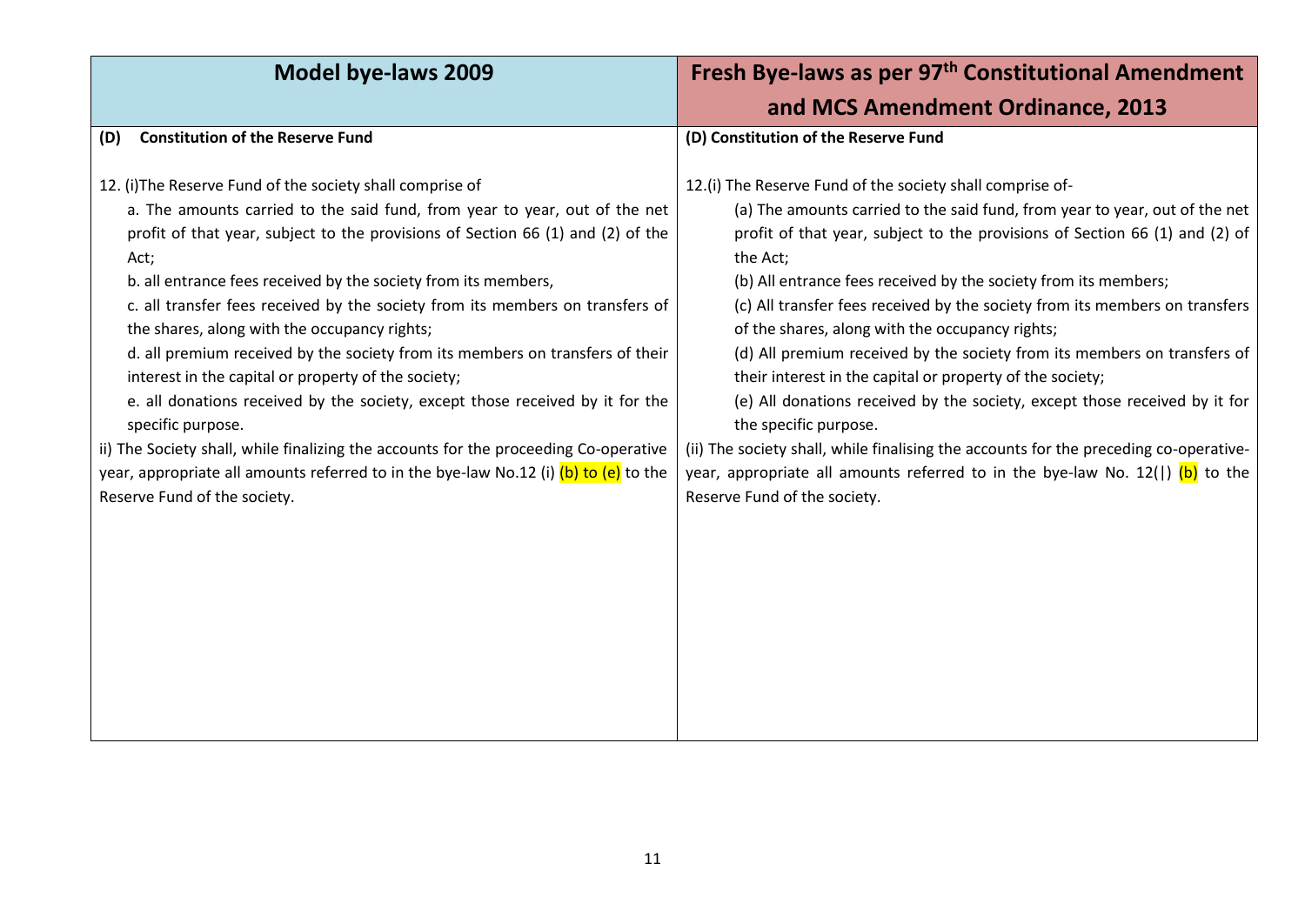| <b>Model bye-laws 2009</b>                                                                                                                                                                                                                                     | Fresh Bye-laws as per 97 <sup>th</sup> Constitutional Amendment                                                                                                                                                                                                                                                            |
|----------------------------------------------------------------------------------------------------------------------------------------------------------------------------------------------------------------------------------------------------------------|----------------------------------------------------------------------------------------------------------------------------------------------------------------------------------------------------------------------------------------------------------------------------------------------------------------------------|
|                                                                                                                                                                                                                                                                | and MCS Amendment Ordinance, 2013                                                                                                                                                                                                                                                                                          |
| (E) Creation of Other Funds<br>13. The society shall create and establish the following funds by collecting<br>contributions from its members at the rates mentioned hereunder:<br>(a) The Repairs and Maintenance Fund, at the rate fixed at the General Body | (E) Creation of Other Funds<br>13. The society shall create and establish the following funds by collecting<br>contributions from its members at the rates mentioned hereunder:<br>(a) The Repairs and Maintenance Fund, at the rate fixed at the general body                                                             |
| from time to time, subject to the minimum of 0.75 per cent per annum of<br>the construction cost of each flat for meeting expenses of normal recurring<br>repairs.                                                                                             | subject to the minimum of 0.75 per cent per annum of the construction cost<br>of each flat, incurred during the construction of the building of the society<br>and certified by the Architect, for meeting expenses of normal recurring<br>repairs of the society buildings/property.                                      |
| (b) Major repairs fund, as and when required and decided by the General<br>Body at the rate fixed on area basis.                                                                                                                                               | (b) Major repairs funds, as and when required and decided by the General<br>Body at the rate fixed on area basis.                                                                                                                                                                                                          |
| (c) The Sinking Fund at the rate decided at the meeting of the general body,<br>subject to the minimum of 0.25per cent per annum of the construction cost<br>of each flat, excluding the proportionate cost of the land.                                       | (c) The Sinking Fund at the rate decided at the meeting of the general body,<br>subject to the minimum of 0.25 per cent per annum of the construction cost<br>of each flat incurred during the construction of the building of the society<br>and certified by the Architect, excluding the proportionate cost of the land |
|                                                                                                                                                                                                                                                                | (d) To create Education and Training Fund from the Members as contribution<br>of Rs 10 per month / per unit or as decided by the General Body.                                                                                                                                                                             |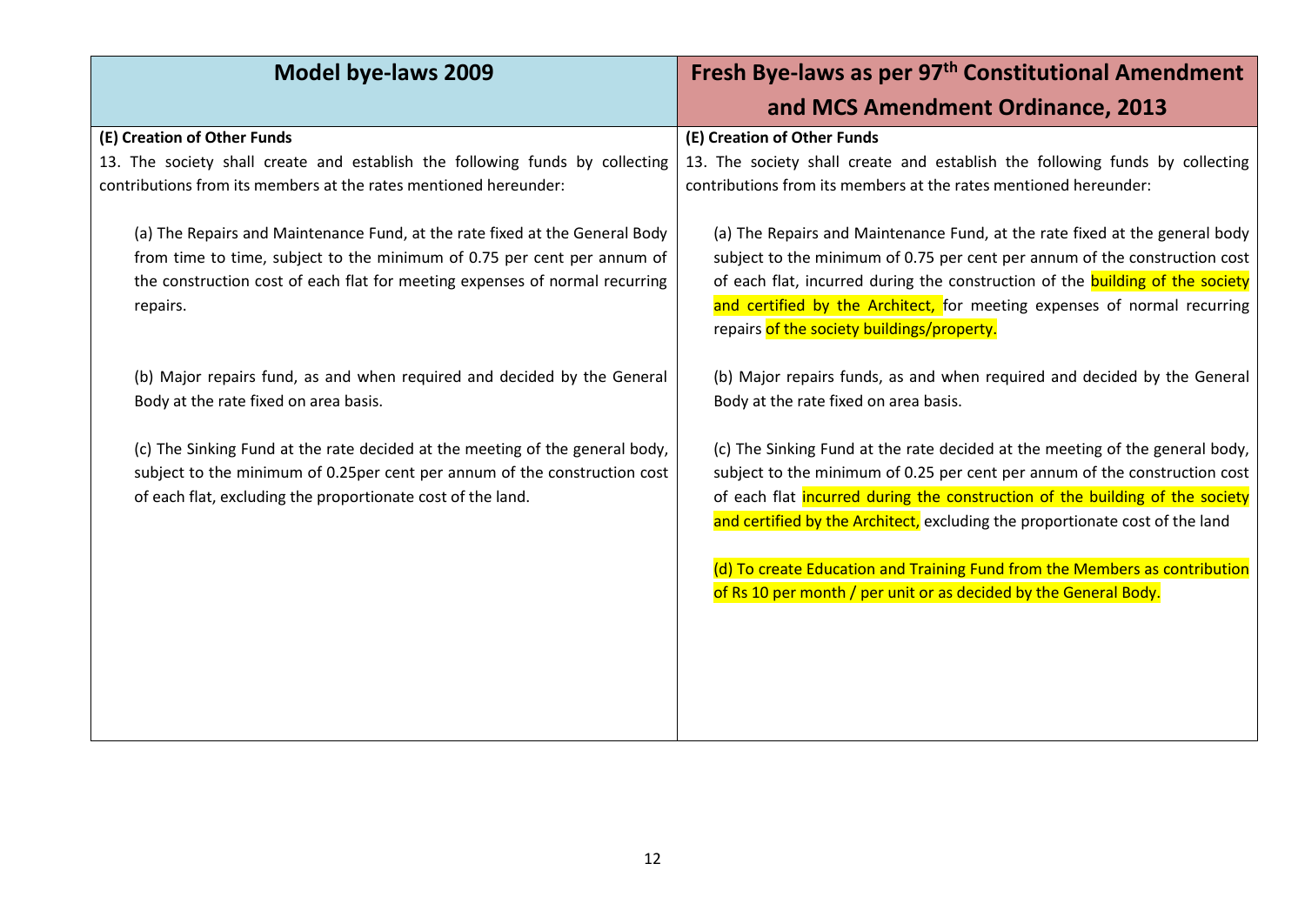| Model bye-laws 2009                                                                                                                                                                                                                                                                                                                                                                                                                                                                                                                                                                                                                                                                                                                                                                                                                                                                                                                                                                                                                                                                              | Fresh Bye-laws as per 97 <sup>th</sup> Constitutional Amendment                                                                                                                                                                                                                                                                                                                                                                                                                                                                                                                                                                                                                                                                                                                                                                                                                                                                                                                                                |
|--------------------------------------------------------------------------------------------------------------------------------------------------------------------------------------------------------------------------------------------------------------------------------------------------------------------------------------------------------------------------------------------------------------------------------------------------------------------------------------------------------------------------------------------------------------------------------------------------------------------------------------------------------------------------------------------------------------------------------------------------------------------------------------------------------------------------------------------------------------------------------------------------------------------------------------------------------------------------------------------------------------------------------------------------------------------------------------------------|----------------------------------------------------------------------------------------------------------------------------------------------------------------------------------------------------------------------------------------------------------------------------------------------------------------------------------------------------------------------------------------------------------------------------------------------------------------------------------------------------------------------------------------------------------------------------------------------------------------------------------------------------------------------------------------------------------------------------------------------------------------------------------------------------------------------------------------------------------------------------------------------------------------------------------------------------------------------------------------------------------------|
|                                                                                                                                                                                                                                                                                                                                                                                                                                                                                                                                                                                                                                                                                                                                                                                                                                                                                                                                                                                                                                                                                                  | and MCS Amendment Ordinance, 2013                                                                                                                                                                                                                                                                                                                                                                                                                                                                                                                                                                                                                                                                                                                                                                                                                                                                                                                                                                              |
| Utilization of the Funds by the Society<br>(F)<br>14. The Society may utilize its funds in the manner indicated below:<br>(a) Reserve Fund: The Reserve Fund of the society may be utilized for the<br>expenditure on repairs, maintenance and renewals of the Society's<br>property.<br>(b) Repairs and Maintenance Fund: The Repairs and Maintenance Fund<br>may be utilized by the Committee for meeting the expenditure on<br>maintenance of the society's property and repairs and renewals thereof.<br>(c) Sinking Fund: On the resolution passed at the meeting of the general<br>body of the society the Sinking Fund may be used by the society for<br>reconstruction of its building/buildings or for carrying out such structural<br>additions or alterations to the building /buildings, as in the opinion of the<br>Society's Architect, would be necessary to strengthen it/them or for<br>carrying out such heavy repairs as may be certified by the Architect and on<br>approval of General Body.<br>(d) The society may create and utilize the corpus fund by making Rules With | (F) Utilisation of the Funds by the Society<br>14. The society may utilise its funds in the manner indicated below:<br>(a) Reserve Fund: The Reserve Fund of the society may be utilised for the<br>expenditure on repairs, maintenance and renewals of the society's<br>property.<br>(b) Repairs and Maintenance Fund: The Repairs and Maintenance Fund<br>may be utilised by the Committee for meeting the expenditure on<br>maintenance of the society's property and repairs and renewals thereof.<br>(c) Sinking Fund: On the resolution passed at the meeting of the general.<br>Body of the society, the Sinking Fund may be used by the society for<br>reconstruction of its building/buildings or for carrying out such structural<br>additions or alteration to the building/buildings, as in the opinion of the<br>Society's Architect, would be necessary to strengthen it/ them or for<br>carrying out such heavy repairs as maybe certified by the Architect and on<br>approval of General Body. |
| the approval of the general body. However, such fund cannot be taken from<br>the person transferring flat/tenement/right to share/share Capital in the<br>society.<br>(e) Notwithstanding anything contained in any other bye-laws, a member<br>may be paid remuneration at such rate, as may be decided by the general<br>body meeting for the services rendered by him to the society.<br>(f) Utilization of major repairs funds with the prior permission of General<br>Body.                                                                                                                                                                                                                                                                                                                                                                                                                                                                                                                                                                                                                 | (d) The Education & Training Fund be utilized as provided under section<br>24(A) of the Act.<br>(e) Utilisation of all funds with the prior permission of General Body.-                                                                                                                                                                                                                                                                                                                                                                                                                                                                                                                                                                                                                                                                                                                                                                                                                                       |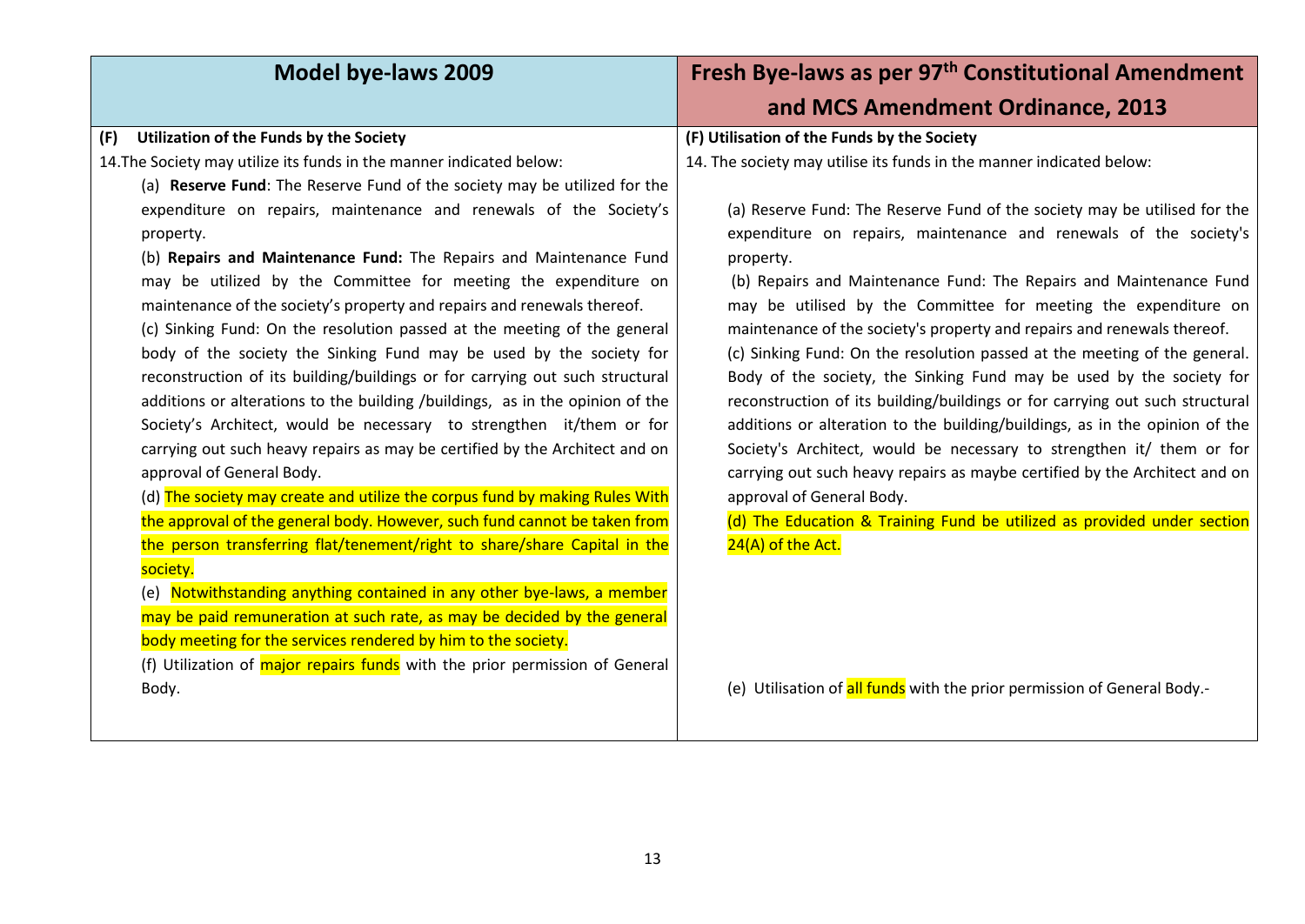| Model bye-laws 2009                                                                                                                                                                                                                                                                                                           | Fresh Bye-laws as per 97 <sup>th</sup> Constitutional Amendment                                                                                                                                                                                                                                                                            |
|-------------------------------------------------------------------------------------------------------------------------------------------------------------------------------------------------------------------------------------------------------------------------------------------------------------------------------|--------------------------------------------------------------------------------------------------------------------------------------------------------------------------------------------------------------------------------------------------------------------------------------------------------------------------------------------|
|                                                                                                                                                                                                                                                                                                                               | and MCS Amendment Ordinance, 2013                                                                                                                                                                                                                                                                                                          |
| (G) Investment of Funds                                                                                                                                                                                                                                                                                                       | (G) Investment of Funds                                                                                                                                                                                                                                                                                                                    |
| 15. The funds of the society, when not employed in its business, may be invested<br>or deposited as required under Section 70 of the Act. Provided that the sinking<br>fund collections shall be invested on long term basis, along with the interest<br>earned thereon by one of the modes permitted under the said section. | 15. The funds of the society, when not employed in its business, may be<br>invested or deposited as required under Section 70 of the Act. Provided that<br>society's funds collections shall be invested on long term basis, along with the<br>interest earned thereon by one of the modes permitted under the said section of<br>the Act. |
| VII. MEMBERS, THEIR RIGHTS, RESPONSIBILITIES AND LIABILITIES                                                                                                                                                                                                                                                                  | VII. MEMBERS, THEIR RIGHTS, RESPONSIBILITIES AND LIABILITIES                                                                                                                                                                                                                                                                               |
| (1)<br><b>MEMBERSHIP</b>                                                                                                                                                                                                                                                                                                      | <b>I. MEMBERSHIP</b>                                                                                                                                                                                                                                                                                                                       |
| <b>Classes of Members</b><br>(A)<br>16. The membership of the society shall consist of (i) Members, including<br>associate members and (ii) nominal members.                                                                                                                                                                  | (A) Classes of Members<br>16. The membership of the society shall consist of (i) Members, including<br>associate members and (ii) nominal members.                                                                                                                                                                                         |
| (B) Eligibility for Membership                                                                                                                                                                                                                                                                                                | (B) Eligibility for Membership                                                                                                                                                                                                                                                                                                             |
| 17. (a) No individual shall be admitted as a member of the society except for the<br>following, that is to say-                                                                                                                                                                                                               | 17. (a) No individual shall be admitted as a member of a society<br>except the<br>following that is to say $-$                                                                                                                                                                                                                             |
| (1) Who is competent to contract under the Indian Contract Act, 1872;                                                                                                                                                                                                                                                         | i) who is competent to contract under the Indian Contract Act, 1872;                                                                                                                                                                                                                                                                       |
| (2) a firm, co-operative society, company or any other body corporate constituted<br>under any law for the time being in force, or a society registered under the<br>societies registration act, 1860;                                                                                                                        | ii) a firm, company or any other body corporate constituted under any law for<br>the time being in force, or a society registered under the Societies Registration<br>Act, 1860;                                                                                                                                                           |
| (3) a society registered, or deemed to be registered, under the MCS Act 1960                                                                                                                                                                                                                                                  | iii) a society registered, or deemed to be registered, under the Act;                                                                                                                                                                                                                                                                      |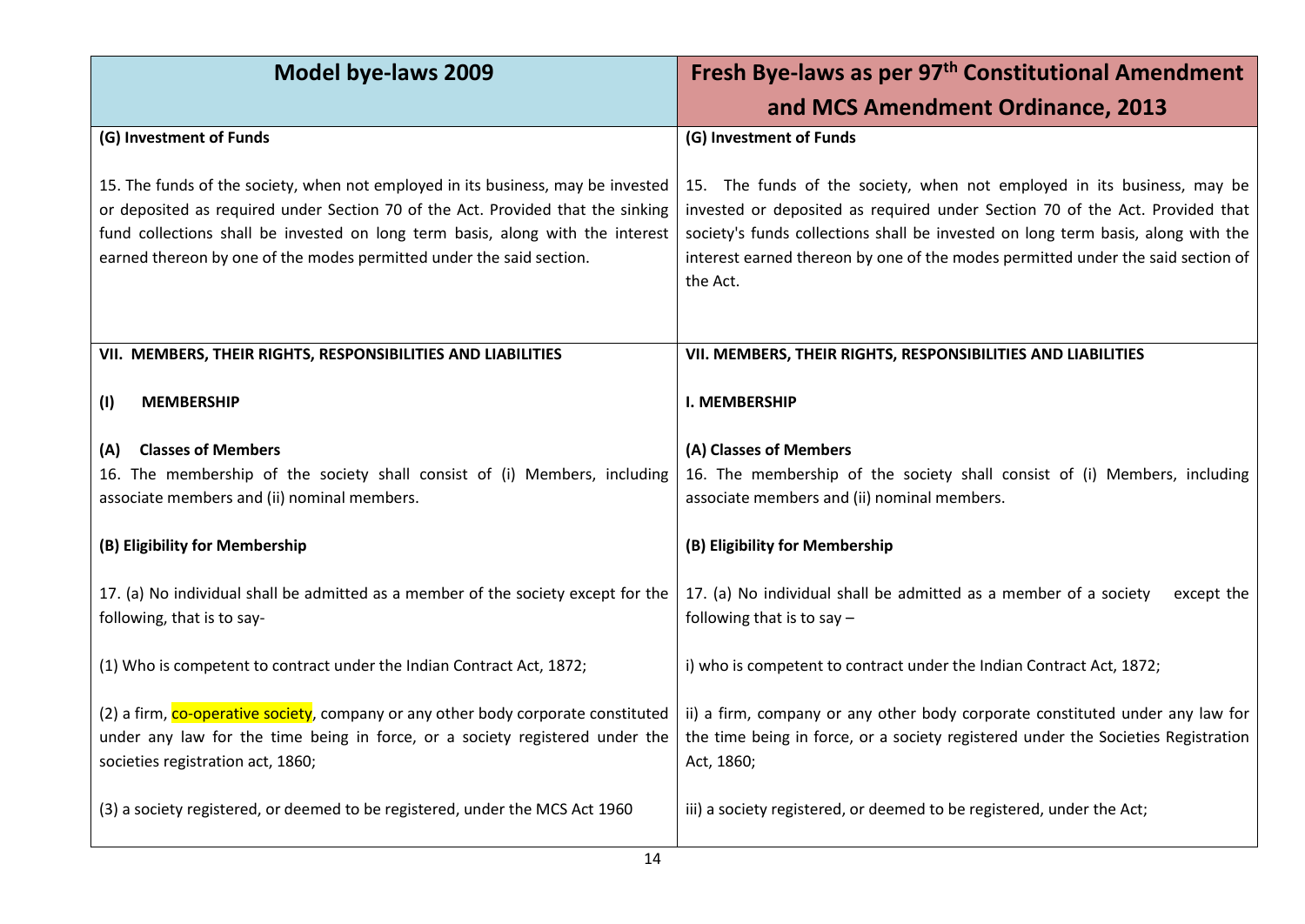| <b>Model bye-laws 2009</b>                                                                                                                                                                                                                                                                                                                                                                                                                                                             | Fresh Bye-laws as per 97 <sup>th</sup> Constitutional Amendment                                                                                                                                                                                                                                                                                                                                                                                                                                        |
|----------------------------------------------------------------------------------------------------------------------------------------------------------------------------------------------------------------------------------------------------------------------------------------------------------------------------------------------------------------------------------------------------------------------------------------------------------------------------------------|--------------------------------------------------------------------------------------------------------------------------------------------------------------------------------------------------------------------------------------------------------------------------------------------------------------------------------------------------------------------------------------------------------------------------------------------------------------------------------------------------------|
|                                                                                                                                                                                                                                                                                                                                                                                                                                                                                        | and MCS Amendment Ordinance, 2013                                                                                                                                                                                                                                                                                                                                                                                                                                                                      |
| (4) the State Government or the Central Government;                                                                                                                                                                                                                                                                                                                                                                                                                                    | iv) the State Government or the Central Government;                                                                                                                                                                                                                                                                                                                                                                                                                                                    |
| (5) a local authority;                                                                                                                                                                                                                                                                                                                                                                                                                                                                 | v) a local authority;                                                                                                                                                                                                                                                                                                                                                                                                                                                                                  |
| (6) a public trust registered under any law for the time being in force for the<br>Registration of such trusts.                                                                                                                                                                                                                                                                                                                                                                        | vi) a public trust registered under any law for the time being in force for the<br>registration of such trusts;                                                                                                                                                                                                                                                                                                                                                                                        |
| (b) A minor or a person of unsound mind, inheriting shares and/or interest of the<br>deceased member in the capital/property of the society, or if nominated may be<br>eligible for admission to membership of the Society through his guardian or legal<br>representative, on an application in the prescribed form, along with undertakings<br>/declarations, in the Prescribed forms, mentioned in the application.                                                                 | (b) A minor or a person of unsound mind, inheriting shares and/or interest of the<br>deceased member in the capital/property of the society, or if nominated may be<br>eligible for admission to membership of the society through his guardian or legal<br>representative on an application in the prescribed form, along with<br>undertakings/declarations, in the prescribed forms, mentioned in the<br>application.                                                                                |
| (c) "Notwithstanding anything contained in these bye-laws, admission of a person<br>to membership of the Society direct or as a result of transfer of shares and<br>interest of the existing member, in the capital/ property of the Society, shall be<br>subject to the approval of the concerned competent authorities such as collector<br>of the District, if the society has been given land by Government/CIDCO/MHADA<br>or any other authority for constructing Houses thereon. | (c) Notwithstanding anything contained in these bye-laws, admission of a person<br>to membership of the society directly or as a result of transfer of shares and<br>interest of the existing member, in the capital/property, of the society, shall be<br>subject to the land grant terms if applicable vide approval of the concerned<br>competent authorities such as collector of the district, (if the Society has been<br>given land by Government / CIDCO/ MHADA/ SRA" or any other authority.) |
| Note (1) "Family" means as defined under Bye-law No. 3 (xxv).                                                                                                                                                                                                                                                                                                                                                                                                                          | Note (1): 'Family' means as defined under Bye law No. 3 (xxv).                                                                                                                                                                                                                                                                                                                                                                                                                                         |
| Note (2): Signatories to the application for registration of the Society shall be<br>deemed to be the members of the Society after its registration.                                                                                                                                                                                                                                                                                                                                   | Note (2): Signatories to the application for registration of the society shall be<br>deemed to be the members of the society after its registration.                                                                                                                                                                                                                                                                                                                                                   |
| Note (3) The number of members in the Society shall be limited to the number of                                                                                                                                                                                                                                                                                                                                                                                                        |                                                                                                                                                                                                                                                                                                                                                                                                                                                                                                        |
| flats constructed in the building. Excess members shall not have right, title or                                                                                                                                                                                                                                                                                                                                                                                                       | Note (3): The number of members in the society shall be limited to the number                                                                                                                                                                                                                                                                                                                                                                                                                          |
| interest in the society's property or shall not be eligible for voting. It shall be<br>binding on the committee to induct the members to the extent of the number of                                                                                                                                                                                                                                                                                                                   | of flats/ Units constructed in the building/buildings. It shall be binding on the<br>committee to induct the Members to the extent of the number of Flats/Units in                                                                                                                                                                                                                                                                                                                                     |
| flats.                                                                                                                                                                                                                                                                                                                                                                                                                                                                                 | the society.                                                                                                                                                                                                                                                                                                                                                                                                                                                                                           |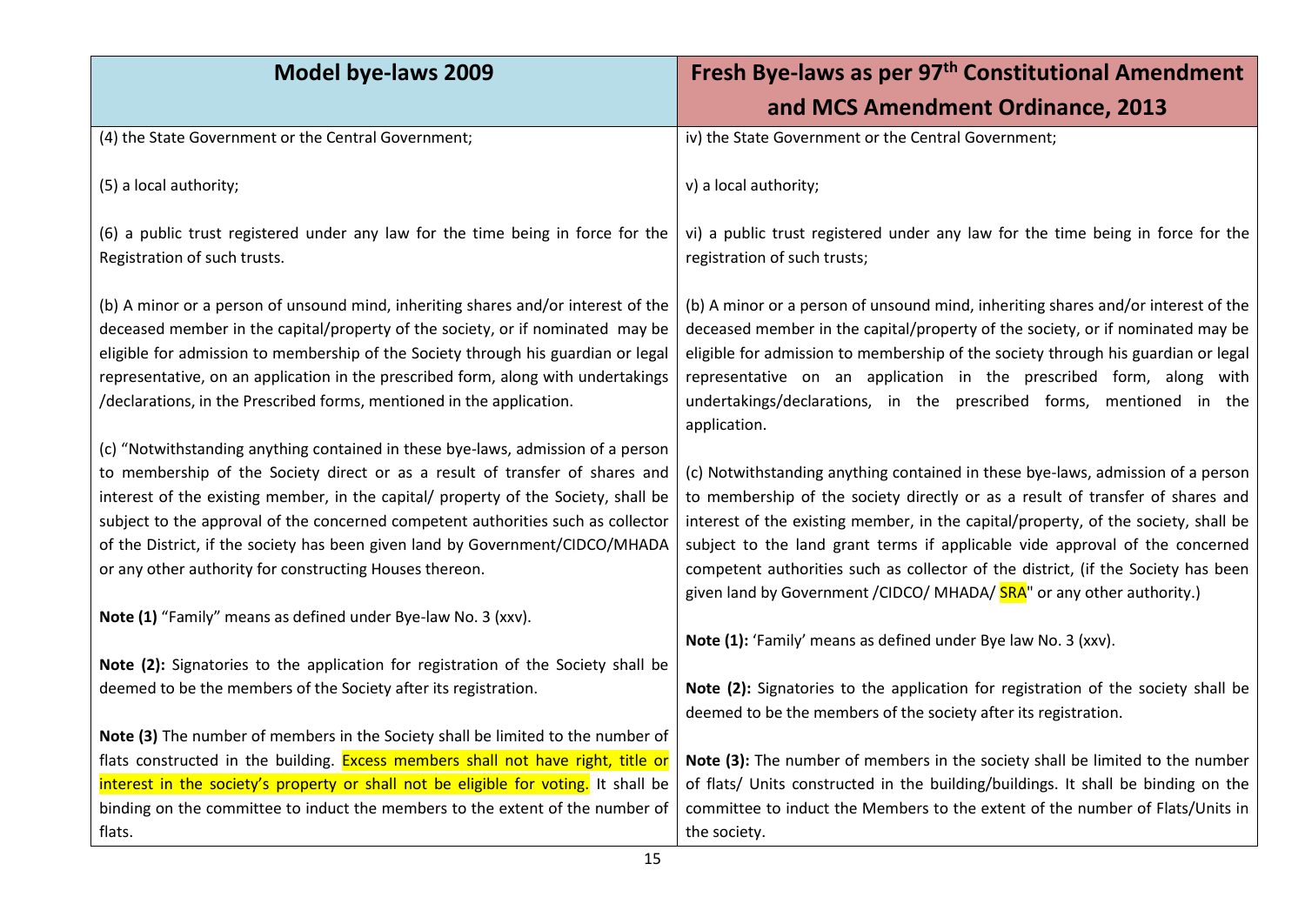| Model bye-laws 2009                                                                                                                                                   | Fresh Bye-laws as per 97 <sup>th</sup> Constitutional Amendment<br>and MCS Amendment Ordinance, 2013                                                          |
|-----------------------------------------------------------------------------------------------------------------------------------------------------------------------|---------------------------------------------------------------------------------------------------------------------------------------------------------------|
|                                                                                                                                                                       |                                                                                                                                                               |
|                                                                                                                                                                       |                                                                                                                                                               |
|                                                                                                                                                                       |                                                                                                                                                               |
|                                                                                                                                                                       |                                                                                                                                                               |
| 18. A firm registered under the Indian Partnership Act, 1932, a company<br>registered under the Indian Companies Act,1956, a Society registered under the             | 18. A firm registered under the Indian Partnership Act, 1932, a company<br>registered under the Indian Companies Act, 1949, a Society registered under the    |
| Societies Registration Act, 1860 or a Co-operative Society registered under the                                                                                       | Societies Registration Act. 1860 or a Co-operative. Society registered or deemed                                                                              |
| Maharashtra Co-operative Societies Act, 1960, a local authority, the State/Central                                                                                    | to be registered under the Maharashtra Co-op. Societies Act, 1960, a local                                                                                    |
| Government, a public trust or any other body corporate, registered under the law                                                                                      | authority the State/Central Government, a public trust or any other body                                                                                      |
| for the time being in force, as provided under Section 22(i) (b), (c), (e) and (f) of<br>the Act may be eligible for admission to membership of the society. However, | corporate, registered under the law for the time being in force, as provided<br>under Section 22(1) (b), (c), (d), (e) and (f) of the Act may be eligible for |
| admission of firms and companies to membership of the society and holding of                                                                                          | admission to membership of the society. However, admission of firms and                                                                                       |
| flats by them shall be regulated in accordance with the notifications issued by the                                                                                   | companies to membership of the society and holding of flats by them shall be                                                                                  |
| State Government from time to time under the second Provision to Section 22 of                                                                                        | regulated in accordance with the notifications issued by the State Government                                                                                 |
| the Act.                                                                                                                                                              | from time to time under the Second Proviso to Section 22 of the Act.<br>Note: For existing terms and conditions of the Government Notification referred       |
|                                                                                                                                                                       | to above, see Annexure to these bye-laws.                                                                                                                     |
|                                                                                                                                                                       |                                                                                                                                                               |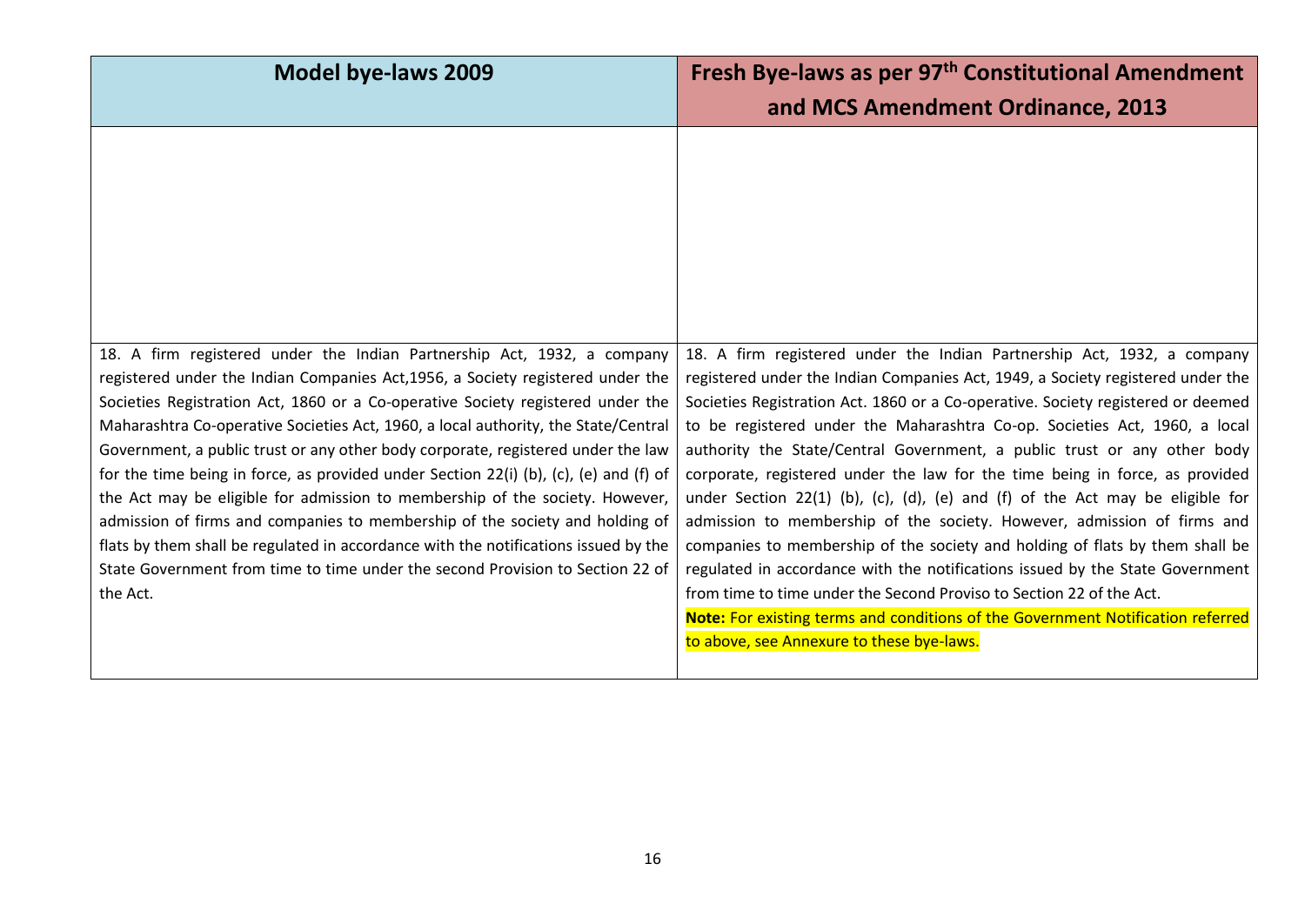| <b>Model bye-laws 2009</b>                                                                                                                                                                                                                          | Fresh Bye-laws as per 97 <sup>th</sup> Constitutional Amendment                                                                                                                                                                                                                  |
|-----------------------------------------------------------------------------------------------------------------------------------------------------------------------------------------------------------------------------------------------------|----------------------------------------------------------------------------------------------------------------------------------------------------------------------------------------------------------------------------------------------------------------------------------|
|                                                                                                                                                                                                                                                     | and MCS Amendment Ordinance, 2013                                                                                                                                                                                                                                                |
| (C) Conditions for Membership                                                                                                                                                                                                                       | (C) Conditions for Membership                                                                                                                                                                                                                                                    |
| 19. (A) An individual who is eligible to be the member and who has applied for                                                                                                                                                                      | 19. (A) An individual who is eligible to be the member and who has applied for                                                                                                                                                                                                   |
| membership of the Society in the prescribed form, may be admitted as member                                                                                                                                                                         | membership of the society in the prescribed form, may be admitted as member                                                                                                                                                                                                      |
| by the committee on complying with the following conditions:-                                                                                                                                                                                       | by the committee on complying with the following conditions:-                                                                                                                                                                                                                    |
| (i) he has fully paid the value of at least ten shares of the society, along with                                                                                                                                                                   | (i) He has fully paid the value of at least Ten shares of the society, along with                                                                                                                                                                                                |
| his application for membership;                                                                                                                                                                                                                     | his application for membership;                                                                                                                                                                                                                                                  |
| (ii) he has paid the entrance fee of Rs.100/-, along with the application for                                                                                                                                                                       | (ii) He has paid the entrance fee of Rs. 100/-, along with the application for                                                                                                                                                                                                   |
| membership;                                                                                                                                                                                                                                         | membership;                                                                                                                                                                                                                                                                      |
| (iii) he has given the application in a prescribed form as prescribed the                                                                                                                                                                           | (iii) He has given the application, as prescribed the particulars in regard to any                                                                                                                                                                                               |
| particulars in regard to any house, plot or flat owned by him or by any of the                                                                                                                                                                      | house, plot or flat owned by him or any of the members of his family,                                                                                                                                                                                                            |
| members of his family, anywhere in the area of operation of the society;                                                                                                                                                                            | anywhere in the area of operation of the society; -                                                                                                                                                                                                                              |
| (iv) he has given an undertaking in the prescribed form to the effect that he                                                                                                                                                                       | (iv) He has given the undertaking in the prescribed form to the effect that he                                                                                                                                                                                                   |
| shall use the flat for the purpose for which it was purchased by him;                                                                                                                                                                               | shall use the flat for the purpose for which it was purchased by him;                                                                                                                                                                                                            |
| (v) he has furnished undertaking in the prescribed form, if he has no                                                                                                                                                                               | (v) He has furnished an undertaking in the prescribed form, if he has no                                                                                                                                                                                                         |
| independent source of income:                                                                                                                                                                                                                       | independent source of income;                                                                                                                                                                                                                                                    |
| (vi) he has sent, along with the application for membership of the society, a<br>certified copy of the agreement, duly stamped entered into by him with the<br>Promoter (Builder) or transferor under Section 4 of the Ownership Flats Act,<br>1963 | (vi) He has sent, along with the application for membership of the society, a<br>certified copy of the agreement, duly stamped entered into by him with the<br>Promoter (Builder) or transferor under Section 4 of the Ownership Flats Act;                                      |
| (vii) he has furnished such other undertakings /declarations, in the prescribed<br>forms as are required under any law for the time being in force and such<br>other information as is required under the bye-laws of the society along with        | (vii) He has furnished such other undertakings / declarations, in the prescribed<br>forms as are required under any law for the time being in force and such other<br>information as is required under the Bye-laws of the society along with the<br>application for membership. |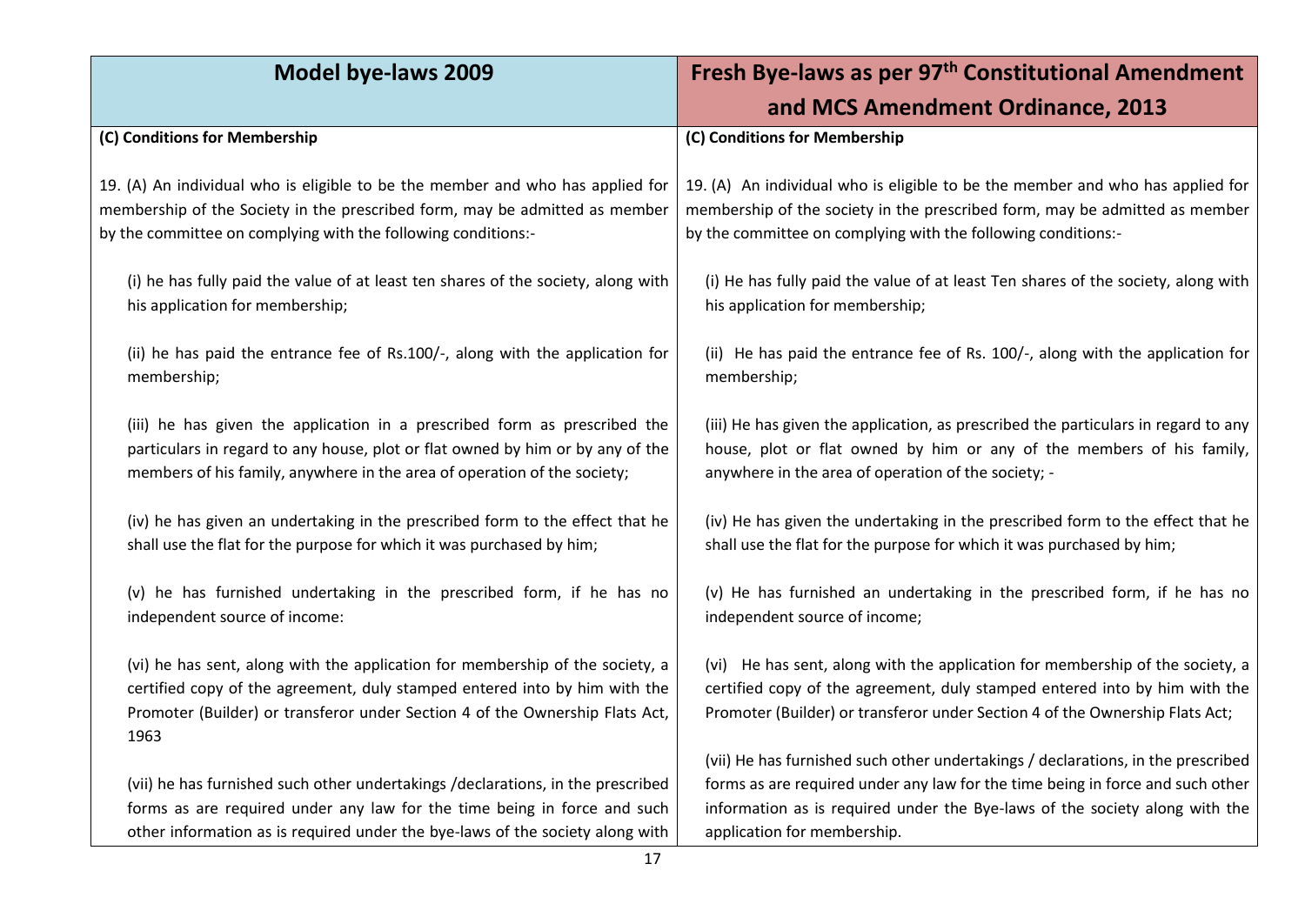| <b>Model bye-laws 2009</b>                                                          | Fresh Bye-laws as per 97 <sup>th</sup> Constitutional Amendment                          |
|-------------------------------------------------------------------------------------|------------------------------------------------------------------------------------------|
|                                                                                     | and MCS Amendment Ordinance, 2013                                                        |
| the application for membership.                                                     | Note: The conditions at (iii), (iv), (v), and (vii) above shall not be applicable to the |
| Note: The conditions at (iii), (iv), (v) and (vii) above shall not be applicable in | Promoter (Builder), applying for membership of the society, in respect of the            |
| respect of the unsold flats.                                                        | unsold flats.                                                                            |
| (B) An individual, a firm, a company or a body corporate, registered under any law  | (B) An individual, a firm, a company or a body corporate, Conditions of registered       |
| for the time being in force, who/which is eligible to be an associate member and    | under any law for the time being in force, associate who/which is eligible to be         |
| who/which has made an application in the prescribed form for such membership,       | an associate member and membership of who/which has made an application in               |
| along with the entrance fee of Rs. 100/- may be admitted as such member by the      | the prescribed the society form for such membership, along with the entrance             |
| Committee.                                                                          | fee of Rs. 100/-, may be admitted as such member by the Committee.                       |
| (C) A firm, company or any other body corporate, registered under any law for       | (C) A firm, company or any other body corporate, registered under any law for            |
| the time being in force, which is eligible to be a member of the Society and which  | the time being in force, which is eligible to be a member of the society and which       |
| has made an application for membership of the Society in the prescribed form        | has made an application for membership of the society in the prescribed form             |
| may be admitted as a member by the General Body Meeting of the Society on           | may be admitted as a member by the Committee in the meeting of the society               |
| complying with the following conditions:-                                           | on complying with the following conditions:-                                             |
| (i) it has sent, along with the application for membership of the Society, a        | (i) it has sent, along with application for membership of the society, a                 |
| certified copy of the agreement duly stamped entered into by it, with the           | certified copy of the agreement duly stamped entered into by it, with the                |
| Promoter (Builder) or transferor under Section 4 of the Ownership Flats Act,        | Promoter (Builder) or transferor under Section 4 of the Ownership Flats                  |
| 1963.                                                                               | Act.1963 with certified copy of resolution of the firm or company as the                 |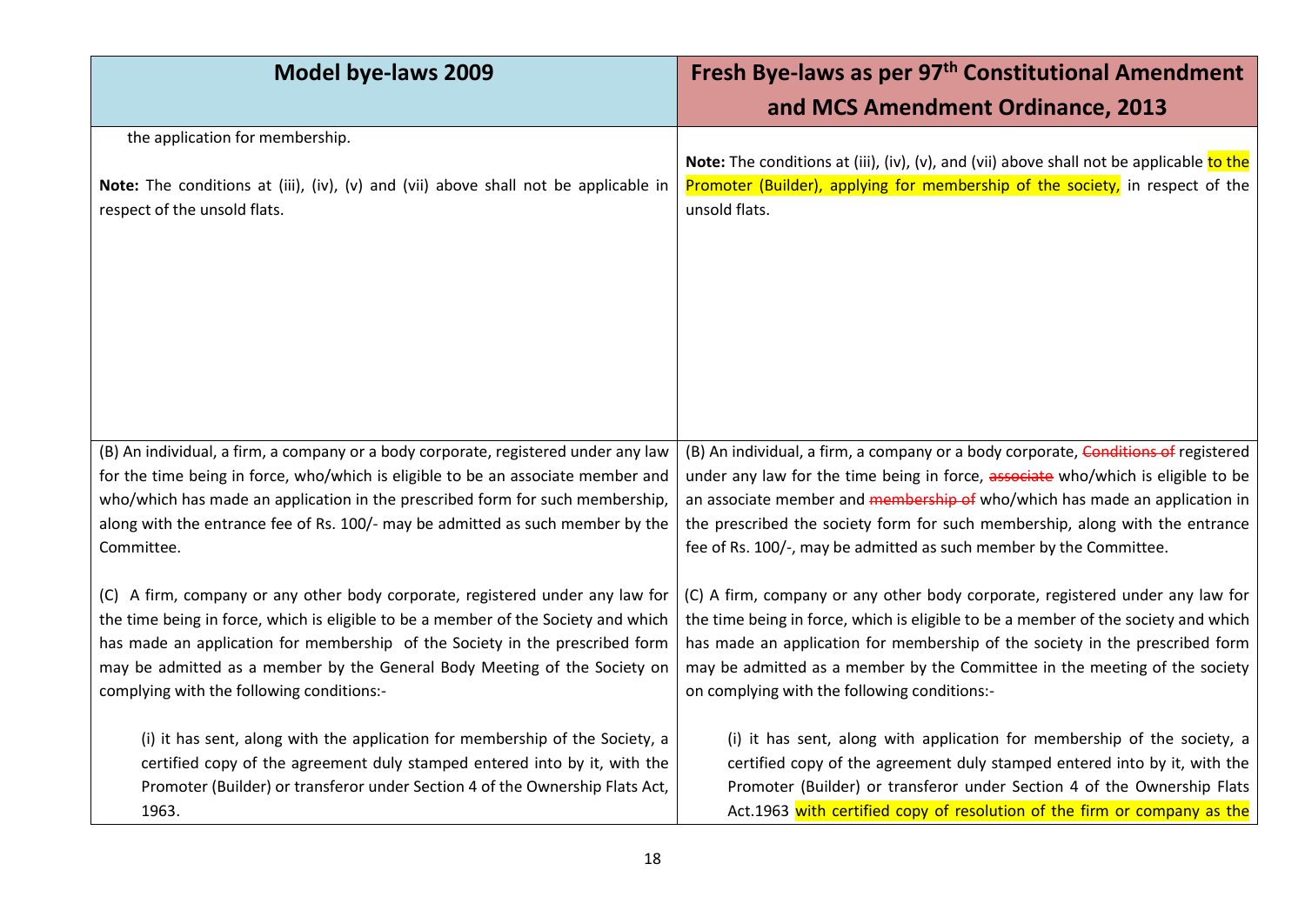| <b>Model bye-laws 2009</b>                                                                                                     | Fresh Bye-laws as per 97 <sup>th</sup> Constitutional Amendment                      |
|--------------------------------------------------------------------------------------------------------------------------------|--------------------------------------------------------------------------------------|
|                                                                                                                                | and MCS Amendment Ordinance, 2013                                                    |
| (ii) it has paid, along with the application for membership, full value of at<br>least 20 shares and entrance fee of Rs. 100/- | case may, before authorizing to sign the application.                                |
| (iii) the firm or the company has complied with the conditions mentioned in                                                    | (ii) The firm or the company has complied with the conditions mentioned              |
| the notifications, issued by the State Government, from time to time, under                                                    | in the notifications, issued by the State Government, from time to time,             |
| the Second provision to Section 22 of the MCS Act, 1960;                                                                       | under the Second Proviso to Section 22 of the Act.                                   |
| (iv) the firm or the company has furnished the undertakings/declarations in                                                    | (iii) The firm or the company has furnished the undertakings/declarations            |
| the prescribed forms required under any law for the time being in Force                                                        | in the prescribed forms required under any law for the time being in force           |
| along with the application for membership.                                                                                     | along with the application for membership.                                           |
| Note: The conditions at (i) and (iii) shall not be applicable to the firm/company of                                           | Note: The conditions at (i) and (iii) shall not be applicable to the firm/company of |
| the Promoter (Builder), applying for membership of the Society in respect of the                                               | the Promoter (Builder), applying for membership of the society in respect of the     |
| unsold flats.                                                                                                                  | unsold flats.                                                                        |
| 20. A Sub lettee, a licensee or a care-taker, or occupant who/which is eligible to                                             | 20. A sublettee, a licensee or a care-taker, or occupant who/which is eligible to    |
| be a nominal member and who shall apply through original member for such                                                       | be a nominal member and who shall apply through original member for such             |
| membership in the prescribed form, applicable to him/it, along with entrance fee                                               | membership in the prescribed form, applicable to him/it, along with entrance fee     |
| of Rs. 100/- may be admitted as such member by the Committee.                                                                  | of Rs. 100/- may be admitted as such member by the Committee.                        |
| 21. The procedure for disposal of application for membership of the Society, as                                                | 21. The procedure for disposal of application for membership of the society, as      |
| laid under the bye-law no. 65 (a) to (g) shall be followed by the Secretary and the                                            | laid under the bye-law No. 65 (a) to (g) shall be followed by the Secretary and the  |
| Committee of the society.                                                                                                      | Committee of the society                                                             |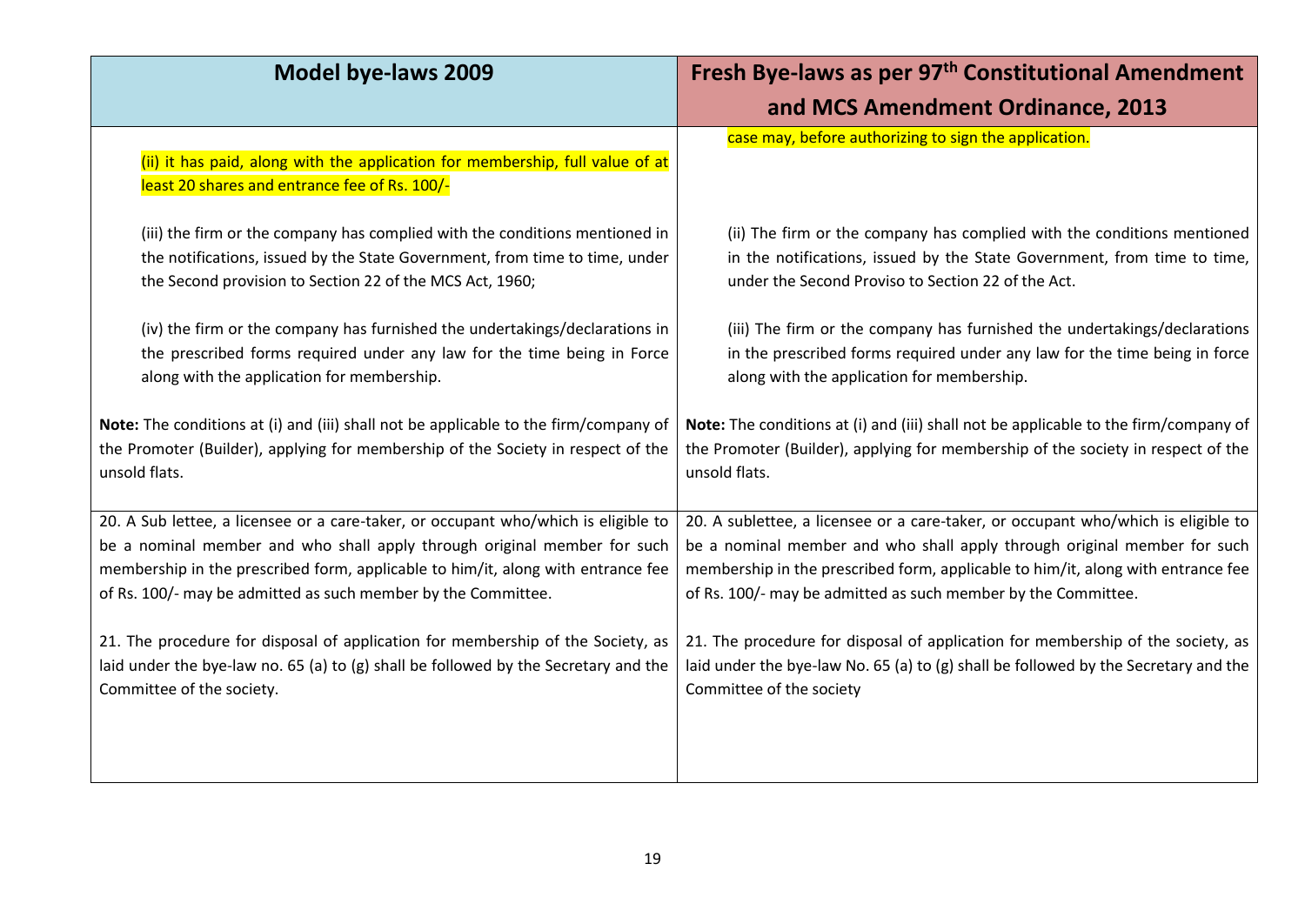| <b>Model bye-laws 2009</b>                                                     | Fresh Bye-laws as per 97 <sup>th</sup> Constitutional Amendment                    |
|--------------------------------------------------------------------------------|------------------------------------------------------------------------------------|
|                                                                                | and MCS Amendment Ordinance, 2013                                                  |
| <b>II. RIGHTS OF MEMBERS</b>                                                   | <b>II. RIGHTS AND DUTIES OF MEMBERS</b>                                            |
| 22. (A) Getting Copy of the Bye-Laws                                           | A member shall be entitled to exercise such rights as provided<br>$(A)$ .<br>22.   |
|                                                                                | in the Act, Rules and bye-laws.                                                    |
| A member shall be entitled to receive a copy of the registered bye-laws of the | Provided that no member shall exercise the rights of member of a society, until    |
| society on payment of the price thereof as per clause 172                      | he has made such payment to the society in respect of 10 shares of Rs. 50/- each   |
|                                                                                | along with the entrance fee of Rs. 100/-, to the society in respect of membership, |
|                                                                                | or acquired such interest in the society.                                          |
|                                                                                | Provided further that, in case of increase in minimum contribution of member in    |
|                                                                                | share capital to exercise right of membership, the society shall give a due notice |
|                                                                                | of demand to the members and give reasonable period to comply with.                |
|                                                                                |                                                                                    |
|                                                                                | <b>ACTIVE MEMBER:</b>                                                              |
|                                                                                | $22.$ (B) (1)<br>A member shall be called as 'Active Member' if:-                  |
|                                                                                | a. He has purchased and owns the Flat I Unit in the Society.                       |
|                                                                                | b. He has attended at least One General Body Meeting within a consecutive          |
|                                                                                | period of Five years.                                                              |
|                                                                                | c. He has at least paid the amount equivalent to one year of society               |
|                                                                                | Maintenance and Service charges, within a consecutive period of Five years.        |
|                                                                                |                                                                                    |
|                                                                                | A member who is not an 'Active Member' shall be the 'non-Active Member'.           |
|                                                                                | Society shall classify the members as 'Active' or Non-Active' member at<br>(2)     |
|                                                                                | the close of every financial year.                                                 |
|                                                                                | Society shall communicate to every Non-Active member about his<br>(3)              |
|                                                                                | classification, within a period of 30 days from 31st March of every year as        |
|                                                                                | prescribed under these By-laws as per Appendix - -                                 |
|                                                                                | If a question, of a member being Active or Non-Active arises, an appeal<br>(4)     |
|                                                                                | shall lie to the Registrar within a period of 60 days from the date of             |
|                                                                                | communication of such classification.                                              |
|                                                                                | The ' Non-Active' member can be reclassified as 'Active member' if he<br>(5)       |
|                                                                                | satisfies the conditions laid down under Byelaw no. 22(B)(1).                      |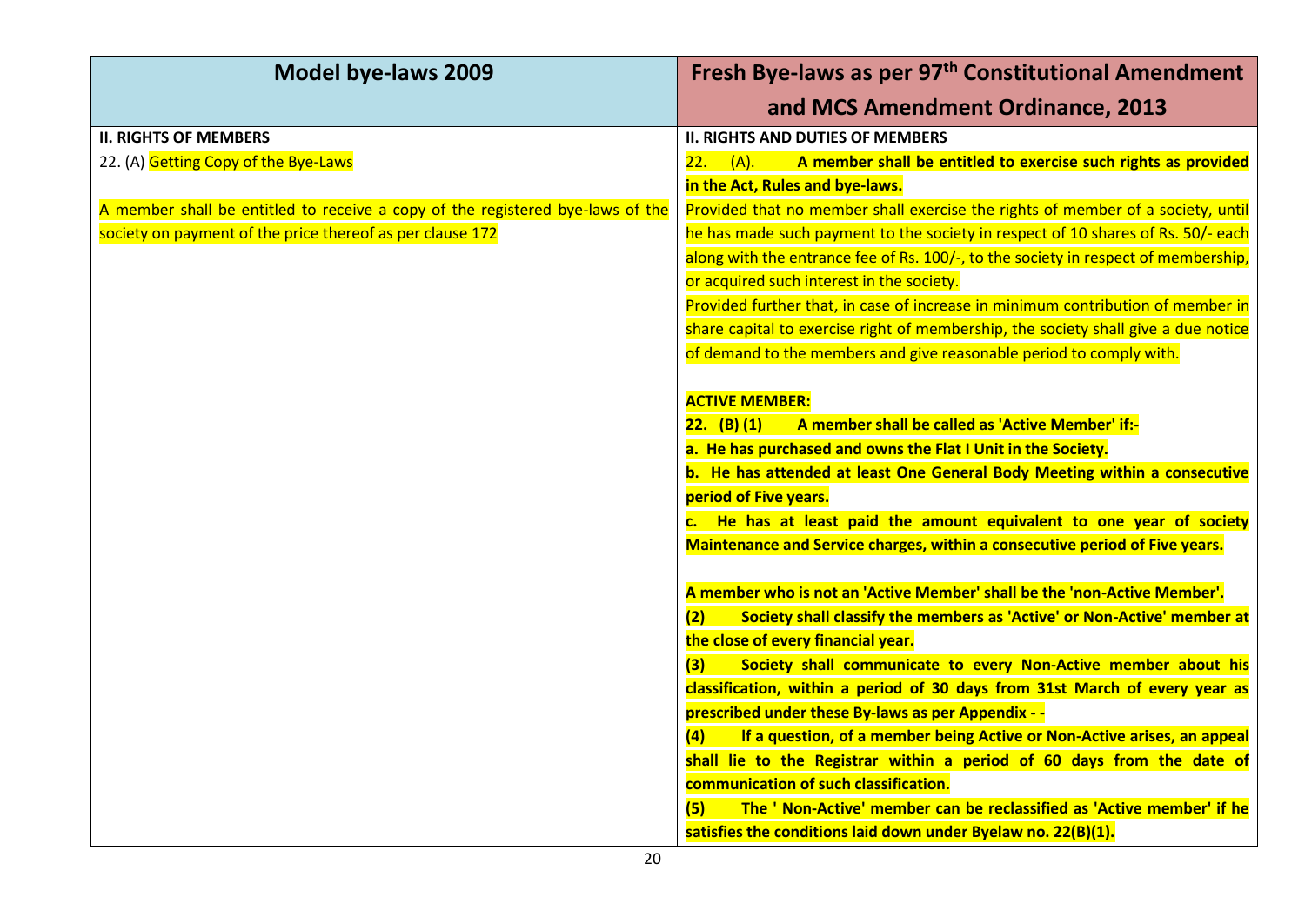| <b>Model bye-laws 2009</b>                                                                                                                                                                                                                                                                                                               | Fresh Bye-laws as per 97 <sup>th</sup> Constitutional Amendment<br>and MCS Amendment Ordinance, 2013                                                                                                                                                                                                                                                                                                                                                                                                       |
|------------------------------------------------------------------------------------------------------------------------------------------------------------------------------------------------------------------------------------------------------------------------------------------------------------------------------------------|------------------------------------------------------------------------------------------------------------------------------------------------------------------------------------------------------------------------------------------------------------------------------------------------------------------------------------------------------------------------------------------------------------------------------------------------------------------------------------------------------------|
|                                                                                                                                                                                                                                                                                                                                          |                                                                                                                                                                                                                                                                                                                                                                                                                                                                                                            |
| 22 (B) Inspection of Books and Records<br>A member shall have right to inspect free of cost books, registers documents etc.<br>as provided in Section 32 (1) of the MCS Act 1960 and get copies of the<br>documents as provided under Section 32(2) of the MCS Act 1960, on payment of<br>the fees prescribed under the bye-law No. 172. | Inspection of Books and Records Getting Copy of the Bye-laws.<br>23. (a) A member shall have right to inspect free of cost books, registers<br>documents etc. as provided in Section 32 (1) of the Act and get copies of the<br>documents as provided under Section 32 (2) of the Act, on payment of the fees<br>prescribed under the bye-law No. 172.<br>(b) A member shall be entitled to receive a copy of the registered bye-laws and<br>Audit Report of the society, on payment of the price thereof. |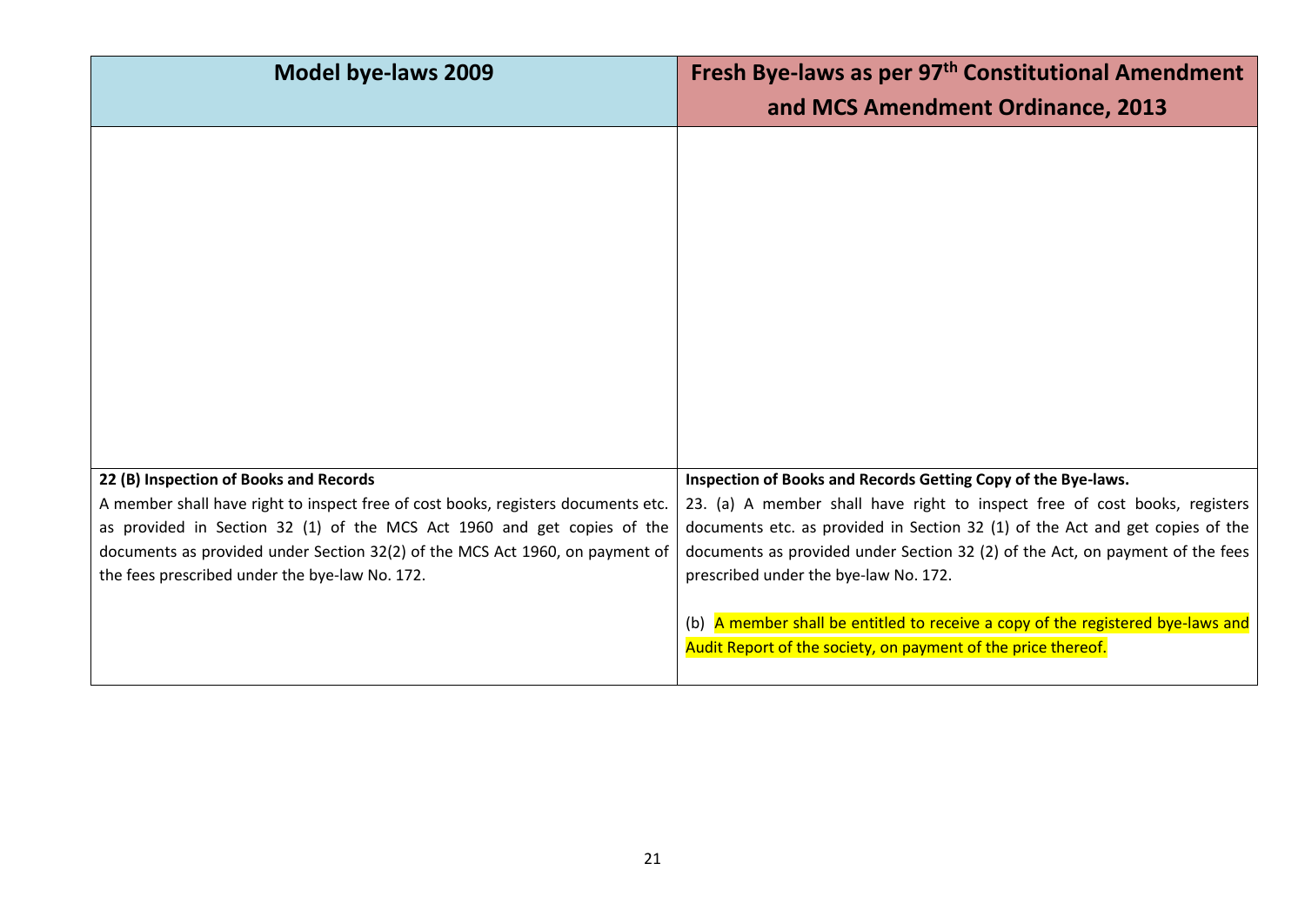| <b>Model bye-laws 2009</b>                                                                                                                                                                                                                                                       | Fresh Bye-laws as per 97 <sup>th</sup> Constitutional Amendment                                                                                                                                                                                                      |
|----------------------------------------------------------------------------------------------------------------------------------------------------------------------------------------------------------------------------------------------------------------------------------|----------------------------------------------------------------------------------------------------------------------------------------------------------------------------------------------------------------------------------------------------------------------|
|                                                                                                                                                                                                                                                                                  | and MCS Amendment Ordinance, 2013                                                                                                                                                                                                                                    |
| (C) Occupation of Flats                                                                                                                                                                                                                                                          | <b>Occupation of Flats</b>                                                                                                                                                                                                                                           |
| 24 (a) The member, who is deemed to have been allotted the flat under the bye-<br>law no. 76(a) of the Society shall have a right to occupy the flat subject to the<br>terms and conditions set out in the letter of allotment in the prescribed form<br>under the said bye-law. | 24. (a) The member, who is deemed to have been allotted the flat under the Bye-<br>law No. 76(a) of the Society shall have a right to occupy the flat subject to the<br>terms and conditions set out in the letter in the prescribed form under the said<br>bye-law. |
| (b) The associate/nominal member may have a right to occupy the flat with the<br>consent of the member and permission of the Society, subject to the conditions<br>set out by the <b>Society</b> .                                                                               | (b) The associate/nominal member may have a right to occupy the flat with the<br>consent of the member and written intimation to the society, subject to the<br>conditions set out by the General Body Meeting.                                                      |
| D) Restrictions on Rights of Associate and Nominal Members                                                                                                                                                                                                                       | <b>Restrictions on Rights of Associate and Nominal Members</b>                                                                                                                                                                                                       |
| 25. No associate members shall have any rights or privileges of a member<br>except as provided under Section 27(2) of the MCS Act, 1960                                                                                                                                          | 25. No Associate member shall have any rights or privileges of an <b>Active member</b><br>except as provided under Section 27(2) of the Act.                                                                                                                         |
| 26. A nominal member shall have no rights as such member.                                                                                                                                                                                                                        | 26. A nominal member shall have no rights such as member.                                                                                                                                                                                                            |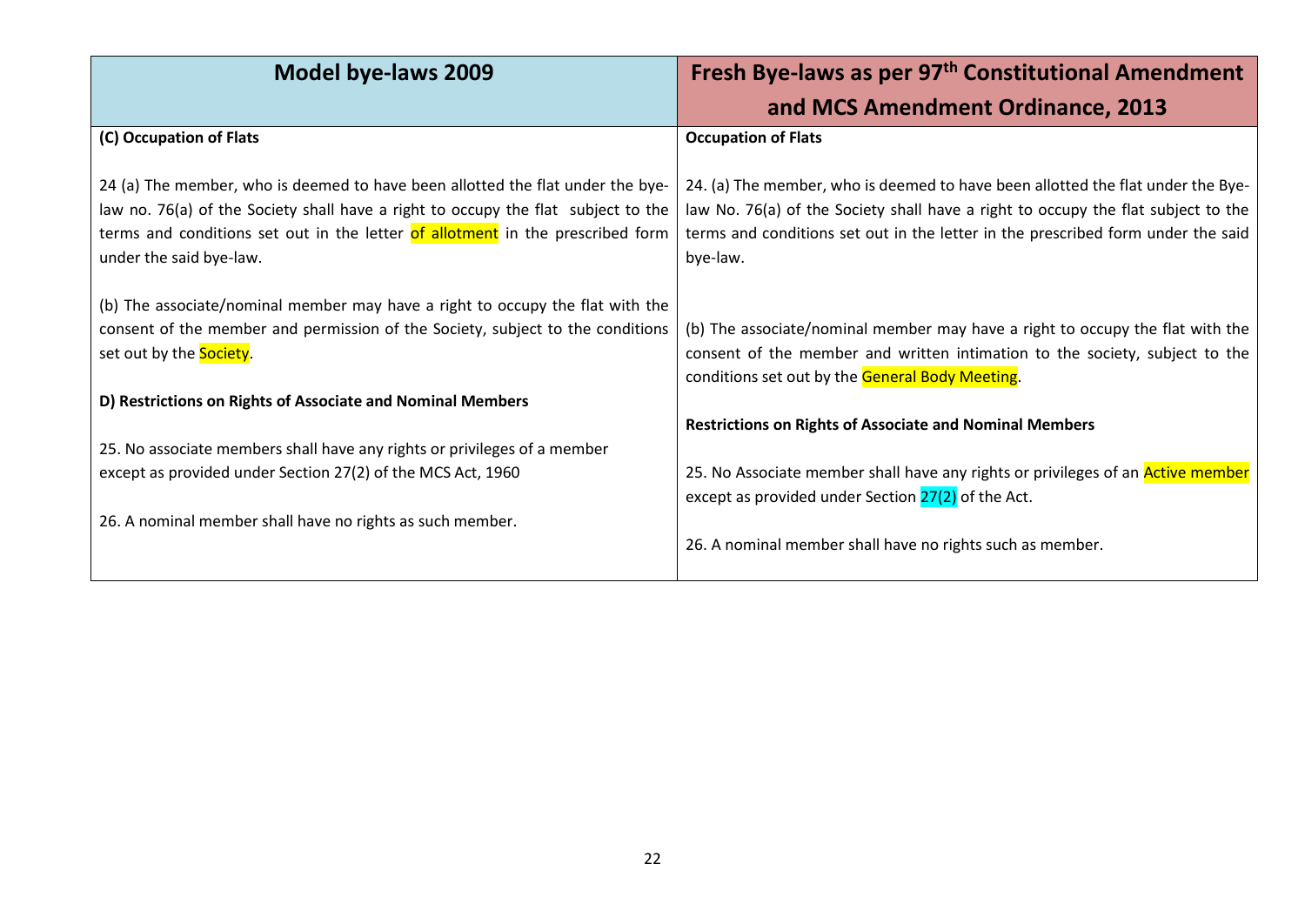| <b>Model bye-laws 2009</b>                                                                         | Fresh Bye-laws as per 97 <sup>th</sup> Constitutional Amendment                                |
|----------------------------------------------------------------------------------------------------|------------------------------------------------------------------------------------------------|
|                                                                                                    | and MCS Amendment Ordinance, 2013                                                              |
| (E) Resignation of Membership                                                                      | (D) Resignation of Membership                                                                  |
| (1) Resignation by a Member                                                                        | <b>Resignation by a Member</b><br>(1)                                                          |
| 27. (a) A member may resign his membership after giving three months notice, in                    | 27. (a) A member may resign his membership after giving three months notice                    |
| the prescribed form to the Secretary of the Society asprovided under Rule 21 (1)                   | in the prescribed form to the Secretary of the society as provided under Rule                  |
| of the MCS Act, 1961.                                                                              | 21(1) of the Rules.                                                                            |
|                                                                                                    |                                                                                                |
| (b) No resignation of a member of the Society shall be accepted unless such                        | (b) No resignation of a member of the society shall be accepted unless such                    |
| member has made payment of the charges payable to the society in full.                             | member has made payment of the charges payable to the society in full.                         |
|                                                                                                    |                                                                                                |
| (c) Where any charges are found payable by the member of the Society, the                          | (c) Where any charges are found payable by the member to the society, the                      |
| Secretary of the society shall intimate the same giving full details and reasons of                | Secretary of the society shall intimate the same giving full details and reasons of            |
| dues thereof to the member within 15 days of the receipt of the notice of                          | dues thereof to the member within 15 days of the receipt of the notice of                      |
| resignation, advising him to make payment thereof within 30 days of the date of<br>the intimation. | resignation, advising him to make payment thereof within 30 days of the date of<br>intimation. |
|                                                                                                    |                                                                                                |
| (d) Where there are no charges of the society outstanding with the member, the                     | (d) Where there are no charges of the society outstanding with the member, the                 |
| Committee shall accept the resignation of the member and the Secretary of the                      | Committee shall accept the resignation of the member and the Secretary of the                  |
| Society shall communicate the same to the member within a period of 3 months                       | society shall communicate the same to the member within a period of 3 months                   |
| from the date of the receipt of the notice of the resignation. If nothing is                       | from the date of the receipt of the notice of the resignation.                                 |
| communicated during the said period, then it shall be deemed that resignation is                   |                                                                                                |
| accepted.                                                                                          |                                                                                                |
|                                                                                                    |                                                                                                |
| (e) Where any resignation is rejected, the Committee shall record the reasons                      | (e) Where any resignation is rejected, the Committee shall record the reasons                  |
| therefor and communicate the same to the member concerned within 3 months                          | there for and communicate the same to the member concerned within 3 months                     |
| of the date of receipt of notice of resignation.                                                   | from the date of receipt of notice of resignation                                              |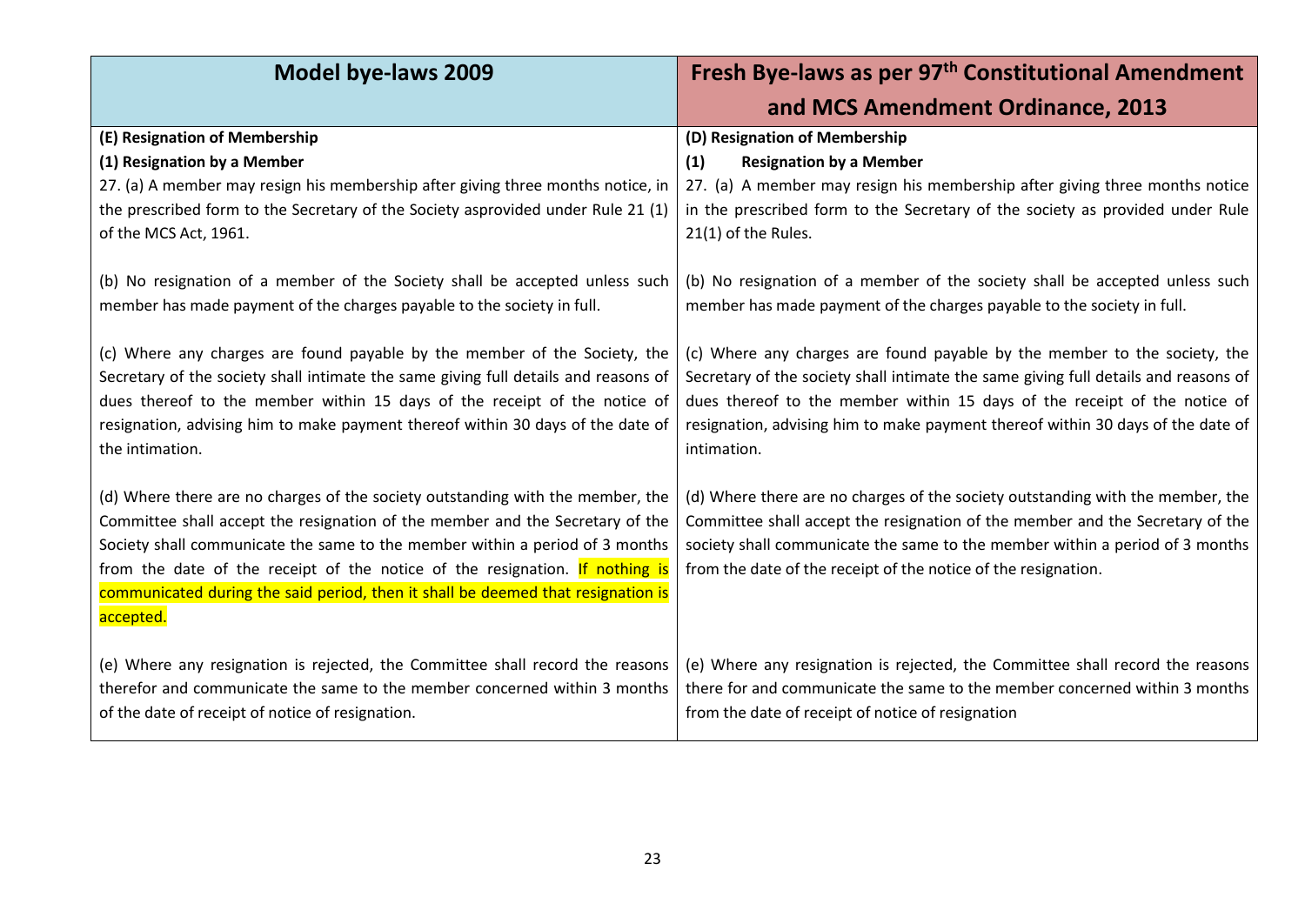| <b>Model bye-laws 2009</b>                                                     | Fresh Bye-laws as per 97 <sup>th</sup> Constitutional Amendment                |
|--------------------------------------------------------------------------------|--------------------------------------------------------------------------------|
|                                                                                | and MCS Amendment Ordinance, 2013                                              |
| (2) Resignation by an Associate Member                                         | (2)<br><b>Resignation by an Associate Member</b>                               |
| 28. An Associate Member may resign his membership any time by writing          | 28. An Associate Member may resign his membership any time by writing the      |
| the letter of resignation to the Secretary of the Society, through the         | letter of resignation to the Secretary of the society, through the member,     |
| member, with whom he held the shares of the Society jointly. The Secretary     | with whom he held the shares of the society jointly. The Secretary of the      |
| of the society shall place the letter of the resignation of the Associate      | society shall place the letter of the resignation of the Associate Member,     |
| member, before the meeting of the Committee, held next after the receipt       | before the meeting of the Committee, held next after the receipt of the        |
| of the letter of resignation, duly recommended by the member for               | letter of the resignation, duly recommended by the member for acceptance       |
| acceptance by the Committee. The decision of the committee, accepting the      | by the Committee. The decision of the Committee, accepting the resignation     |
| resignation of the Associate Member shall be communicated by the               | of the Associate Member shall be communicated by the Secretary of the          |
| Secretary of the Society to the member and his associate member within 15      | society to the member and his associate member within 15 days of the           |
| days of the decision by the committee. If the resignation is rejected, the     | decision by the Committee. If the resignation is rejected, the Committee shall |
| committee shall record the reasons there of in the minutes of its meeting      | record the reasons therefor in the minutes of its meeting and the Secretary    |
| and the Secretary shall communicate the same to the member and his             | shall communicate the same to the member and his associate member              |
| associate member within the time specified above. If the resignation is not    | within the time specified above.                                               |
| granted within the said period then the same shall be deemed to be             |                                                                                |
| accepted.                                                                      |                                                                                |
|                                                                                |                                                                                |
| 3) Resignation by a Nominal Member, Occupying the flat on behalf of the Firm,  | (3) Resignation by a Nominal Member, occupying the flat on behalf of the Firm, |
| <b>Company or any other Body Corporate</b>                                     | <b>Company or any other Body Corporate</b>                                     |
| 29. If there is a nominal member, occupying the flat on behalf of a firm,      | 29. If there is a nominal member, occupying the flat on behalf of a firm,      |
| company or any other body corporate, he/ she may resign his nominal            | company or any other body corporate, he/she may resign his nominal             |
| membership, at any time, by writing the letter of the resignation to the       | membership, at any time, by writing the letter of the resignation to the       |
| Secretary of the Society through the firm, the company or any other body       | Secretary of the society through the firm, the company or any other body       |
| corporate, on whose behalf he is occupying the flat. The Secretary of the      | corporate, on whose behalf he is occupying the flat. The Secretary of the      |
| Society shall place the letter of resignation, before the meeting of the       | society shall place the letter of resignation, before the meeting of the       |
| committee, held next after the receipt of the letter of the resignation of the | committee, held next after the receipt of the letter of the resignation of the |
| nominal member duly recommended by the firm, the Company or any other          | Nominal Member, duly recommended by the firm, the company or any other         |
| body corporate for acceptance by the Committee. The decision of the            | body corporate for acceptance by the Committee. The decision of the            |
| committee, accepting the resignation shall be communicated by the Secretary    | Committee, accepting the resignation shall be communicated by the Secretary    |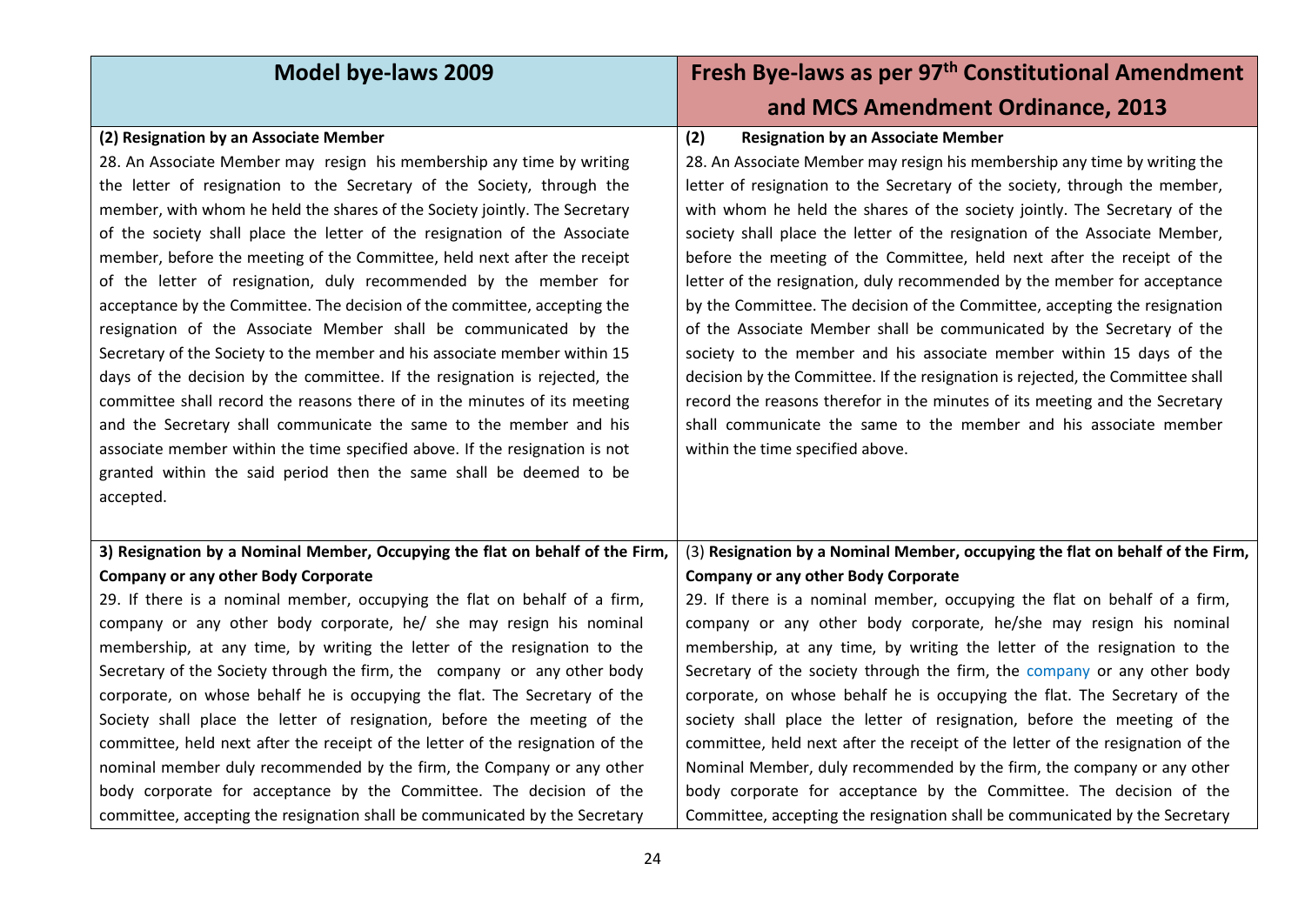| <b>Model bye-laws 2009</b>                                                                                                                                                                                                                                                                                                                                                                                                                                                                                                                                                                                                                                                                                                                                                                                                                                                                                                                                                                                                                                  | Fresh Bye-laws as per 97 <sup>th</sup> Constitutional Amendment                                                                                                                                                                                                                                                                                                                                                                                                                                                                                                                                                                                                                                                                                                                                                                                                                                                                                                                                                                                                |
|-------------------------------------------------------------------------------------------------------------------------------------------------------------------------------------------------------------------------------------------------------------------------------------------------------------------------------------------------------------------------------------------------------------------------------------------------------------------------------------------------------------------------------------------------------------------------------------------------------------------------------------------------------------------------------------------------------------------------------------------------------------------------------------------------------------------------------------------------------------------------------------------------------------------------------------------------------------------------------------------------------------------------------------------------------------|----------------------------------------------------------------------------------------------------------------------------------------------------------------------------------------------------------------------------------------------------------------------------------------------------------------------------------------------------------------------------------------------------------------------------------------------------------------------------------------------------------------------------------------------------------------------------------------------------------------------------------------------------------------------------------------------------------------------------------------------------------------------------------------------------------------------------------------------------------------------------------------------------------------------------------------------------------------------------------------------------------------------------------------------------------------|
|                                                                                                                                                                                                                                                                                                                                                                                                                                                                                                                                                                                                                                                                                                                                                                                                                                                                                                                                                                                                                                                             | and MCS Amendment Ordinance, 2013                                                                                                                                                                                                                                                                                                                                                                                                                                                                                                                                                                                                                                                                                                                                                                                                                                                                                                                                                                                                                              |
| of the society to the firm, company or the body corporate and the nominal<br>member, within 15 days of the decision by the Committee. If the resignation is<br>rejected, the committee shall record reasons therefore in the minutes of its<br>meeting and the Secretary shall communicate the same to the firm, company<br>or the body corporate and the nominal member within the time specified<br>above. if the committee does not take any decision there of within 3 months,<br>the said registration shall be deemed to be accepted.                                                                                                                                                                                                                                                                                                                                                                                                                                                                                                                 | of the society to the firm, company or the body corporate and the nominal<br>member, within 15 days of the decision by the Committee. If the resignation is<br>rejected, the Committee shall record reasons there for in the minutes of its<br>meeting and the Secretary shall communicate the same to the firm, company<br>or the body corporate and the nominal member within the time specified<br>above.                                                                                                                                                                                                                                                                                                                                                                                                                                                                                                                                                                                                                                                   |
| (4) Resignation by a Nominal Member, who is Sub-lettee, Licensee,<br>Caretaker etc.                                                                                                                                                                                                                                                                                                                                                                                                                                                                                                                                                                                                                                                                                                                                                                                                                                                                                                                                                                         | (4) Resignation by a Nominal Member, who is Sub lettee, Licensee,<br>Caretaker etc.                                                                                                                                                                                                                                                                                                                                                                                                                                                                                                                                                                                                                                                                                                                                                                                                                                                                                                                                                                            |
| 30. A sub-lettee, licensee, caretaker or possessor of a flat or part thereof, who<br>has been admitted as a nominal member of the Society may resign his nominal<br>membership at any time, by writing the letter of the resignation to the<br>Secretary of the Society, through the member Who has been permitted by the<br>committee to sub-let, given on leave and licence or caretaker basis the flat or<br>part thereof or part with its possession in any other manner. The Secretary of<br>the Society shall place the letter of the resignation before the meeting of the<br>committee, held next after the receipt of the letter of resignation duly<br>recommended by the member concerned for acceptance by the committee. The<br>decision of the committee, accepting the resignation shall be communicated by<br>the Secretary of the Society to the member concerned and his sub-lettee the<br>licensee, the caretaker, or as the case may be, the possessor of the flat or part<br>thereof, within 15 days of the decision by the committee. | 30. A sub-letter, licensee, caretaker or possessor of a flat or part thereof, who<br>has been admitted as a nominal member of the society may resign his<br>nominal membership at any time, by writing the letter of the resignation to<br>the Secretary of the society, through the member who has been permitted by<br>the Committee to sub-let, give on leave and license or caretaker basis the flat<br>or part thereof or part with its possession in any other manner. The Secretary<br>of the society shall place the letter of the resignation before the meeting of<br>the Committee, held next after the receipt of the letter of the resignation duly<br>recommended by the member concerned for acceptance by the Committee.<br>The decision of the Committee, accepting the resignation shall be<br>communicated by the Secretary of the society to the member concerned and<br>his sub-lettee the licensee, the caretaker, or as the case may be, the possessor<br>of the flat or part thereof, within 15 days of the decision by the Committee. |
| If the resignation is rejected, the committee shall record reasons therefore in the<br>minutes of its meeting and the Secretary of the Society shall communicate the<br>same to the member concerned and his sub-lettee, licensee, or caretaker etc.<br>within the time specified above. If the committee does not take any decision<br>thereof within 3 months, then it shall be deemed that the resignation is accepted.                                                                                                                                                                                                                                                                                                                                                                                                                                                                                                                                                                                                                                  | If the resignation is rejected, the Committee shall record reasons therefor in<br>the minutes of its meeting and the secretary of the society shall communicate<br>the same to the member concerned and his sub-lettee, licensee or caretaker<br>etc. within the time specified above.                                                                                                                                                                                                                                                                                                                                                                                                                                                                                                                                                                                                                                                                                                                                                                         |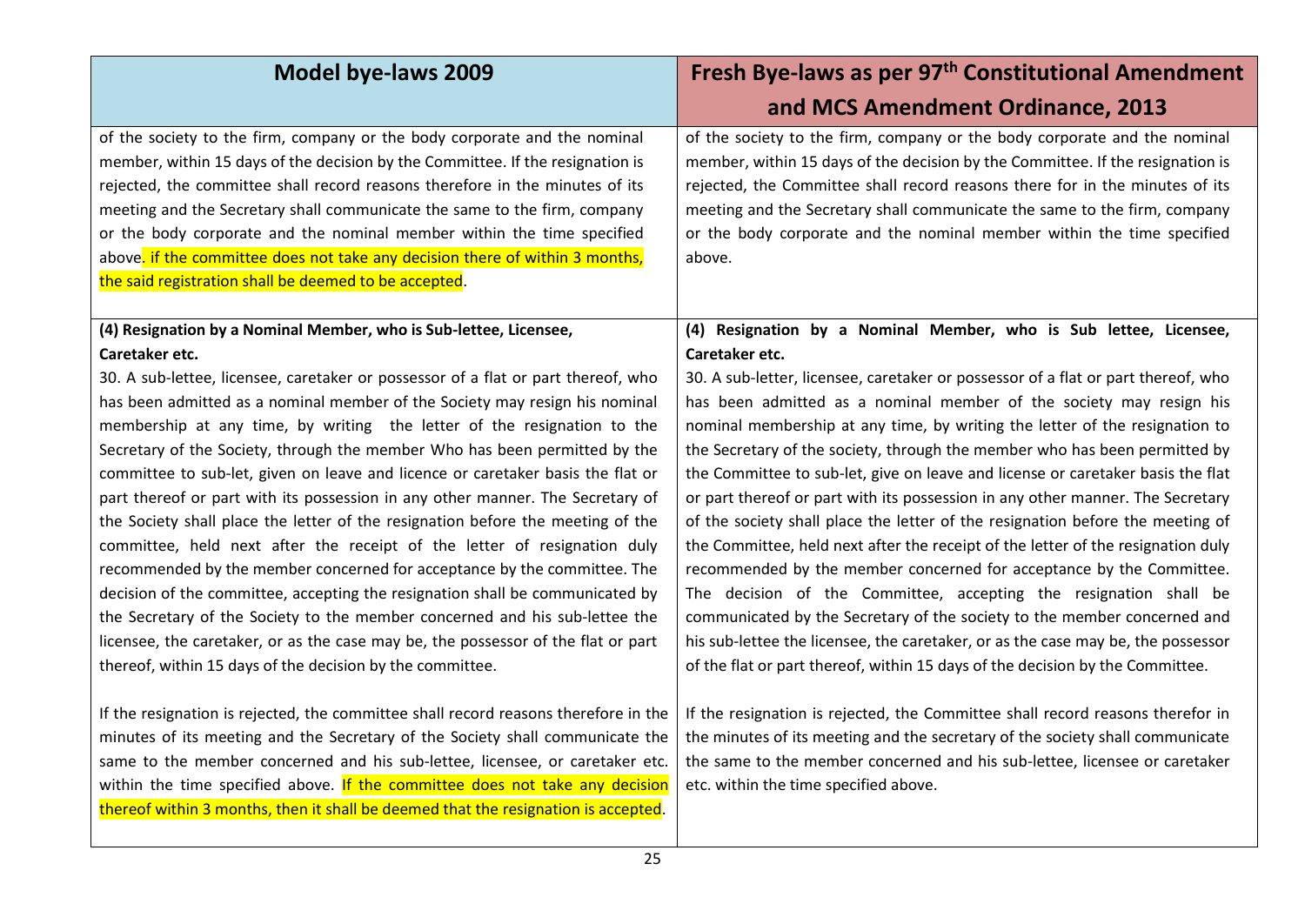| Model bye-laws 2009                                                                                                                                         | Fresh Bye-laws as per 97 <sup>th</sup> Constitutional Amendment |
|-------------------------------------------------------------------------------------------------------------------------------------------------------------|-----------------------------------------------------------------|
|                                                                                                                                                             | and MCS Amendment Ordinance, 2013                               |
| 31. On acceptance of the resignation of the member, under bye-law no. 27, the   31. On acceptance of the resignation of the member, under bye-law No. 27,   |                                                                 |
| society shall acquire the shares and interest of the member in the capital the society shall acquire the shares and interest of the member in the capital / |                                                                 |
| /property of the Society and pay him the value thereof as provided under the   property of the society and pay him the value thereof as provided under the  |                                                                 |
| bye-law no.66.                                                                                                                                              | bye-law No. 66.                                                 |
|                                                                                                                                                             |                                                                 |
|                                                                                                                                                             |                                                                 |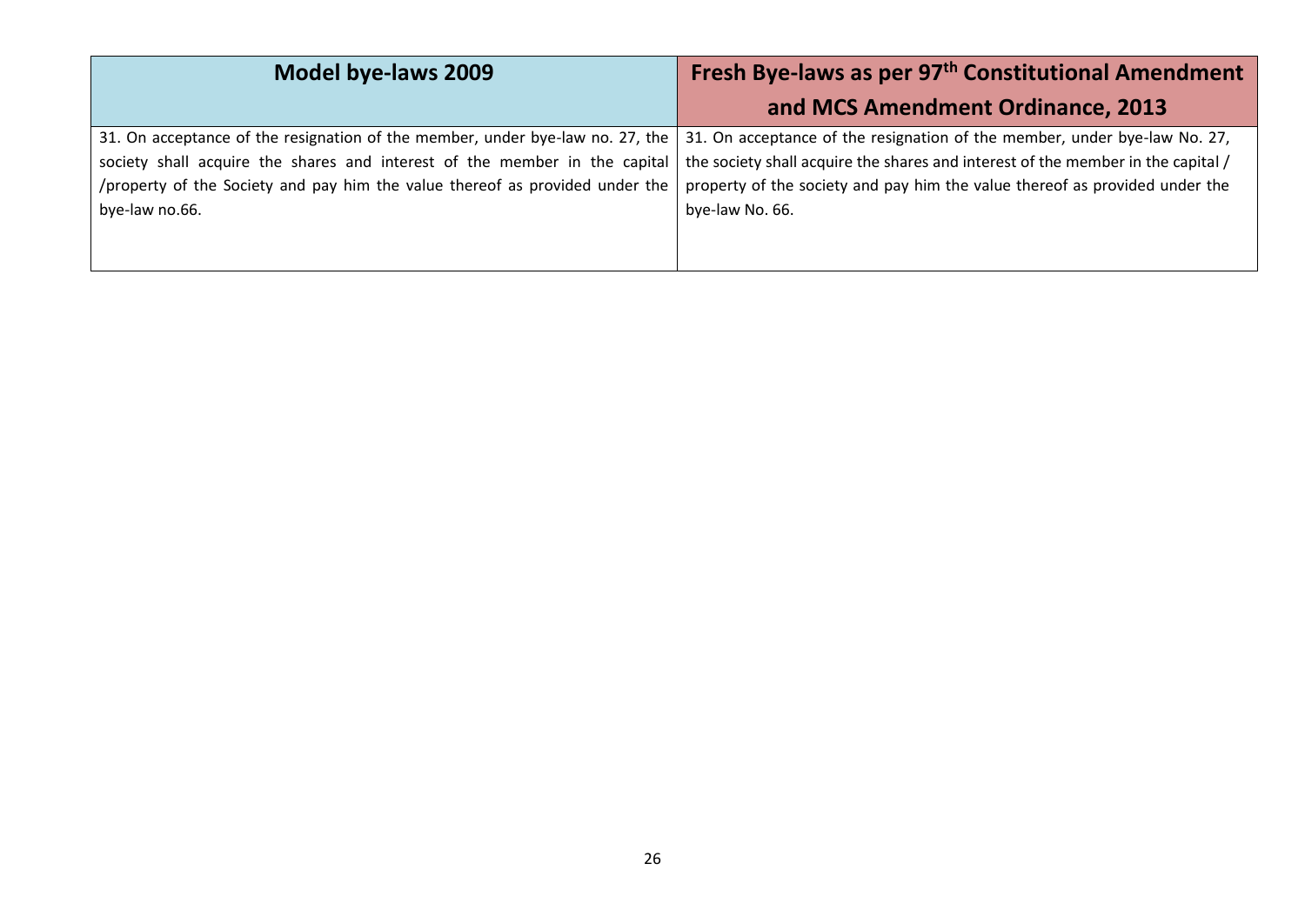| <b>Model bye-laws 2009</b>                                                                                                                                                                                                                                                                                                                                                                                                                                                                                                                                                                | Fresh Bye-laws as per 97 <sup>th</sup> Constitutional Amendment                                                                                                                                                                                                                                                                                                                                                                                                                                                                                                                       |
|-------------------------------------------------------------------------------------------------------------------------------------------------------------------------------------------------------------------------------------------------------------------------------------------------------------------------------------------------------------------------------------------------------------------------------------------------------------------------------------------------------------------------------------------------------------------------------------------|---------------------------------------------------------------------------------------------------------------------------------------------------------------------------------------------------------------------------------------------------------------------------------------------------------------------------------------------------------------------------------------------------------------------------------------------------------------------------------------------------------------------------------------------------------------------------------------|
|                                                                                                                                                                                                                                                                                                                                                                                                                                                                                                                                                                                           | and MCS Amendment Ordinance, 2013                                                                                                                                                                                                                                                                                                                                                                                                                                                                                                                                                     |
| (F) Nomination by Members                                                                                                                                                                                                                                                                                                                                                                                                                                                                                                                                                                 | <b>Nomination by Members</b>                                                                                                                                                                                                                                                                                                                                                                                                                                                                                                                                                          |
| 32. A member of the Society may, by writing under his hand, in the prescribed<br>form, nominate a person or persons, to whom the whole or part of the shares<br>and/or interest of the member in the capital/property of the Society shall be<br>transferred in the event of his death. The acknowledgement of the nomination<br>by the Secretary, shall be deemed to be the acceptance or nomination by the<br>Secretary.                                                                                                                                                                | 32. A member of the society may, by writing under his hand, in the prescribed<br>form, nominate a person or persons to whom the whole or part of the shares<br>and/or interest of the member in the capital/property of the society shall be<br>transferred in the event of his death. The acknowledgement of the<br>nomination by the Secretary, shall be deemed to be the acceptance of<br>nomination by the Secretary.                                                                                                                                                             |
| No fees shall be charged for recording the first nomination. A member may<br>revoke or vary his nomination, at any time, by making an application, in<br>writing, under his hand, to the Secretary of the Society. The acknowledgement<br>of the variation in nomination /subsequent nomination by the Secretary shall<br>be deemed to be the cancellation of the earlier nomination. Every fresh<br>nomination shall be charged a fee of Rs. 100/-                                                                                                                                       | No fees shall be charged for recording the first nomination. A member may<br>revoke or vary his nomination, at any time, by making an application, in<br>writing, under his hand, to the Secretary of the Society. The acknowledgement<br>of the variation in nomination/subsequent nomination by the Secretary shall<br>be deemed to be the cancellation of earlier nomination. Every fresh<br>nomination shall be charged a fee of Rs. 100/-.                                                                                                                                       |
| 33. On receipt of the nomination form, or the letter of revocation of the<br>earlier nomination, the same shall be placed before the meeting of the<br>Committee, held next after; the receipt of the nomination form, or the letter<br>of revocation of the earlier nomination, by the Secretary of the Society for<br>recording the same in the minutes of the committee. Every such nomination<br>or revocation thereof shall be entered in the register of nominations by the<br>Secretary of the society within 7 days of the meeting of the committee, in<br>which it was recorded. | 33. On receipt of the nomination form, or the letter or revocation of the earlier<br>nomination, the same shall be placed before the meeting of the Committee. held<br>next after the receipt of the nomination form, or the letter of revocation of the<br>earlier nomination, by the Secretary of the Society for recording the same in the<br>minutes of the Committee. Every such nomination or revocation thereof shall be<br>entered in the register of nominations by the Secretary of the society within 7<br>days of the meeting of the Committee, in which it was recorded. |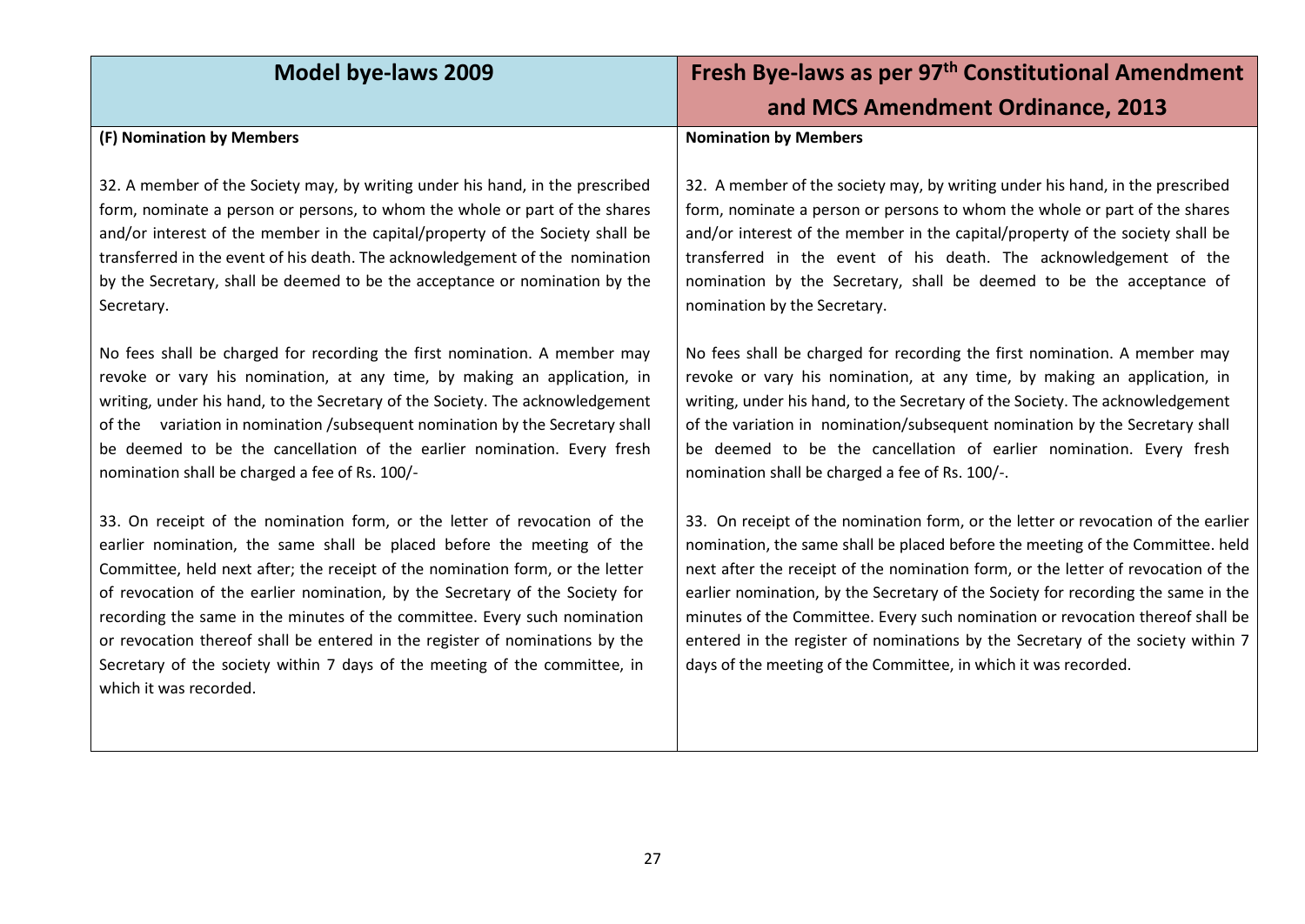| <b>Model bye-laws 2009</b>                                                                                                                                                                                                                                                                                                                                                                                                                | Fresh Bye-laws as per 97 <sup>th</sup> Constitutional Amendment                                                                                                                                                                                                                                                                                                                                                                                  |
|-------------------------------------------------------------------------------------------------------------------------------------------------------------------------------------------------------------------------------------------------------------------------------------------------------------------------------------------------------------------------------------------------------------------------------------------|--------------------------------------------------------------------------------------------------------------------------------------------------------------------------------------------------------------------------------------------------------------------------------------------------------------------------------------------------------------------------------------------------------------------------------------------------|
|                                                                                                                                                                                                                                                                                                                                                                                                                                           | and MCS Amendment Ordinance, 2013                                                                                                                                                                                                                                                                                                                                                                                                                |
| 34. Subject to the provisions of the Section 30 of the M.C.S Act, 1960, bye-<br>lawsNos. 17A or 19, on the Death of a member, the society shall transfer the<br>shares and interest of the deceased member in the Capital/ Property of the<br>Society to the Nominee/Nominees and in the proportion with the shares and<br>interest held by the deceased member, in case property is purchased by<br>member and associate member jointly. | Subject to the provisions of the Section 30 of Maharashtra Co-<br>34.<br>operative Societies Act, 1960 Act. 1960 bye-law No. 17A or 19, on the Death<br>of a member, the society shall transfer the shares and interest of the<br>deceased member in the Capital / Property of the society to the<br>Nominee/Nominees and in proportion with the shares and interest held by<br>the deceased member, in case property is purchased by member and |
| In the event of death of the member, Nominee/Nominees shall submit the<br>application for membership, within six months from the death of a member.                                                                                                                                                                                                                                                                                       | associate member jointly.<br>In the event of death of the member, Nominee/ Nominees shall submit the<br>Application for membership, within six months from the death of a member.                                                                                                                                                                                                                                                                |
| If there are more than one nominee on the death of such member such<br>nominee shall make joint application to the society and indicate the name of<br>the nominee who should be enroll as member. The other nominees shall be<br>enrolled as Joint associate members unless the nominees indicate otherwise.                                                                                                                             | If there are more than one Nominee, on the death of a member, such<br>Nominees shall make Joint Application to the Society and indicate the name of<br>the Nominee who should be enrolled as member. The other nominees shall be<br>enrolled as Joint/Associate Members unless the nominees indicate otherwise.                                                                                                                                  |
| The Nominees shall also file an indemnity bond in the prescribed form<br>indemnifying the society against any claims made to the shares and the<br>interest of the deceased member in the Capital/Property of the society by any<br>of them, in case only one nominee is indicated by the Nominees for<br>membership of the Society.                                                                                                      | The nominees shall also file an Indemnity Bond in the prescribed form<br>indemnifying the society against any claims made to the shares and interest of<br>the deceased member in the Capital/Property of the society by any of them,<br>in case only one nominee is indicated by the Nominees for membership of the<br>society.                                                                                                                 |
|                                                                                                                                                                                                                                                                                                                                                                                                                                           | Note:- In case of acquiring membership on the basis of nomination,<br>such member shall hold the flat/unit in 'Trust' till all the Heirs are brought<br>on record and shall not have the right to ownership and shall not create the<br>third party interest.                                                                                                                                                                                    |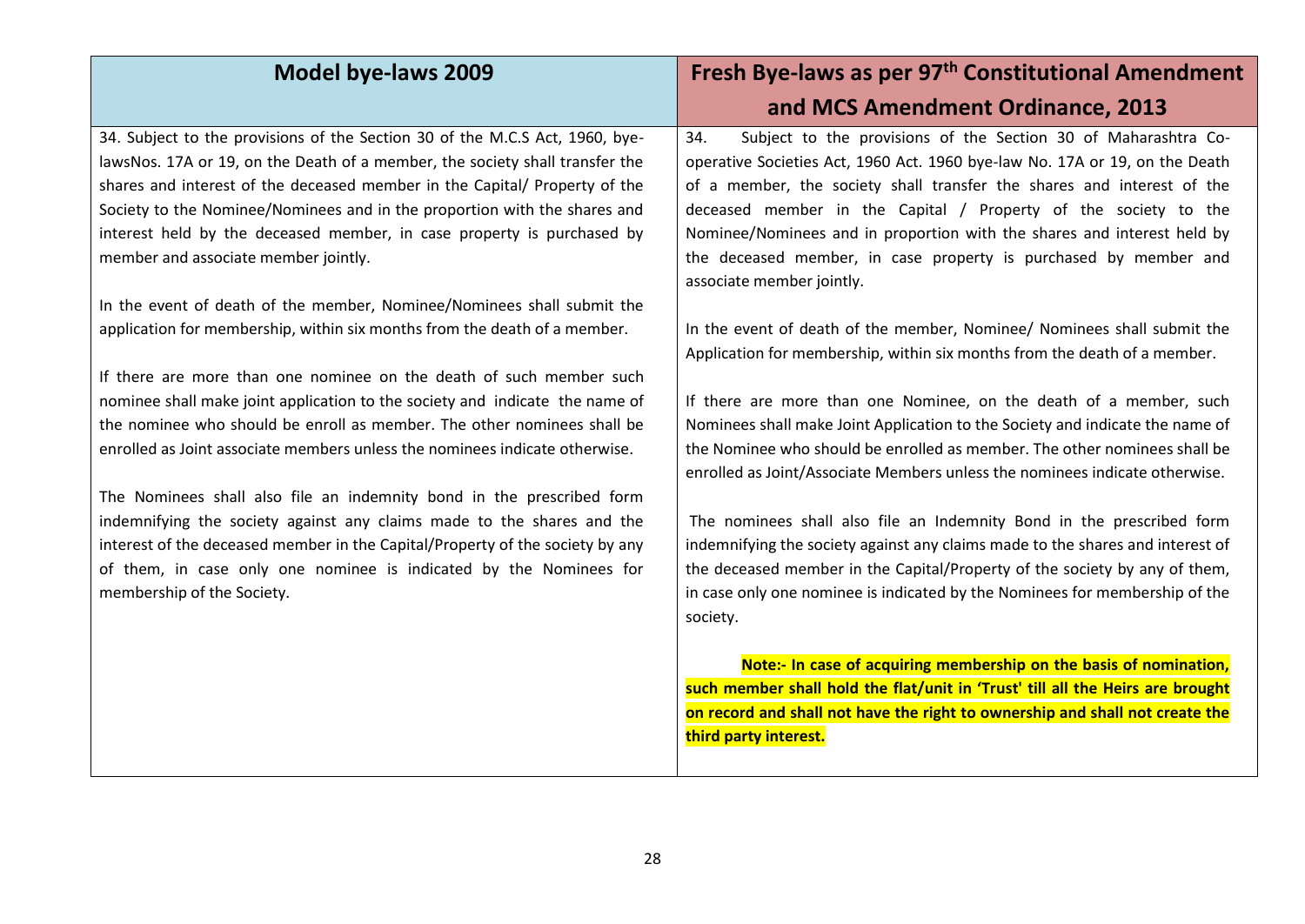35. Where a member of the Society dies without making a nomination, or no nominee comes forward for transfer, the society shall invite, within one month from the information of his death, claims or objections to the proposed transfer of shares and interest of the deceased member in the capital/property of the Society, by a public notice, in the prescribed form exhibited on the notice board of the society. It shall also publish such notice in at least two local news papers, having wide circulation. The entire expenses of publication of the notice shall be recoverable from the value of share and interest of the deceased member in the capital/ property of the society. After taking in to consideration the claims or objections received, in response to the said notice, and after making such inquiries as the committee considers proper, in the circumstances prevailing, the committee shall decide as to the person, who in its opinions, is the heir or legal representative of the deceased member.

Such a person will be eligible to be a member of the Society subject to the provisions of the bye-laws Nos. 17(a) or 19 provided that he gives an indemnity bond, along with his application for membership in the prescribed form, indemnifying the Society against any claims made to the share and interest of the deceased member in the capital/property of the society, at any time in future by any person.

however, there is no claimant, the shares and interest of the deceased29 If there are more claimants than one, they shall be asked to make the affidavit as to who should become a member of the Society and such person, named in the affidavit shall furnish the indemnity bond as indicated above along with application for membership, referred to above. If, however, the committee is not able to decide as to the person who is the heir/legal representative of the deceased member or the claimants do not come to the agreement, as to who should become the member of the Society, the committee shall call upon them to produce succession certificate from the Competent Court. If, member in the capital/property of the Society shall vest in the society.

## **Model bye-laws 2009 Fresh Bye-laws as per 97th Constitutional Amendment and MCS Amendment Ordinance, 2013**

35. Where a member of the society dies without making a nomination, or no nominee comes forward for transfer, the society shall invite within six month from the information of his death, claims or objections to the proposed transfer of Shares and interest of the deceased member, in the capital/property of the society, by a public notice, in the prescribed form, exhibited on the notice board of the  $t$ he society. It shall also publish such notice in at least two local news papers, having wide circulation. The entire expenses of publication of the notice shall be recoverable from the value of shares and interest of the deceased member in the capital/property of the society. After taking into consideration the claims or objections received, in response to the said notice, and after making such inquiries as the committee considers proper in the circumstances prevailing, the committee shall decide as to the person, who in its opinion is the heir or legal representative of the deceased member.

Such a person will be eligible to be a member of the society subject to the provisions of the bye-laws Nos. 17(a) or 19, provided that he gives an Indemnity Bond along with his application for membership in the prescribed form, indemnifying the society against any claims made to the shares and interest of the deceased member in the capital/ property of the society, at any time in future, by any person.

If there are more claimants than one, they shall be asked to make the affidavit as to who should become a member of the society and such person, named in the affidavit shall furnish the indemnity bond as indicated above along with application for membership, referred to above. If however, the committee is not able to decide as to the person who is the heir/legal representative of the deceased member or the claimants do not come to the agreement, as to who should become the member of the society, the Committee shall call upon them to produce succession certificate from the Competent Court. If, however, there is no claimant, the shares and interest of the deceased member in the capital/ property of the Society shall vest in the Society.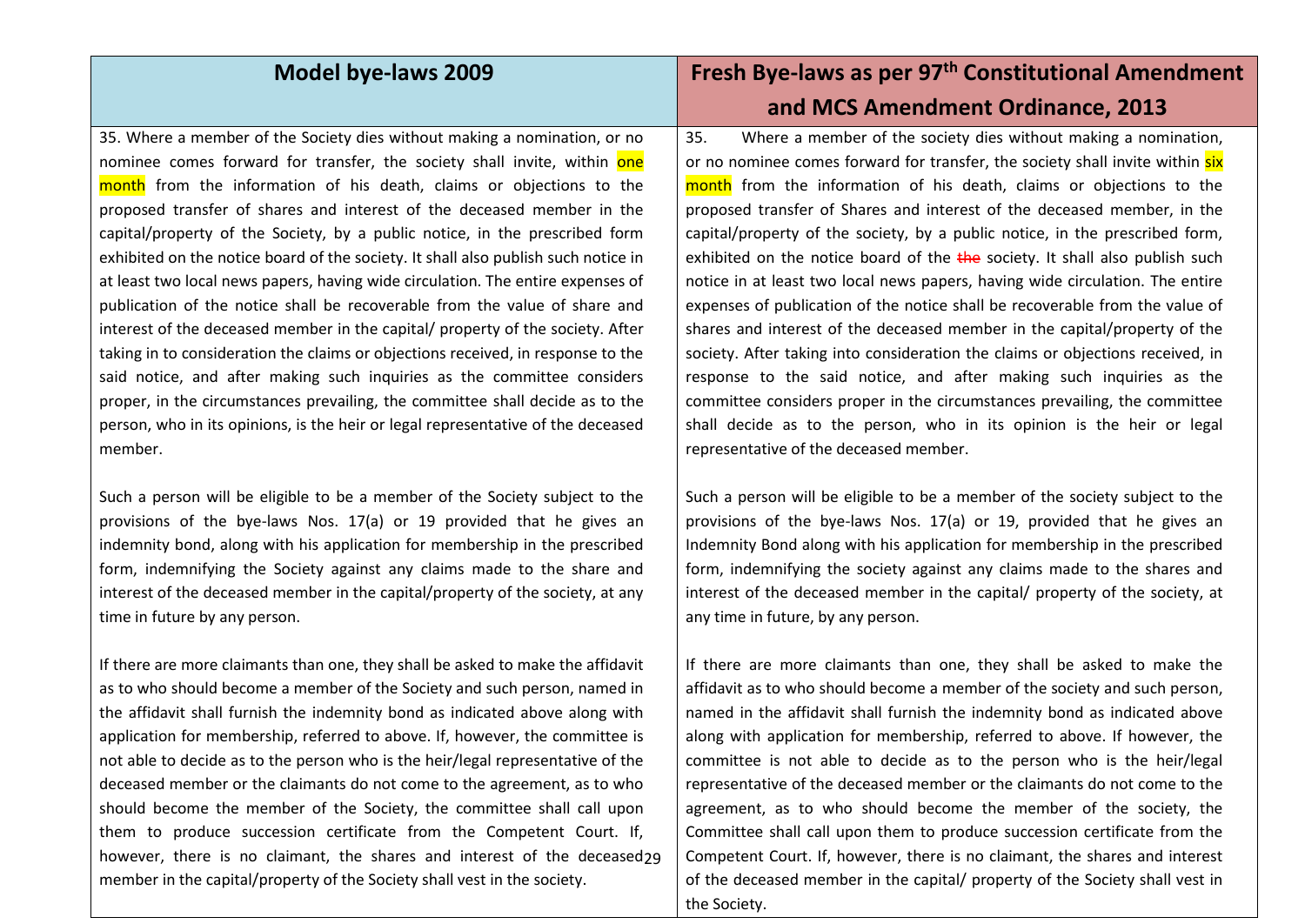| <b>Model bye-laws 2009</b>                                                    | Fresh Bye-laws as per 97 <sup>th</sup> Constitutional Amendment              |
|-------------------------------------------------------------------------------|------------------------------------------------------------------------------|
|                                                                               | and MCS Amendment Ordinance, 2013                                            |
| 36. If there is a single nominee and if he demands payment of the value of    | 36. If there is the single nominee and if he demands payment of the value of |
| shares and interest of the deceased member, in the capital/property of the    | Shares and interest of the deceased member, in the capital/property of the   |
| society, the society shall acquire the same and pay him the value thereof as  | society, the society shall acquire the same and pay him the value thereof as |
| provided under the bye-law no. 66. If, however there are more nominees than   | provided under the bye-law No.66. If however, there are more nominees        |
| one and if they demand payment of the value of the shares and interest of the | than one and if they demand payment of the value of the shares and interest  |
| deceased member in the capital/ property of the society, the society shall    | of the deceased member in the capital/ property of the society, the society  |
| acquire the same and pay them the value thereof as provided under the bye-    | shall acquire the same and pay them value thereof as provided under the      |
| law referred to above in the proportion mentioned in the nomination form. If  | bye-law referred to above in the proportion mentioned in the nomination      |
| no proportion is mentioned in the nomination form, the payment shall be in    | form. If no proportion is mentioned in the nomination form, the payment      |
| equal proportion.                                                             | shall be in equal proportions.                                               |
|                                                                               |                                                                              |
| 37. If, in the opinion of the Committee, there is only one heir / legal       | If, in the opinion of the Committee, there is only one heir/legal<br>37.     |
| representative of the deceased member and if he demands payment of the        | representative of the deceased member and if he demands payment of the       |
| value of the shares and interest of the deceased member in the capital/       | value of the shares and interest of the deceased member in the capital/      |
| property of the Society, the Society may acquire the same and pay him the     | property of the society, the society may acquire the same and of the         |
| value thereof as provided under the bye-law No.66 after obtaining the         | deceased pay him the value thereof as provided under the bye- member in      |
| indemnity bond referred to in the bye-law No.35. If in the opinion of the     | the law No. 66 after obtaining the indemnity bond referred to in the bye-law |
| Committee, there are more heirs/legal representatives than one and if they    | No. 35. If, in the opinion of the Committee, there are more heirs/legal      |
| demand payment of the value of shares and interest of the deceased member     | representatives than one and if they demand payment of the value of Shares   |
| in the capital/property of the Society, the Society may acquire the same and  | and interest of the deceased member in the capital/ property of the society, |
| pay them value thereof in equal proportion as provided under the bye law      | the society may acquire the same and pay them value thereof in equal         |
| No.66, after obtaining the indemnity bond referred to in the bye-law no. 35,  | proportion as provided under the bye-law No. 66, after obtaining the         |
| from all their heirs/legal representatives jointly.                           | indemnity bond referred to in the bye-law No. 35, from all the heirs/legal   |
|                                                                               | representatives jointly.                                                     |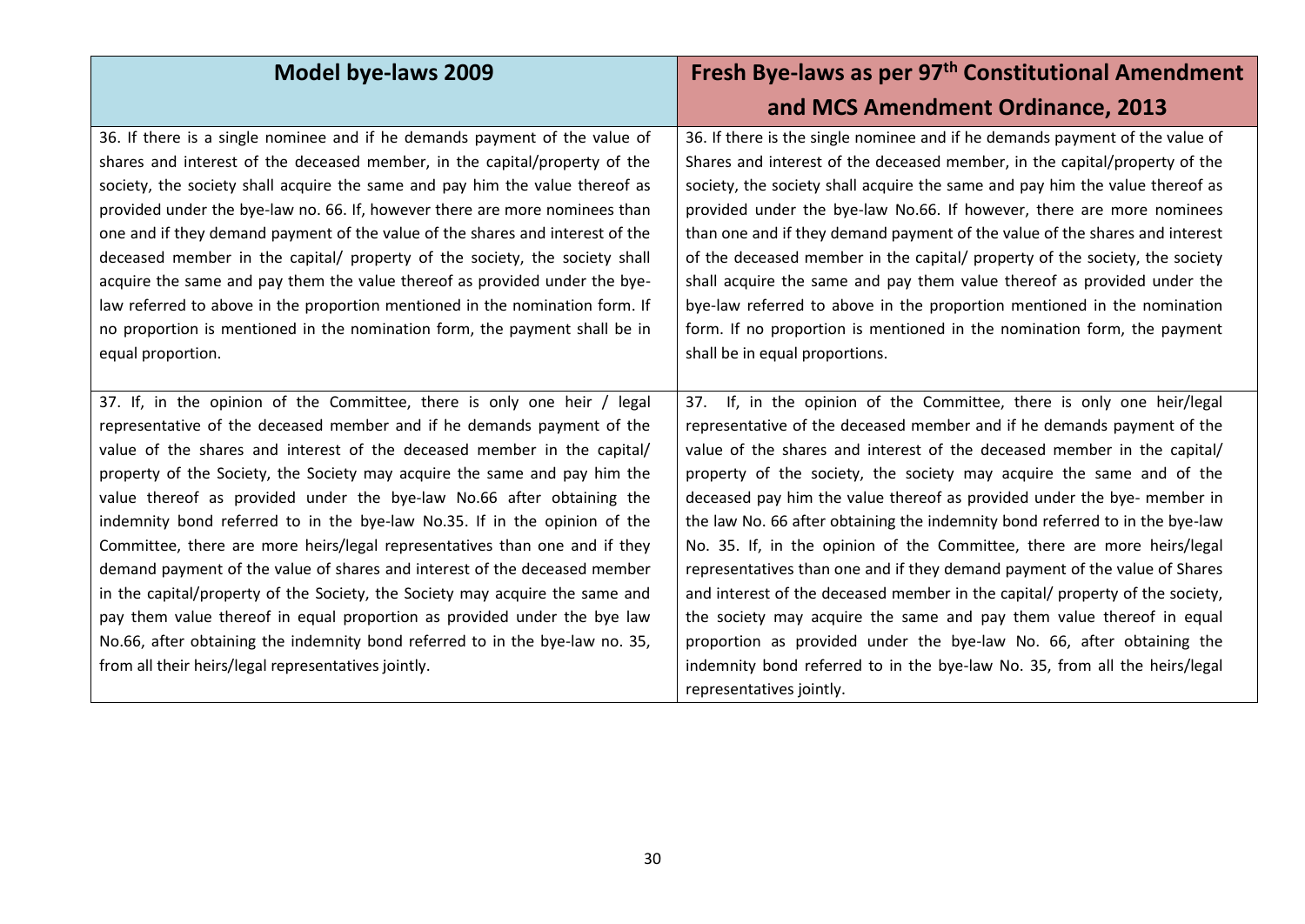| <b>Model bye-laws 2009</b>                                                                                                                                                                                                                                                                                                                                                        | Fresh Bye-laws as per 97 <sup>th</sup> Constitutional Amendment                                                                                                                                                                                                                                                                                                                  |
|-----------------------------------------------------------------------------------------------------------------------------------------------------------------------------------------------------------------------------------------------------------------------------------------------------------------------------------------------------------------------------------|----------------------------------------------------------------------------------------------------------------------------------------------------------------------------------------------------------------------------------------------------------------------------------------------------------------------------------------------------------------------------------|
|                                                                                                                                                                                                                                                                                                                                                                                   | and MCS Amendment Ordinance, 2013                                                                                                                                                                                                                                                                                                                                                |
| Transfer of Share and Interest in the capital/Property of the Society                                                                                                                                                                                                                                                                                                             | Transfer of Shares and interest in the Capital/ Property of the Society                                                                                                                                                                                                                                                                                                          |
| 38. (a) A member, desiring to transfer his shares and interest in the<br>capital/property of the Society shall give 15days notice of his intention to do so to<br>the Secretary of the Society in the prescribed form, along with the consent of the<br>proposed transferee in the prescribed form.                                                                               | 38. (a) A member, desiring to transfer his shares and interest in the<br>capital/property of the Society shall give 15 days' notice of his intention to do so<br>to the Secretary of the Society in the prescribed form, along with the consent of<br>the proposed transferee in the prescribed form.                                                                            |
| (b) On receipt of such notice, the secretary of the Society shall place the same<br>before the meeting of the Committee, held next after the receipt of the notice,<br>pointing out whether the member is prima-facie eligible to transfer his shares and<br>interest in the capital/property of the Society, in view of the provisions of Section<br>39 (2) (a) of the Act 1960. | (b) On receipt of such notice, the Secretary of the Society shall place the same<br>before the meeting of the Committee, held next after the receipt of the notice,<br>pointing out whether the member is prima-facia facie eligible to transfer his<br>shares and interest in the capital/property of the Society, in view of the<br>provisions of Section 29(2)(a) of the Act. |
| (c) In the event of ineligibility (in view of the provisions of Section 29 (2) (a) and<br>(b) of the Act) of the member to transfer his shares and interest in the<br>capital/property of the Society, the Committee shall direct the Secretary of the<br>Society to inform the member accordingly within 8 days of the decision of the<br>Committee.                             | (c) In the event of ineligibility (in view of the provisions of section 29(2) (a) & (b)<br>of the act) of the member to transfer his shares and interest in the<br>capital/property of the Society, the Committee shall direct the Secretary of the<br>Society to inform the member accordingly within 8 days of the decision of the<br>Committee.                               |
| (d)"No Objection Certificate" of the Society is not required to transfer the shares<br>and interest of the Transferor to the Transferee. However in case such a<br>certificate is required by the Transferor or Transferee, he shall apply to the<br>Society and Committee of the Society may consider such a application on merit<br>within one month.                           | "No Objection Certificate" of the Society is not required to transfer the<br>(d)<br>shares and interest of the transferor to transferee. However in case such a<br>certificate is required by the transferor or transferee, he shall apply to the<br>Society and Committee of the Society may consider such application on merit,<br>within<br>month.<br>one                     |
| (e) The Transferor/ Transferee shall submit following documents and make the<br>compliance as under:<br>(i) application for transfer of his shares and interest in the capital/property of<br>the Society, in the prescribed form along with the share certificate;<br>(ii) application for membership of the proposed transferee in the prescribed                               | The Transferor/Transferee shall submit following Documents and make<br>(e)<br>the compliance as under:<br>i) Application, for transfer of his shares and interest in the capital/property of<br>the society, in the prescribed form, along with the share certificate;<br>ii) Application for membership of the proposed transferee in the prescribed                            |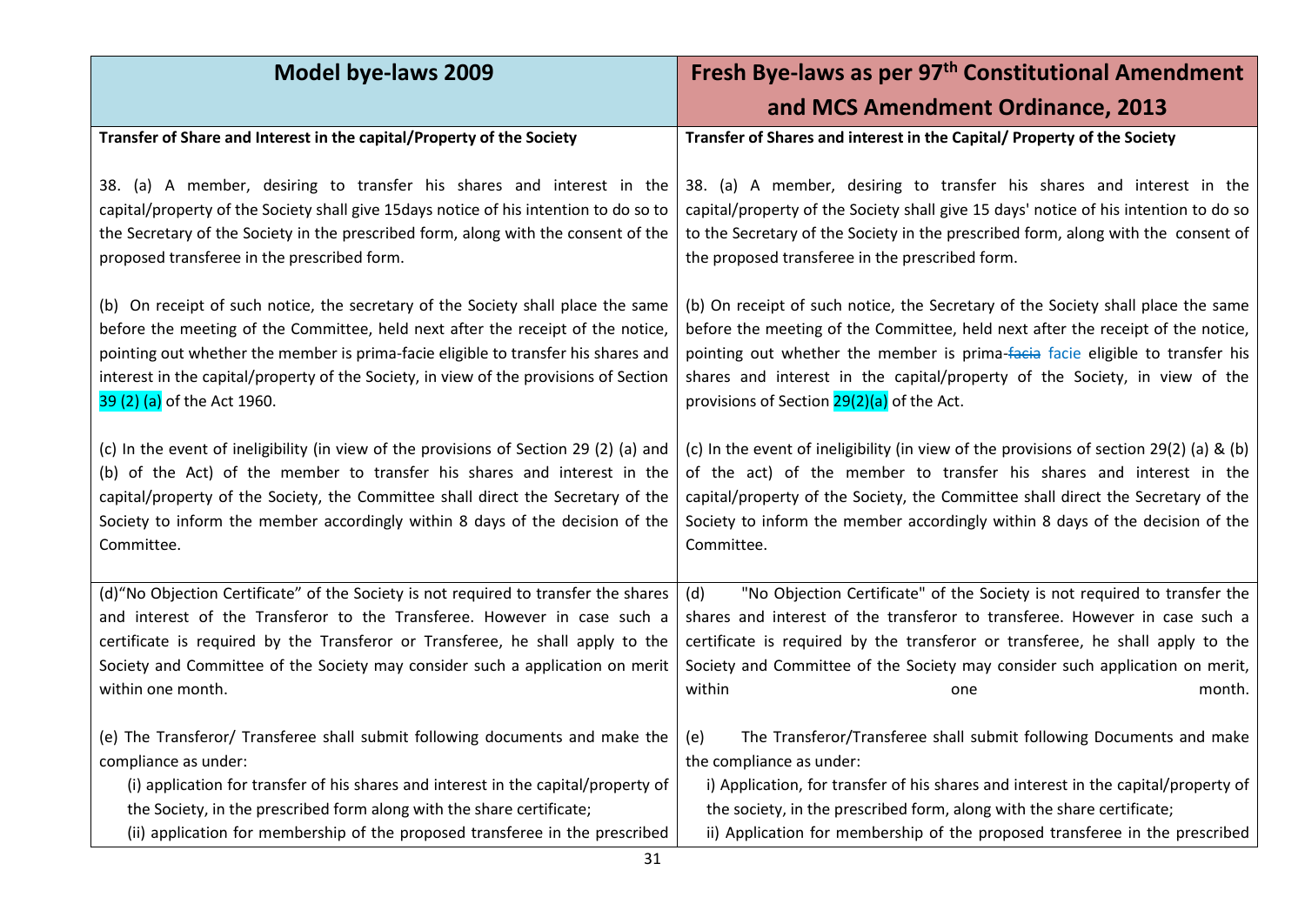| <b>Model bye-laws 2009</b>                                                            | Fresh Bye-laws as per 97 <sup>th</sup> Constitutional Amendment                      |
|---------------------------------------------------------------------------------------|--------------------------------------------------------------------------------------|
|                                                                                       | and MCS Amendment Ordinance, 2013                                                    |
| form,                                                                                 | form;                                                                                |
| (iii) resignation in the prescribed form;                                             | iii) Resignation in the prescribed form;                                             |
| (iv) stamp duty paid agreement;                                                       | iv) Stamp duty paid agreement;                                                       |
| (v) valid reasons for the proposed transfer.                                          | v) Valid reasons for the proposed transfer;                                          |
| (vi) undertaking to discharge the liabilities to the Society by the transferor;       | vi) Undertaking to discharge all the liabilities to the society by transferor;       |
| (vii) payment of the transfer fee of Rs.500/-.                                        | vii) Payment of the transfer fee of Rs. 500/-                                        |
| (viii) Remittance of the entrance fee of Rs. 100/- payable by the proposed            | viii) Remittance of entrance fee of Rs. 100/- payable by the proposed                |
| transferee.                                                                           | transferee;                                                                          |
|                                                                                       |                                                                                      |
| (ix) payment of premium at the rate to the fixed by the General Body                  | ix) Payment of amount of premium at the rate to be fixed by the general              |
| Meeting but within the limits as prescribed under the circular, issued by the         | body meeting but within the limits as prescribed under the circular, issued by       |
| Department of Co- operation Government of Maharashtra from time to time               | the Department of Co-operation/Government of Maharashtra from time to                |
|                                                                                       | time. No additional amount towards donation or contribution to any other             |
|                                                                                       | funds or under any other pretext shall be recovered from transferor or               |
| (x) submission of 'No objection' certificate, required under any law for the          | transferee.                                                                          |
| time being in force or order or sanction issued by the Government any                 | x) submission of 'No objection' certificate, required under any law for the          |
| financing agency or any other authority.                                              | time being in force or order or sanction issued by the Government, any               |
| (xi) the undertaking/declaration in compliance with the provisions of any law         | financing agency or any other authority;                                             |
| for the time being in force in such form as is prescribed under these bye-laws.       | (xi) the undertaking/declaration in compliance with the provisions of any law        |
|                                                                                       | for the time being in force, in such form as is prescribed under these bye-          |
| Note : -The condition at Sr. No. (ix) above shall not apply to transfer of shares and | laws.                                                                                |
| interest of the transferor in the capital/property of the Society to the member of    |                                                                                      |
| his family or to his nominee or his heir/legal representative after his death and in  | Note: The condition at Sr. No. (ix) above shall not apply to transfers of shares and |
| case of mutual exchange of flats amongst the members.                                 | interest, of the transferor in the capital/property of the society to the member of  |
|                                                                                       | his family or to his nominee or his heir/legal representative after his death and in |
|                                                                                       | case of mutual exchange of flats amongst the members.                                |
|                                                                                       |                                                                                      |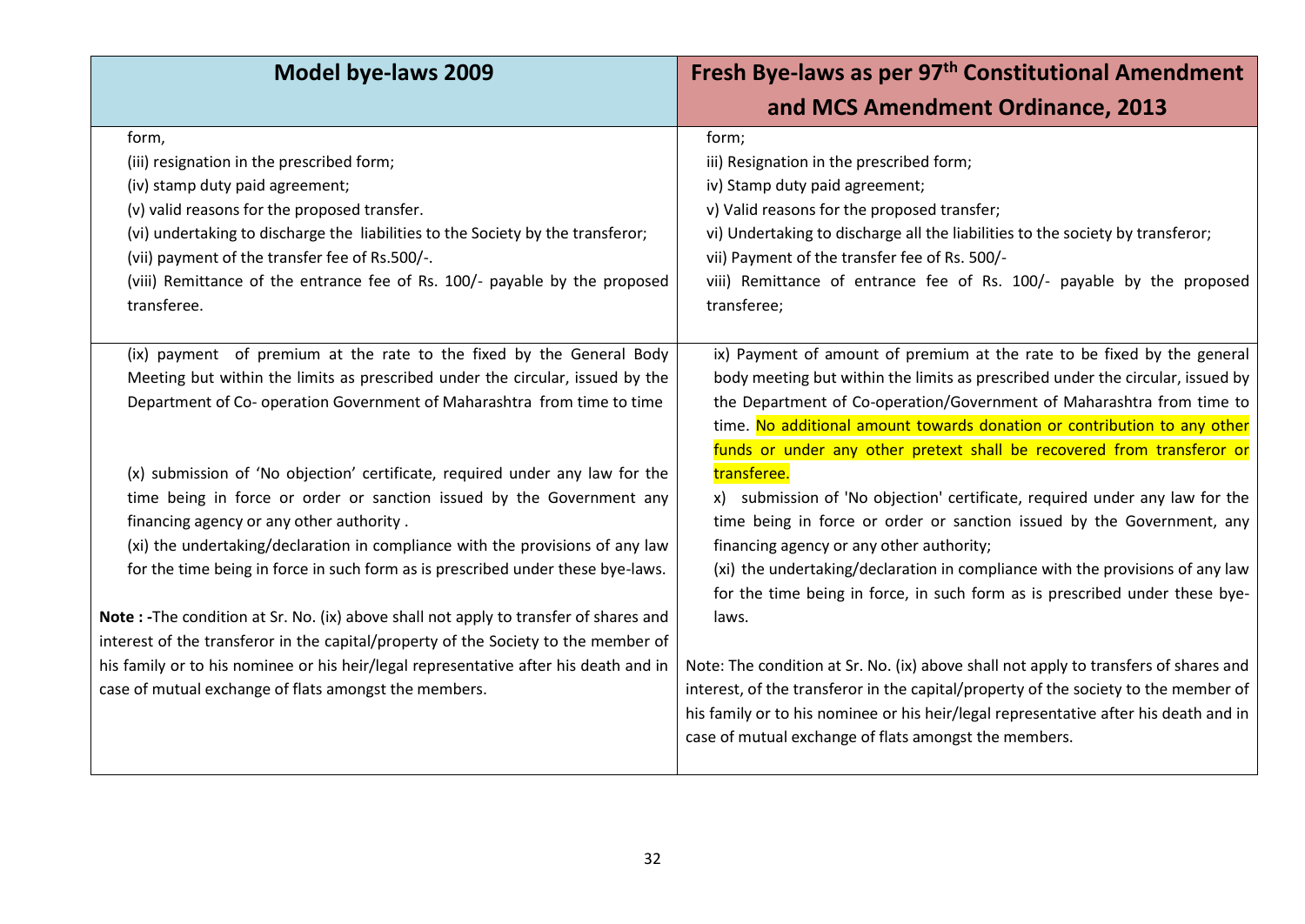| <b>Model bye-laws 2009</b>                                                                                                                                                                                                                                                                                                                                                                                                                                                                                                      | Fresh Bye-laws as per 97 <sup>th</sup> Constitutional Amendment                                                                                                                                                                                                                                                                                                                                                                                                    |
|---------------------------------------------------------------------------------------------------------------------------------------------------------------------------------------------------------------------------------------------------------------------------------------------------------------------------------------------------------------------------------------------------------------------------------------------------------------------------------------------------------------------------------|--------------------------------------------------------------------------------------------------------------------------------------------------------------------------------------------------------------------------------------------------------------------------------------------------------------------------------------------------------------------------------------------------------------------------------------------------------------------|
|                                                                                                                                                                                                                                                                                                                                                                                                                                                                                                                                 | and MCS Amendment Ordinance, 2013                                                                                                                                                                                                                                                                                                                                                                                                                                  |
| 39. (a) The procedure for disposal of applications for transfers of shares and/or<br>interest of members in the capital/ property of the Society as laid down under the<br>bye law No.65 shall be followed by the Secretary and the Committee of the<br>Society.                                                                                                                                                                                                                                                                | 39. (a) The procedure for disposal of applications for transfers of shares and/or<br>interest of members in the capital/property of the Society as laid down under<br>the bye-law No. 65 shall be followed by the Secretary and the Committee of the<br>society.                                                                                                                                                                                                   |
| (b) A meeting of the Committee or the General Body, as the case may be, shall<br>not refuse any application for admission to membership or transfer of shares and<br>interest in the capital/property to the Society except on the ground of non<br>compliance of the provisions of the Act, the Rules and Bye-laws of the Society or<br>any other law or order issued by the Government in exercise of the statutory<br>powers vested in it.                                                                                   | (b) A meeting of the Committee or the General Body, as the case may be, shall<br>not refuse any application for admission to membership of transfer of shares and<br>to interest in the capital/property of the society except on the ground of non-<br>compliance of the provisions of the Act, the Rules and the Bye-laws of the society<br>or any other law or order issued by the Government in exercise of the statutory<br>powers vested in it.              |
| (c) If the decision of the Committee/General Body Meeting as the case may be, on<br>the application for transfer of shares and /or interest in the capital/property of<br>the Society is not communicated to the applicant within 3 months of its receipts,<br>the transfer application shall be deemed to have been accepted and the<br>transferee shall be deemed to have been accepted and the transferee shall be<br>deemed to have been admitted as a member of the Society as provided under<br>Section 22(2) of the Act. | (c) If the decision of the Committee/General Body meeting as the case may be,<br>on the application for transfer of Shares and/or interest in the capital/ property<br>of the society is not communicated to the applicant within 3 months of its<br>receipt, the transfer application shall be deemed to have been accepted and the<br>transferee shall be deemed to have been admitted as a member of the society as<br>provided under Section 22(2) of the Act. |
| (d) The transfer made in contravention of the Act, Rules or the bye-laws shall be<br>void and not effective against the society                                                                                                                                                                                                                                                                                                                                                                                                 | (d) Any transfer made in contravention of the Act, Rules or the bye-laws shall be<br>void and not effective against the society.                                                                                                                                                                                                                                                                                                                                   |
| 40. The transferee shall be eligible to exercise the rights of membership on<br>receipt of the letter in the prescribed form from the Society; subject to the<br>provisions of the MCS Act 1960 & Rules made there under.                                                                                                                                                                                                                                                                                                       | 40. The transferee shall be eligible to exercise the rights of membership on<br>receipt of the letter in the prescribed form from the society or order under<br>section 22 or 23 of the Act from the Registrar; subject to the provisions of the<br>MCS Act 1960, Rules and Bye-laws.                                                                                                                                                                              |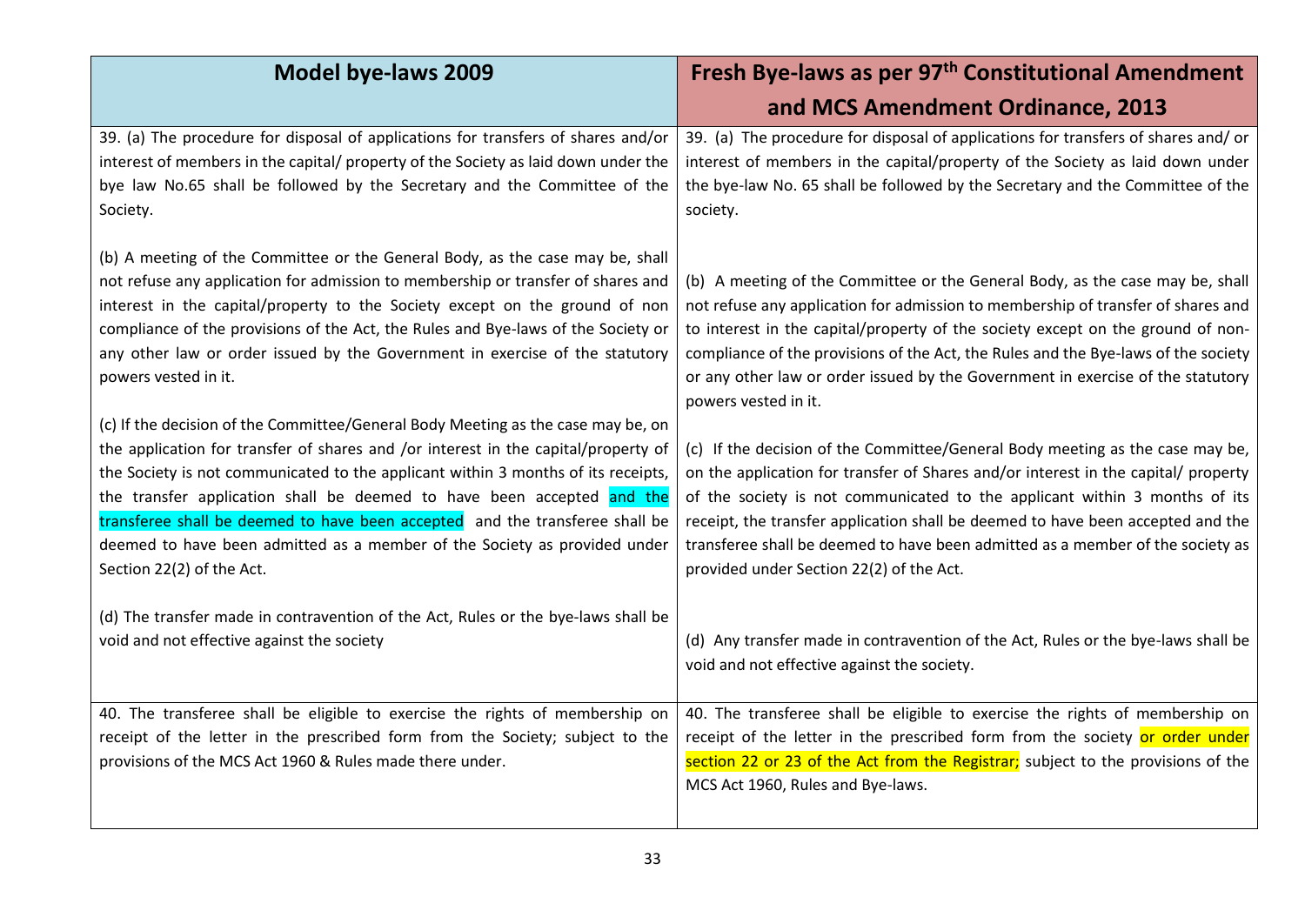| Model bye-laws 2009                                                                                                                                                                                                                                                                                                                                                                                                                                                                                        | Fresh Bye-laws as per 97 <sup>th</sup> Constitutional Amendment                                                                                                                                                                                                                                                                                                                                                                                                                                      |
|------------------------------------------------------------------------------------------------------------------------------------------------------------------------------------------------------------------------------------------------------------------------------------------------------------------------------------------------------------------------------------------------------------------------------------------------------------------------------------------------------------|------------------------------------------------------------------------------------------------------------------------------------------------------------------------------------------------------------------------------------------------------------------------------------------------------------------------------------------------------------------------------------------------------------------------------------------------------------------------------------------------------|
|                                                                                                                                                                                                                                                                                                                                                                                                                                                                                                            | and MCS Amendment Ordinance, 2013                                                                                                                                                                                                                                                                                                                                                                                                                                                                    |
| (H) Exchange of Flats                                                                                                                                                                                                                                                                                                                                                                                                                                                                                      | <b>Exchange of Flats</b>                                                                                                                                                                                                                                                                                                                                                                                                                                                                             |
| 41. The members, desiring to exchange their flats, shall make a joint application<br>to the Secretary of the society, containing the following details:<br>(1) The names of the members concerned;<br>(2) The distinctive numbers of their respective flats;<br>(3) The carpet areas (in sq. meters) of their respective flats;<br>(4) The building number / numbers and name / names of the building<br>/buildings in which their respective flats are situated;<br>(5) The reason for exchange of flats. | 41. The members, desiring to exchange their flats, shall make a joint application<br>to the Secretary of the Society, containing the following details:<br>(1) The names of the members concerned;<br>(2) The distinctive numbers of their respective flats;<br>(3) The carpet areas (in sq. meters), of their respective flats;<br>(4) The building number/numbers or name/names of the building/buildings<br>in which the respective flats are situated;<br>(5) The reasons for exchange of flats. |
| 42. The procedure for disposal of applications for exchanges of flats as indicated<br>in the bye-law no.65 shall be followed the Secretary and the Committee of the<br>Society                                                                                                                                                                                                                                                                                                                             | 42. The procedure for disposal of applications for exchanges of flats as indicated<br>in the bye-law No. 65 shall be followed by the Secretary and the Committee of<br>the Society.                                                                                                                                                                                                                                                                                                                  |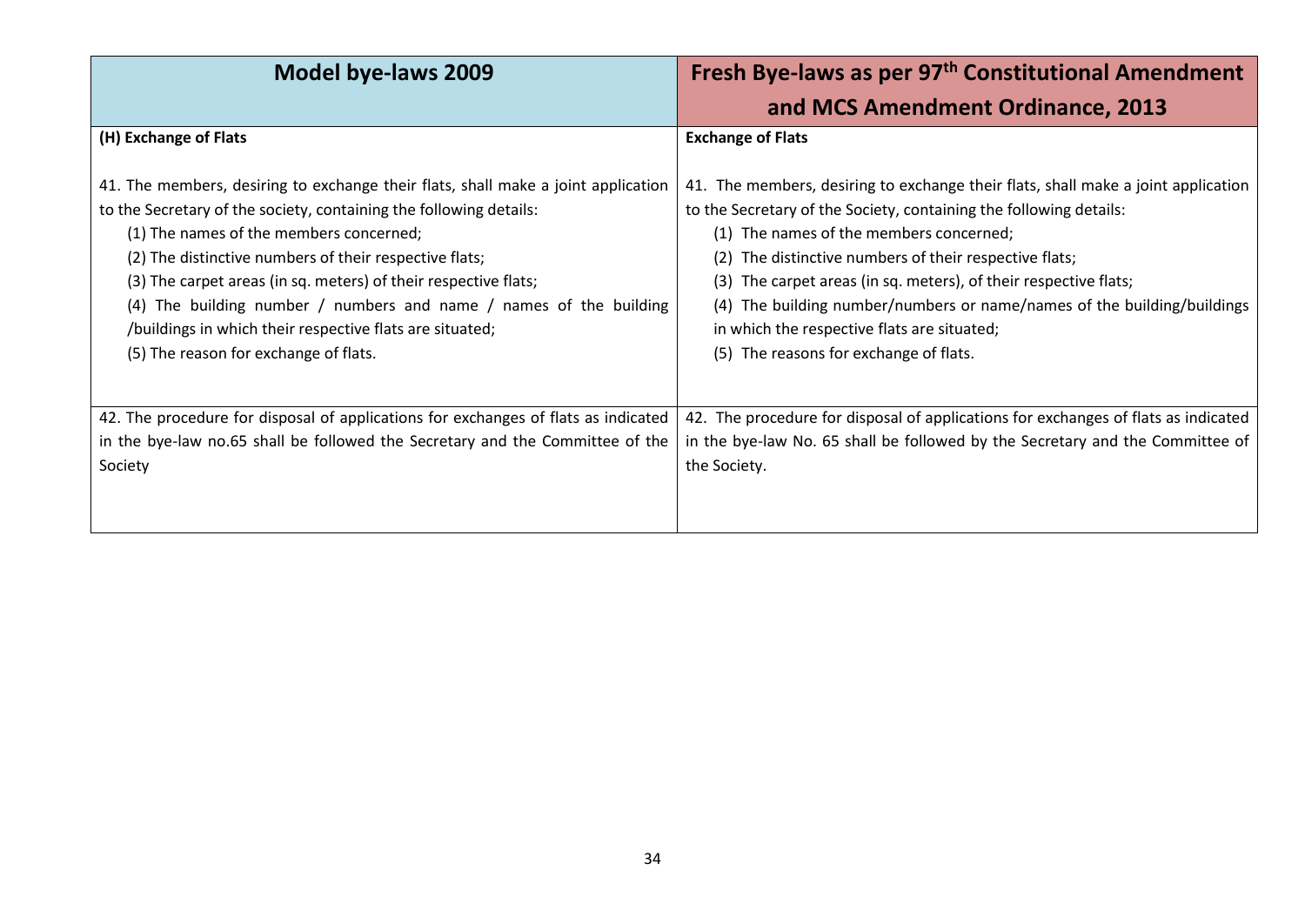| <b>Model bye-laws 2009</b>                                                                                                                                                                                                                                                                                                                                                                                                                                                                                                                                                                                                                                                                                                                                                                                                                                                                                                                                                                                                                                       | Fresh Bye-laws as per 97 <sup>th</sup> Constitutional Amendment                                                                                                                                                                                                                                                                                                                                                                                                                                                                                                                                                                                                                                                                                                                                                                                                                                                                                                                                                                                                   |
|------------------------------------------------------------------------------------------------------------------------------------------------------------------------------------------------------------------------------------------------------------------------------------------------------------------------------------------------------------------------------------------------------------------------------------------------------------------------------------------------------------------------------------------------------------------------------------------------------------------------------------------------------------------------------------------------------------------------------------------------------------------------------------------------------------------------------------------------------------------------------------------------------------------------------------------------------------------------------------------------------------------------------------------------------------------|-------------------------------------------------------------------------------------------------------------------------------------------------------------------------------------------------------------------------------------------------------------------------------------------------------------------------------------------------------------------------------------------------------------------------------------------------------------------------------------------------------------------------------------------------------------------------------------------------------------------------------------------------------------------------------------------------------------------------------------------------------------------------------------------------------------------------------------------------------------------------------------------------------------------------------------------------------------------------------------------------------------------------------------------------------------------|
|                                                                                                                                                                                                                                                                                                                                                                                                                                                                                                                                                                                                                                                                                                                                                                                                                                                                                                                                                                                                                                                                  | and MCS Amendment Ordinance, 2013                                                                                                                                                                                                                                                                                                                                                                                                                                                                                                                                                                                                                                                                                                                                                                                                                                                                                                                                                                                                                                 |
| (1)Sub-letting etc. of Flats                                                                                                                                                                                                                                                                                                                                                                                                                                                                                                                                                                                                                                                                                                                                                                                                                                                                                                                                                                                                                                     | (1) Sub-letting etc. of Flats                                                                                                                                                                                                                                                                                                                                                                                                                                                                                                                                                                                                                                                                                                                                                                                                                                                                                                                                                                                                                                     |
| 43. (1) A member may, apply to the Society, of his intention of sub-letting of his<br>flat and on receipt of the permission in writing of the Committee, sub-let or give<br>on leave and licence basis or care-taker basis his flat or part thereof or part with<br>its possession in any other manner under the following circumstances<br>(i) Where the member is required to go out of the area of operation of the<br>Society for a long duration on account of exigencies of service or business<br>or on account of the prolonged illness;<br>(ii) Where the member is unable to occupy the flat owing to absence of<br>facilities for education of his children or is unable to secure admission to<br>the school in the locality for them.<br>(iii) Where the employer, with a view to ensure efficient discharge of duties,<br>requires him to stay in the accommodation allotted to him by his employer.<br>(iv) Where a member satisfies the Committee about his inability to occupy<br>or continue to occupy the flat for any other genuine reasons; | 43. (1) A member shall intimate to the society, of his intention of sub-letting of<br>his flat and on receipt of the permission in writing of the Committee, sublet or<br>give on leave and license basis or care-taker basis his flat or part thereof or part<br>with its possession in any other manner under the following circumstances :<br>i) Where the member is required to go out of the area of operation of the<br>society for a long duration on account of exigencies of service or business or<br>on account of the prolonged illness;<br>ii) Where the member is unable to occupy the flat owing to absence of<br>facilities for education of his children or is unable to secure admission to the<br>school in the locality for them;<br>iii) Where the employer, with a view to ensure efficient discharge of duties,<br>requires him to stay in the accommodation allotted to him by his employer;<br>iv) Where a member satisfies the committee about his inability to occupy or<br>continue to occupy the flat for any other genuine reasons. |
| (2) No member shall be permitted by the Committee to sub-let, give on leave and<br>licence basis or care-taker basis, his flat or any part thereof or part with its<br>possession in any manner unless:                                                                                                                                                                                                                                                                                                                                                                                                                                                                                                                                                                                                                                                                                                                                                                                                                                                          | (2) No member shall be allowed by the Committee to sub- let, give on leave and<br>license basis or care-taker basis his flat or any part thereof or part with its<br>possession in any manner unless:                                                                                                                                                                                                                                                                                                                                                                                                                                                                                                                                                                                                                                                                                                                                                                                                                                                             |
| (i) He has made an application in the prescribed from;                                                                                                                                                                                                                                                                                                                                                                                                                                                                                                                                                                                                                                                                                                                                                                                                                                                                                                                                                                                                           | (i) He has intimated in the prescribed form;                                                                                                                                                                                                                                                                                                                                                                                                                                                                                                                                                                                                                                                                                                                                                                                                                                                                                                                                                                                                                      |
| (ii) He has furnished the application for nominal membership of the proposed<br>sub-lettee, licensee, care-taker or possessor in the prescribed form;<br>(iii) His application contains the undertaking that-                                                                                                                                                                                                                                                                                                                                                                                                                                                                                                                                                                                                                                                                                                                                                                                                                                                    | (ii) He has furnished the application for nominal membership of the<br>proposed sub-lettee, licensee, care-taker or possessor in the<br>prescribed form;                                                                                                                                                                                                                                                                                                                                                                                                                                                                                                                                                                                                                                                                                                                                                                                                                                                                                                          |
| (a) he shall, by joining the Society as a party to the proceedings,<br>initiate necessary legal proceedings against the sub-lettee, licensee,                                                                                                                                                                                                                                                                                                                                                                                                                                                                                                                                                                                                                                                                                                                                                                                                                                                                                                                    | (iii) His application contains the undertaking that-<br>a. he shall, by joining the society as a party to the proceedings,                                                                                                                                                                                                                                                                                                                                                                                                                                                                                                                                                                                                                                                                                                                                                                                                                                                                                                                                        |
|                                                                                                                                                                                                                                                                                                                                                                                                                                                                                                                                                                                                                                                                                                                                                                                                                                                                                                                                                                                                                                                                  |                                                                                                                                                                                                                                                                                                                                                                                                                                                                                                                                                                                                                                                                                                                                                                                                                                                                                                                                                                                                                                                                   |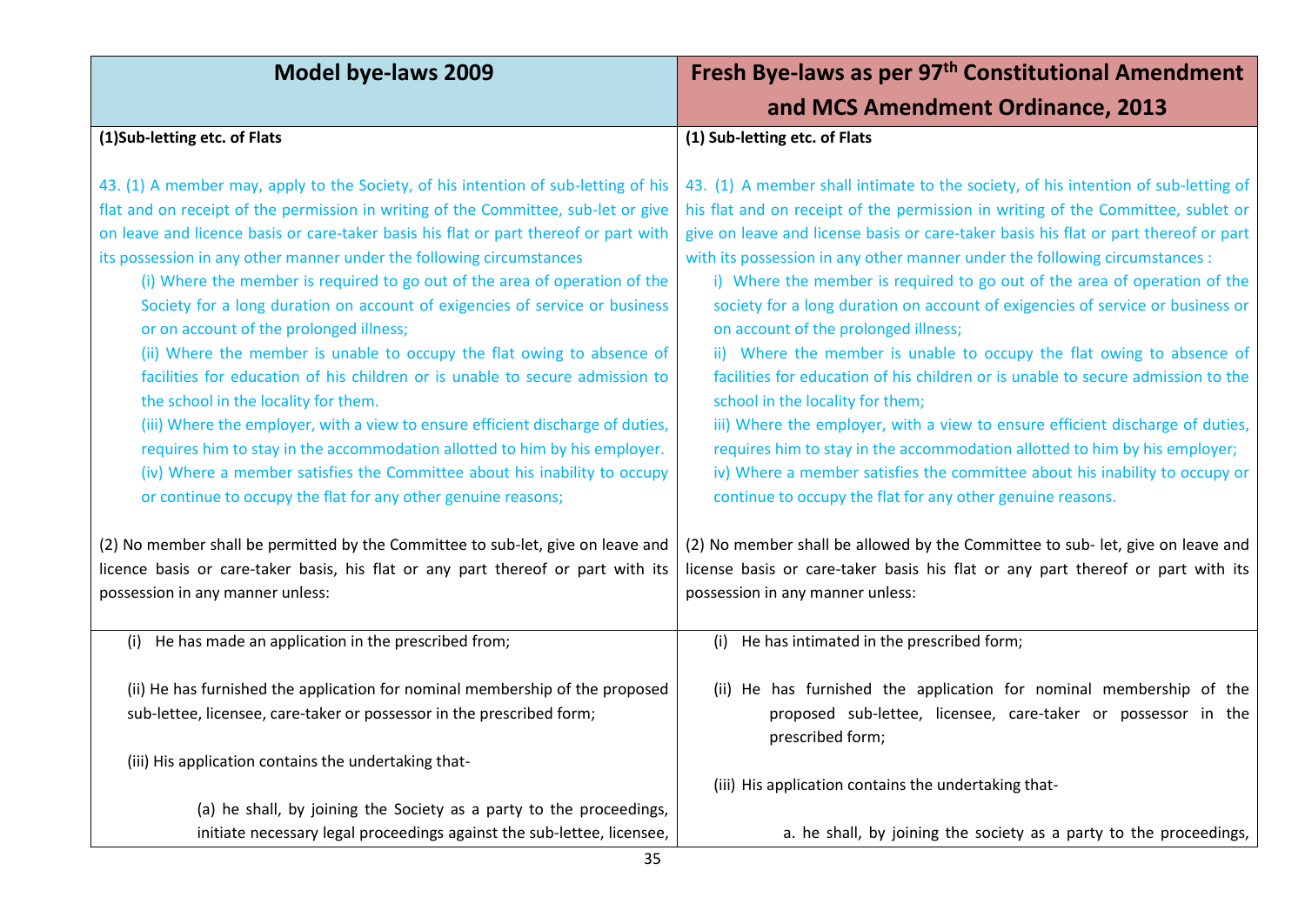| <b>Model bye-laws 2009</b>                                                                                                                                                                                                                                                                                                                                                                                                            | Fresh Bye-laws as per 97 <sup>th</sup> Constitutional Amendment                                                                                                                                                                                                                                                                                                                                                                            |
|---------------------------------------------------------------------------------------------------------------------------------------------------------------------------------------------------------------------------------------------------------------------------------------------------------------------------------------------------------------------------------------------------------------------------------------|--------------------------------------------------------------------------------------------------------------------------------------------------------------------------------------------------------------------------------------------------------------------------------------------------------------------------------------------------------------------------------------------------------------------------------------------|
|                                                                                                                                                                                                                                                                                                                                                                                                                                       | and MCS Amendment Ordinance, 2013                                                                                                                                                                                                                                                                                                                                                                                                          |
| care-taker or possessor, on his failure to get vacant possession of<br>the flat or part thereof on expiry of the period of sub-letting, giving<br>on leave and licence or care-taker basis the flat or part thereof or<br>parting with its possession in any other manner and meet the cost<br>of the legal proceedings required to be incurred by the Society;<br>(b) he shall pay the charges of the Society every month during the | initiate necessary legal proceedings against the sub-lettee,<br>licensee, care-taker or possessor, on his failure to get vacant<br>possession of the flat or part thereof on expiry of the period of<br>subletting giving on leave and license or care-taker basis the flat or<br>part thereof or parting with its possession in any other manner and<br>meet the cost of the legal proceedings required to be incurred by<br>the society; |
| period of sub-letting, licence etc.;                                                                                                                                                                                                                                                                                                                                                                                                  | b. he shall pay the charges of the society every month during the<br>period of sub-letting, license etc;                                                                                                                                                                                                                                                                                                                                   |
| (c) he shall pay non-occupancy charges to the Society. Non-                                                                                                                                                                                                                                                                                                                                                                           | c. he shall pay non-occupancy charges to society. Non-occupancy                                                                                                                                                                                                                                                                                                                                                                            |
| occupancy charges shall be charged in accordance with the circular                                                                                                                                                                                                                                                                                                                                                                    | charges shall be charged in accordance with the circular issued by                                                                                                                                                                                                                                                                                                                                                                         |
| issued by the Government of Maharashtra/ Commissioner for Co-                                                                                                                                                                                                                                                                                                                                                                         | the Government of Maharashtra! Commissioner for Cooperation                                                                                                                                                                                                                                                                                                                                                                                |
| operation from time to time and shall not be levy if the flat is                                                                                                                                                                                                                                                                                                                                                                      | from time to time and shall not be levied if the flat is occupied by the                                                                                                                                                                                                                                                                                                                                                                   |
| occupied by the "Family" of the member has defined under these<br>bye-laws.                                                                                                                                                                                                                                                                                                                                                           | "Family" of the member as defined under these bye-laws.                                                                                                                                                                                                                                                                                                                                                                                    |
| Provided that while permitting the sub-letting, giving on leave and                                                                                                                                                                                                                                                                                                                                                                   | d. Provided that while permitting sub-letting, giving on leave and                                                                                                                                                                                                                                                                                                                                                                         |
| licence or care-taker basis the flat or part thereof or permitting                                                                                                                                                                                                                                                                                                                                                                    | license or care-taker basis the flat or part thereof or permitting                                                                                                                                                                                                                                                                                                                                                                         |
| parting with its possession in any other manner, the Committee                                                                                                                                                                                                                                                                                                                                                                        | parting with its possession in any other manner, the Committee shall                                                                                                                                                                                                                                                                                                                                                                       |
| shall restrict the period thereof to 11 months or for more period as                                                                                                                                                                                                                                                                                                                                                                  | restrict the period thereof to 11 months or for more period as                                                                                                                                                                                                                                                                                                                                                                             |
| desired by the Managing Committee, which may, on the request of                                                                                                                                                                                                                                                                                                                                                                       | desired by the Managing Committee which may, on the request of                                                                                                                                                                                                                                                                                                                                                                             |
| the member be extended for similar period or part thereof from<br>time to time.                                                                                                                                                                                                                                                                                                                                                       | the member be extended for similar period or part thereof from<br>time to time.                                                                                                                                                                                                                                                                                                                                                            |
| (d) Non-occupancy charges shall not be levied to the flat purchaser                                                                                                                                                                                                                                                                                                                                                                   |                                                                                                                                                                                                                                                                                                                                                                                                                                            |
| who is intending to become a member and who submits the<br>documentary evidence thereof.                                                                                                                                                                                                                                                                                                                                              | e. Non-occupancy charges shall not be levied to the flat purchaser<br>who is intending to become a member and who submits the<br>documentary evidence thereof.                                                                                                                                                                                                                                                                             |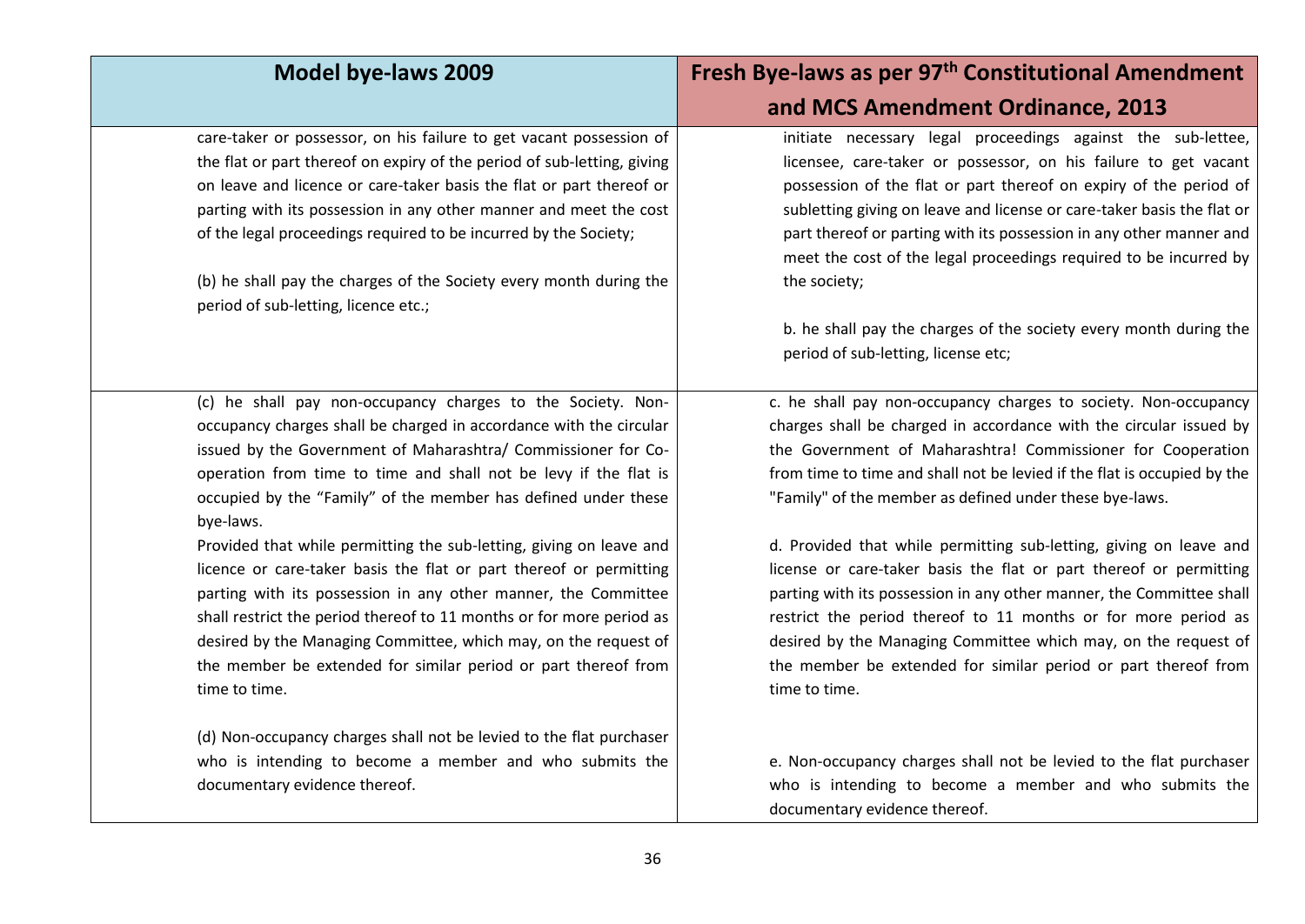| <b>Model bye-laws 2009</b>                                                                                                                                                                                                                                                                                                                                                                                                                                                                                                                                                                                                                                                                                                | Fresh Bye-laws as per 97 <sup>th</sup> Constitutional Amendment<br>and MCS Amendment Ordinance, 2013                                                                                                                                                                                                                                                                                                                                                                                                                                                                                                                                                                                                                                                  |
|---------------------------------------------------------------------------------------------------------------------------------------------------------------------------------------------------------------------------------------------------------------------------------------------------------------------------------------------------------------------------------------------------------------------------------------------------------------------------------------------------------------------------------------------------------------------------------------------------------------------------------------------------------------------------------------------------------------------------|-------------------------------------------------------------------------------------------------------------------------------------------------------------------------------------------------------------------------------------------------------------------------------------------------------------------------------------------------------------------------------------------------------------------------------------------------------------------------------------------------------------------------------------------------------------------------------------------------------------------------------------------------------------------------------------------------------------------------------------------------------|
| 44. The procedure for disposal of the application for permission for sub-letting,<br>giving on leave and licence or care-taker basis, flats or part thereof or parting with<br>their possession in any other manner, as laid down under the bye-law No. 65 shall<br>be followed by the Secretary and the Committee of the Society.                                                                                                                                                                                                                                                                                                                                                                                        | 44. The procedure for disposal of the application for permission for sub-letting,<br>giving on leave and license or care-taker basis, flats or part thereof or parting<br>with their possession in any other manner, as laid down under the bye-law No.<br>65 shall be followed by the Secretary and the Committee of the society.<br>Subletting etc.                                                                                                                                                                                                                                                                                                                                                                                                 |
| 45. No member of the Society shall assign, mortgage or create any charge on his<br>occupancy right in the flat without the previous permission in writing of the<br>committee. Provided that such permission of the society will not be required for<br>assigning, mortgaging or creating any charge on the occupancy right in the flat for<br>the purpose of obtaining loan, either for purchase of the flat or for liquidating the<br>liability incurred by him for the said purpose by way of loan or advance from the<br>employer of the member or from the Life Insurance Corporation of India or from<br>the Bank or the Society or any other agency approved by the Commissioner for<br>Co-operation and Registrar | 45. No member of the society shall assign, mortgage or create any charge on his<br>occupancy right in the flat without the previous permission in writing of the<br>Committee. Provided that such permission of the society will not be required for<br>assigning, mortgaging or creating any charge on the occupancy right in the flat<br>for the $\frac{*}{-}$ purpose of obtaining loan, either for purchase of the flat or for<br>liquidating the liability incurred by him for the said purpose by way of loan or<br>advance from the employer to the member or from the Life Insurance<br>Corporation of India or from a Bank or the Society or any other agency approved<br>by the Commissioner for Co-operation and Registrar, C.S.M.S. Pune. |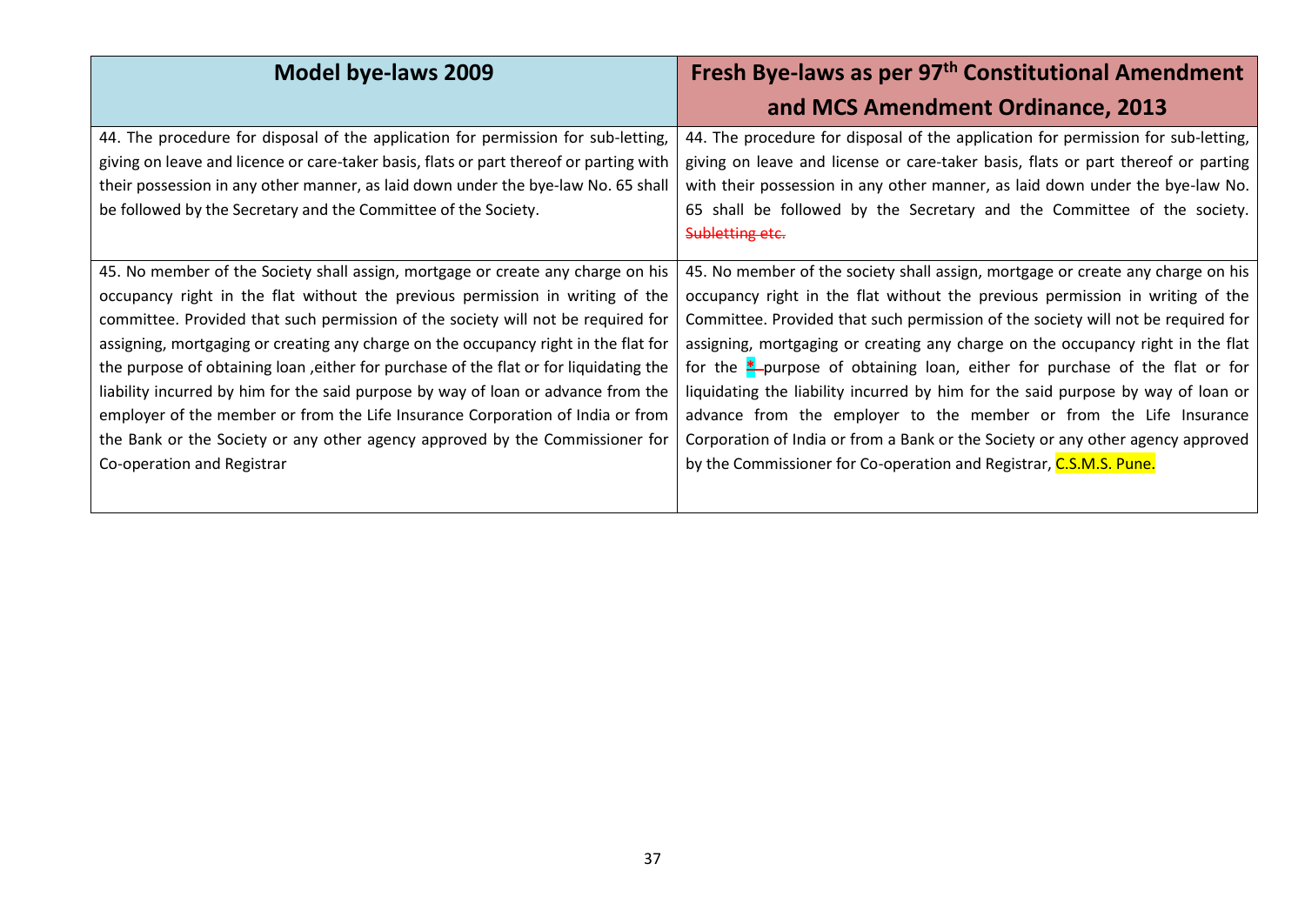| <b>Model bye-laws 2009</b>                                                                                                                                                                                                                                                                                                                                                                                                                                                                                         | Fresh Bye-laws as per 97 <sup>th</sup> Constitutional Amendment                                                                                                                                                                                                                                                                                                                                                                                                                                                                                                                  |
|--------------------------------------------------------------------------------------------------------------------------------------------------------------------------------------------------------------------------------------------------------------------------------------------------------------------------------------------------------------------------------------------------------------------------------------------------------------------------------------------------------------------|----------------------------------------------------------------------------------------------------------------------------------------------------------------------------------------------------------------------------------------------------------------------------------------------------------------------------------------------------------------------------------------------------------------------------------------------------------------------------------------------------------------------------------------------------------------------------------|
|                                                                                                                                                                                                                                                                                                                                                                                                                                                                                                                    | and MCS Amendment Ordinance, 2013                                                                                                                                                                                                                                                                                                                                                                                                                                                                                                                                                |
| III. RESPONSIBILITIES & LIABILITIES OF MEMBERS                                                                                                                                                                                                                                                                                                                                                                                                                                                                     | <b>RESPONSIBILITIES AND LIABILITIES OF MEMBERS</b>                                                                                                                                                                                                                                                                                                                                                                                                                                                                                                                               |
| (A) Maintenance of Flats by Members                                                                                                                                                                                                                                                                                                                                                                                                                                                                                | (A) Maintenance of Flats by Members                                                                                                                                                                                                                                                                                                                                                                                                                                                                                                                                              |
| 46. Every member shall keep his flat clean.                                                                                                                                                                                                                                                                                                                                                                                                                                                                        | 46. Every member shall keep his flat clean.                                                                                                                                                                                                                                                                                                                                                                                                                                                                                                                                      |
| 47. (a) No member shall, without the previous permission of the committee in<br>writing, make any additions or alterations in his flat.                                                                                                                                                                                                                                                                                                                                                                            | 47. (a) No member shall, without the previous permission of the Committee in<br>writing, make any additions to or alterations in his flat.                                                                                                                                                                                                                                                                                                                                                                                                                                       |
| (b) The member, desirous of making any additions or alterations in his flat, shall<br>make an application to the Secretary of the Society, giving all the required<br>particulars. Further action on such application shall be taken by the Secretary and<br>the Committee of the Society as provided under the bye-law No. 65.                                                                                                                                                                                    | (b) The member, desirous of making any additions to or alterations in his flat<br>shall make an application to the Secretary of the society, giving all the required<br>particulars. Further action on such application shall be taken by the Secretary<br>and the Committee of the society as provided under the bye-law No. 65.                                                                                                                                                                                                                                                |
|                                                                                                                                                                                                                                                                                                                                                                                                                                                                                                                    | (c) No structural changes are permissible, without the prior permission of the<br>concerned competent authority.                                                                                                                                                                                                                                                                                                                                                                                                                                                                 |
| 48 (a) For facilitating discharge of functions mentioned under the bye-law no.156<br>by the Committee, every member shall allow the Secretary of the Society,<br>accompanied by any other member of the Committee, to enter upon his flat with<br>prior ascertaining the repairs if any necessary. The secretary of the Society shall<br>make a report to the Committee, indicating therein the particulars of the repairs<br>to be carried out by the Society at its cost and those by the members at their cost. | 48. (a) For facilitating discharge of functions mentioned under the bye-law No.<br>156 by the Committee, every member shall allow the Secretary of the Society,<br>accompanied by any other member of the Committee, to enter upon his flat with<br>prior intimation to the member, to examine its condition for ascertaining the<br>repairs, if any, necessary. The Secretary of the society shall make a report to the<br>Committee, indicating therein the particulars of the repairs to be carried out by<br>the society at its cost and those by the members at their cost. |
| (b) On receipt of such report, the Committee shall ascertain the cost involved in<br>the repairs, which are required to be carried to be carried out by the Society at its<br>cost as provided under the bye-law no.160(a) and cause the notice to be served                                                                                                                                                                                                                                                       | t (b) On receipt of such report, the committee shall ascertain the cost involved in<br>the repairs, which are required to be carried out by the society at its cost as<br>provided under the bye-law No. 160(a) and cause the notice to be served on the                                                                                                                                                                                                                                                                                                                         |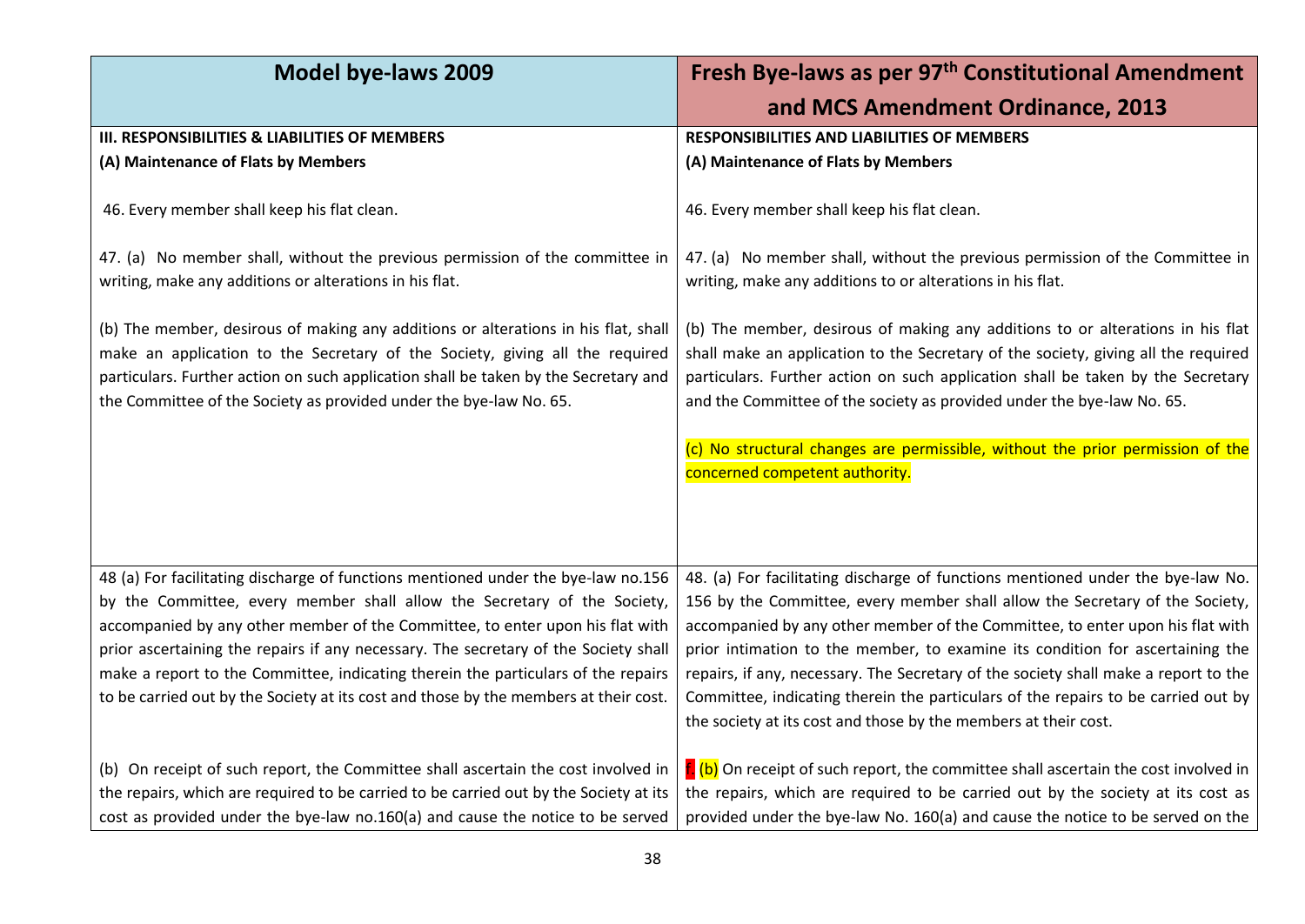| <b>Model bye-laws 2009</b>                                                                                                                                                                                                                                                                               | Fresh Bye-laws as per 97 <sup>th</sup> Constitutional Amendment                                                                                                                                                                                                                                                    |
|----------------------------------------------------------------------------------------------------------------------------------------------------------------------------------------------------------------------------------------------------------------------------------------------------------|--------------------------------------------------------------------------------------------------------------------------------------------------------------------------------------------------------------------------------------------------------------------------------------------------------------------|
|                                                                                                                                                                                                                                                                                                          | and MCS Amendment Ordinance, 2013                                                                                                                                                                                                                                                                                  |
| on the member for such period as the Committee thinks adequate, of its                                                                                                                                                                                                                                   | member for such period as the Committee thinks adequate, of its intention to                                                                                                                                                                                                                                       |
| intention to carry out the repairs and thereupon the member concerned shall                                                                                                                                                                                                                              | carry out the repairs and there-upon the member concerned shall allow the                                                                                                                                                                                                                                          |
| allow the workmen engaged by the Society directly or through its Architect,                                                                                                                                                                                                                              | workmen engaged by the society directly or through its architect, access to his                                                                                                                                                                                                                                    |
| access to his flat, for carrying out the repairs. If the member concerned fails to                                                                                                                                                                                                                       | flat for carrying out the repairs. If the member concerned fails to give access to                                                                                                                                                                                                                                 |
| give access to his flat, without any reasonable and convincing reasons, the                                                                                                                                                                                                                              | his flat, without reasonable and convincing reasons, the Secretary of the society                                                                                                                                                                                                                                  |
| Secretary of the Society shall have the authority to enter upon the flat and carry                                                                                                                                                                                                                       | shall have authority to enter upon the flat and carry out the work under the                                                                                                                                                                                                                                       |
| out the work under the supervision of the member of the Committee duly                                                                                                                                                                                                                                   | Supervision of the member of the Committee duly authorised by it in that behalf                                                                                                                                                                                                                                    |
| authorized by it in that behalf or the Architect appointed by the Society.                                                                                                                                                                                                                               | or the architect appointed by the society.                                                                                                                                                                                                                                                                         |
| (c) In respect of the repairs to be carried out by the member at his cost, the                                                                                                                                                                                                                           | (b) In respect of the repairs to be carried out by the member at his cost, the                                                                                                                                                                                                                                     |
| Committee shall cause the notice to be served on the member, indicating therein,                                                                                                                                                                                                                         | Committee shall cause the notice to be served on the member, indicating                                                                                                                                                                                                                                            |
| the particulars of repairs necessary at his flat and calling upon him to carry out                                                                                                                                                                                                                       | therein, the particulars of repairs necessary at his flat and calling upon him to                                                                                                                                                                                                                                  |
| the repairs to his flat to the satisfaction of the Architect approved by the Society,                                                                                                                                                                                                                    | carry out the repairs to his flat to the satisfaction of the architect approved by                                                                                                                                                                                                                                 |
| if any, at his cost, within such period as the Committee may allow. On his failure                                                                                                                                                                                                                       | the society, if any, at his cost, within such period as the Committee may allow.                                                                                                                                                                                                                                   |
| to comply with the notice, the Secretary of the Society or the Architect appointed                                                                                                                                                                                                                       | On his failure to comply with the notice, the Secretary of the Society or the                                                                                                                                                                                                                                      |
| by the Society shall have authority to enter upon the flat and cause the repairs to                                                                                                                                                                                                                      | architect appointed by the society shall have authority to enter upon the flat and                                                                                                                                                                                                                                 |
| be carried out after giving due notice to the member concerned. The amount                                                                                                                                                                                                                               | cause the repairs to be carried out after giving due notice to the member                                                                                                                                                                                                                                          |
| spent by the Society on such repairs shall be recoverable from the member                                                                                                                                                                                                                                | concerned. The amount spent by the Society on such repairs shall be recoverable                                                                                                                                                                                                                                    |
| concerned.                                                                                                                                                                                                                                                                                               | from the member concerned.                                                                                                                                                                                                                                                                                         |
| 49. No member, without the previous permission of the Committee, in writing,<br>shall stock or store any kind of goods or materials, which are combustible,<br>obnoxious or other goods, for the storing of which requires permit/sanction of<br>the competent authority under any law relating thereto. | No member, without the previous permission of the Committee, in<br>49.<br>writing shall stock or store any kind of goods or materials, which are combustible<br>or obnoxious, or any other goods, for the storing of which requires permit/<br>sanction of the competent authority under any law relating thereto. |

39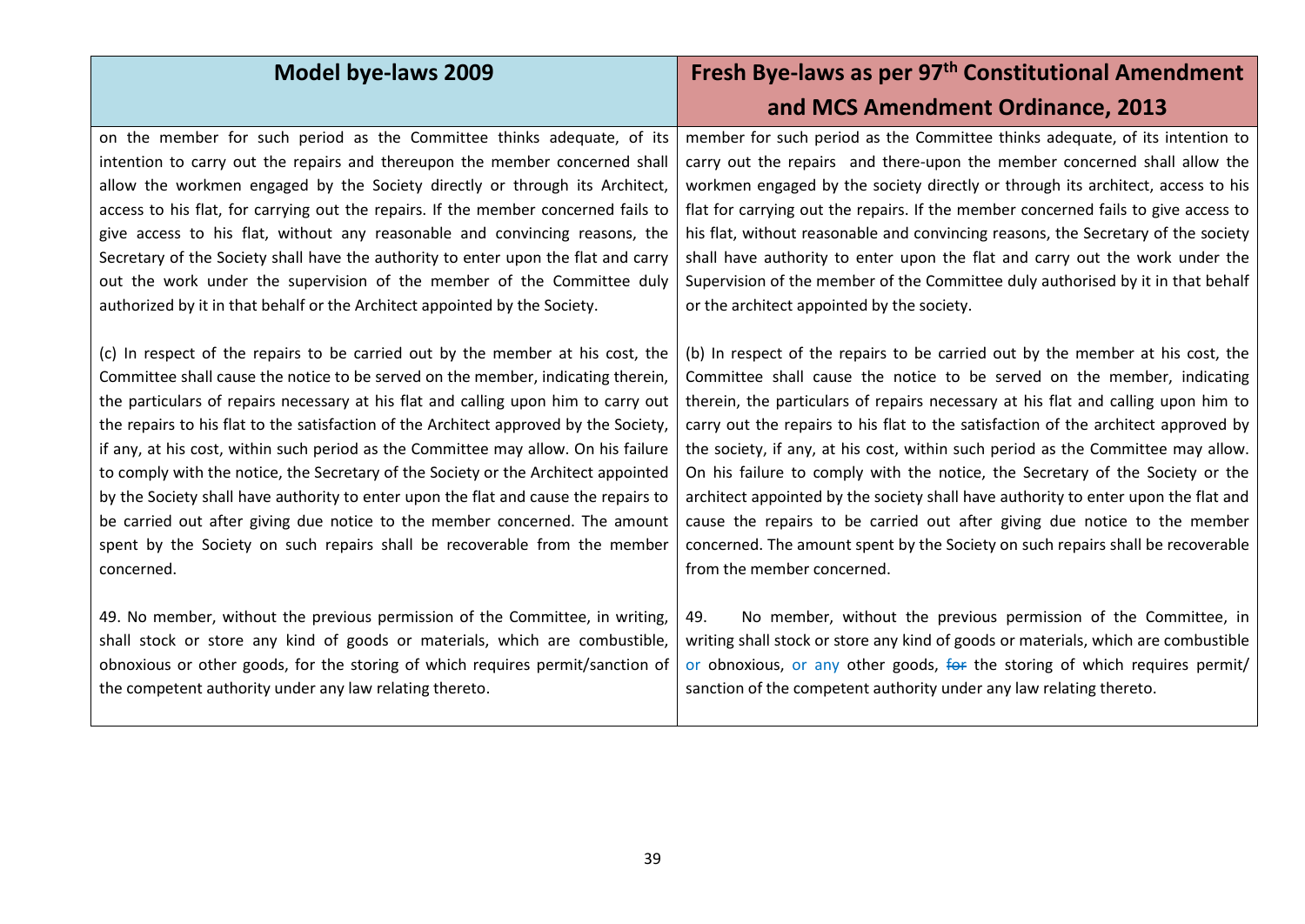| <b>Model bye-laws 2009</b>                                                          | Fresh Bye-laws as per 97 <sup>th</sup> Constitutional Amendment                          |
|-------------------------------------------------------------------------------------|------------------------------------------------------------------------------------------|
|                                                                                     | and MCS Amendment Ordinance, 2013                                                        |
| 50. (a) No member shall do or suffer anything to be done in his flat which may      | 50. (a) No member shall do or suffer anything to be done in his fiat which may           |
| cause nuisance, annoyance or in convenience to any of the members of the            | cause nuisance, annoyance or inconvenience to any of the members of the                  |
| Society or carry on practices which may be repugnant to the general decency or      | society or carry on practices which may be repugnant to the general decency or           |
| morals of the members of the Society.                                               | morals of the members of the society.                                                    |
| (b) It shall be competent for the Committee either sou-moto or on receipt of the    | (b) It shall be competent for the Committee either suo sou-moto or on receipt of         |
| complaint from any member to take steps to stop all such practices referred to in   | the complaint from any member, to take steps to stop all such practices referred         |
| the Bye-law No.50(a) forthwith.                                                     | to in the bye- law No. 50(a) forthwith.                                                  |
|                                                                                     |                                                                                          |
| (B) Expulsion of a Member                                                           | <b>Expulsion of a Member</b>                                                             |
| 51. A member may be expelled from the membership of the Society, if such a          | 51. A member may be expelled from the membership of the society, if such a               |
| member:                                                                             | member                                                                                   |
| (i) Has persistently failed to pay the charges due to the Society,                  | i) has persistently failed to pay the charges due to the society,                        |
| (ii) Has willfully deceived the Society by giving false information,                | ii) has willfully deceived the society by giving false information,                      |
| (iii) Has used his flat for immoral purpose or misused it for illegal purpose       | iii) has used his flat for immoral purposes or misused it for illegal purposes           |
| habitually,                                                                         | habitually,                                                                              |
| (iii) Has been in the habit of committing breaches of any of the provisions of the  | iv) has been in the habit of committing breaches of any of the provisions of the         |
| bye-laws of the Society which, in the opinion of the Committee, are of serious      | byelaws of the society, which, in the opinion of the Committee, are of serious           |
| nature,                                                                             | nature,                                                                                  |
| (iv) Has furnished false information or omitted to furnish the material information | v) has furnished false information or omitted to furnish the material information        |
| to the Registering Authority at the time of registration of the Society.            | to the Registering Authority at the time of registration of the Society.                 |
|                                                                                     | Is classified as a Non-Active member who does not attend at least one<br>$\overline{vi}$ |
|                                                                                     | meeting of the general body in next five years from the date of classification as        |
|                                                                                     | Non-Active member with the intimation to such member and Registrar.                      |
|                                                                                     |                                                                                          |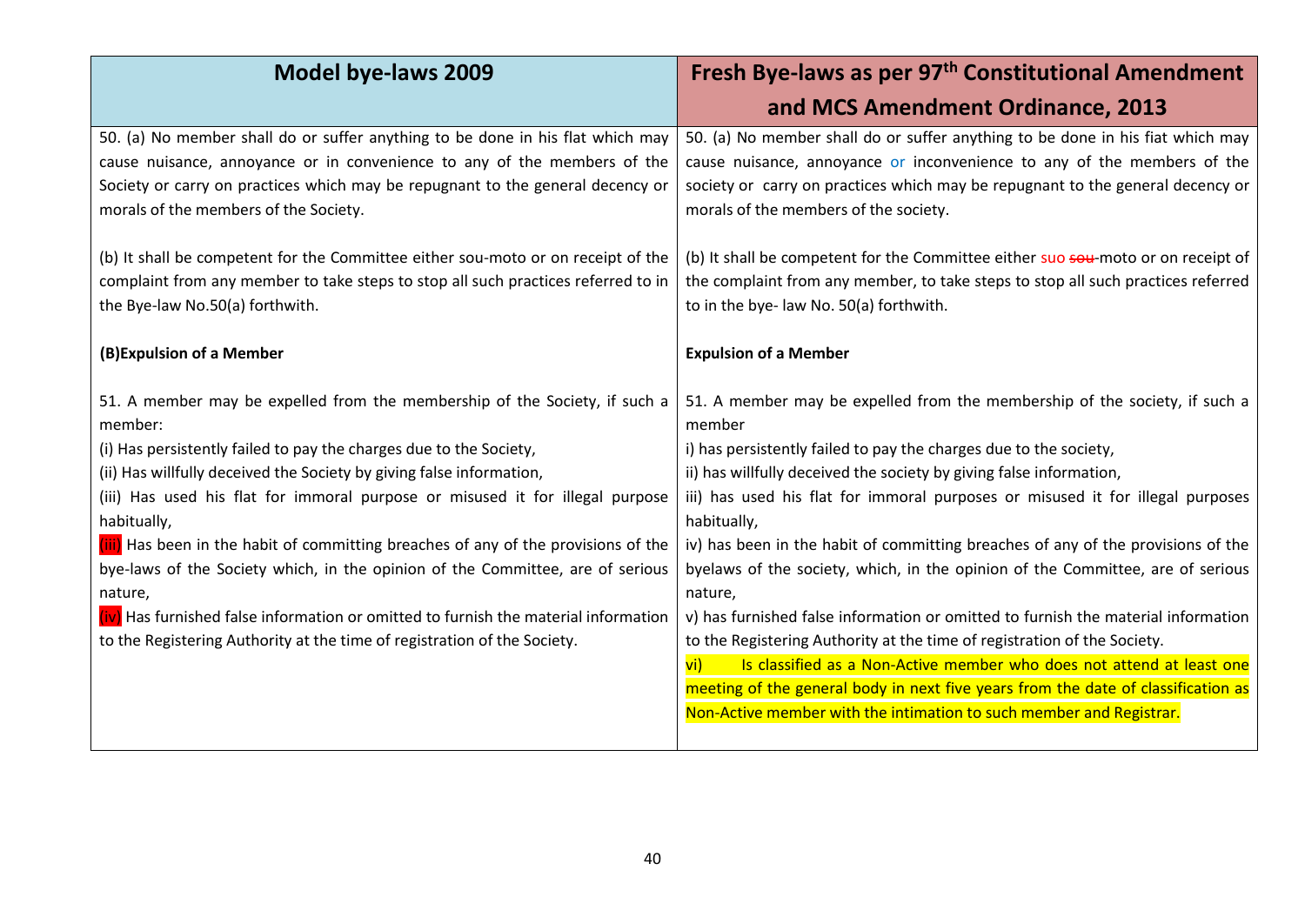| <b>Model bye-laws 2009</b>                                                        | Fresh Bye-laws as per 97 <sup>th</sup> Constitutional Amendment<br>and MCS Amendment Ordinance, 2013 |
|-----------------------------------------------------------------------------------|------------------------------------------------------------------------------------------------------|
| 52. (a) The cases of expulsion from the membership of the Society shall be dealt  | 52. (a) The cases of expulsion from the membership of the society shall be dealt                     |
| with in the manner provided under Section 35 of the Act, read with Rules 28 and   | with in the manner provided under Section 35 of the Act, read with Rules 28 and                      |
| 29 of the rules.                                                                  | 29 of Rules.                                                                                         |
| (b) Expulsion from membership may involve forfeiture of the share held by the     | (b) Expulsion from membership may involve forfeiture of the shares held by the                       |
| member. Where the Committee decides that expulsion from membership should         | member. Where the Committee decides that expulsions from membership                                  |
| also involve forfeiture of the shares, it shall make necessary reference to the   | should also involve forfeiture of the shares, it shall make necessary reference to                   |
| proposed forfeiture of the shares in the notice to be issued under Rule 29 of the | the proposed forfeiture of the shares in the notice to be issued under Rule 29 of                    |
| Rules.                                                                            | the Rules.                                                                                           |
| 53. The member, duly expelled from membership of the Society, shall cease to be   | 53. The member, duly expelled from membership of the Society, shall cease to                         |
| the member of the society, with effect from the date on which the resolution of   | be the member of the society, with effect from the date on which the resolution                      |
| expulsion from the membership of the society is approved by the Registering       | of expulsion from the membership of the society is approved by the Registering                       |
| Authority. The forfeiture of the shares may take effect simultaneously with       | Authority'. The forfeiture of shares may take effect simultaneously with                             |
| expulsion.                                                                        | expulsion.                                                                                           |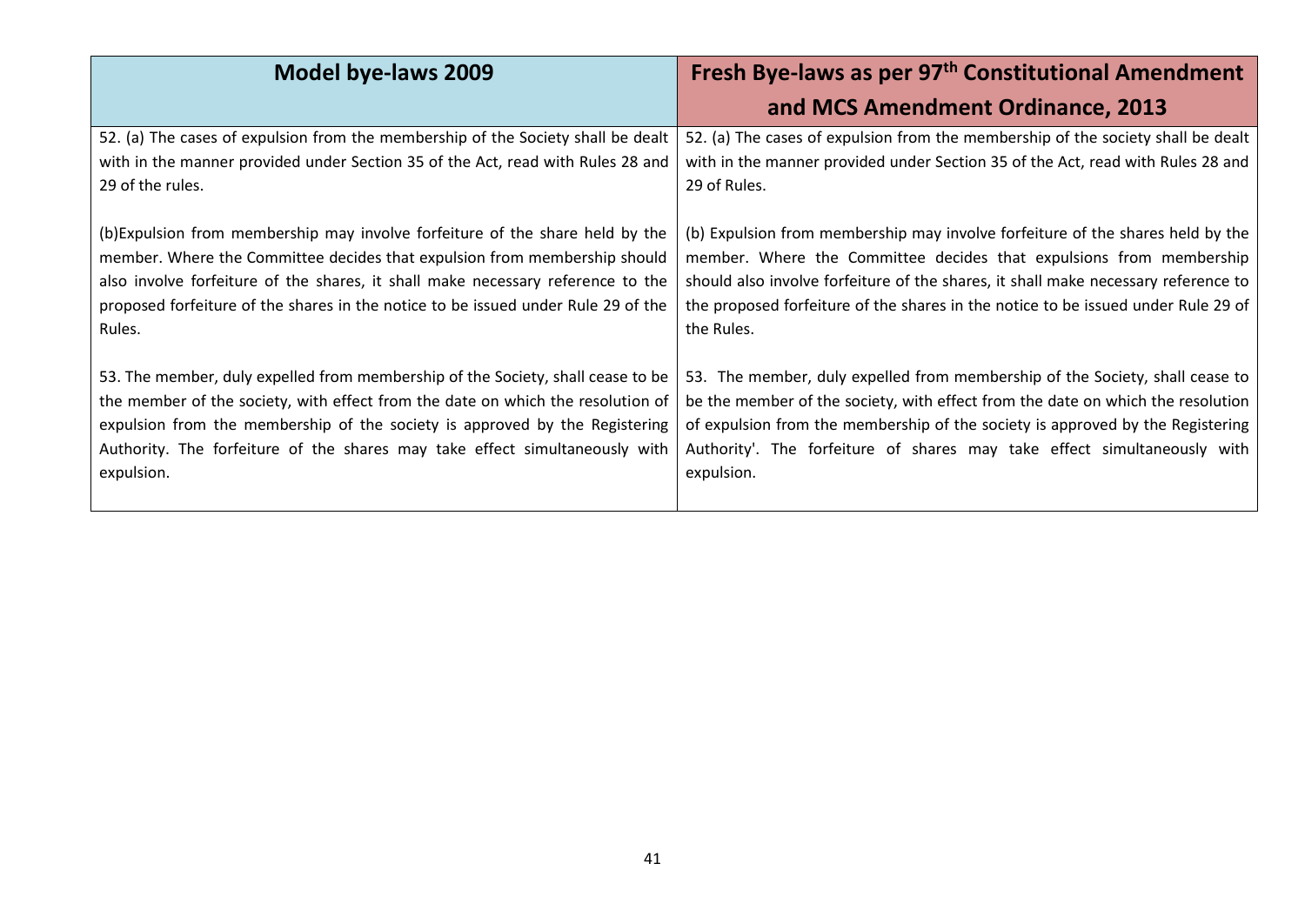| <b>Model bye-laws 2009</b>                                                           | Fresh Bye-laws as per 97 <sup>th</sup> Constitutional Amendment                       |
|--------------------------------------------------------------------------------------|---------------------------------------------------------------------------------------|
|                                                                                      | and MCS Amendment Ordinance, 2013                                                     |
| 54. The member, who has been duly expelled from the membership of the                | 54. The member, who has been duly expelled from the membership of the                 |
| Society, shall not be entitled to continue in occupation of his flat and he shall    | society, shall not be entitled to continue in occupation of his flat and he shall     |
| arrange to hand over peaceful and vacant possession of his flat and to the           | arrange to hand over peaceful and vacant possession of his flat to the Secretary      |
| Secretary of the Society within such period as the Committee may allow. On his       | of the Society, within such period as the Committee may allow. On his failure to      |
| failure to do so, he shall be liable to be evicted from his flat.                    | do so, he shall be liable to be evicted from his flat.                                |
|                                                                                      |                                                                                       |
| 55. If the meeting of the general body of the Society has decided not to forfeit the | 55. If the meeting of the general body of the society has decided not to forfeit      |
| shares, the interest of the expelled member in the capital/property of the Society,  | the shares, the interest of the expelled member in the capital/property of the        |
| the value thereof shall be acquired by the Society and the value there of shall be   | society and the value thereof shall be acquired by the society and the value          |
| paid to the expelled member, within 3 months of his handing over possession of       | thereof shall be paid to the expelled member, within 3 months of his handing          |
| his flat or his flat or his eviction from it, after following the procedure as laid  | over possession of his flat or his eviction from it, after following the procedure as |
| down under the bye-law no.66 in respect of the Society, payment of the value of      | laid down under the bye-law No. 66 in respect of payment of the value of the          |
| the shares and interest in the capital/property of the Society acquired by the       | shares and interest in the capital/property of the society acquired by the society.   |
| Society.                                                                             |                                                                                       |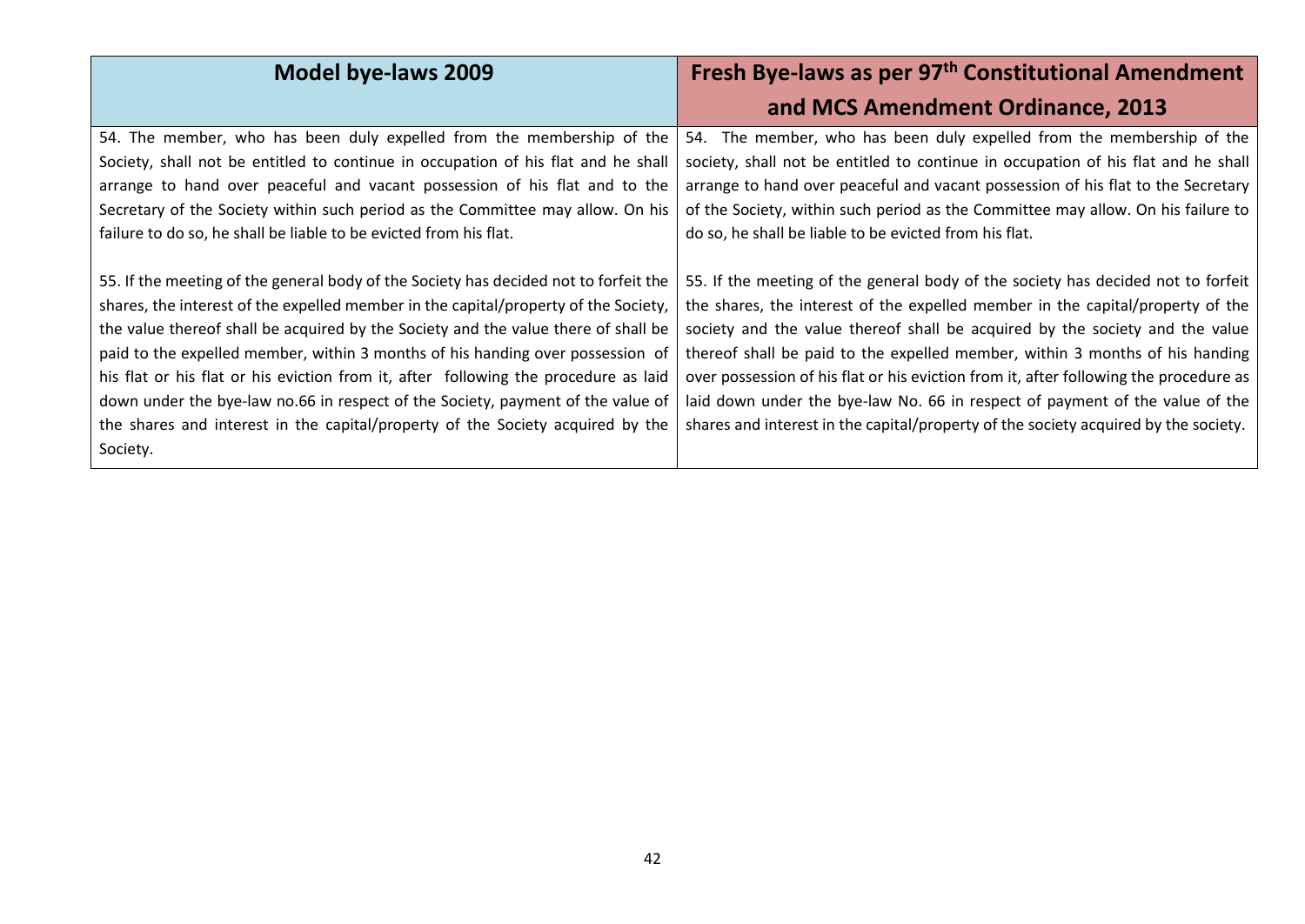| <b>Model bye-laws 2009</b>                                                                                                                                                                                                                                                                                                                                                                                                                                                                                    | Fresh Bye-laws as per 97 <sup>th</sup> Constitutional Amendment                                                                                                                                                                                                                                                                                                                                                                                                                                             |
|---------------------------------------------------------------------------------------------------------------------------------------------------------------------------------------------------------------------------------------------------------------------------------------------------------------------------------------------------------------------------------------------------------------------------------------------------------------------------------------------------------------|-------------------------------------------------------------------------------------------------------------------------------------------------------------------------------------------------------------------------------------------------------------------------------------------------------------------------------------------------------------------------------------------------------------------------------------------------------------------------------------------------------------|
|                                                                                                                                                                                                                                                                                                                                                                                                                                                                                                               | and MCS Amendment Ordinance, 2013                                                                                                                                                                                                                                                                                                                                                                                                                                                                           |
| 56. No member of the Society, who has been expelled from its membership, shall<br>be eligible for re-admission to membership in the Society, until expiry of the<br>period of one year from the date of his expulsion, provided that on the<br>recommendations of the meetings of the general body of this Society, the<br>expelled member may be readmitted to its membership, as a special case, before<br>the expiry of the period of one year, with the prior permission of the Registering<br>Authority. | 56. No member of the society, who has been expelled from its membership, shall<br>be eligible for readmission to membership in the Society, until expiry of the<br>period of one year from the date of his expulsion, provided that on the<br>recommendations of the meetings of the general body of the Society, the<br>expelled member may be re admitted to its membership, as a special case before<br>the expiry of the period of one year, with the prior permission of the Registering<br>Authority. |
| (C) Cessation of Membership                                                                                                                                                                                                                                                                                                                                                                                                                                                                                   |                                                                                                                                                                                                                                                                                                                                                                                                                                                                                                             |
| 57. The person shall cease to be the member of the Society.                                                                                                                                                                                                                                                                                                                                                                                                                                                   | <b>Cessation of Membership</b>                                                                                                                                                                                                                                                                                                                                                                                                                                                                              |
| (i) on his resignation from membership of the Society having been accepted                                                                                                                                                                                                                                                                                                                                                                                                                                    | 57. The person shall cease to be the member of the society.                                                                                                                                                                                                                                                                                                                                                                                                                                                 |
| by the Committee.                                                                                                                                                                                                                                                                                                                                                                                                                                                                                             | i) On his resignation from membership of the society having been accepted                                                                                                                                                                                                                                                                                                                                                                                                                                   |
| (ii) on transfer of all his shares and interest in the capital/property of the                                                                                                                                                                                                                                                                                                                                                                                                                                | by the committee.<br>ii) On transfer of all his shares and interest in the capital/property of the                                                                                                                                                                                                                                                                                                                                                                                                          |
| Society.<br>(iii) on his death.                                                                                                                                                                                                                                                                                                                                                                                                                                                                               | Society.                                                                                                                                                                                                                                                                                                                                                                                                                                                                                                    |
| (iv) on his expulsion from the membership of the Society.                                                                                                                                                                                                                                                                                                                                                                                                                                                     | iii) On his death                                                                                                                                                                                                                                                                                                                                                                                                                                                                                           |
| v) On being adjudged as an insolvent or legally disabled from continuing as                                                                                                                                                                                                                                                                                                                                                                                                                                   | iv) On his expulsion from the membership of the Society.                                                                                                                                                                                                                                                                                                                                                                                                                                                    |
| member.                                                                                                                                                                                                                                                                                                                                                                                                                                                                                                       | v) On being adjudged as an insolvent or legally disabled from continuing as                                                                                                                                                                                                                                                                                                                                                                                                                                 |
| (vi) If the whereabouts of the member are not known for continuous seven                                                                                                                                                                                                                                                                                                                                                                                                                                      | member.                                                                                                                                                                                                                                                                                                                                                                                                                                                                                                     |
| years and if his shares and interest in the property/capital of the Society is not                                                                                                                                                                                                                                                                                                                                                                                                                            | vi) If the whereabouts of the member are not known for continuous seven                                                                                                                                                                                                                                                                                                                                                                                                                                     |
| claim by anybody else.                                                                                                                                                                                                                                                                                                                                                                                                                                                                                        | years and if his shares & interest in the property/capital of the society is not                                                                                                                                                                                                                                                                                                                                                                                                                            |
| (vii) On cessation of right/title and interest as a member in the property of                                                                                                                                                                                                                                                                                                                                                                                                                                 | claimed by anybody else                                                                                                                                                                                                                                                                                                                                                                                                                                                                                     |
| the Society by way of Legal attachment or sale.                                                                                                                                                                                                                                                                                                                                                                                                                                                               | vii) On cessation of right/title & interest of a member in the property of the                                                                                                                                                                                                                                                                                                                                                                                                                              |
| The Committee shall take further action in the matter as indicated in the bye-                                                                                                                                                                                                                                                                                                                                                                                                                                | society, by way of legal attachment or sale.                                                                                                                                                                                                                                                                                                                                                                                                                                                                |
| law no. 61.                                                                                                                                                                                                                                                                                                                                                                                                                                                                                                   | The Committee shall take further action in the matter as indicated in the bye-law                                                                                                                                                                                                                                                                                                                                                                                                                           |
|                                                                                                                                                                                                                                                                                                                                                                                                                                                                                                               | No.61.                                                                                                                                                                                                                                                                                                                                                                                                                                                                                                      |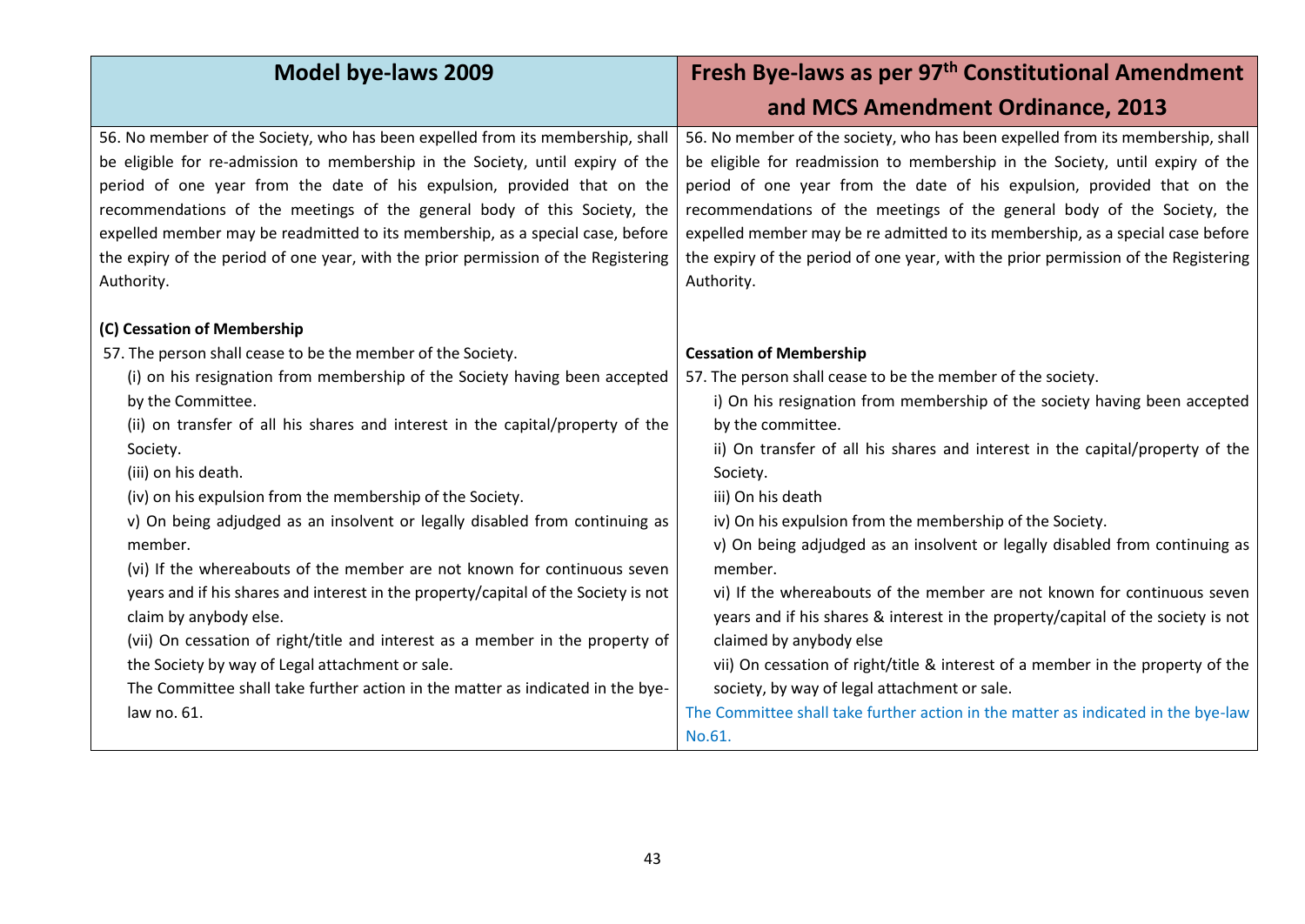| <b>Model bye-laws 2009</b>                                                          | Fresh Bye-laws as per 97 <sup>th</sup> Constitutional Amendment                     |
|-------------------------------------------------------------------------------------|-------------------------------------------------------------------------------------|
|                                                                                     | and MCS Amendment Ordinance, 2013                                                   |
| 58. The person shall cease to be the associate member of the Society when the       | 58. The person shall cease to be the associate member of the society, when the      |
| original member ceases to be the member of the Society or on the death of the       | original member ceases to be the member of the society or on the death of the       |
| associate member or on the acceptance of the title/ resignation of the associate    | associate member or on the acceptance of the resignation of the associate           |
| member by the Committee. The Committee shall take further action in the matter      | member by the Committee, The Committee shall take further action in the             |
| as indicated in the Bye-law No. 61.                                                 | matter as indicated in the Bye-law No. 61.                                          |
|                                                                                     |                                                                                     |
| 59. If there is a nominal member, occupying the flat on behalf of the firm,         | If there is a nominal member, occupying the flat on behalf of the firm,<br>59.      |
| company or any other body corporate he shall cease to be as such member of the      | company or any other body corporate he shall cease to be as such member of          |
| Society.                                                                            | the society                                                                         |
| (i) On his death,                                                                   | i) On his death                                                                     |
| (ii) On the acceptance of his resignation by the Committee,                         | ii) On the acceptance of his resignation by the Committee                           |
| (iii) On cessation of membership of the original member on whose behalf he          | iii) On cessation of membership of the original member on whose behalf he           |
| occupies the flat in the Society,                                                   | occupies the flat in the Society                                                    |
| (iv) On cessation of his nomination on account of expulsion of the original         | iv) On cessation of his nomination on account of expulsion of the original          |
| member,                                                                             | member                                                                              |
| (v) On intimation from the original member of termination of the occupant's         | v) On intimation from the original member of termination of the occupant's          |
| nomination, The Committee shall take further action in the matter as                | nomination.                                                                         |
| indicated in the bye-law no.61.                                                     | The Committee shall take further action in the matter as indicated in the bye-law   |
|                                                                                     | <b>No.61</b>                                                                        |
| 60. The nominal member, who is the sub-lettee, licensee or care taker or            | The nominal member, who is the sublettee, licensee, care-taker or<br>60.            |
| possessor in any of the manner of the flat or the part thereof shall cease it be as | possessor in any other manner of the flat or the part thereof, shall cease to be as |
| such member of the Society:                                                         | such member of the Society:                                                         |
| (i) On his death,                                                                   | On his death<br>i)                                                                  |
| (ii) On his resignation having been accepted by the Committee,                      | On his resignation having been accepted by the Committee.<br>ii)                    |
| (iii) On the cessation of the membership of the original member,                    | On the cessation of the membership of the original member<br>iii)                   |
| (iv) On the expiry of the period for which the flat or part thereof was             | iv) On the expiry of the period for which the flat or part thereof was              |
| permitted to be sub-let, given on leave and license or caretaker basis or           | permitted to be sub-let, given on leave and license or care-taker basis or          |
| occupied in any other manner.                                                       | occupied in any other manner                                                        |
|                                                                                     | Note: The words 'original member' used in the bye laws Nos. 57, 58, 59 and 60       |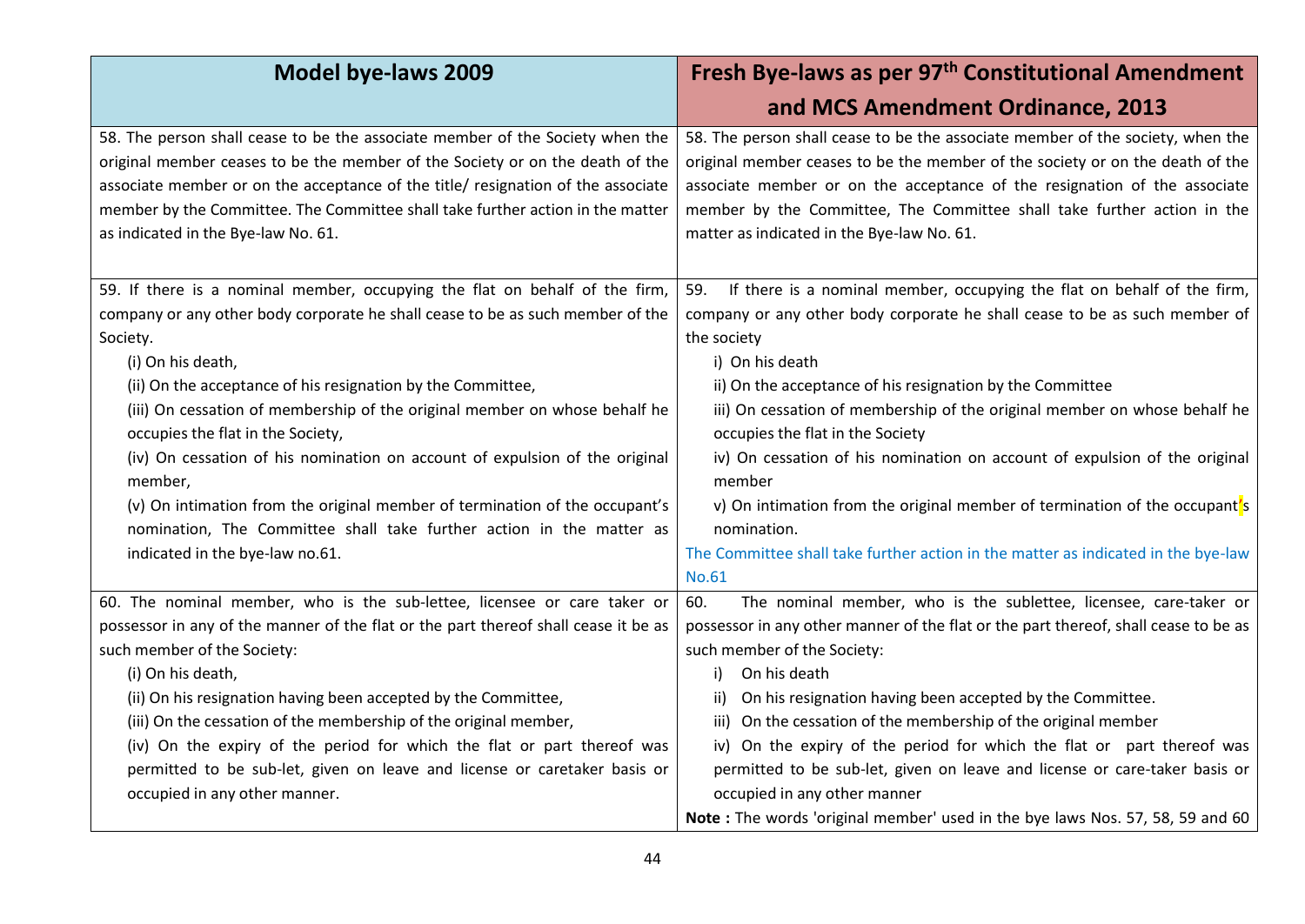| <b>Model bye-laws 2009</b>                                                                                                                                                                                                                                                                                                                                                                                                                                                                 | Fresh Bye-laws as per 97 <sup>th</sup> Constitutional Amendment                                                                                                                                                                                                                                                                                                                                                                                                                                                                 |
|--------------------------------------------------------------------------------------------------------------------------------------------------------------------------------------------------------------------------------------------------------------------------------------------------------------------------------------------------------------------------------------------------------------------------------------------------------------------------------------------|---------------------------------------------------------------------------------------------------------------------------------------------------------------------------------------------------------------------------------------------------------------------------------------------------------------------------------------------------------------------------------------------------------------------------------------------------------------------------------------------------------------------------------|
|                                                                                                                                                                                                                                                                                                                                                                                                                                                                                            | and MCS Amendment Ordinance, 2013                                                                                                                                                                                                                                                                                                                                                                                                                                                                                               |
| Note: The words "original member" used in the by-laws Nos. 57, 58, 59 and 60<br>mean the member, with whom the associate member held the shares of the<br>Society jointly, the Firm, the Company or any other Body Corporate, on whose<br>behalf the nominal member occupies flat in the Society's building or the member<br>who has been permitted to sub-let, give on leave and licence or care-taker basis<br>his flat or part thereof or part with its possession in any other manner. | mean the member, with whom the associate members held the shares of the<br>society jointly, the Firm, the Company or any other Body Corporate, on whose<br>behalf the nominal member occupies fiat flat in the society's building or the<br>member who has been permitted to sub-let, give on leave and license or care-<br>taker basis his flat or part thereof or part with its possession in any other<br>manner. The Committee shall take further action in the matter as indicated in<br>the bye-law No. 61."              |
| 61. The committee shall record the facts of cessation of members membership of<br>the society under the bye-law no.57 and of associate and nominal members<br>membership respectively under the bye-laws Nos. 58, 59 and 60, in the minutes<br>of its meetings and accordingly the Secretary of the Society shall inform the<br>concerned members in writing within seven days of the dates of such decision of<br>the Committee                                                           | 61. Circumstances under which a Sublettee, licensee caretaker ceases to be the<br>nominal member.<br>The Committee shall record the facts of cessation of members membership of<br>the society under the bye-law No. 57 and of associate and nominal member's<br>membership respectively under the bye-laws Nos. 58, 59 and 60, in the minutes<br>of its meetings and accordingly the Secretary of the society shall inform the<br>concerned members in writing within 7 days of the dates of such decision of the<br>committee |
| (D) Restriction on Holding more than One Flat<br>62. Individual member of the society may hold more than one flat, in the<br>building/s of the Society in his name or in the name of any of the members of his<br>family, Subject to the conditions as provided under the provision of Section 6 of<br>the MCS Act 1960                                                                                                                                                                    | <b>Restrictions on Holding more than One Flat</b><br>62. Individual member of the Society may hold more than one flat, in the<br>building/s of the Society in his name or in the name of any of the members of his<br>family subject to the conditions as provided under the provisions of Section 6 of<br>the "Act".                                                                                                                                                                                                           |
| E) Liabilities of a Member and the Past Member<br>63. The liability of a member of the Society shall be limited to his shares holding<br>in the Society                                                                                                                                                                                                                                                                                                                                    | <b>Liabilities of a Member and the Past Member</b><br>63. The liability of a member of the Society shall be limited to his shares-holding<br>in the Society.                                                                                                                                                                                                                                                                                                                                                                    |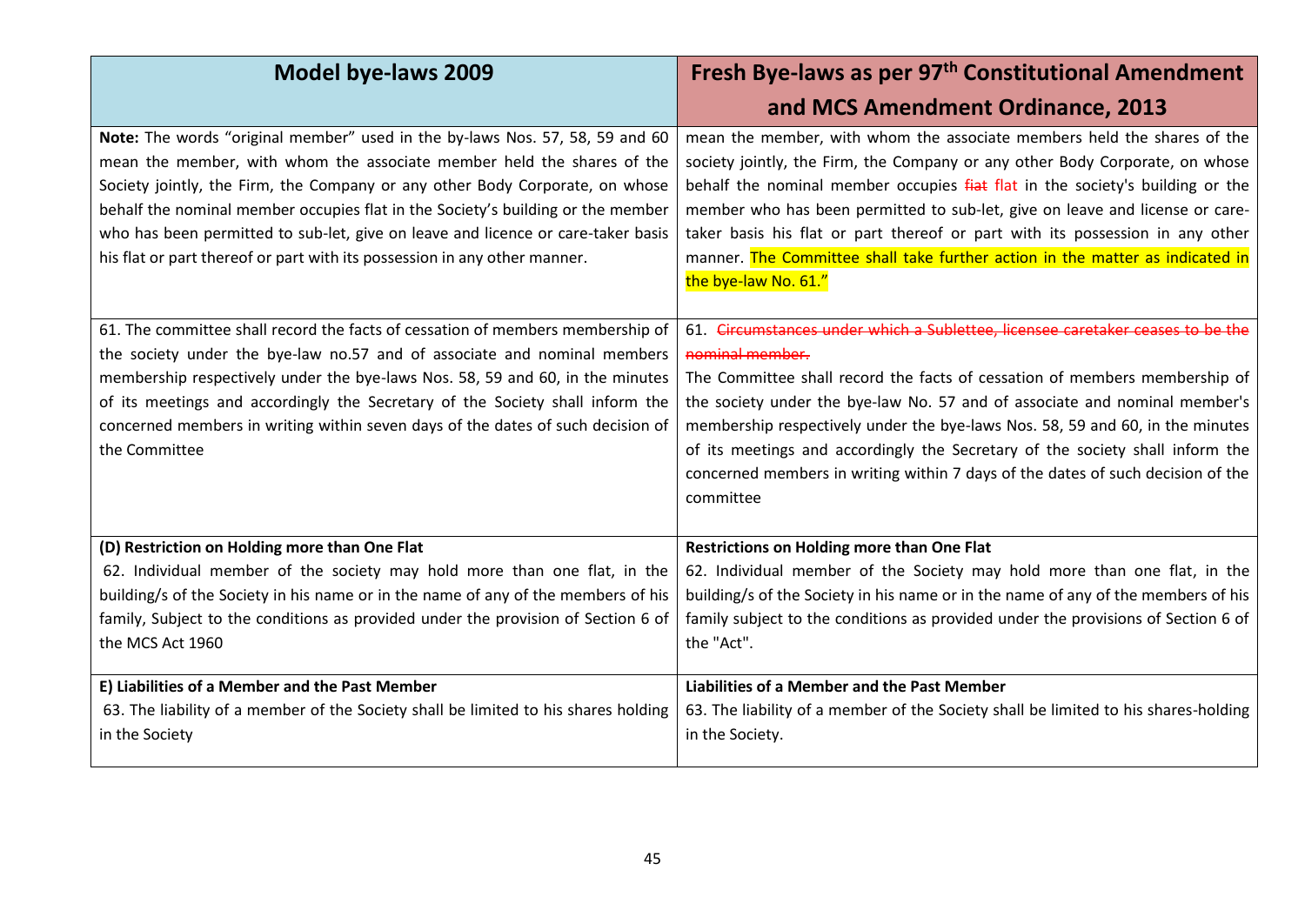| <b>Model bye-laws 2009</b>                                                                                                                                                                                                                                                                                                                                                                                                                              | Fresh Bye-laws as per 97 <sup>th</sup> Constitutional Amendment                                                                                                                                                                                                                                                                                                                                                                                                    |
|---------------------------------------------------------------------------------------------------------------------------------------------------------------------------------------------------------------------------------------------------------------------------------------------------------------------------------------------------------------------------------------------------------------------------------------------------------|--------------------------------------------------------------------------------------------------------------------------------------------------------------------------------------------------------------------------------------------------------------------------------------------------------------------------------------------------------------------------------------------------------------------------------------------------------------------|
|                                                                                                                                                                                                                                                                                                                                                                                                                                                         | and MCS Amendment Ordinance, 2013                                                                                                                                                                                                                                                                                                                                                                                                                                  |
| 64. The liability of the past member of the Society for the debts of the Society, as<br>they stood on the date of the cessation of his membership and the liability of the<br>estate of the deceased member of the Society for the debts if the Society as they<br>stood on the date of his death shall continue for the period of 2 years from the<br>date of his cessation or death respectively as per the provisions of Section 33(1)<br>of the Act | 64. The liability of the past members of the Society for the debts of the Society,<br>as they stood on the date of the past the cessation of his membership and the<br>liability of the estate of the deceased member of the Society for the debts of the<br>society as they stood on the date of his death shall continue for the period of 2<br>years from the date of his cessation or death respectively as per the provisions of<br>Section 33(1) of the Act. |
|                                                                                                                                                                                                                                                                                                                                                                                                                                                         |                                                                                                                                                                                                                                                                                                                                                                                                                                                                    |
| <b>Other Matters</b><br>(F)                                                                                                                                                                                                                                                                                                                                                                                                                             | <b>Other Matters</b>                                                                                                                                                                                                                                                                                                                                                                                                                                               |
| 65. (a) All the applications for                                                                                                                                                                                                                                                                                                                                                                                                                        | 65. (a) All the applications for                                                                                                                                                                                                                                                                                                                                                                                                                                   |
| (i) admission to membership of the Society, including associate and nominal<br>membership,                                                                                                                                                                                                                                                                                                                                                              | (i) admission to membership of the Society, including associate and nominal<br>membership,                                                                                                                                                                                                                                                                                                                                                                         |
| (ii) approval to the transfers of Shares and interest in the capital/property of<br>the Society,                                                                                                                                                                                                                                                                                                                                                        | (ii) approval to the transfers of Shares and interest in the capital/property of<br>the Society,                                                                                                                                                                                                                                                                                                                                                                   |
| (iii) permission of sub-letting or giving flats or parts thereof on leave and<br>licence or care-taker basis,                                                                                                                                                                                                                                                                                                                                           | (iii) permission for subletting or giving flats or parts thereof on leave and<br>license or care-taker basis,                                                                                                                                                                                                                                                                                                                                                      |
| (iv) permission of additions and alterations in flats,                                                                                                                                                                                                                                                                                                                                                                                                  | (iv) permission for additions and alterations in flats,                                                                                                                                                                                                                                                                                                                                                                                                            |
| (v) allotment of parking spaces and stilts,                                                                                                                                                                                                                                                                                                                                                                                                             | (v) allotment of parking spaces and stilts                                                                                                                                                                                                                                                                                                                                                                                                                         |
| (vi) permission of exchange of flats,                                                                                                                                                                                                                                                                                                                                                                                                                   | (vi) permission for exchange of flats                                                                                                                                                                                                                                                                                                                                                                                                                              |
| (vii) permission for holding additional flats                                                                                                                                                                                                                                                                                                                                                                                                           | (vii) permission for holding, additional flats,                                                                                                                                                                                                                                                                                                                                                                                                                    |
| (viii) permission for assigning, mortgaging or creating charge on interest in                                                                                                                                                                                                                                                                                                                                                                           | (viii)permission for assigning, mortgaging or creating charge or interest in                                                                                                                                                                                                                                                                                                                                                                                       |
| flats,                                                                                                                                                                                                                                                                                                                                                                                                                                                  | flats,                                                                                                                                                                                                                                                                                                                                                                                                                                                             |
| (ix) Permission for use of terrace, and                                                                                                                                                                                                                                                                                                                                                                                                                 |                                                                                                                                                                                                                                                                                                                                                                                                                                                                    |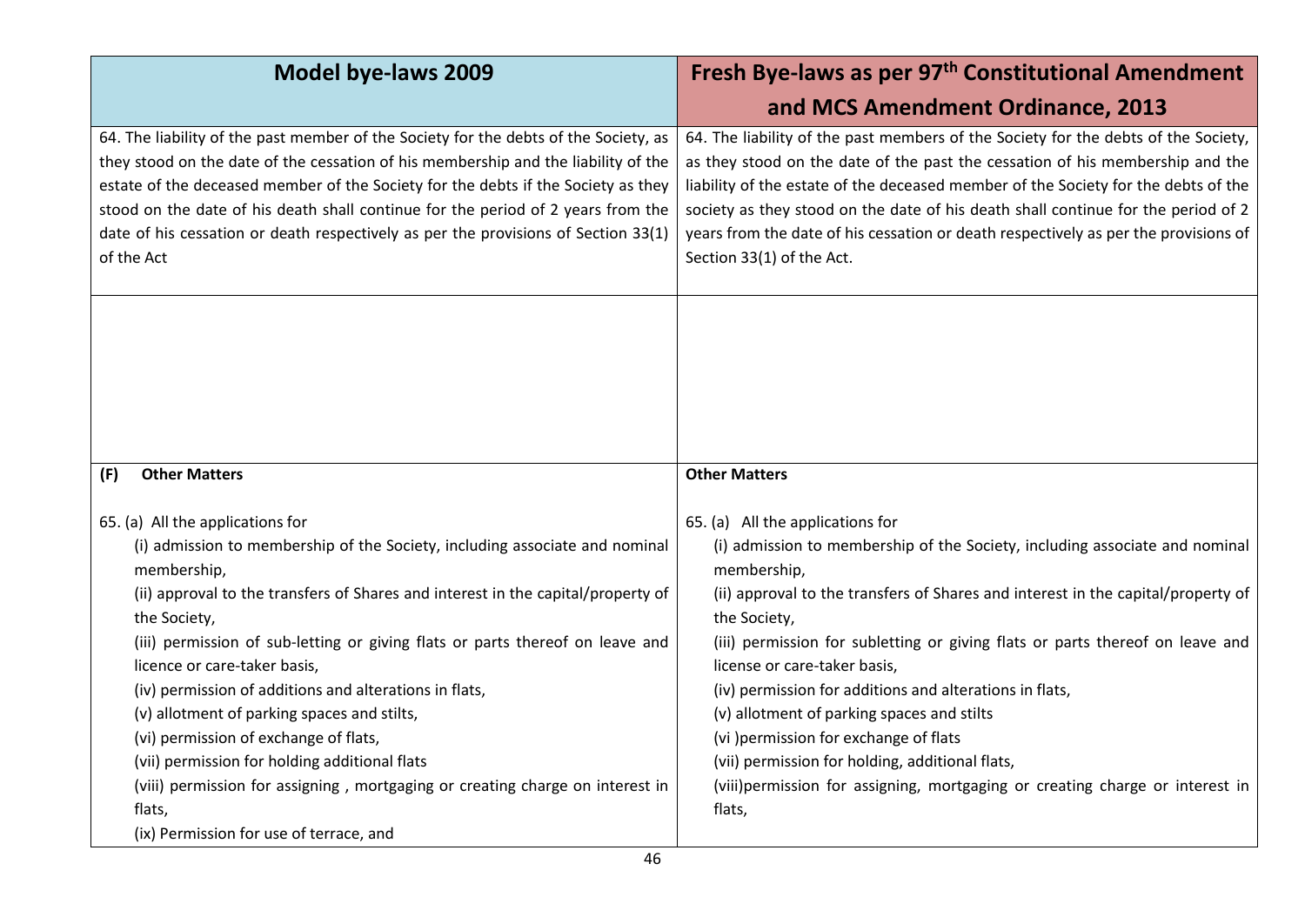| <b>Model bye-laws 2009</b>                                                                                                                                                                                                                                                                                                                                                                                                                                                                                                                                                                                                                                                                                                                                                                                                                   | Fresh Bye-laws as per 97 <sup>th</sup> Constitutional Amendment                                                                                                                                                                                                                                                                                                                                                                                                                                                                                                                                                                                                                                                                                                                                                                                                                       |
|----------------------------------------------------------------------------------------------------------------------------------------------------------------------------------------------------------------------------------------------------------------------------------------------------------------------------------------------------------------------------------------------------------------------------------------------------------------------------------------------------------------------------------------------------------------------------------------------------------------------------------------------------------------------------------------------------------------------------------------------------------------------------------------------------------------------------------------------|---------------------------------------------------------------------------------------------------------------------------------------------------------------------------------------------------------------------------------------------------------------------------------------------------------------------------------------------------------------------------------------------------------------------------------------------------------------------------------------------------------------------------------------------------------------------------------------------------------------------------------------------------------------------------------------------------------------------------------------------------------------------------------------------------------------------------------------------------------------------------------------|
|                                                                                                                                                                                                                                                                                                                                                                                                                                                                                                                                                                                                                                                                                                                                                                                                                                              | and MCS Amendment Ordinance, 2013                                                                                                                                                                                                                                                                                                                                                                                                                                                                                                                                                                                                                                                                                                                                                                                                                                                     |
| (x) for any other purpose provided under the bye-laws but not specifically<br>mentioned above, shall be addressed to the Secretary of the Society. Every<br>application received by the Secretary shall be acknowledged by him.<br>(b) On receipt of the applications, the Secretary of the Society shall scrutinize<br>them and bring any short comings there in to the notice of<br>the members concerned within 7 days of their receipt for compliance.<br>(c) The Secretary shall place all the applications, complete in all respects, or<br>incomplete, before the meeting of the Committee or the general body, as the<br>case may be, held next after receipt of the applications.<br>(d) The Committee or the General Body, as the case may be, shall consider all such<br>applications at its meetings and take decisions thereon; | (ix) permission for use of terrace, and<br>(x) for any other purpose provided under the byelaws but not specifically<br>mentioned above, shall be addressed to the Secretary of the Society. Every<br>application received by the Secretary shall be acknowledged by him.<br>(b) On receipt of the applications, the Secretary of the Society shall scrutinise<br>them and bring any short-coming therein to the notice of the members<br>concerned within 15 days of their receipt for compliance;<br>(c) The Secretary shall place all the applications, complete in all respects, or<br>incomplete, before the meeting of the Committee or the general body, as the<br>case may be, held next after receipt of the applications;<br>(d) The Committee or the General Body, as the case may be, shall consider all<br>such applications at its meetings and take decisions thereon; |
| (e) The Committee shall ensure that all the applications received by the Secretary<br>of the Society are disposed off within the maximum period of 3 months from the<br>dates of their receipt.                                                                                                                                                                                                                                                                                                                                                                                                                                                                                                                                                                                                                                              | (e) The Committee shall ensure that all the applications received by the Secretary<br>of the Society are disposed off within the maximum period of 3 months from the<br>dates of their receipt; except application for subletting which. shall be disposed<br>off in one month.                                                                                                                                                                                                                                                                                                                                                                                                                                                                                                                                                                                                       |
| (f) If the Committee or the General Body, as the case may be, rejects any<br>applications, it shall record, in the minutes of its meetings, the reasons for<br>rejection of the applications.                                                                                                                                                                                                                                                                                                                                                                                                                                                                                                                                                                                                                                                | (f) If the Committee or the General Body, as the case may be, rejects any<br>applications, it shall record, in the minutes of its meetings, the reasons for<br>rejection of the applications;                                                                                                                                                                                                                                                                                                                                                                                                                                                                                                                                                                                                                                                                                         |
| (g) The Secretary of the Society shall communicate the decisions of the<br>Committee or the General Body, as the case may be, to the applicants concerned<br>within 15 days of the decisions of the Committee or the General Body, as the case<br>may be, with reasons, where the applications are rejected by the Committee or                                                                                                                                                                                                                                                                                                                                                                                                                                                                                                              | (g) The Secretary of the Society shall communicate the decisions of the<br>Committee or the General Body, as the case may be, to the applicants concerned<br>within 15 days of the decisions of the Committee or the General Body, as the<br>case may be, with reasons, where the applications are rejected by the                                                                                                                                                                                                                                                                                                                                                                                                                                                                                                                                                                    |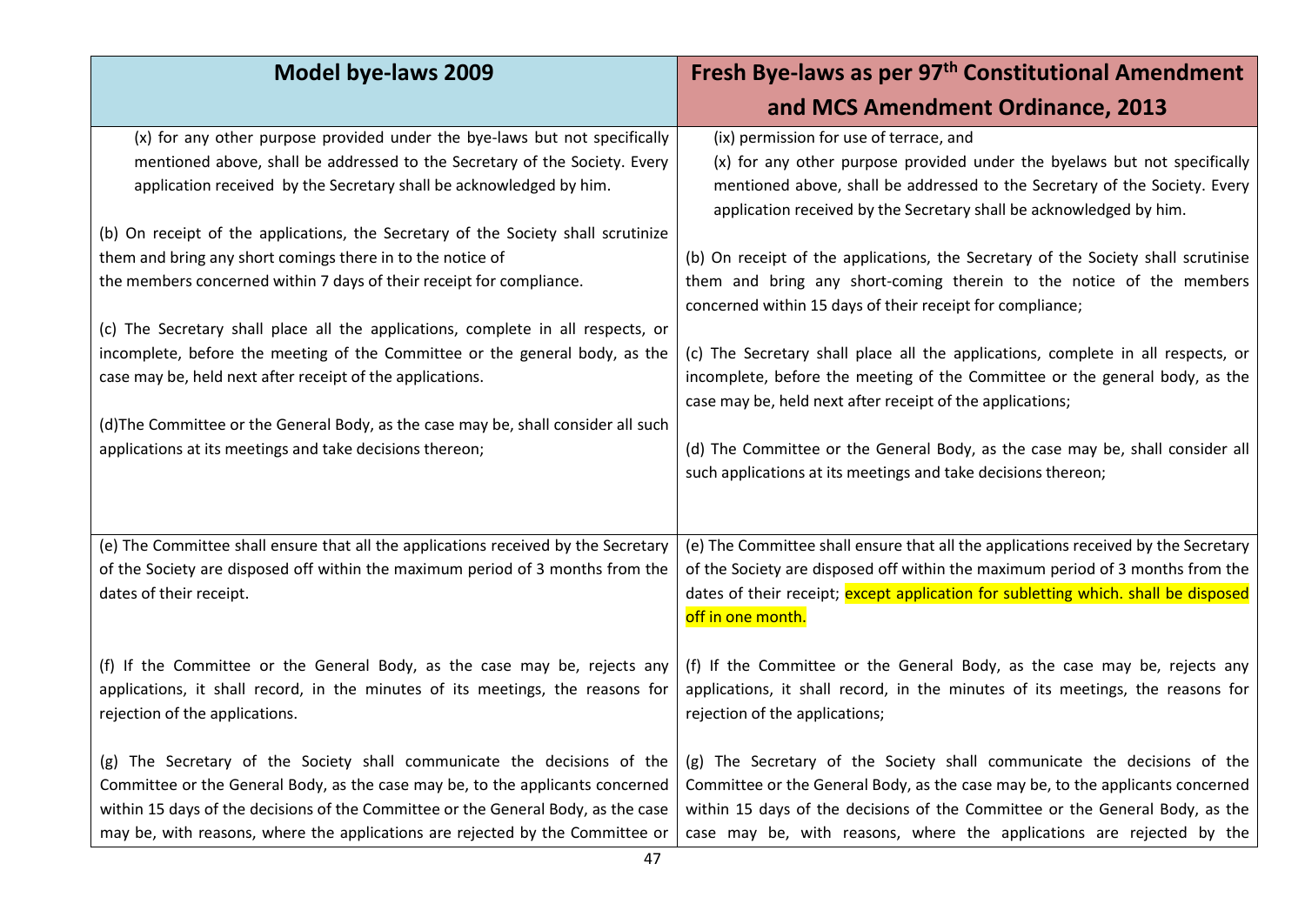| <b>Model bye-laws 2009</b>                                                                                                                                                                                                                                                                                                                                                                                                                  | Fresh Bye-laws as per 97 <sup>th</sup> Constitutional Amendment<br>and MCS Amendment Ordinance, 2013                                                                                                                                                                                                                                                                                                                                                                                                                                        |
|---------------------------------------------------------------------------------------------------------------------------------------------------------------------------------------------------------------------------------------------------------------------------------------------------------------------------------------------------------------------------------------------------------------------------------------------|---------------------------------------------------------------------------------------------------------------------------------------------------------------------------------------------------------------------------------------------------------------------------------------------------------------------------------------------------------------------------------------------------------------------------------------------------------------------------------------------------------------------------------------------|
| may be, with reasons, where the applications are rejected by the Committee or<br>the General Body, as the case may be. If the Society does not communicate the<br>decision to the applicant within three months from the date of receipt of<br>application for Membership including nominal or associate membership, the<br>applicant shall be deemed to have been admitted as a member as provided under<br>Section 22(2) of the Act 1960. | Committee or the General Body, as the case may be, If the society does not<br>communicate the decision to the applicant within three months from the date of<br>receipt of application for membership; including nominal or associate<br>membership, the applicant shall be deemed to have been admitted as a member<br>as provided under Section 22(2) of the Act.<br>(h) The Society shall not tile file appeal against the order of the Registrar under<br>section 22 and 23 of the Act, without prior approval of General Body Meeting. |
| 66. Wherever the question of payment of the value of the shares and the interest                                                                                                                                                                                                                                                                                                                                                            | 66. Wherever the question of payment of the value of the shares and the                                                                                                                                                                                                                                                                                                                                                                                                                                                                     |
| of any other member of the Society, in its capital/property, as the result of                                                                                                                                                                                                                                                                                                                                                               | interest of any member of the society, in its capital/property, as the result of                                                                                                                                                                                                                                                                                                                                                                                                                                                            |
| acquisition of the same by the Society arises, the following procedure shall be                                                                                                                                                                                                                                                                                                                                                             | acquisition of the same by the Society arises, the following procedure shall be                                                                                                                                                                                                                                                                                                                                                                                                                                                             |
| followed:                                                                                                                                                                                                                                                                                                                                                                                                                                   | followed:                                                                                                                                                                                                                                                                                                                                                                                                                                                                                                                                   |
| (i) The value of Shares shall be decided in accordance with the provisions of Rule                                                                                                                                                                                                                                                                                                                                                          | (i) The value of Shares shall be decided in accordance with the provisions of Rule                                                                                                                                                                                                                                                                                                                                                                                                                                                          |
| 23 of the Rules,                                                                                                                                                                                                                                                                                                                                                                                                                            | 23 of the Rules,                                                                                                                                                                                                                                                                                                                                                                                                                                                                                                                            |
| (ii) The interest of the expelled member, in the property/capital of the Society                                                                                                                                                                                                                                                                                                                                                            | (ii) The interest of the expelled member in the property/capital of the society,                                                                                                                                                                                                                                                                                                                                                                                                                                                            |
| shall be valued by the Government approved value.                                                                                                                                                                                                                                                                                                                                                                                           | shall be valued by the Government approved valuer.                                                                                                                                                                                                                                                                                                                                                                                                                                                                                          |
| (iii) Within one month of the date of demand for payment of the value of the                                                                                                                                                                                                                                                                                                                                                                | (iii) Within one month of the date of demand for payment of the value of the                                                                                                                                                                                                                                                                                                                                                                                                                                                                |
| shares and interest in the capital/ property of the Society, or acquisition of the                                                                                                                                                                                                                                                                                                                                                          | shares and interest in the capital/property of the Society, or acquisition of the                                                                                                                                                                                                                                                                                                                                                                                                                                                           |
| same by the Society, the Committee shall, by publication of the notice in at least                                                                                                                                                                                                                                                                                                                                                          | same by the Society, the Committee shall, by publication of the notice in at least                                                                                                                                                                                                                                                                                                                                                                                                                                                          |
| two widely circulated newspapers and exhibition thereof on the notice board of                                                                                                                                                                                                                                                                                                                                                              | two widely circulated news papers and exhibition thereof on the notice board of                                                                                                                                                                                                                                                                                                                                                                                                                                                             |
| the Society, invite offers for price proposed to be paid for acquiring interest in the                                                                                                                                                                                                                                                                                                                                                      | the Society, invite offers for price proposed to be paid for acquiring interest in                                                                                                                                                                                                                                                                                                                                                                                                                                                          |
| flat, within such period as is mentioned in the notice.                                                                                                                                                                                                                                                                                                                                                                                     | the flat, within such period as is mentioned in the notice.                                                                                                                                                                                                                                                                                                                                                                                                                                                                                 |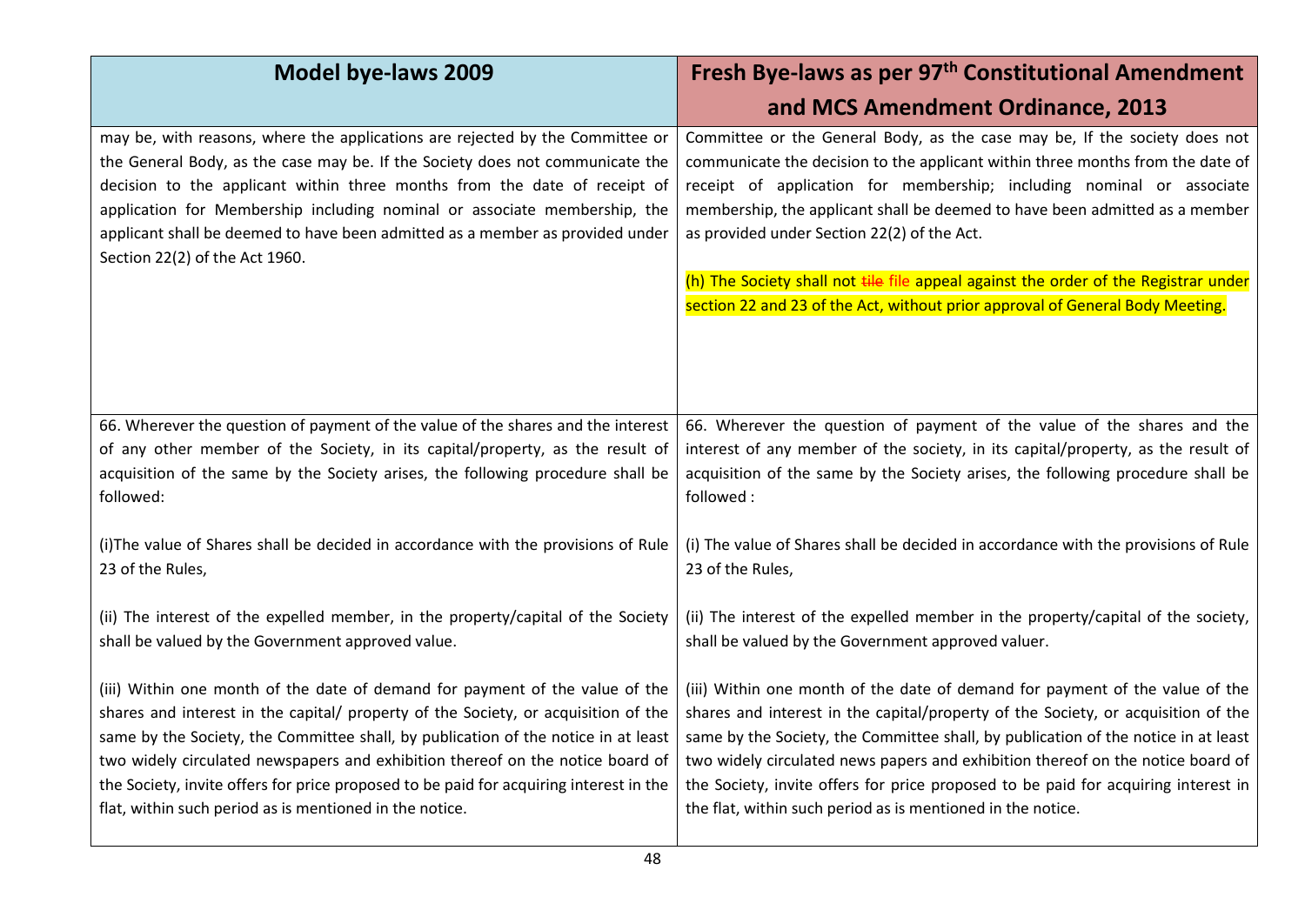| <b>Model bye-laws 2009</b>                                                         | Fresh Bye-laws as per 97 <sup>th</sup> Constitutional Amendment                    |
|------------------------------------------------------------------------------------|------------------------------------------------------------------------------------|
|                                                                                    | and MCS Amendment Ordinance, 2013                                                  |
| (iv) On receipt of the offers, the Committee, in its meeting, shall scrutinise the | (iv) On receipt-of the offers, the Committee, in its meeting, shall scrutinise the |
| same and decide to accept the offer which is the highest, which shall not be less  | same and decide to accept the offer which is the highest, which shall not be less  |
| than the approved value as determined in (ii) above.                               | than the approved value as determined in (ii) above.                               |
| (v) The Committee shall then advice the person, offering the highest price, to     | (v) The Committee shall then advise the person, offering the highest price, to     |
| make an application for membership of the Society, in the prescribed form, along   | make an application for membership of the society, in the prescribed form along    |
| with a demand draft for the price offered, value of five shares of the Society and | with a demand draft for the price offered, value of 5 Shares of the Society and    |
| the entrance fee of Rs.100/-                                                       | the entrance fee of Rs.100/-.                                                      |
| On realization of the demand draft and within one mo nth of the admission of the   | (vi) On realization of the demand draft and within one month of the admission      |
| said person to member-ship of the Society, the Committee shall arrange to pay      | of the said person to membership of the Society, the Committee shall arrange to    |
| the value of the interest in the flat realized by the Society                      | pay the value of the interest in the flat realised by the society,                 |
| (a) to the member whose resignation has been accepted by the Committee,            | (a) To the member whose resignation has been accepted by the                       |
| or                                                                                 | Committee, or                                                                      |
| (b) to the nominee/s legal heir/s of the deceased member who demanded              | (b) To the nominee/s legal heir/s of the deceased member who demanded              |
| payment of the value of the Shares and the interest in the capital or property     | payment of the value of the Shares and the interest in the capital or              |
| of the Society, or                                                                 | property of the Society or                                                         |
| (c) to the expelled member together with the value of the shares as                | (c) To the expelled member Together with the value of the shares as                |
| determined under (i) above, after deducting the following.                         | determined under (i) above and after deducting the following                       |
| (1) Outstanding amounts, if any, due from such member:                             | (1) Outstanding amounts, if any, due from such member.                             |
| (2) The entire expenses of the publication of the notice:                          | (2) the entire expenses of the publication of the notice.                          |
| (3) Expenses incurred for the disposal of the interest of the member               | (3) Expenses incurred for the disposal of the interest of the member               |
| in the property/capital of the Society.                                            | in the property/capital of the society.                                            |
| The payment shall be made in the manner provided under the bye laws Nos. 36,       | The payment shall be made in the manner provided under the bye-laws Nos. 36,       |
| 37 and 55 to the nominee/ nominees or heir/heirs, respectively.                    | 37 and 55 to the nominee/nominees or heir/heirs, respectively.                     |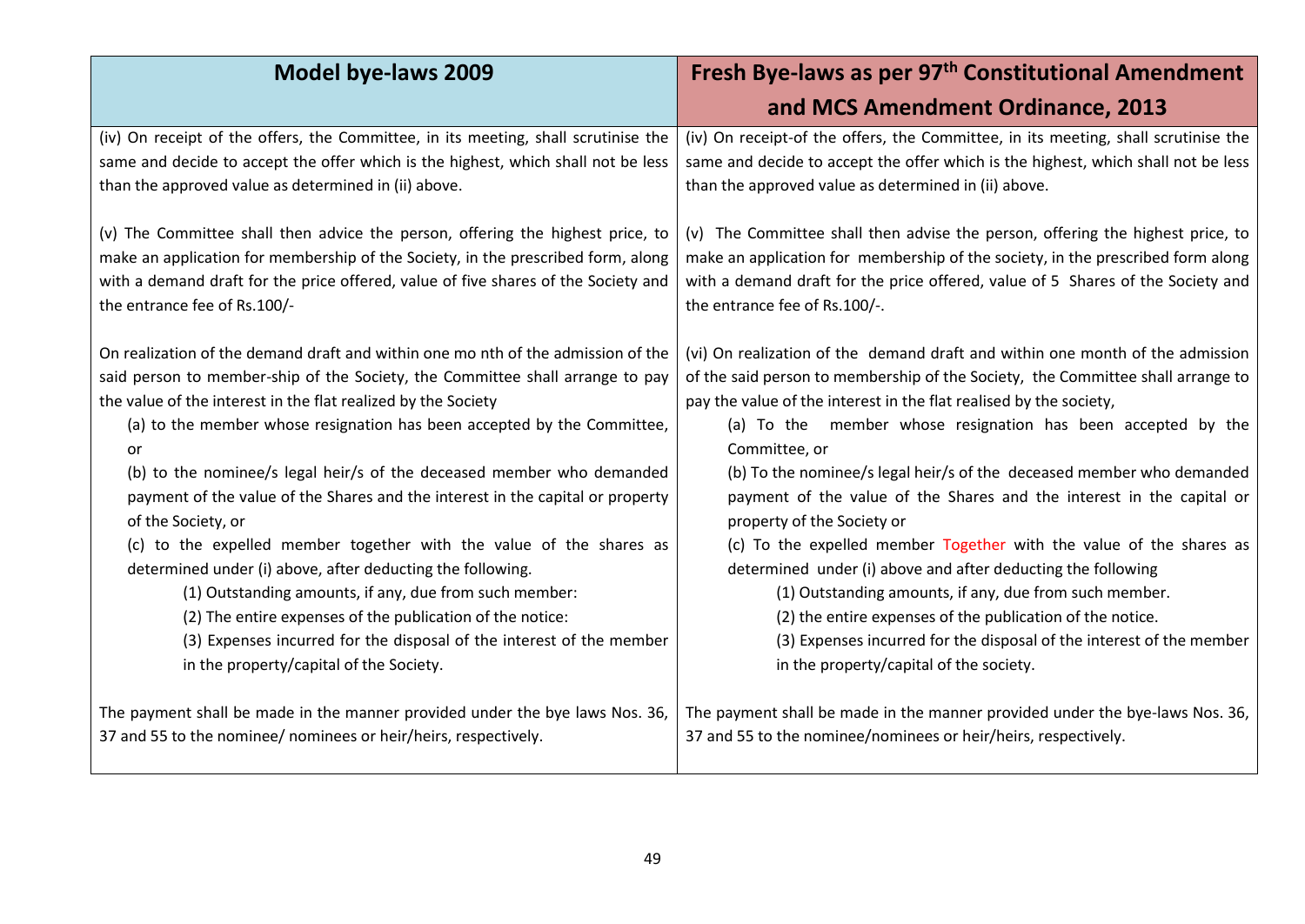| Model bye-laws 2009 | Fresh Bye-laws as per 97 <sup>th</sup> Constitutional Amendment |
|---------------------|-----------------------------------------------------------------|
|                     | and MCS Amendment Ordinance, 2013                               |
|                     |                                                                 |
|                     |                                                                 |
|                     |                                                                 |
|                     |                                                                 |
|                     |                                                                 |
|                     |                                                                 |
|                     |                                                                 |
|                     |                                                                 |
|                     |                                                                 |
|                     |                                                                 |
|                     |                                                                 |
|                     |                                                                 |
|                     |                                                                 |
|                     |                                                                 |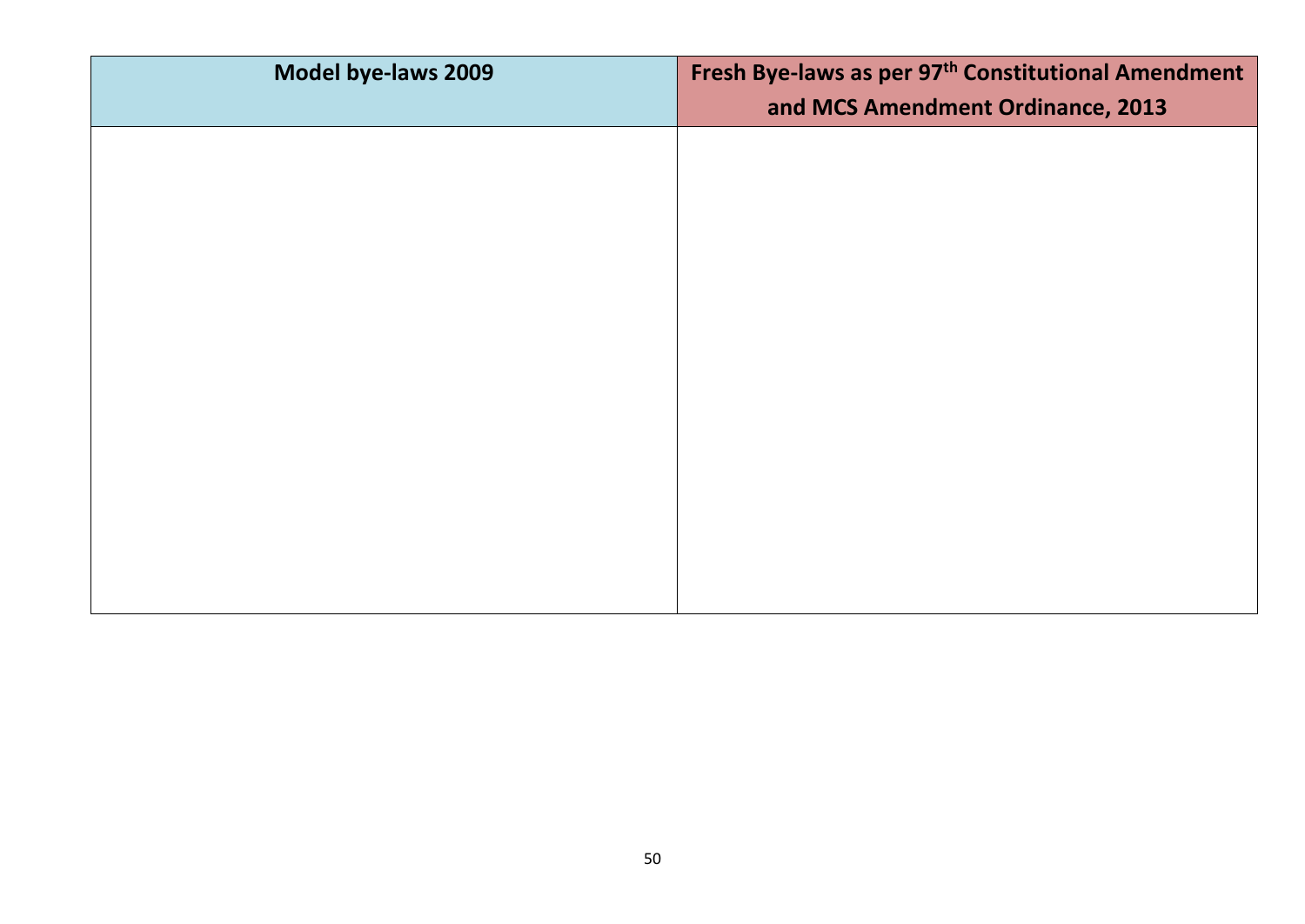| <b>Model bye-laws 2009</b>                                                                                                                                                                                    | Fresh Bye-laws as per 97 <sup>th</sup> Constitutional Amendment                                                                                                                                                     |
|---------------------------------------------------------------------------------------------------------------------------------------------------------------------------------------------------------------|---------------------------------------------------------------------------------------------------------------------------------------------------------------------------------------------------------------------|
|                                                                                                                                                                                                               | and MCS Amendment Ordinance, 2013                                                                                                                                                                                   |
|                                                                                                                                                                                                               | LEVY OF CHARGES OF THE SOCIETY                                                                                                                                                                                      |
| The contribution to be collected from the members of the Society towards  <br>outgoings and establishment of its funds, referred to in this bye-laws as 'the<br>charges' may be in relation to the following: | The contribution to be collected from the members of the Society,<br>67.<br>towards outgoing and establishment of its funds, referred to in these bye-laws as<br>'the charges' may be in relation to the following: |
| (i) Property taxes,                                                                                                                                                                                           | (i) Property Taxes,                                                                                                                                                                                                 |
| (ii) Water Charges,                                                                                                                                                                                           | (ii) Water Charges,                                                                                                                                                                                                 |
| (iii) Common Electricity Charges,                                                                                                                                                                             | (iii) Common Electricity Charges,                                                                                                                                                                                   |
| (iv) Contribution to Repairs and Maintenance Fund,                                                                                                                                                            | (iv) Contribution to Repairs and Maintenance Fund,                                                                                                                                                                  |
| (v) expenses on repairs and Maintenance of the lifts of the Society, including<br>charges for the running the lift,                                                                                           | (v) Expenses on repairs and maintenance of the lifts of the Society, including<br>charges for running the lift.                                                                                                     |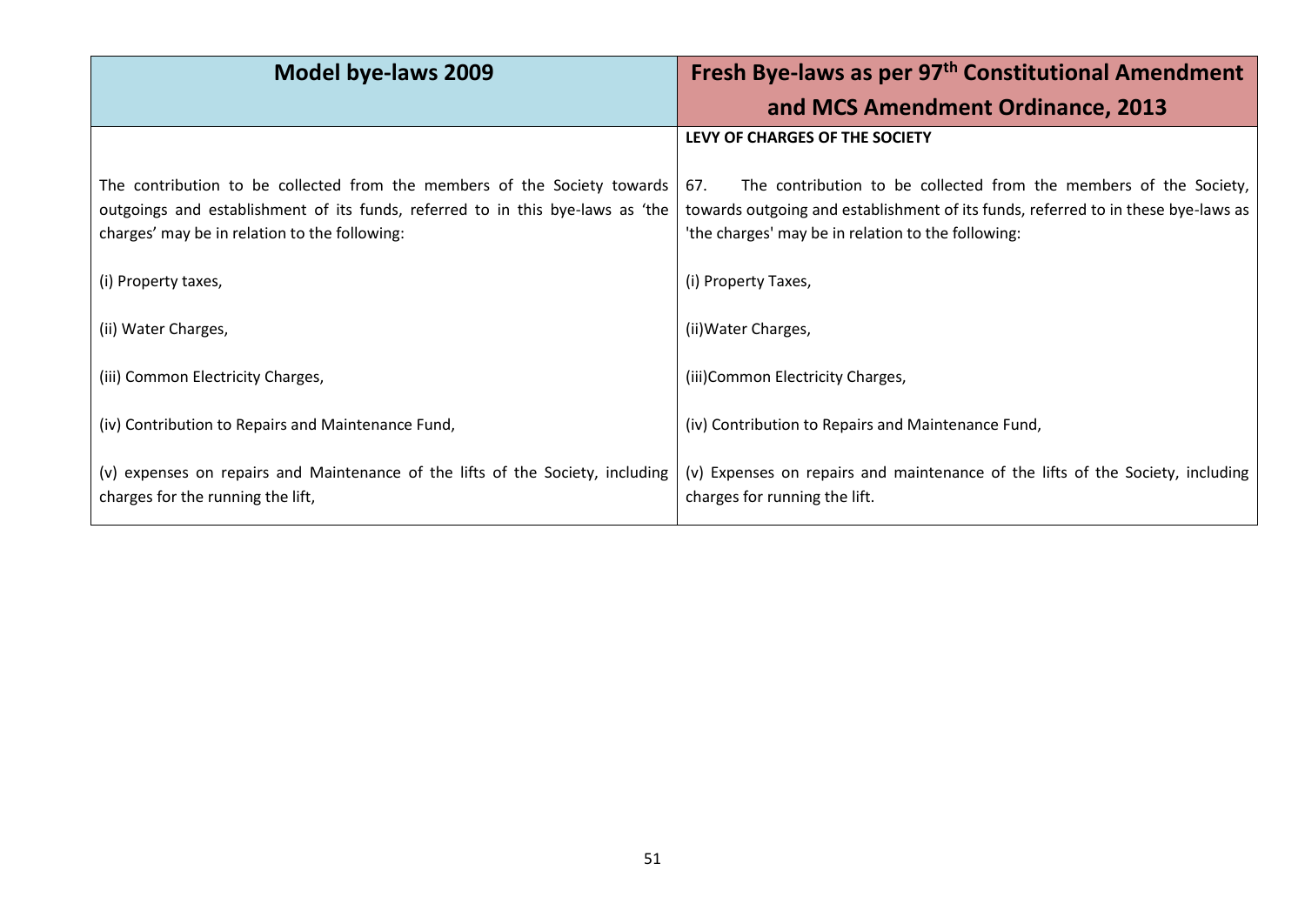| <b>Model bye-laws 2009</b>                                 | Fresh Bye-laws as per 97 <sup>th</sup> Constitutional Amendment |
|------------------------------------------------------------|-----------------------------------------------------------------|
|                                                            | and MCS Amendment Ordinance, 2013                               |
| (vi) Contribution to the Sinking Fund,                     | (vi) Contribution to the Sinking Fund,                          |
| (vii) Service Charges,                                     | (vii) Service Charges,                                          |
| (viii) Car Parking Charges,                                | (Viii) Car Parking Charges,                                     |
| (ix) Interest on the defaulted charges,                    | (ix) Interest on the defaulted charges,                         |
| (x) Repayment of the installment of the Loan and Interest, | (x) Repayment of the installment of the loan and interest,      |
| (xi) Non-occupancy Charges,                                | (xi) Non-occupancy Charges,                                     |
| (xii) Insurance Charges,                                   | (xii) Insurance Charges,                                        |
| (xiii) Lease Rent,                                         | (xiii) Lease rent,                                              |
| (xiv) Non-Agricultural Tax,                                | (xiv) Non-agricultural tax.                                     |
|                                                            | (xv) Education and Training Fund                                |
|                                                            | (xvi) Election Fund                                             |
| (xv) Any Other Charges.                                    | (xvii) Any Other Charges                                        |
|                                                            |                                                                 |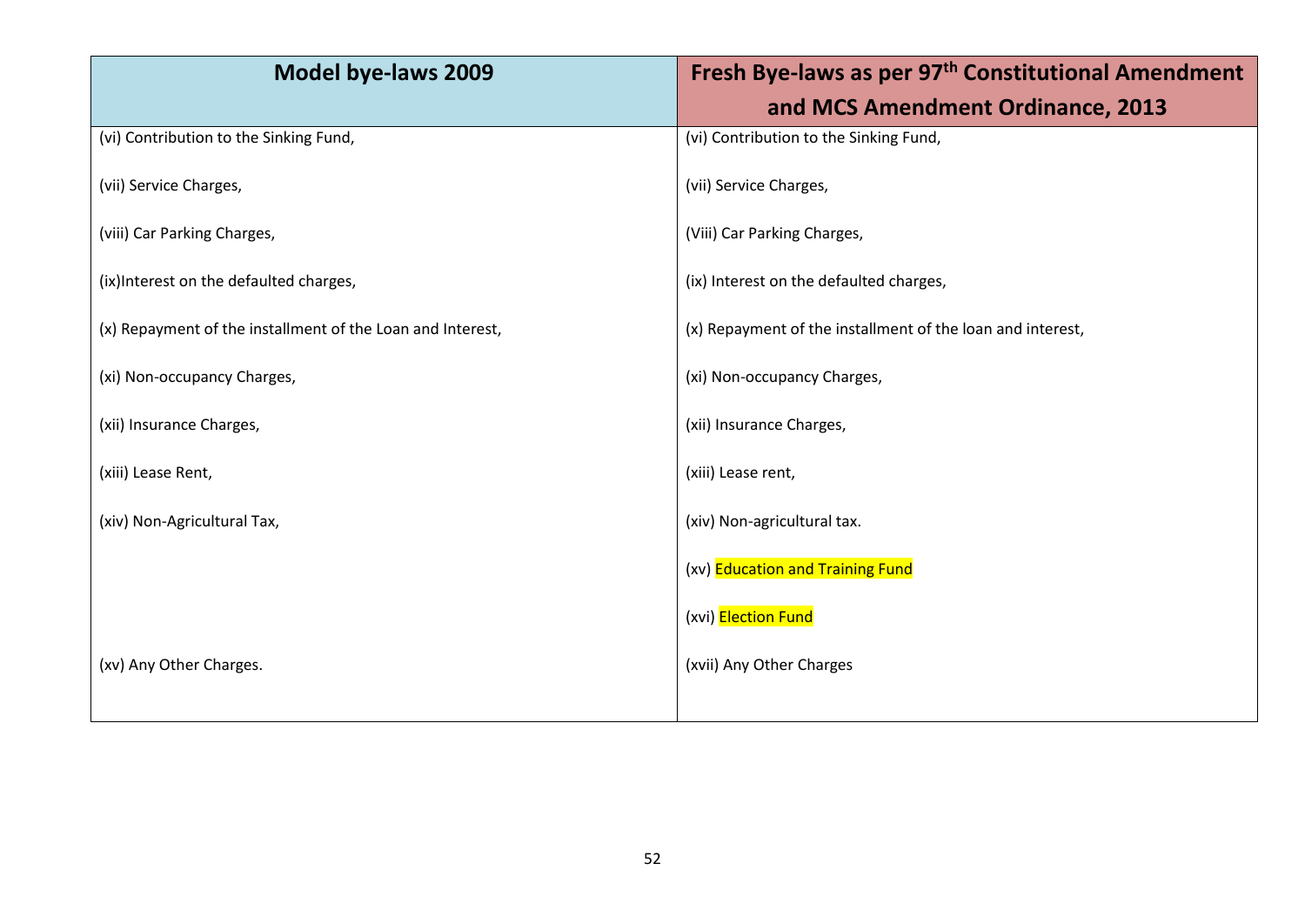| <b>Model bye-laws 2009</b>                                                                                                        | Fresh Bye-laws as per 97 <sup>th</sup> Constitutional Amendment                                                                   |
|-----------------------------------------------------------------------------------------------------------------------------------|-----------------------------------------------------------------------------------------------------------------------------------|
|                                                                                                                                   | and MCS Amendment Ordinance, 2013                                                                                                 |
| The service charges of the Society referred to at (vii) above shall include the<br>following:                                     | 68. The Service charges of the society referred to at (vii) above shall include the<br>following:                                 |
| (i) Salaries of the office staff, liftman, watchman, malis and any other employees<br>of the Society.                             | Salaries of the office staff, Liftmen, watchmen, mails malis and any other<br>(i)<br>employees of the Society.                    |
| (ii) Where the Society has independent Office, the property taxes, electricity<br>charges, water charges etc. for the same,       | (ii) Where the Society has independent Office the property taxes, electricity<br>charges, water charges etc.                      |
| (iii) Printing, Stationery and Postage,                                                                                           | (iii) Printing, Stationery and Postage,                                                                                           |
| (iv) Travelling Allowance and conveyance charges to the staff and the members of<br>the Committee of the Society,                 | (iv) Travelling Allowance and conveyance charges to the staff and the members<br>of the Committee of the Society.                 |
| (v) Sitting fees paid to the members of the Committee of the Society.                                                             | (v) Sitting fees paid to the members of the Committee of the Society,                                                             |
| (vi) Subscription to the Education Fund of the Maharashtra Rajya Sahakari Sangh<br>Ltd.                                           | (vi) Subscription to the Education Fund as per section 24 A of the Act.                                                           |
| (vii) Annual Subscription of the Housing Federation and any other co-operative<br>institution to which the Society is affiliated. | (vii) Annual Subscription of the Housing Federation and any other co-operative<br>institution to which the Society is affiliated. |
| (viii) Entrance Fees for affiliation to the Housing Federation and any other Co-<br>operative institution.                        | (viii) Entrance fees for affiliation to the Housing Federation and any other<br>cooperative institution.                          |
| (ix) Audit Fees for internal, statutory and reaudit, if any.                                                                      | (ix) Audit Fees for internal, Statutory and re audit, if any.                                                                     |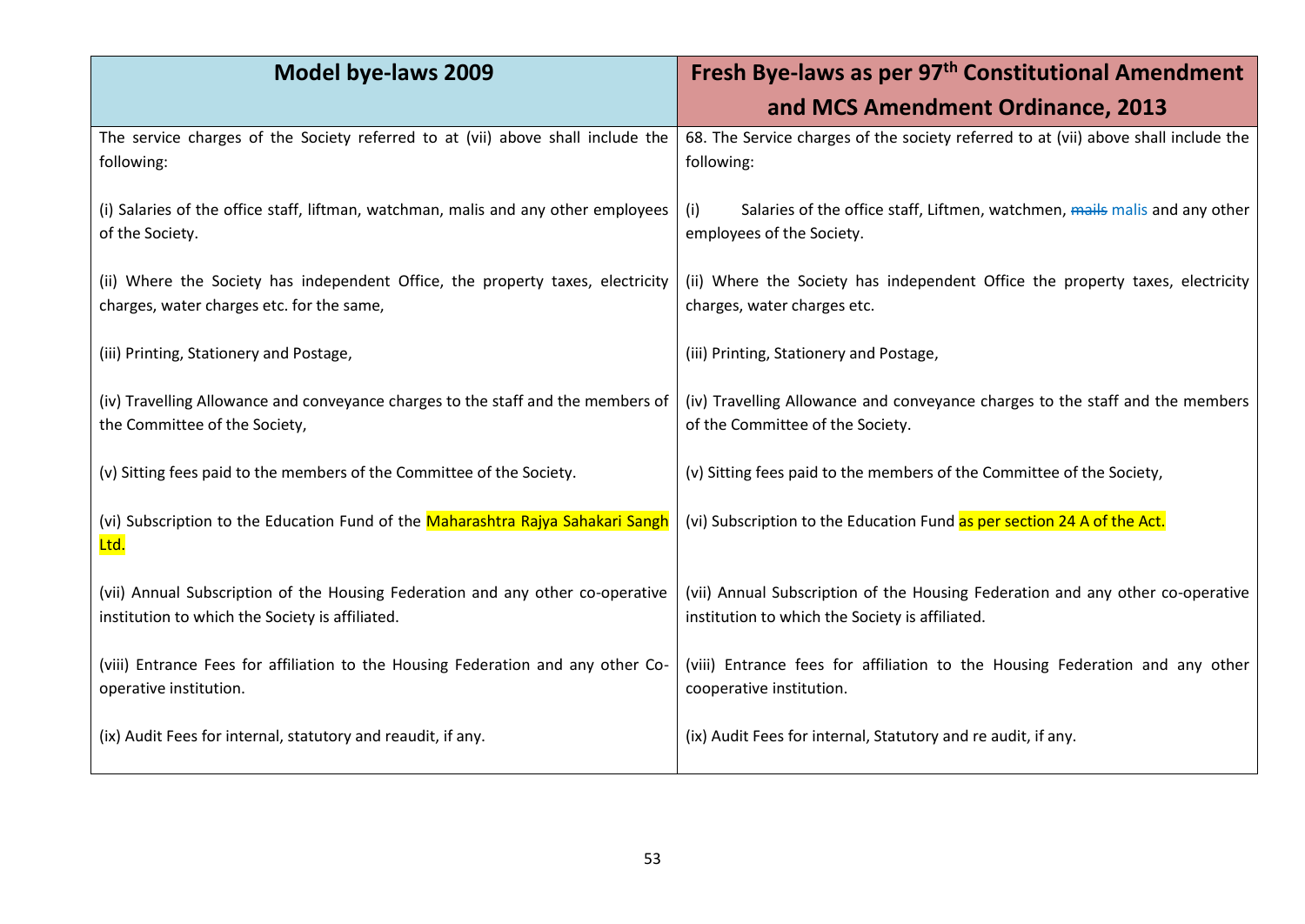| <b>Model bye-laws 2009</b>                                                          | Fresh Bye-laws as per 97 <sup>th</sup> Constitutional Amendment                   |
|-------------------------------------------------------------------------------------|-----------------------------------------------------------------------------------|
|                                                                                     | and MCS Amendment Ordinance, 2013                                                 |
| (x) Expenses incurred at meetings of the general body, the Committee and the        | (x) Expenses incurred at meetings of the general body, the Committee and the      |
| Sub-Committee, if any.                                                              | Sub-Committee, if any                                                             |
| (xi) Retainer fees, legal charges, statutory enquiry fees.                          | (xi) Retainer fees, legal charges, statutory enquiry fees. However, Legal Charges |
|                                                                                     | of any disputes/Litigation of whatsoever nature between member to member or       |
|                                                                                     | member and their family in which Society is a party, in such cases Legal and      |
|                                                                                     | litigation charges is required to be charged to the respective member/members.    |
| (xii) Common electricity charges.                                                   | (xii) Common electricity charges.                                                 |
| (xiii) Any other charges approved by the General Body at its meeting. However       | (xiii) Any other charges approved by the General Body at its Meeting. However     |
| such charges should not contradict the provisions of the act, rules and bye-laws of | such charges should not contradict the provisions of the Act, Rules and bye-laws  |
| the society                                                                         | of the Society.                                                                   |
| The Committee shall apportion the Share of each member towards the                  | 69. (a) The Committee shall apportion the Share of each member towards the        |
| (a)<br>charges of the Society on the following basis:                               | charges of the Society on the following basis:                                    |
| (i) Property taxes: As fixed by the Local Authority.                                | Property taxes: As fixed by the Local Authority<br>İ.                             |
| (ii) Water Charges: On the basis of total number and inlets provided in each        | Water Charges: On the basis of total number and size of inlets provided           |
| flat.                                                                               | in each flat.                                                                     |
| (iii) Expenses on repairs and maintenance of the building/buildings of the          | iii. Expenses on repairs and maintenance of the building/buildings of the         |
| Society: At the rate fixed at the General body from time to time, subject to        | Society: At the rate fixed at the general body from time to time, subject to      |
| the minimum of 0.75% p.a of the cost of each flat for meeting expenses of           | the minimum of 0.75 percent per annum, of the construction cost of each           |
| normal recurring repairs.                                                           | flat for meeting expenses of normal recurring repairs                             |
| (iv) Expenses on repairs and maintenance of the lift, including charges for         | iv. Expenses on repairs and maintenance of the lift, including charges for        |
| running the lift: Equally by all the members of the building in which lift is       | running the lift: Equally by all the members of the building in which lift is     |
| provided, irrespective of the fact whether they use the lift or not.                | provided, irrespective of the fact whether they use the lift or not.              |
| (v) Sinking Fund: As provided under the bye-law no. 13(c).                          | v. Sinking Fund: As provided under the bye-law No. 13(c).                         |
| (vi) Service Charges: Equally divided by number of flats.                           | vi. Service Charges: Equally divided by number of flats.                          |
| (vii) Parking Charges: At the rate fixed by the General Body of the Society at      | vii. Parking Charges: At the rate fixed by the general body of the society at     |
| its meeting under the bye-law No. 84/85.                                            | its meeting under the bye-law No. 84/85.                                          |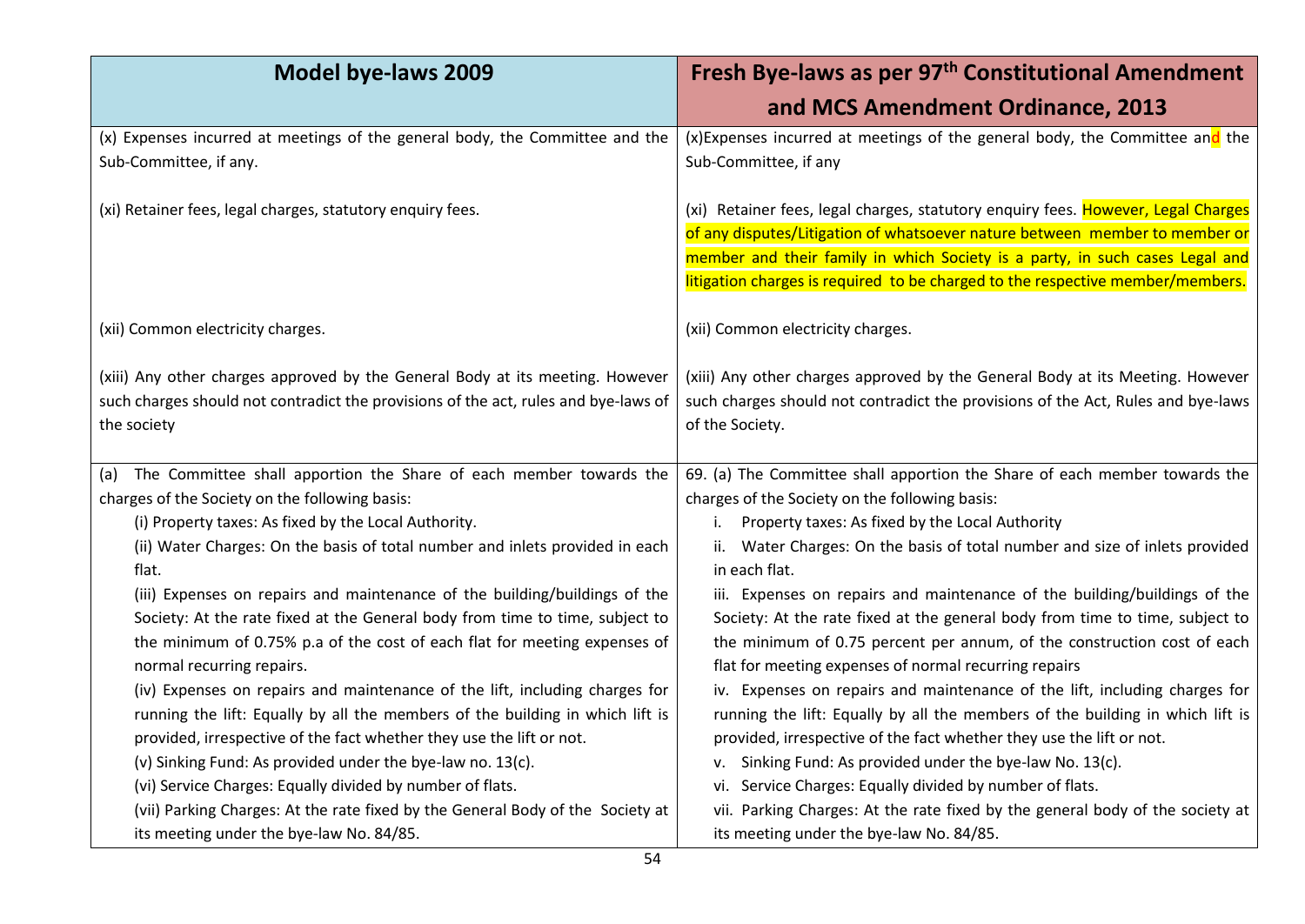| and MCS Amendment Ordinance, 2013                                                                                                                                                                                                                                                                                                                                                                                                                                                                                                                                                                                                                                                                                                                                                                                                                                                                                                     |
|---------------------------------------------------------------------------------------------------------------------------------------------------------------------------------------------------------------------------------------------------------------------------------------------------------------------------------------------------------------------------------------------------------------------------------------------------------------------------------------------------------------------------------------------------------------------------------------------------------------------------------------------------------------------------------------------------------------------------------------------------------------------------------------------------------------------------------------------------------------------------------------------------------------------------------------|
|                                                                                                                                                                                                                                                                                                                                                                                                                                                                                                                                                                                                                                                                                                                                                                                                                                                                                                                                       |
| viii. Interest on the delayed payment of Charges: At the rate fixed under<br>the bye-law No. 72 to be recovered from the defaulter member.<br>ix. Repayment of the installment of the loan and interest: The amount of<br>each - installment with interest fixed by the financing agency.<br>x. Non-occupancy charges: At the rate fixed under the bye-law No.<br>xi. Insurance Charges: The built up areas of each flat, provided that if there<br>is increase in the insurance premium due to storing any specific goods in<br>any flat, used for commercial purposes, the extra burden of insurance<br>premium shall be shared by those who are responsible for such increased<br>premium in proportion of the built up areas to their flats<br>xii. Lease Rent: The built up area of each flat.<br>xiii. Non-Agricultural tax: The built up area of each flat<br>xiv. Education and Training Fund: Rs. 10 per Flat/unit per month |
|                                                                                                                                                                                                                                                                                                                                                                                                                                                                                                                                                                                                                                                                                                                                                                                                                                                                                                                                       |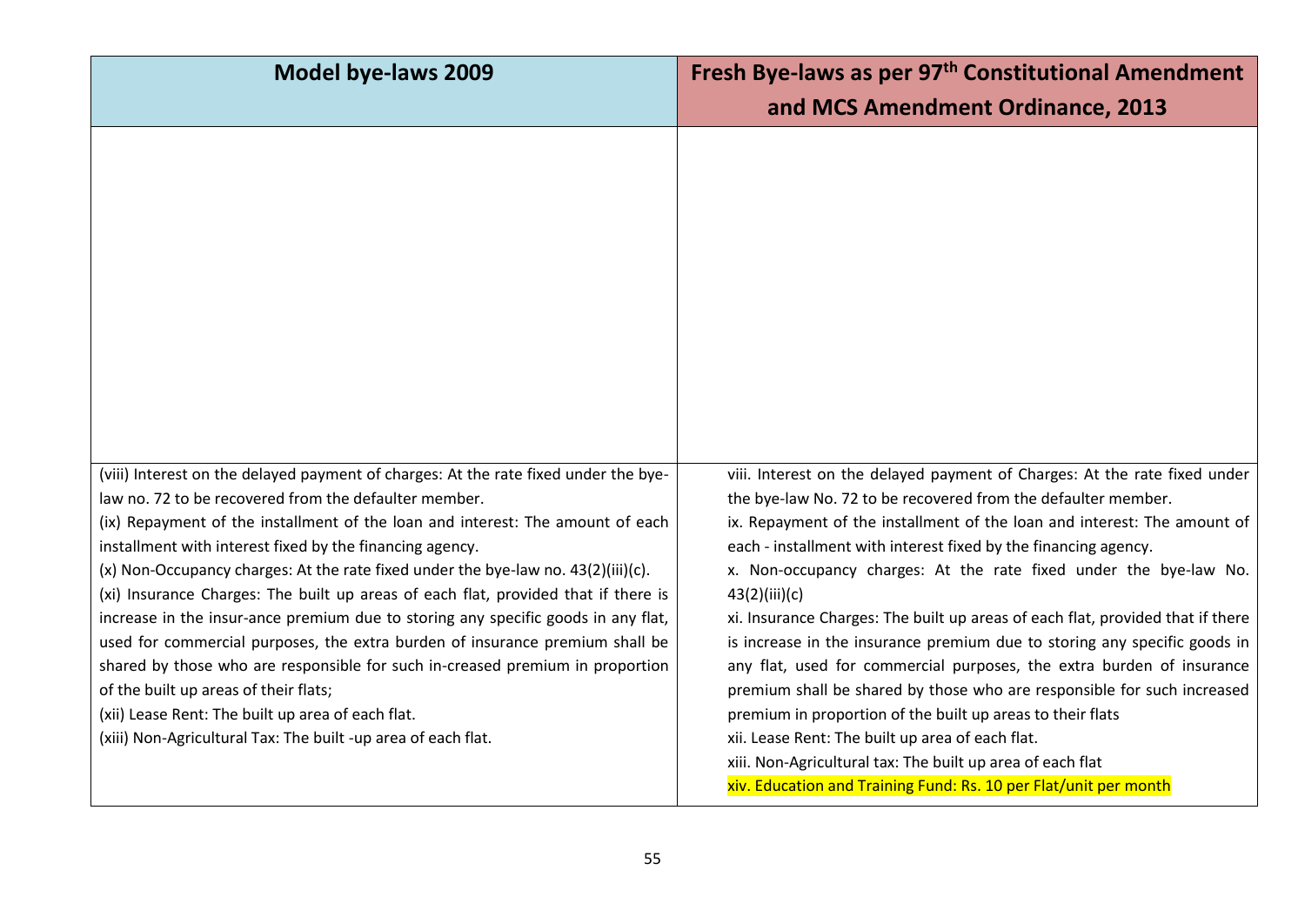| <b>Model bye-laws 2009</b>                                                                                                                                                                                                                                                                                                                                                                                                              | Fresh Bye-laws as per 97 <sup>th</sup> Constitutional Amendment                                                                                                                                                                                                                                                                                                                                                                            |
|-----------------------------------------------------------------------------------------------------------------------------------------------------------------------------------------------------------------------------------------------------------------------------------------------------------------------------------------------------------------------------------------------------------------------------------------|--------------------------------------------------------------------------------------------------------------------------------------------------------------------------------------------------------------------------------------------------------------------------------------------------------------------------------------------------------------------------------------------------------------------------------------------|
|                                                                                                                                                                                                                                                                                                                                                                                                                                         | and MCS Amendment Ordinance, 2013                                                                                                                                                                                                                                                                                                                                                                                                          |
| (xiv) Any other charges: As may be decided by the General body of the Society at<br>its meeting.                                                                                                                                                                                                                                                                                                                                        | xv. Election Fund: Equally by the members and as prescribed by the<br>Election Authority in the Rules made thereof and as decided by the<br><b>General Body meeting of the Society</b><br>xvi. Any other charges: As may be decided by the general body of the<br>Society                                                                                                                                                                  |
| (b) The Committee shall fix in respect of every flat the Society charges on the<br>basis laid down as under the bye-law no. 69 (a).                                                                                                                                                                                                                                                                                                     | The Committee shall fix in respect of every flat the society charges on<br>(b)<br>the basis laid as down under the bye-law No, 69 (a).                                                                                                                                                                                                                                                                                                     |
| 70. The Secretary of the Society, shall prepare bill/demand notice in respect of<br>the charges of the society payable by members on the basis of the bye-law no. 69<br>(a) and issue the same to all the members on or before the date fixed by the<br>Committee in that behalf. Every member of the Society shall pay the amount<br>mentioned in the bill/ demand notice in full within such period as may fixed by<br>the Committee. | 70. The Secretary of the Society, shall prepare bill/ demand notice in respect of<br>the charges of the society payable by members on the basis of the bye-law No.<br>69 (a) and issue the same to all the members on or before the date fixed by the<br>Committee in that behalf. Every member of the Society shall pay the amount<br>mentioned in the bill/demand notice in full within such period as may be fixed by<br>the Committee. |
| 71. A member shall be deemed to have committed default in payment of the<br>charges of the Society, if the payment mentioned in the demand notice/bill is not<br>made within the period as prescribed under Section 73FF(c) of the MCS Act, 1960.<br>The Secretary of the society shall bring the cases of defaults in payment of the<br>Society's charges to the notice of the Committee for taking further necessary<br>action.       | 71. (a) A Member shall be deemed to have committed default in payment of the<br>charges of the Society, if the payment mentioned in the demand notice /bill is<br>not made within the period as prescribed under Section 73CA of the Act. The<br>Secretary of the society shall bring the cases of defaults in payment of the<br>Society's charges to the notice of the Committee for taking further necessary<br>action.                  |
| (a) On the Death of the defaulter member of the society, the over dues can be<br>recovered from the legal heirs of the deceased member or from the occupant of<br>the flat.                                                                                                                                                                                                                                                             | (b) In case of default by member in payment of maintenance and service<br>charges, the committee shall initiate a recovery proceeding under section 91 or<br>section 101 of the Act                                                                                                                                                                                                                                                        |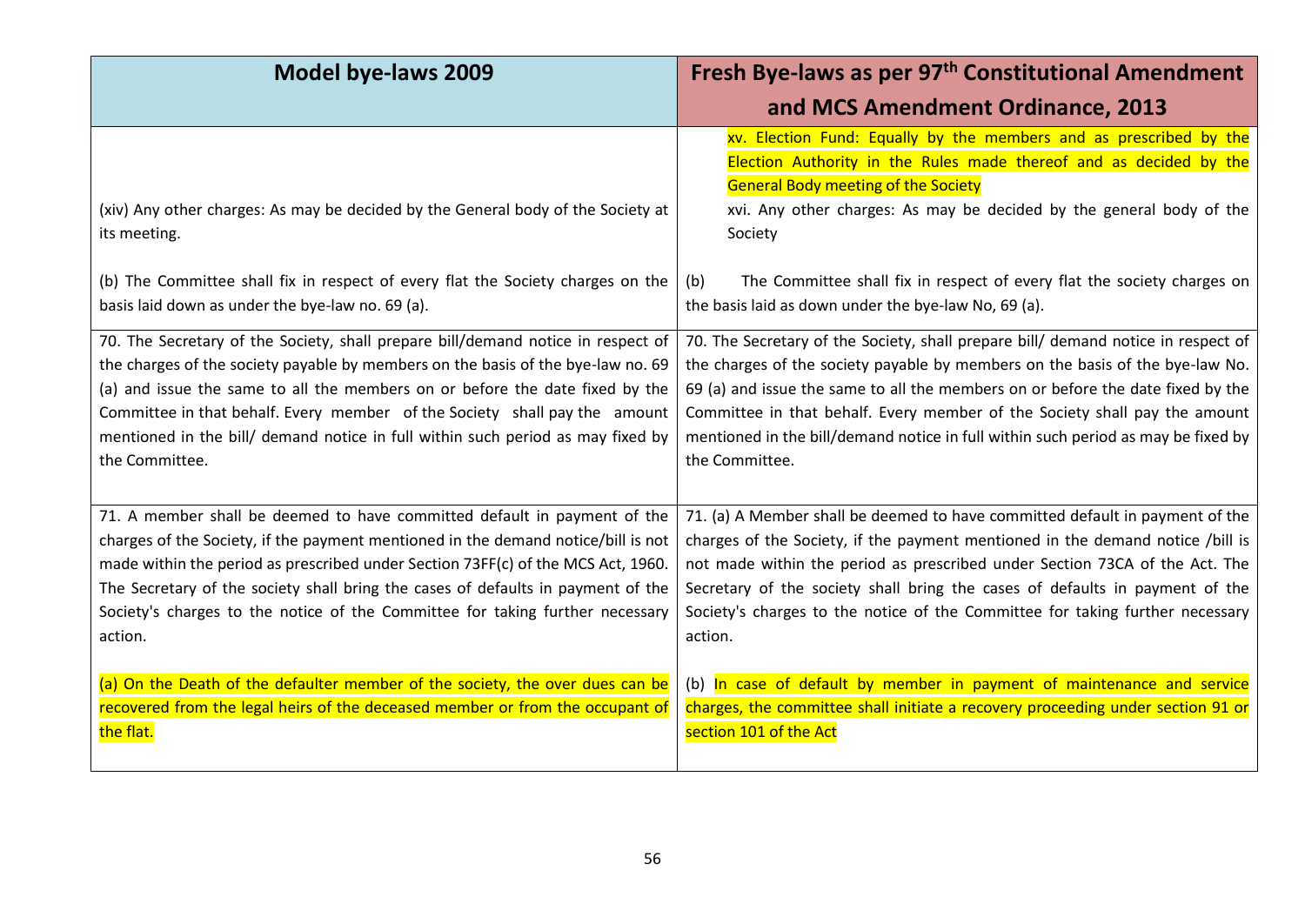| <b>Model bye-laws 2009</b>                                                                                                                                                                                                                                                                                                                                                                                                                              | Fresh Bye-laws as per 97 <sup>th</sup> Constitutional Amendment                                                                                                                                                                                                                                                                                                                                                                                                                                |
|---------------------------------------------------------------------------------------------------------------------------------------------------------------------------------------------------------------------------------------------------------------------------------------------------------------------------------------------------------------------------------------------------------------------------------------------------------|------------------------------------------------------------------------------------------------------------------------------------------------------------------------------------------------------------------------------------------------------------------------------------------------------------------------------------------------------------------------------------------------------------------------------------------------------------------------------------------------|
| A member shall be required to pay simple interest at such rate as is fixed by the<br>general body of the Society at its meeting, subject to the maximum of 21 per cent<br>per annum, on the charges of the Society, from the date the amount was delayed<br>till its payment not paid by the member within the period as prescribed under<br>bye-law no. 70.                                                                                            | and MCS Amendment Ordinance, 2013<br>A member shall be required to pay simple interest at 21 percent per<br>72.<br>annum or such fewer rates as fixed by the general body of the Society, on the<br>dues to the Society, from the date the amount was delayed till its payment<br>remains unpaid by the member within the period as prescribed under bye-law<br>No. 70.                                                                                                                        |
| IX. INCORPORATION, DUTIES AND POWERS OF THE SOCIETY<br>The registration of the Society shall render it a body corporate by the name under<br>which it is registered, with perpetual succession and common seal and with<br>power to acquire, hold and dispose of the property, to enter into contracts and<br>other legal proceedings and to do all such things as are necessary for the purpose<br>for which it is constituted                         | INCORPORATION, DUTIES AND POWERS OF THE SOCIETY<br>The registration of the Society shall render it a body corporate by the<br>73.<br>name under which it is registered, with perpetual succession and common seal<br>and with power to acquire, hold and dispose of the property, to enter into<br>contracts and other legal proceedings and to do all such things as are necessary<br>for the purpose for which it is constituted.                                                            |
| The Common seal of the Society shall be in the custody of Secretary of the Society<br>and shall be used under the authority by means of a resolution of the Committee<br>and the deeds of conveyance, share certificates or any other documents, to which<br>the seal is affixed on behalf of the Society, shall be attested by the Chairman, the<br>Secretary and one member of the Committee, authorized by the Committee in<br>that behalf.          | The common seal of the Society shall be in the custody of the Secretary<br>74.<br>of the Society and shall be used under the authority by means of a resolution of<br>the Committee and the deeds of conveyance, share certificate or any other<br>documents, to which the seal is affixed on behalf of the Society, shall be attested<br>by the Chairman, the Secretary and one member of the Committee, authorised<br>by the Committee in that behalf along with their name and designation. |
| The Society shall have a Charge on the shares and/or interest of a member,<br>present or past, in the capital/ property of the Society and upon any dividend,<br>bonus or profits, payable to a member in respect of any charges due from such<br>member or past member to the Society and may set off any sum credited by or<br>payable to a member, in or towards the repayment of such charges, as provided<br>under Section 46 of the MCS Act 1960. | The society shall have a charge on the shares and/or interest of a<br>75.<br>member, present or past, in the capital/property of the Society and upon any<br>dividend, bonus or profits, payable to a member in respect of any charges due<br>from such member or past member to the Society and may set off any sum<br>credited by or payable to a member, in or towards there payment of such<br>charges, as provided under Section 46 of the Act.                                           |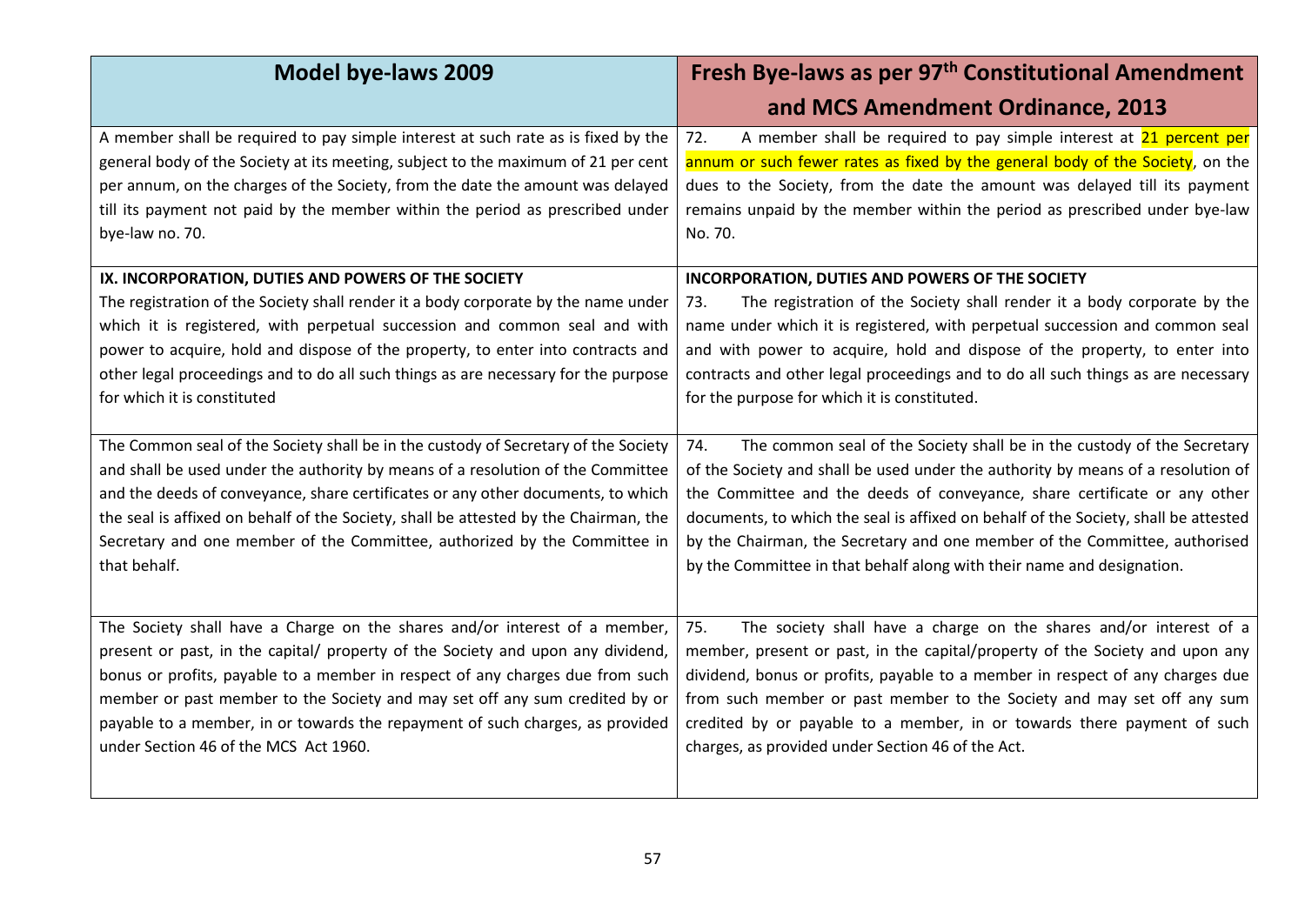| <b>Model bye-laws 2009</b>                                                                                                                                                                                                                                                                                                                                                                                                                                                                                                                                                                                                                                                                                                              | Fresh Bye-laws as per 97 <sup>th</sup> Constitutional Amendment                                                                                                                                                                                                                                                                                                                                                                                                                                                                                                                                                                                                                                                                                                                                                                                                                                                                                                                                                                                                                                                                                                                                 |
|-----------------------------------------------------------------------------------------------------------------------------------------------------------------------------------------------------------------------------------------------------------------------------------------------------------------------------------------------------------------------------------------------------------------------------------------------------------------------------------------------------------------------------------------------------------------------------------------------------------------------------------------------------------------------------------------------------------------------------------------|-------------------------------------------------------------------------------------------------------------------------------------------------------------------------------------------------------------------------------------------------------------------------------------------------------------------------------------------------------------------------------------------------------------------------------------------------------------------------------------------------------------------------------------------------------------------------------------------------------------------------------------------------------------------------------------------------------------------------------------------------------------------------------------------------------------------------------------------------------------------------------------------------------------------------------------------------------------------------------------------------------------------------------------------------------------------------------------------------------------------------------------------------------------------------------------------------|
|                                                                                                                                                                                                                                                                                                                                                                                                                                                                                                                                                                                                                                                                                                                                         | and MCS Amendment Ordinance, 2013                                                                                                                                                                                                                                                                                                                                                                                                                                                                                                                                                                                                                                                                                                                                                                                                                                                                                                                                                                                                                                                                                                                                                               |
| (a) The member, person/firm who had purchased the flat under any agreement,<br>under Section 4 of the Ownership Flats Act, or acquired interest in the flat on<br>transfer of the same by existing member with previous permission of the society,<br>shall be deemed to have been allotted the same flat by the society subject to the<br>terms and conditions set out in the letter of allotment in the prescribed form,<br>including subsequent modifications made by the society to it.<br>(b) No member of the Society shall use the flat deemed to have been allotted to<br>him under (a) above, for a purpose other than that mentioned in the letter of<br>allotment, without the previous consent in writing of the Committee. | 76. (a) The member, person/firm who had purchased the flat under an<br>agreement under Section 4 of the Ownership Flats Act, or acquired interest in<br>the flat on transfer of the same by existing member with previous permission of<br>the society, shall be deemed to have been allotted the same flat by the society<br>subject to the terms and conditions set out in the letter of allotment in the<br>prescribed form, including subsequent modifications made by the society to it.<br>(b) No member of the Society shall use the flat deemed to have been allotted to<br>him under (a) above, for a' purpose other than that mentioned in the letter of<br>allotment, without the previous consent in writing of the Committee.                                                                                                                                                                                                                                                                                                                                                                                                                                                      |
|                                                                                                                                                                                                                                                                                                                                                                                                                                                                                                                                                                                                                                                                                                                                         | OR<br>(APPLICABLE FOR PLOT-PURCHASED TYPE SOCIETY)<br>76.<br>The allotment of flats in the building/buildings of the society<br>(a)<br>shall be made to its members on the basis of (i) the first come first served, (ii) full<br>payment of the demands, made by the society from time to time or (iii) by<br>drawing lots as may be decided by the General Body Meeting. The Secretary of<br>the society shall issue letters of allotment of flats in the prescribed form to the<br>respective members and obtain confirmation letters from them<br>No member shall be eligible to get possession of the flat allotted<br>$\mathbf{i}$ .<br>(b)<br>to him unless he has made full payment towards shares, cost of construction,<br>repayment of the loan installments, which have fallen due and/or any other<br>charges demanded by the society, under these bye-laws.<br>ii.<br>The committee shall, after getting occupation or completion<br>certificate from the local authority, scrutinise the allotment register from time to<br>time and issue instructions to the Secretary of the Society to hand over<br>possession of flats to the respective members who have complied with the |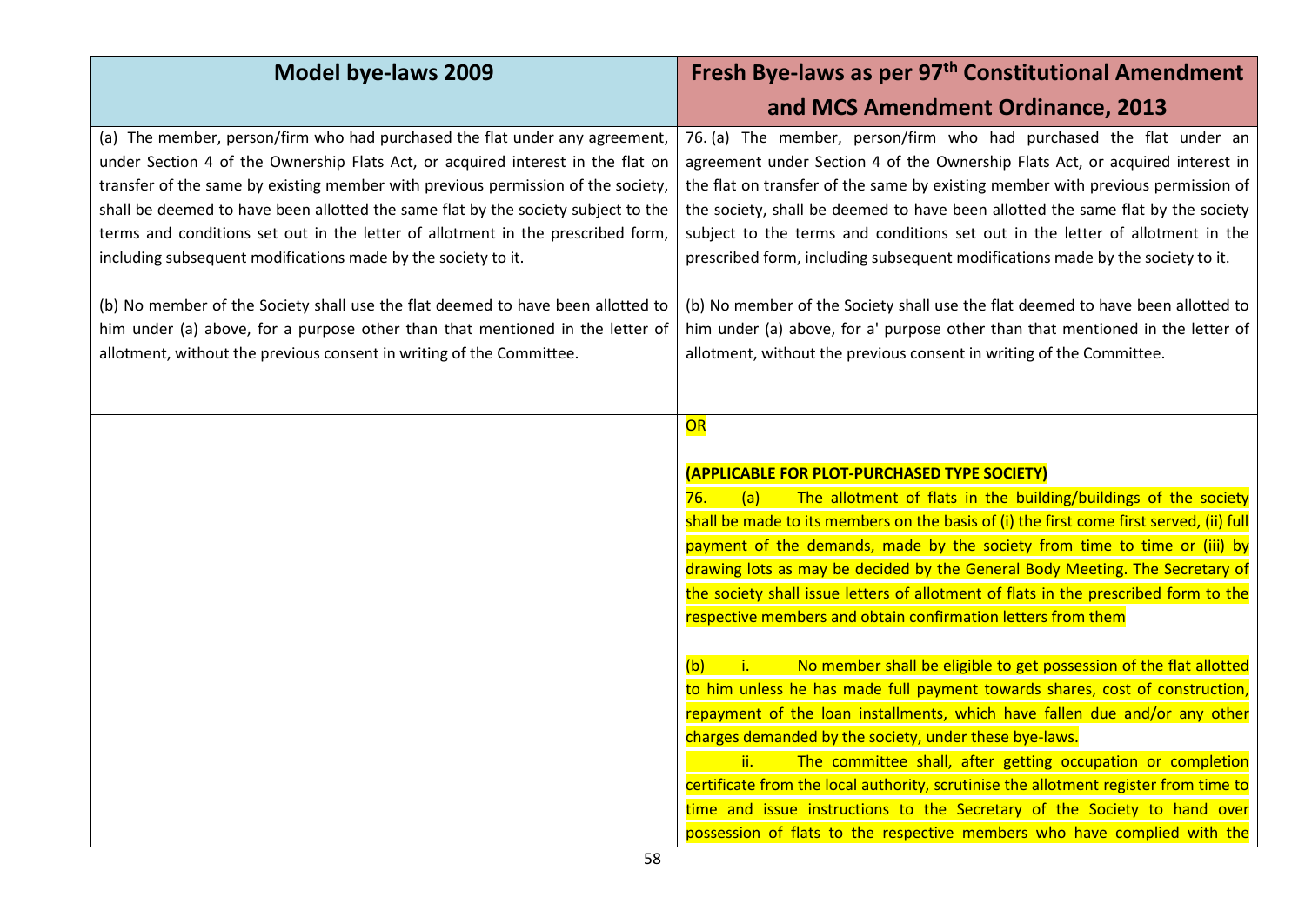| <b>Model bye-laws 2009</b> | Fresh Bye-laws as per 97 <sup>th</sup> Constitutional Amendment<br>and MCS Amendment Ordinance, 2013                                                       |
|----------------------------|------------------------------------------------------------------------------------------------------------------------------------------------------------|
|                            | provisions of the bye-law.                                                                                                                                 |
|                            |                                                                                                                                                            |
|                            |                                                                                                                                                            |
|                            |                                                                                                                                                            |
|                            | Where any member fails to pay any calls made by the society under the<br>(c)                                                                               |
|                            | bye-law No. 76(a), within the time allowed to him by the committee the<br>allotment of flat made in his favour, shall stand cancelled and the Secretary of |
|                            | the society, under instructions from the Committee, shall inform the member                                                                                |
|                            | accordingly. Where such cancellation has been made, the flat may be allotted to                                                                            |
|                            | other applicant approved by .the committee, if a member, whose allotment is                                                                                |
|                            | cancelled, makes payment of the calls and Committee at its meeting may                                                                                     |
|                            | consider the matter regarding re allotment of any other flat to him if it is                                                                               |
|                            | available for allotment.                                                                                                                                   |
|                            | No member of the Society shall use the flat deemed to have been<br>(d)                                                                                     |
|                            | allotted to him under (a) above, for a purpose other than that mentioned in the                                                                            |
|                            | letter of allotment, without the previous consent in writing of the Committee                                                                              |
|                            |                                                                                                                                                            |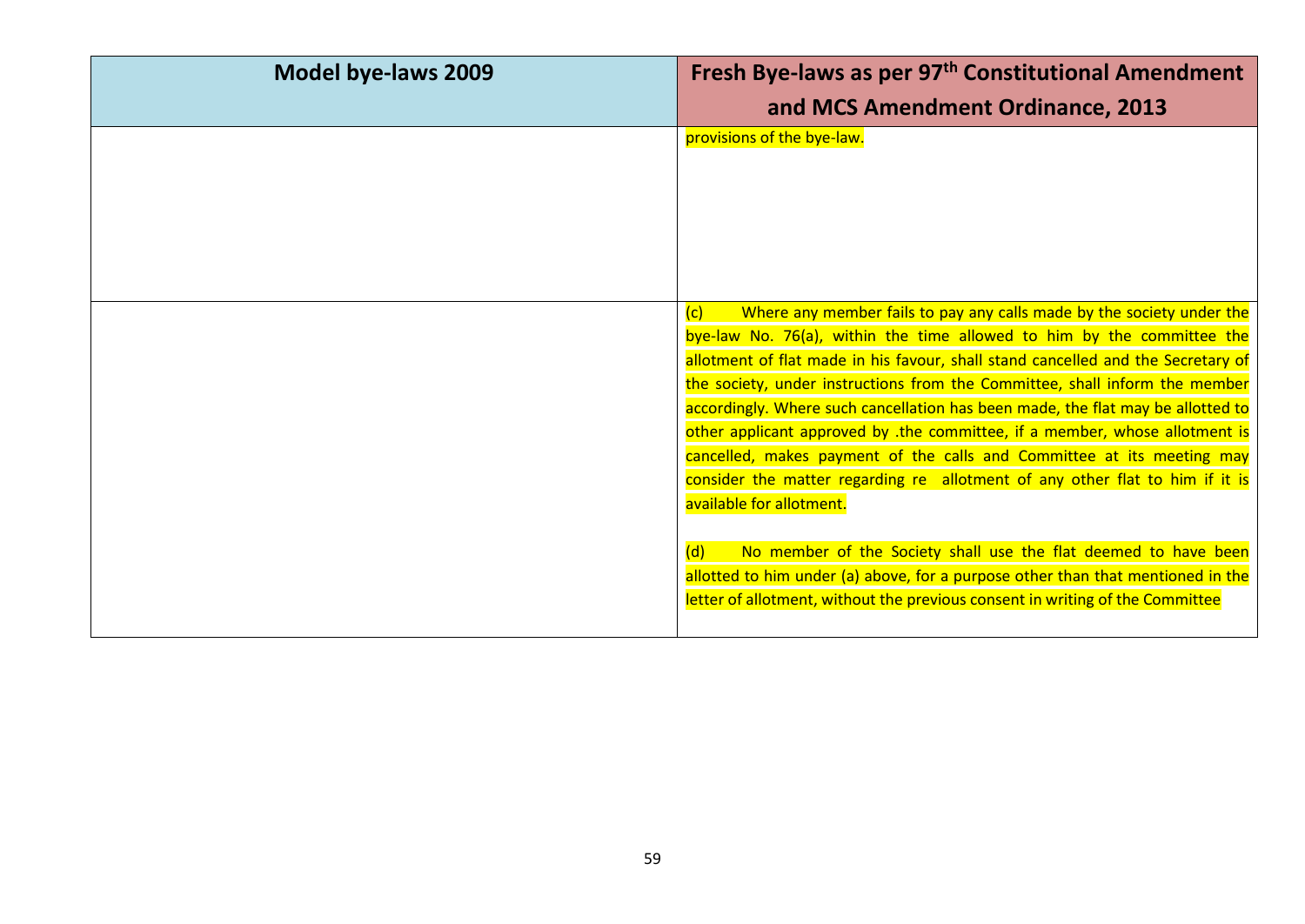| <b>Model bye-laws 2009</b>                                                                                                                                                                                                                                                                                                                    | Fresh Bye-laws as per 97 <sup>th</sup> Constitutional Amendment                                                                                                                                                                                                                                                           |
|-----------------------------------------------------------------------------------------------------------------------------------------------------------------------------------------------------------------------------------------------------------------------------------------------------------------------------------------------|---------------------------------------------------------------------------------------------------------------------------------------------------------------------------------------------------------------------------------------------------------------------------------------------------------------------------|
|                                                                                                                                                                                                                                                                                                                                               | and MCS Amendment Ordinance, 2013                                                                                                                                                                                                                                                                                         |
| The Society shall cause the STRUCTURAL AUDIT of the Building of the society as<br>follows:                                                                                                                                                                                                                                                    | 77. (a) The Society shall cause the STRUCTURAL AUDIT of the Building of the<br>society as follows :-                                                                                                                                                                                                                      |
| (1) For the building ageing 15 to 30 yearsonce in 5 years.                                                                                                                                                                                                                                                                                    | 1) For the building ageing between 15 to 30 years _______________________________<br>once in 5<br>years.                                                                                                                                                                                                                  |
| (2) For the building ageing above 30 years once in 3 years.                                                                                                                                                                                                                                                                                   | 2) For the building ageing above 30 years ________________ once in 3 years.                                                                                                                                                                                                                                               |
| Such STRUCTURAL AUDIT shall be conducted by the Engineers from the panel of<br>Municipal Corporations in case of the societies which are in the limits of<br>Municipal Corporations. In case of other societies such structural audit shall be<br>carried by the Govt. Approved Engineer.                                                     | Such STRUCTURAL AUDIT shall be conducted by the Architects from the panel of<br>the Municipal Corporations in case of the societies which are in the limits of<br>Municipal Corporations. Incase of other societies such structural audit shall be<br>carried by the Govt. Approved Architect.                            |
|                                                                                                                                                                                                                                                                                                                                               | (b) The society shall cause to undertake Fire Audit of its premises in compliance<br>with the State Fire Policy.                                                                                                                                                                                                          |
| (a) Member may hold Parking Space/ stilt if the member has purchased the same,<br>and he shall have a right to sell the same to transferee or other eligible member<br>of the same society.                                                                                                                                                   | 78.<br>(a)<br>The Society shall frame and adopt parking rules to regulate the<br>parking spaces in the General Body meeting in accordance with the Act and rules<br>there under.                                                                                                                                          |
| (b) The allotment of Parking Space/Stilts shall be made by the Committee on the<br>basis of "First Come First Served", for unsold and available parking spaces.<br>However in case of Parking Space/stilts allotted by the Society, the member shall<br>have no right to sell or transfer the said allotted parking space/stilts, to anybody. | The allotment of Parking Space shall be made by the Committee<br>(b)<br>on the basis of "First Come First Served", for unsold and available parking spaces.<br>However incase of Parking Space allotted by the society, the member shall have<br>no right to sell or transfer the said allotted Parking Space to anybody. |
| No member may be entitled to utilise more parking spaces/stilts than what is<br>allotted to him by the Committee, Builder.                                                                                                                                                                                                                    | 79. No member shall be entitled to utilize more parking spaces than what is<br>allotted to him by the Committee, or which he has Purchased.                                                                                                                                                                               |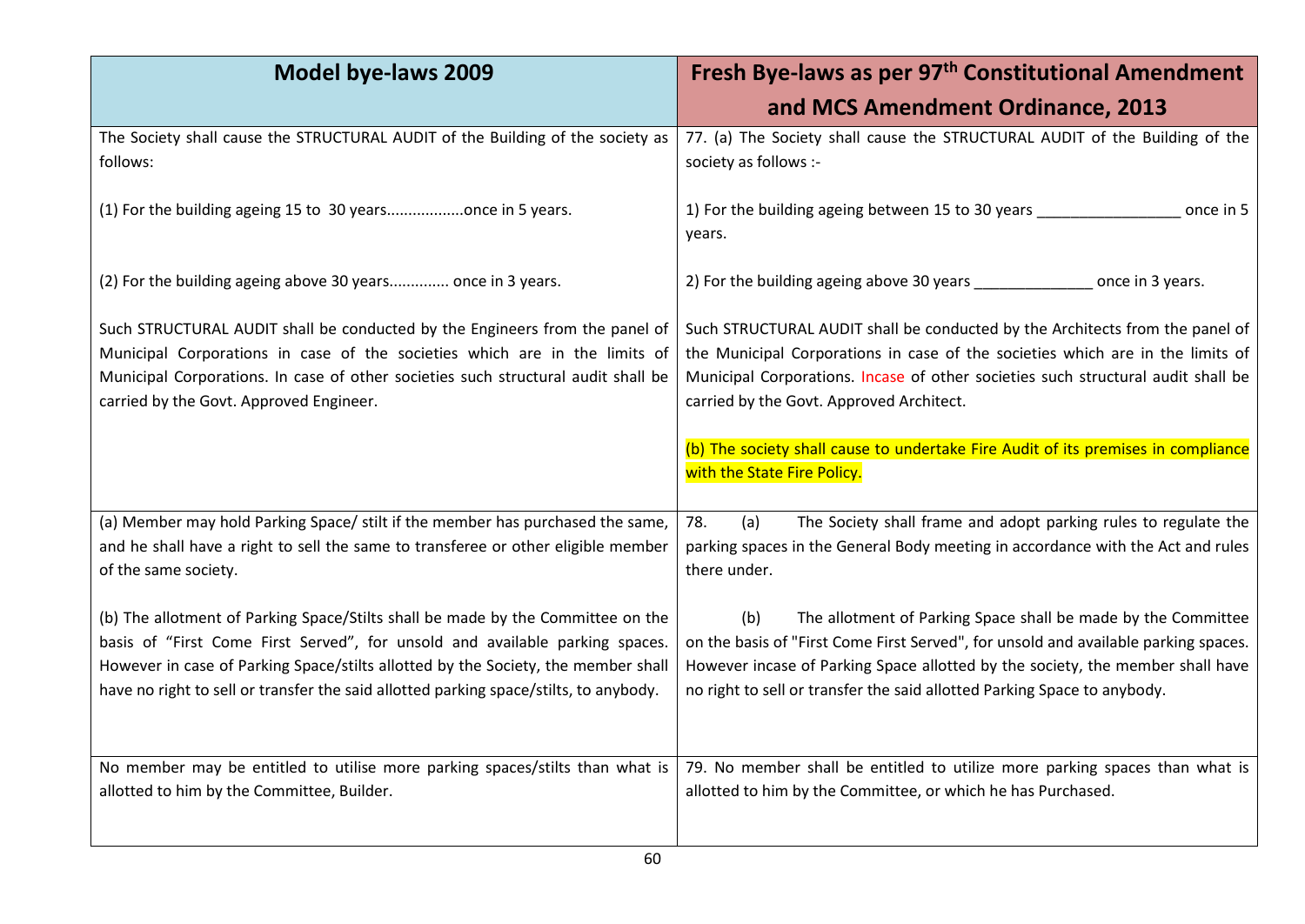| <b>Model bye-laws 2009</b>                                                                                                                                                                                                                                                                                                                                                                                                                                                                                                                                                                                                                                                                                                                                                                                        | Fresh Bye-laws as per 97 <sup>th</sup> Constitutional Amendment<br>and MCS Amendment Ordinance, 2013                                                                                                                                                                                                                                                                                                                                                                                                                                                                                                                                                                                                                                                                 |
|-------------------------------------------------------------------------------------------------------------------------------------------------------------------------------------------------------------------------------------------------------------------------------------------------------------------------------------------------------------------------------------------------------------------------------------------------------------------------------------------------------------------------------------------------------------------------------------------------------------------------------------------------------------------------------------------------------------------------------------------------------------------------------------------------------------------|----------------------------------------------------------------------------------------------------------------------------------------------------------------------------------------------------------------------------------------------------------------------------------------------------------------------------------------------------------------------------------------------------------------------------------------------------------------------------------------------------------------------------------------------------------------------------------------------------------------------------------------------------------------------------------------------------------------------------------------------------------------------|
| Where any stilts have been built or open space in the Society's compound is<br>available for parking of cars, the Society shall number the stilts or the open space<br>in such a way that no inconvenience would be caused to any of the members of<br>the Society. The Committee shall ensure that the space is used by the members<br>for the purpose for which it is allotted to them.                                                                                                                                                                                                                                                                                                                                                                                                                         | Where any parking spaces have been built or open Marking of space in<br>80.<br>the Society's compound is available for parking of cars, the Society shall number<br>the stilts or the open space in such a way that no inconvenience would be caused<br>to any of the member of the Society.<br>The Committee shall ensure that the space is used by the members for the<br>purpose for which it is allotted to them.                                                                                                                                                                                                                                                                                                                                                |
| A member, having a motor vehicle, will only be eligible to have stilts or a parking<br>space. No member shall normally be eligible for being allotted more than one stilt<br>or a parking space for parking the car owned by him or allotted to him by his<br>employer, or the firm of which he is the partner of the company of which he is the<br>director. If any stilts or parking spaces remain un allotted for want of applicants<br>for allotment, a second or third stilt or parking space may be allotted to the same<br>member who has earlier been allotted the stilt or the parking space. Such<br>allotment of 2nd or 3rd stilt/parking space shall be made on year to year basis,<br>provided the same is not required by another member, who is not allotted even a<br>single stilt/parking space. | Only a member having a motor vehicle will only be eligible to have<br>81<br>parking space. No member shall normally be eligible for being allotted more than<br>one parking space for parking the car owned by him or allotted to him by his<br>employer, or the firm of which he is the partner or the company of which he is<br>the director. If any parking spaces remain un-allotted for want of applicants for<br>allotment, a second or third parking space may be allotted to the same member<br>who has earlier been allotted the stilt or the parking space. Such allotment of<br>2nd or 3rd parking space shall be made on year to year basis, provided the same<br>is not required by another member, who is not allotted even a single parking<br>space. |
| In case the number of vehicles of eligible members are in excess then the<br>available parking space/stilts, the managing committee shall allot such parking<br>space/stilts by 'lot' on yearly basis.                                                                                                                                                                                                                                                                                                                                                                                                                                                                                                                                                                                                            | In case the number of vehicles of eligible members is in excess then the<br>82.<br>available parking space the managing committee shall allot such parking space<br>by "lot" on yearly basis.                                                                                                                                                                                                                                                                                                                                                                                                                                                                                                                                                                        |
| The member, desiring to have a stilt or a parking space, may make an application<br>to the Secretary of the Society giving necessary details. The procedure for<br>disposal of applications for permission under the bye-law, as laid down under the<br>bye-law No. 65, shall be followed by the Secretary and the Committee of the<br>Society.                                                                                                                                                                                                                                                                                                                                                                                                                                                                   | 83.<br>The member, desiring to have parking space, may make an application to<br>the Secretary of the Society giving necessary details. The procedure for disposal<br>of applications for permission under this bye-law, as laid down under the bye-<br>law No. 65, shall be followed by the Secretary and the Committee of the Society.                                                                                                                                                                                                                                                                                                                                                                                                                             |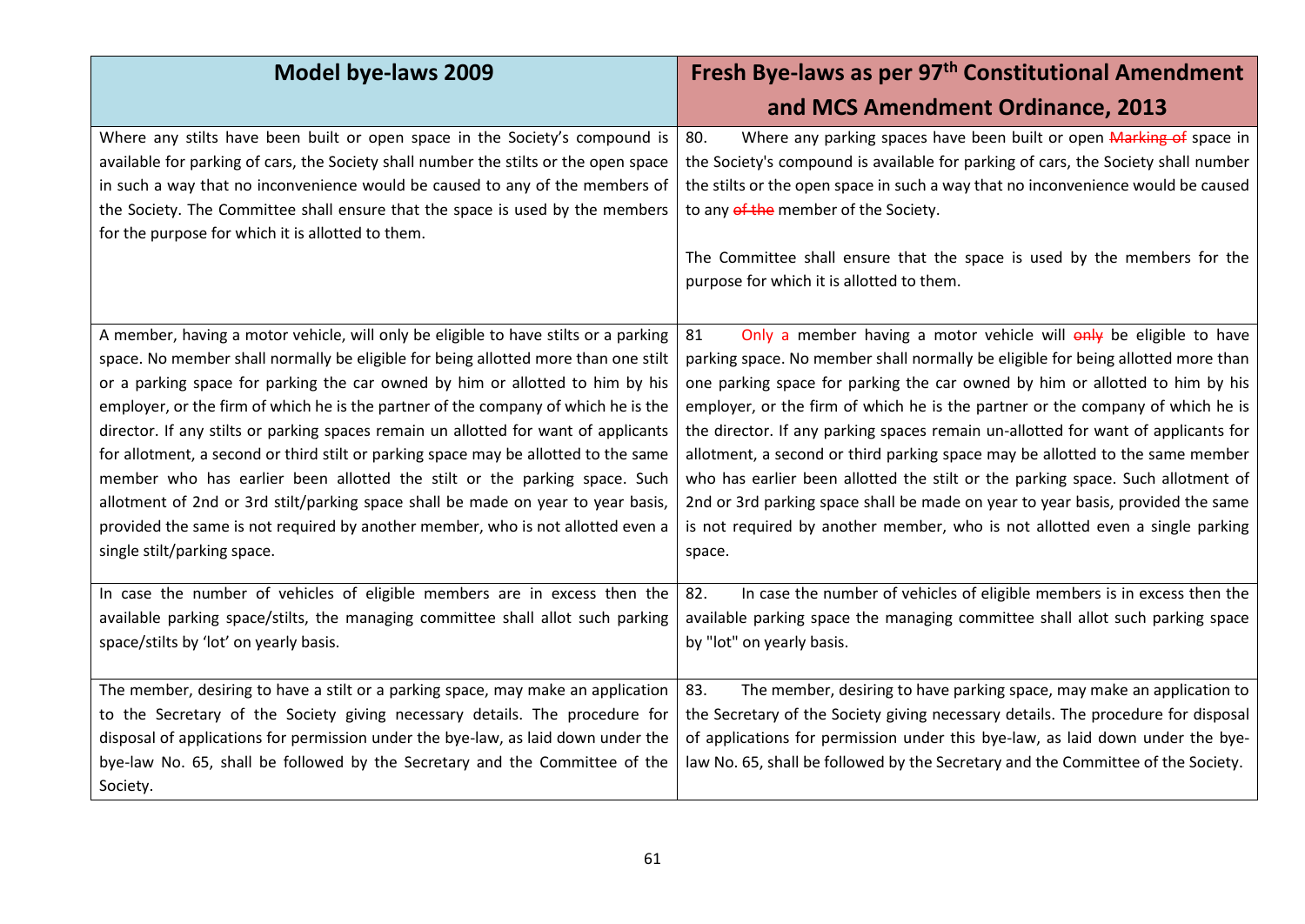| Model bye-laws 2009                                                                                                                                                                                                                                                                                                                                                                                                                                         | Fresh Bye-laws as per 97 <sup>th</sup> Constitutional Amendment                                                                                                                                                                                                                                                                                                                                                                                                    |
|-------------------------------------------------------------------------------------------------------------------------------------------------------------------------------------------------------------------------------------------------------------------------------------------------------------------------------------------------------------------------------------------------------------------------------------------------------------|--------------------------------------------------------------------------------------------------------------------------------------------------------------------------------------------------------------------------------------------------------------------------------------------------------------------------------------------------------------------------------------------------------------------------------------------------------------------|
|                                                                                                                                                                                                                                                                                                                                                                                                                                                             | and MCS Amendment Ordinance, 2013                                                                                                                                                                                                                                                                                                                                                                                                                                  |
| Every member, who has been allotted the stilt or the parking space has to pay the<br>parking charges decided by the general body of the society at its meeting,<br>irrespective of the fact whether the member actually parks his motor vehicle or<br>not. Where a member has been allotted more than one stilt/ parking space, he<br>shall pay parking charges in respect of every such stilt or parking space, as<br>decided by the General Body Meeting. | Every member, who has been allotted the parking space shall be<br>84.<br>required to pay the parking charges at such rate as may be decided by the<br>general body of the society at its meeting, irrespective of the fact whether he<br>actually parks his motor vehicle or not. Where a member has been allotted more<br>than one parking space, he shall pay parking charges in respect of every such<br>parking space, as decided by the General Body Meeting. |
| Every member, having a scooter, a motor cycle, or an auto rickshaw shall obtain<br>prior permission of the Committee for parking his vehicle in the compound of the<br>society and pay the charges fixed by the General Body of the Society at its<br>meeting.                                                                                                                                                                                              | 85.<br>Every member, having a scooter, a motor cycle, or an auto rickshaw shall<br>obtain prior permission of the Committee for parking his vehicle in the<br>compound of the society and pay the charges fixed by the General Body of the<br>Society at its meeting.                                                                                                                                                                                              |
| <b>X.GENERAL MEETINGS</b>                                                                                                                                                                                                                                                                                                                                                                                                                                   | <b>GENERAL MEETINGS</b>                                                                                                                                                                                                                                                                                                                                                                                                                                            |
| <b>First General Meeting</b><br>(A)                                                                                                                                                                                                                                                                                                                                                                                                                         | (A) First General Meeting                                                                                                                                                                                                                                                                                                                                                                                                                                          |
| The first general body meeting of the promoters, who have signed the application<br>for registration of the Society, shall be held within the period of 3 months of the<br>date of the registration of the Society, as provided under Rule 59 of the Rules. It<br>shall be the responsibility of the Chief Promoter of the Society to convene the<br>said meeting within the stipulated period.                                                             | The first general body meeting of the promoters, who have signed the<br>86.<br>application for registration of the Society, shall be held within the period of 3<br>months of the date of the registration, of the Society, as provided under Rule 59<br>of the Rules. It shall be the responsibility of the chief Promoter of the Society to<br>convene the said meeting within the stipulated period.                                                            |
| On failure of the Chief Promoter of the Society to hold the first general body<br>meeting within the period, mentioned in the bye-law No.86, the Registering<br>Authority shall cause it to be called                                                                                                                                                                                                                                                       | 87. On failure of the Chief Promoter of the Society to hold the first general body<br>meeting within the period, mentioned in the bye-law No 86, the Registering<br>Authority shall cause it to be called.                                                                                                                                                                                                                                                         |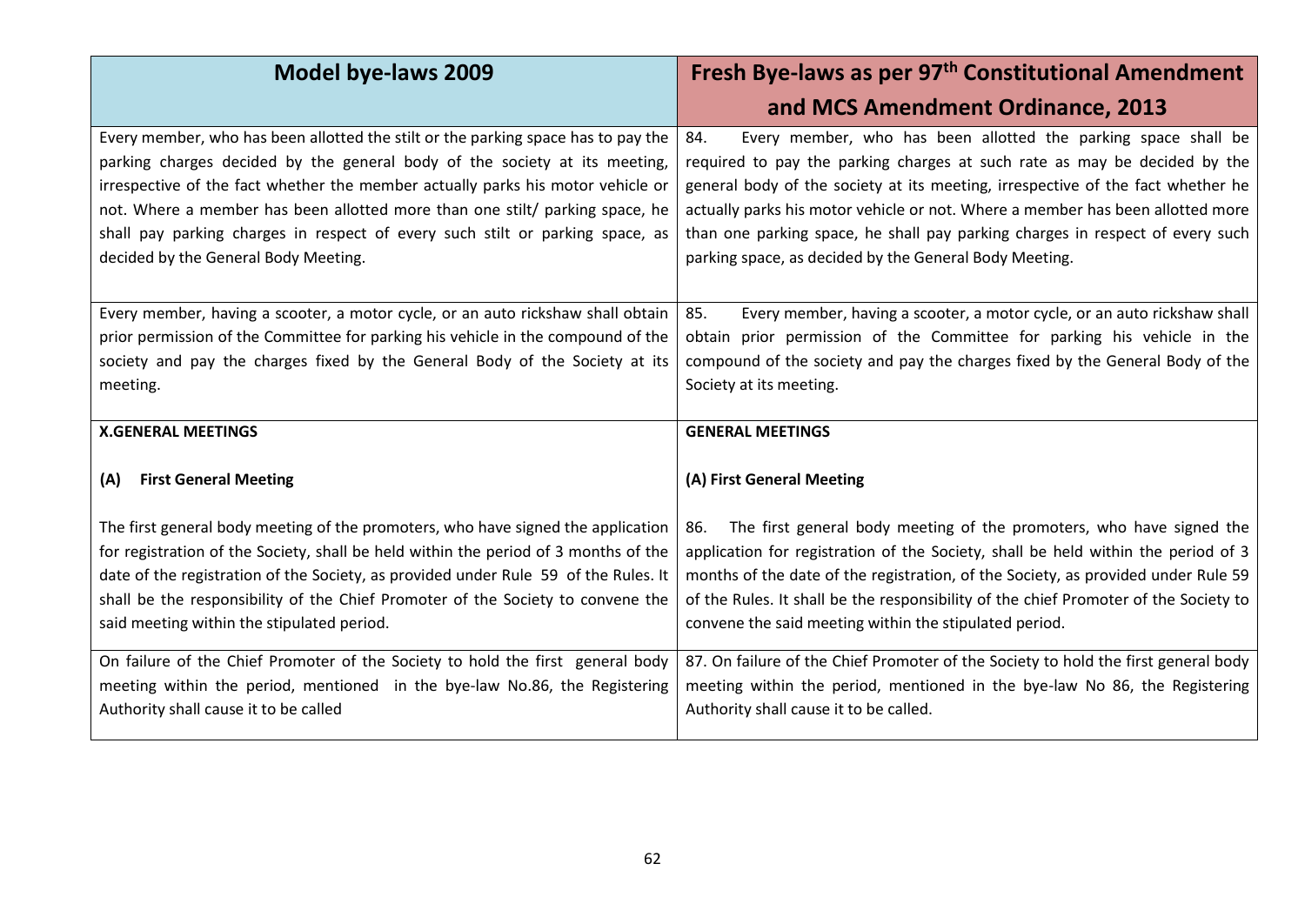| <b>Model bye-laws 2009</b>                                                                                                                                                                                                                                                                                      | Fresh Bye-laws as per 97 <sup>th</sup> Constitutional Amendment                                                                                                                                                                                                                                                                                                          |
|-----------------------------------------------------------------------------------------------------------------------------------------------------------------------------------------------------------------------------------------------------------------------------------------------------------------|--------------------------------------------------------------------------------------------------------------------------------------------------------------------------------------------------------------------------------------------------------------------------------------------------------------------------------------------------------------------------|
|                                                                                                                                                                                                                                                                                                                 | and MCS Amendment Ordinance, 2013                                                                                                                                                                                                                                                                                                                                        |
| Fourteen clear days' Notice of the first general body meeting of the Society shall<br>be given by the Chief Promoter of the Society or as the case may be, by the officer<br>authorized by the Registering Authority, to all the Promoters, who have signed<br>the application for registration of the Society. | 88.<br>Fourteen clear days' Notice of the first general body meeting of the<br>Society shall be given by the Chief Promoter of the Society or as the case may be,<br>by the officer authorized by the Registering Authority, to all the promoters, who<br>have signed the application for registration of the society. Period of notice for<br>the first general meeting |
| (a) At the first general meeting of the society the following business shall be<br>transacted.                                                                                                                                                                                                                  | (a)<br>At the first general meeting of the society, the following business<br>89.<br>shall be transacted.                                                                                                                                                                                                                                                                |
| (i)Election of a President for the meeting,                                                                                                                                                                                                                                                                     | (i)<br>Election of a President for the meeting,                                                                                                                                                                                                                                                                                                                          |
| (ii) Admission of new members (other than the promoters) who have applied for<br>membership of the society.                                                                                                                                                                                                     | Admission of new members (other than the promoters) who have<br>(ii)<br>applied for membership of the society.                                                                                                                                                                                                                                                           |
| (iii) Receiving and approving the statement of accounts, as prepared by the Chief<br>Promoter of the Society, upto 14 days prior to the date of first general meeting of<br>the Society.                                                                                                                        | Receiving and approving the statement of accounts, as prepared by the<br>(iii)<br>Chief Promoter of the Society, up to 14 days prior to the date of the first general<br>meeting of the Society.                                                                                                                                                                         |
| (iv) Constitution of a Provisional Committee until regular elections are held under<br>bye-laws of the society. The provisional Committee shall have the same powers<br>and functions as the Committee elected in accordance with the bye-laws.                                                                 | (iv) Constitution of a Provisional Committee until regular elections are held under<br>bye-laws of the society. The Provisional Committee shall have the same powers<br>and functions as the committee elected in accordance with the bye-laws.                                                                                                                          |
| (v) Fixing the limit upto which funds may be borrowed.                                                                                                                                                                                                                                                          | (v) Fixing the limit up to which funds may be borrowed.                                                                                                                                                                                                                                                                                                                  |
| (vi) Authorizing the Committee to secure conveyance of the right title and interest<br>in the property, in the name of the Society. from the Promoter (Builder).                                                                                                                                                | (vi) Authorising the Committee to secure conveyance of the right, title and<br>interest in the- property, in the name of the Society, from the Promoter (Builder)                                                                                                                                                                                                        |
| (vii) Appoint internal auditor of the Society for the year, if necessary and fix his<br>remuneration;                                                                                                                                                                                                           | (vii) Appoint internal auditor of the Society for the year, if necessary and fix his<br>remuneration                                                                                                                                                                                                                                                                     |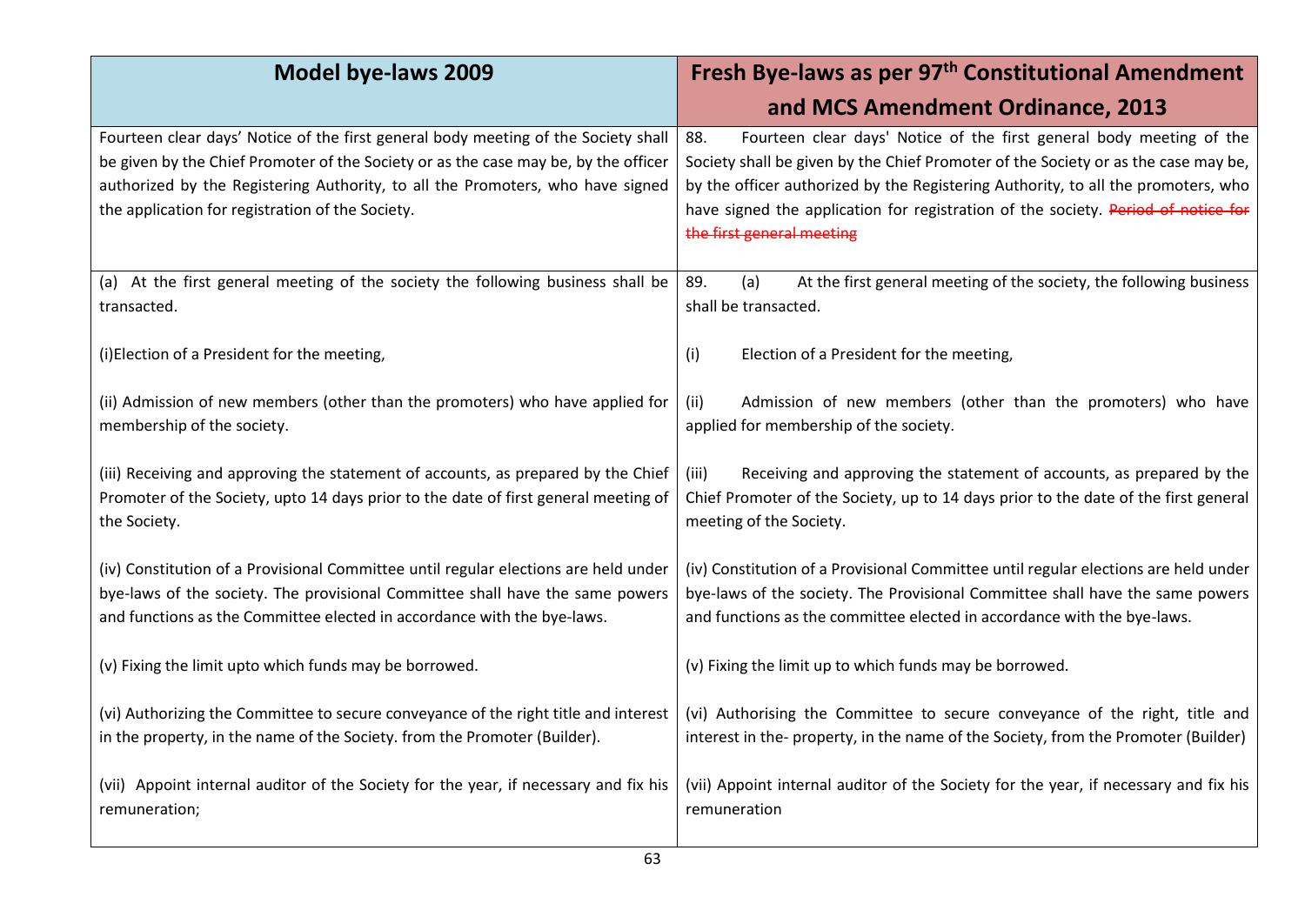| <b>Model bye-laws 2009</b>                                                                                                                                                                                                                                                              | Fresh Bye-laws as per 97 <sup>th</sup> Constitutional Amendment                                                                                                                                                                                                                             |
|-----------------------------------------------------------------------------------------------------------------------------------------------------------------------------------------------------------------------------------------------------------------------------------------|---------------------------------------------------------------------------------------------------------------------------------------------------------------------------------------------------------------------------------------------------------------------------------------------|
|                                                                                                                                                                                                                                                                                         | and MCS Amendment Ordinance, 2013                                                                                                                                                                                                                                                           |
| (viii) Authorize one of the Members of the Provisional Committee to call the first<br>meeting of the Provisional Committee.                                                                                                                                                             | Authorise one of the members of the Provisional Committee to call the<br>(viii)<br>first meeting of the Provisional Committee                                                                                                                                                               |
| (ix) Consider affiliation of the Society as member of the Housing Federation of the<br>District and other institutions mentioned in the bye-law no.6;                                                                                                                                   | Consider affiliation of the society as member of the Housing Federation<br>(ix)<br>of the District and other institutions mentioned in the bye-law No.6,                                                                                                                                    |
| (x) Consider any other matter to be brought before the meeting with the<br>permission of the Chair, except those who require proper notice                                                                                                                                              | (x) Consider any other matter to be brought before the meeting with the<br>permission of the Chair, excepting those requiring proper notice.                                                                                                                                                |
| (IN ADDITION FOLLOWING ARE APPLICATION FOR PLOT PURCHASED TYPE<br>SOCIETY)                                                                                                                                                                                                              | (IN ADDITION, THE FOLLOWINGS ARE APPLICABLE FOR PLOT-PURCHASED TYPE<br>SOCIETY)                                                                                                                                                                                                             |
| (xi) To review and approve the report of the Chief Promoter of the Society<br>regarding the work done and proposed to be done with reference to the financial<br>and physical aspects of the scheme of construction;                                                                    | (xi) To review and approve the report of the Chief Promoter of the Society<br>regarding the work done and proposed to be done with reference to the<br>financial and physical aspects of the scheme of construction                                                                         |
| (xii) To confirm the agreement for purchase of the plot/building for the society,<br>entered into by the Chief Promoter of the society with the vendors;                                                                                                                                | To confirm the agreement for purchase of the plot/building for the<br>(xii)<br>society entered into by the Chief Promoter of the society with the vendors                                                                                                                                   |
| (xiii) To approve the site plan and the scheme of construction                                                                                                                                                                                                                          | To approve the site plan and the scheme of construction.<br>(xiii)                                                                                                                                                                                                                          |
| (xiv) To confirm the appointment of are architect of the society made by the Chief<br>Promoter of the Society or to appoint an architect if no such appointment is made<br>by the Chief Promoter of the Society or to appoint a new architect in place of the<br>one already appointed. | To confirm the appointment of the architect of the society made by the<br>(xiv)<br>Chief Promoter of the society or to appoint an architect if no such appointment<br>is made by the Chief Promoter of the Society or -to appoint a new architect in<br>place of the one already appointed. |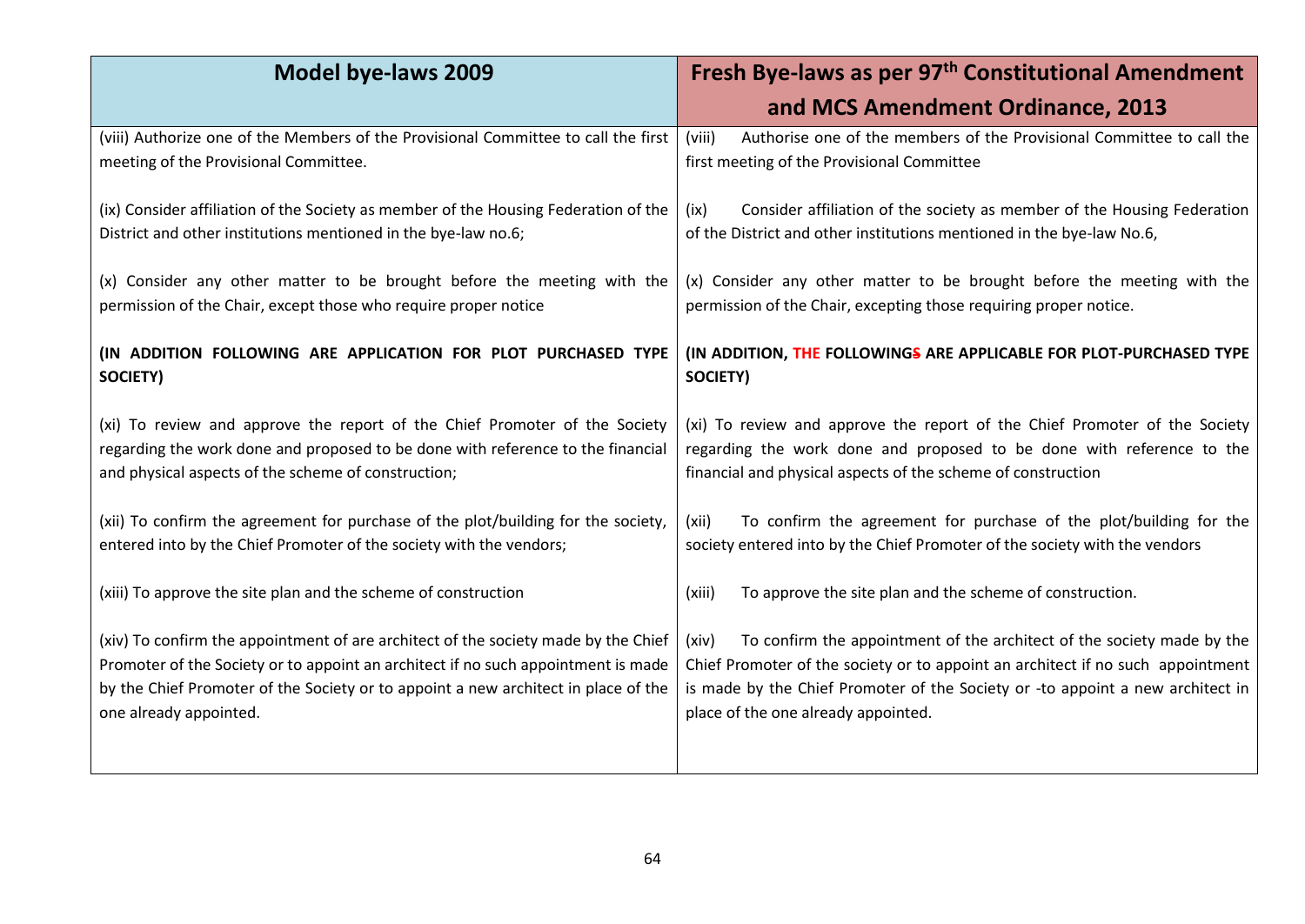| <b>Model bye-laws 2009</b>                                                         | Fresh Bye-laws as per 97 <sup>th</sup> Constitutional Amendment                       |
|------------------------------------------------------------------------------------|---------------------------------------------------------------------------------------|
|                                                                                    | and MCS Amendment Ordinance, 2013                                                     |
| (b) Where the first general meeting fails to elect a Provisional Committee, the    | Where the first general meeting fails to elect a Provisional Committee,<br>(b)        |
| Registering authority shall be competent to nominate such a Committee              | the Registering authority shall be competent to nominate such a committee,            |
| including the Chairman and the Secretary of the Society for a period of one year.  | including the Chairman and the Secretary of the Society for a period of one year      |
| The person, who presides over the First general meeting shall record the minutes   | 90.<br>The person, who presides over the first general meeting shall record the       |
| of the meeting, sign them and hand over to the Secretary of the Society elected at | minutes of the meeting, sign them and hand them over to the Secretary of the          |
| the first meeting of the Provisional Committee or nominated by the Registering     | Society elected at the first meeting of the Provisional Committee or nominated        |
| Authority under the bye-law No. 89(b).                                             | by the Registration Authority under the bye - law No. 89(b).                          |
|                                                                                    |                                                                                       |
| The Chief Promoter of the Society shall, immediately after election of the office- | The Chief Promoter of the Society shall, immediately after election of the<br>91.     |
| bearers of the society, at the first meeting of the Provisional Committee or its   | office bearers of the society, at the records by the first meeting of the Provisional |
| nomination by the Registering Authority under the bye-law No. 89(b), hand over     | Committee or its nomination by the Registering Authority under the bye-law No.        |
| to the Chairman of the Society or any member of the Provisional Committee          | 89(b), hand over to the Chairman of the Society or any member of the                  |
| authorized by it in that behalf:-                                                  | Provisional Committee authorized by it in that behalf :-                              |
|                                                                                    |                                                                                       |
| (i) All records of the society, particularly the copy of the application for       | (i) all records of the society, particularly the copy of the application for          |
| registration of the society, received back from the Registering Authority;         | registration of the society, received back from the Registering Authority,            |
|                                                                                    |                                                                                       |
| (ii) the copy of the bye-laws of the society registered by the Registering         | (ii) the copy of the by-laws of the society registered by the Registering Authority,  |
| Authority;                                                                         |                                                                                       |
|                                                                                    | (iii) the certificate of registration of the society,                                 |
| iii) the certificate of registration of the society;                               |                                                                                       |
|                                                                                    | the challans for credit of amounts into the bank<br>(iv)                              |
| (iv) the challans for credit of amounts into the bank                              |                                                                                       |
|                                                                                    | (v) the counterfoils of the used cheques and the unused forms of the cheques,         |
| (v) the counterfoils of the used cheques and the unused forms of the cheques;      |                                                                                       |
|                                                                                    | (vi) the bank pass books,                                                             |
| (vi) the bank pass books;                                                          |                                                                                       |
|                                                                                    | the copies of all the agreements entered into by him with different<br>(vii)          |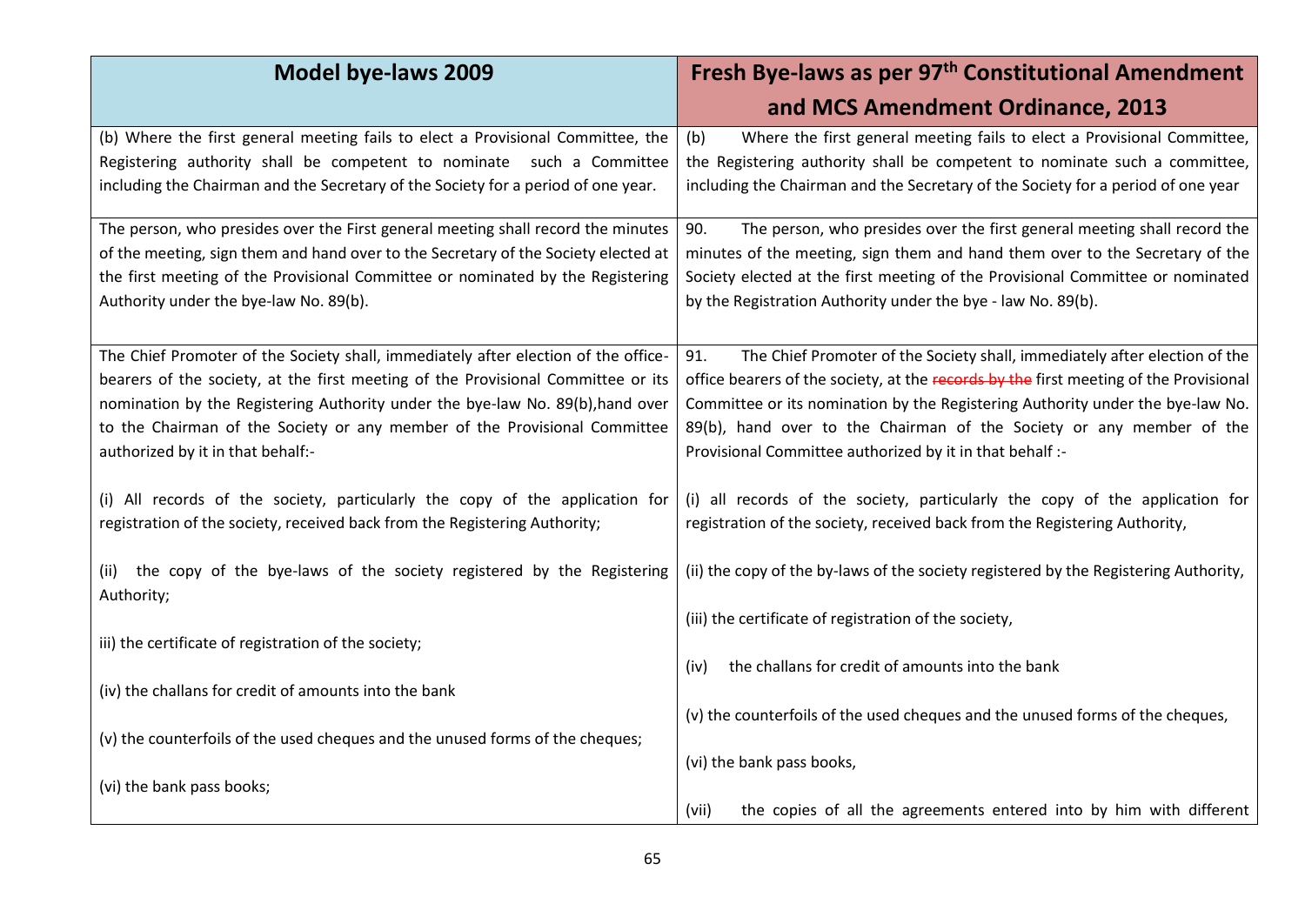| <b>Model bye-laws 2009</b>                                                                                       | Fresh Bye-laws as per 97 <sup>th</sup> Constitutional Amendment                                                   |
|------------------------------------------------------------------------------------------------------------------|-------------------------------------------------------------------------------------------------------------------|
|                                                                                                                  | and MCS Amendment Ordinance, 2013                                                                                 |
| (vii) the copies of all the agreements entered into by him with different parties;                               | parties,                                                                                                          |
| (viii) the statement of accounts as prepared by him;                                                             | the statement of accounts as prepared by him,<br>(viii)                                                           |
| (ix) the applications for membership;                                                                            | the applications for membership,<br>(ix)                                                                          |
| (x) the statement of information of the promoters;                                                               | the statement of information of the promoters,<br>(x)                                                             |
| (xi) the vouchers for amount spent;                                                                              | the vouchers for amounts spent,<br>(xi)                                                                           |
| (xii) the cash balance, if any;                                                                                  | the cash balance, if any,<br>(xii)                                                                                |
| (xiii) the site plan                                                                                             | (xiii) the site plan/The scheme of construction (for plot purchase type)                                          |
| (xiv) the minutes of the first general meeting of the Society;                                                   | (xiv) the minutes of the first general meeting of the society,                                                    |
| (xv) the files of the correspondence with the Registering Authority, the Local<br>Authority;                     | (xv) the files of the correspondence with the Registering Authority, the Local<br>Authority,                      |
| (xvi) And all such other records and assets of the Society as are in the possession,<br>leaving nothing with him | (xvi) and all such other records and assets of the society as are in the possession,<br>leaving nothing with him. |
| The Provisional Committee or the Nominated Committee shall have the same                                         | 92.<br>The Provisional Committee or the Nominated Committee shall have the                                        |
| powers and functions as the committee duly elected in accordance with the bye-<br>laws of the Society;           | same powers and functions as the committee duly elected in accordance with<br>the bye-laws of the society.        |
| The Provisional Committee or the Nominated Committee shall be in office for a                                    | The Provisional Committee 'or the Nominated Committee shall be in<br>93.                                          |
| period of one year, or until the regular elections are held under the Bye-laws of<br>the Society.                | office for a period of one year, or until the regular elections are held under the<br>Bye-laws of the Society.    |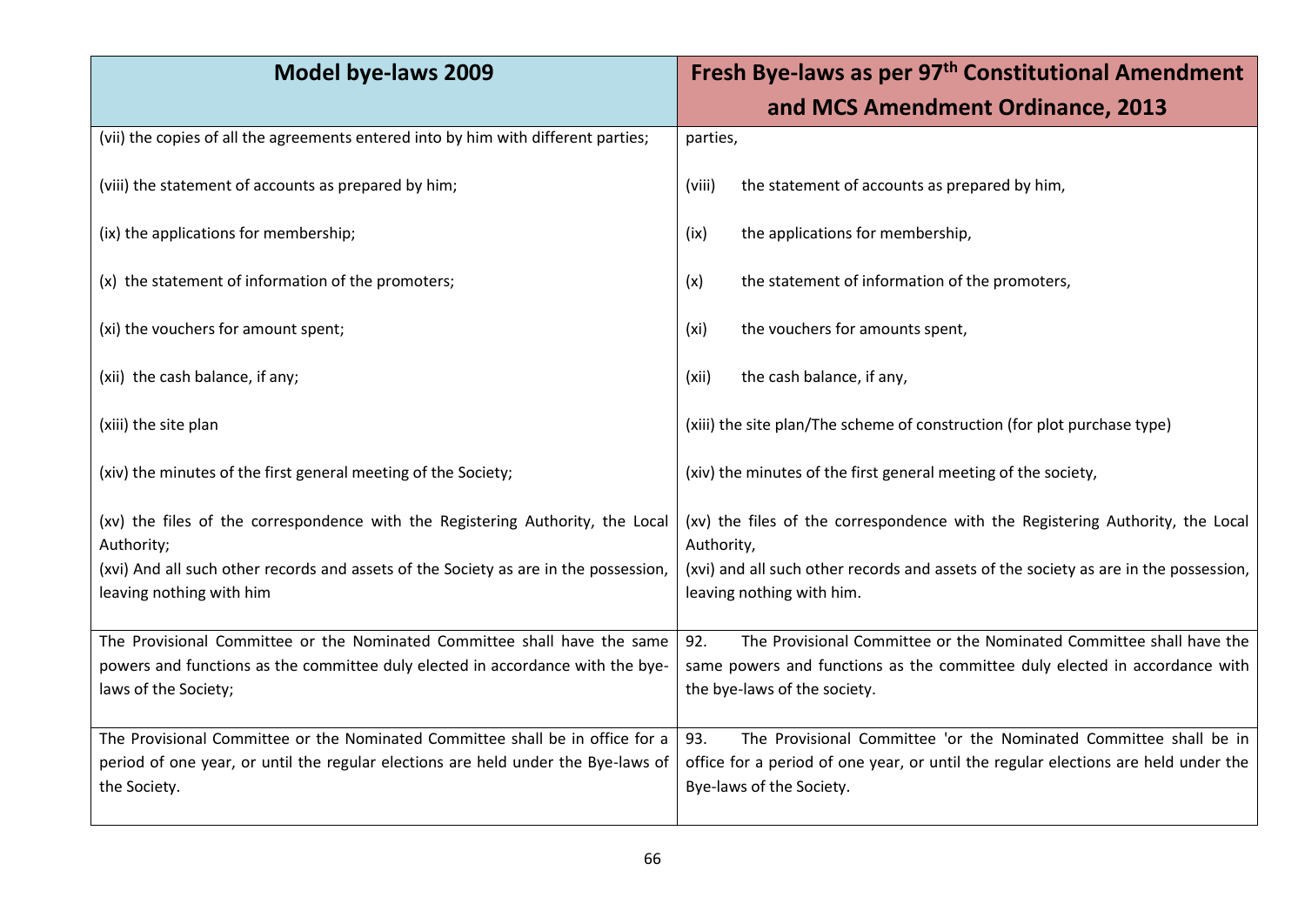| <b>Model bye-laws 2009</b>                                                                                                                                                                                                                                                                                                                                  | Fresh Bye-laws as per 97 <sup>th</sup> Constitutional Amendment                                                                                                                                                                                                                                                                                                                      |
|-------------------------------------------------------------------------------------------------------------------------------------------------------------------------------------------------------------------------------------------------------------------------------------------------------------------------------------------------------------|--------------------------------------------------------------------------------------------------------------------------------------------------------------------------------------------------------------------------------------------------------------------------------------------------------------------------------------------------------------------------------------|
|                                                                                                                                                                                                                                                                                                                                                             | and MCS Amendment Ordinance, 2013                                                                                                                                                                                                                                                                                                                                                    |
| The Chairman of the Provisional Committee or the Nominated Committee shall<br>hand over charge of all assets and papers of the Society to the Chairman of the<br>newly elected Committee at the time of its first meeting, leaving nothing with<br>him/them including the record mentioned under bye-law No. 91.                                            | The Chairman of the Provisional Committee or the Nominated<br>94.<br>Committee shall handover charge of all the assets and papers of the Society to<br>the' Chairman of the newly elected Committee at the time of its first meeting,<br>leaving nothing with him/them including the record mentioned under bye-law<br>No. 91.                                                       |
| <b>Annual General Body Meetings</b><br>B)                                                                                                                                                                                                                                                                                                                   | <b>Annual General Body Meetings</b>                                                                                                                                                                                                                                                                                                                                                  |
| The annual general body meeting of the Society shall be held on or before the<br>14 <sup>th</sup> August of each year or within the extended period as provided under Section<br>75(i) of the Act.                                                                                                                                                          | 95. (a) The annual general body meeting of the society shall be held on or<br>before 30th September each year as provided under Section 75(1) of the Act. (As<br>there is no provision for extension to hold AGBM)                                                                                                                                                                   |
|                                                                                                                                                                                                                                                                                                                                                             | (b) In case of default in calling the Annual General Body Meeting as above shall<br>attract disqualification and action as provided under section 75(5) of the Act.                                                                                                                                                                                                                  |
| The Annual general body meeting of the Society shall transact the following<br>business:                                                                                                                                                                                                                                                                    | 96.<br>The annual general body meeting of the Society shall transact the<br>following business :                                                                                                                                                                                                                                                                                     |
| (i) to read the minutes of the last annual general body meeting of the society and<br>the special general body meeting of the society, if any and to note the action<br>taken thereon.                                                                                                                                                                      | to read the minutes of the last annual general body meeting of the<br>(i)<br>society and the special general body meeting of the society, if any and to note<br>the action taken thereon,                                                                                                                                                                                            |
| (ii) to receive from the Committee, the report on the preceding co-operative<br>year's working, together with the statements of accounts in form 'N' prescribed<br>under Rule 62(1) of the Rules, showing the income and expenditure during the<br>preceding co-operative year and the balance sheet as at the close of the<br>preceding co-operative year, | to receive from the committee, the annual report of its activities on the<br>(ii)<br>preceding co-operative year's working, together with the statement of accounts<br>in form 'N' prescribed under Rule 62(1) of the Rules, showing the income and<br>expenditure during the preceding cooperative year and the balance sheet as at<br>the close of the preceding co-operative year |
| (iii) to consider audit memorandum, if received from the Statutory Auditor, for<br>the previous co-operative year or years, along with the audit rectification report                                                                                                                                                                                       | to consider audit report, received from the Auditor appointed as<br>(iii)<br>provided in section 75(2A) of the Act for the previous co-operative year along                                                                                                                                                                                                                          |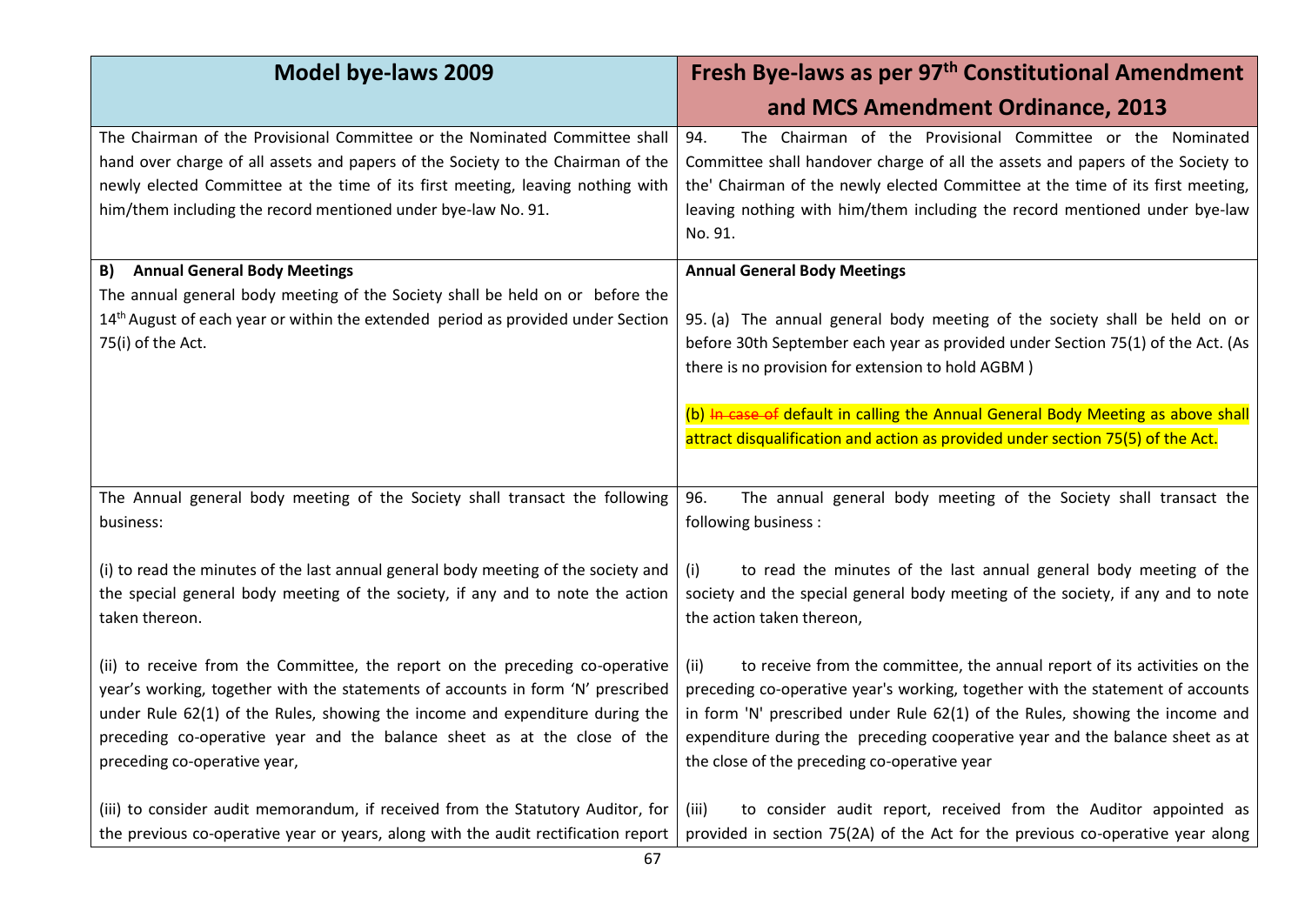| <b>Model bye-laws 2009</b>                                                                                                                                                                                                         | Fresh Bye-laws as per 97 <sup>th</sup> Constitutional Amendment                                                                                                                                                                     |
|------------------------------------------------------------------------------------------------------------------------------------------------------------------------------------------------------------------------------------|-------------------------------------------------------------------------------------------------------------------------------------------------------------------------------------------------------------------------------------|
|                                                                                                                                                                                                                                    | and MCS Amendment Ordinance, 2013                                                                                                                                                                                                   |
| of the committee thereon,                                                                                                                                                                                                          | with audit rectification report of the committee thereon,                                                                                                                                                                           |
| (iv) to declare the result of election to the Committee, if election to the<br>Committee has taken place prior to the annual general body meeting of the                                                                           | to declare regarding date and conduct of election of its Committee when<br>(iv)<br>due,                                                                                                                                             |
| Society;<br>(v) to appoint an auditor, for the Statutory Audit, from the panel maintained by<br>the Registrar;                                                                                                                     | to appoint an auditor, for the Audit, from the panel approved by State<br>(v)<br>Government.                                                                                                                                        |
| (vi) to consider any other matters, specifically requiring decisions, concurrence or<br>sanction of the general body meeting of the society, by virtue of the provisions in<br>the Act, Rules and the bye-laws of the society.     | to consider any other matters, specifically requiring decisions,<br>(vi)<br>concurrence or sanction of the general body meeting of the society, by virtue of<br>the provisions in the Act, Rules and the bye-laws of the society,   |
| vii) to consider any important communications received from the Registering<br>Authority, the Statutory Auditor, Government Collector, Local or any other<br>competent authority;                                                  | to consider any important communications received from the<br>(vii)<br>Registering Authority, the Statutory Auditor, Government, Collector, Local or<br>any other competent authority.                                              |
| (viii) to consider any other matter with the permission of the Chair, excepting<br>those requiring proper notice, after the regular agenda is over and which are<br>permitted under the provisions of the Act, Rules and bye-laws. | (viii)<br>to consider any other matter, with the permission of the Chair, excepting<br>those requiring proper notice, after the regular agenda is over and which are<br>permitted under the provision of the Act, Rules & bye-laws. |
|                                                                                                                                                                                                                                    | (ix) To place annual budget for the next financial year for consideration.<br>(x) To receive from committee the Audit Rectification Report and Action taken<br>thereon.                                                             |
|                                                                                                                                                                                                                                    | To appoint the Grievance settlement and Redressal Committee as<br>(xi)<br>provided in Bye-law No. 173.                                                                                                                              |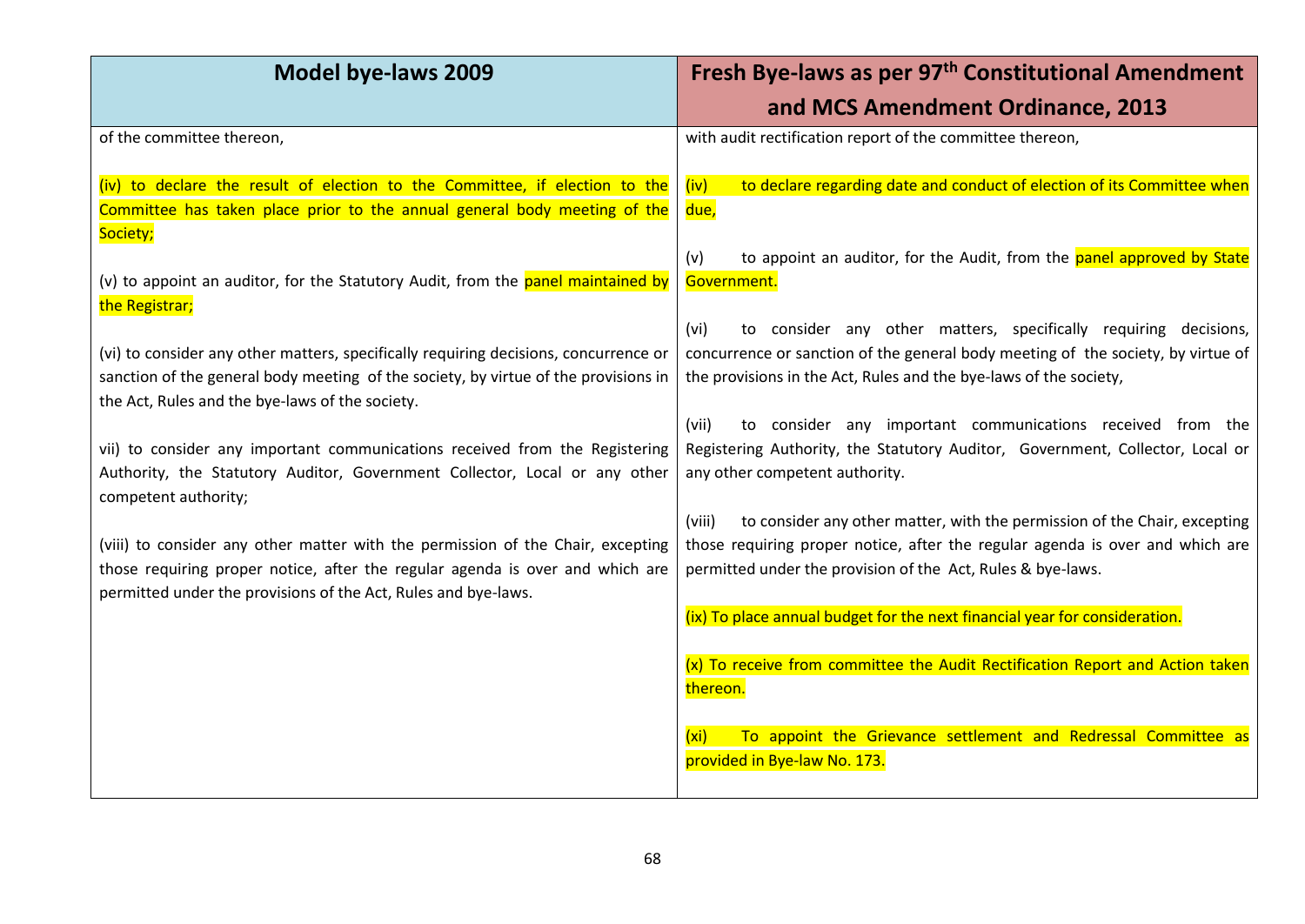| <b>Model bye-laws 2009</b>                                                                                                                                          | Fresh Bye-laws as per 97 <sup>th</sup> Constitutional Amendment                                                                                                    |
|---------------------------------------------------------------------------------------------------------------------------------------------------------------------|--------------------------------------------------------------------------------------------------------------------------------------------------------------------|
|                                                                                                                                                                     | and MCS Amendment Ordinance, 2013                                                                                                                                  |
| <b>Special General Body Meetings</b><br>(C)                                                                                                                         | 97. A special general body meeting of the Society may be called at any time at<br>the instance of the Chairman or by the decision of the majority of the Committee |
| A special general body meeting of the Society may be called at any time, at the<br>instance of the Chairman or by the decision of the majority of the Committee and | and shall be called within one month of the date of the receipt or requisition, in<br>writing signed by at least 1/5th of the members of the Society or from the   |
| shall be called within one month of the date of the receipt of requisition, in                                                                                      | Registering Authority or from the Housing Federation, to which the Society is                                                                                      |
| writing, signed by at least 1/5th of the members of the Society or from the                                                                                         | affiliated. The meeting so convened shall not transact any business, other than                                                                                    |
| Registering Authority or from the Housing Federation, to which the Society is                                                                                       | that mentioned in the notice of the meeting fixing date, time and place for a                                                                                      |
| affiliated. The meeting so convened shall not transact any business, other than<br>that mentioned in the notice of the meeting.                                     | special general body meeting requisitioned.                                                                                                                        |
| The requisition for the Special general body meeting of the Society, under the                                                                                      | The requisition for the special general body meeting of the Society,<br>98.                                                                                        |
| bye-law No. 97 shall be placed within 7 days of its receipt, before the meeting of                                                                                  | under the bye-law No. 97 shall be placed within 7 days of its receipt, before the                                                                                  |
| the Committee, by the Secretary of the Society, for fixing the date, time and place                                                                                 | meeting of the Committee, by the Secretary of the Society, for fixing the date,                                                                                    |
| for the special general body meeting of the Society                                                                                                                 | time and place for the special general body meeting of the Society.                                                                                                |
| The Committee shall decide the date, time and place of every general body                                                                                           | 99.<br>The committee shall decide the date, time and place of every general                                                                                        |
| meeting of the Society and the business to be transacted thereat; provided that                                                                                     | body meeting of the society and the business to be transacted thereat; provided                                                                                    |
| the business to be transacted at the requisitioned special general body meeting                                                                                     | that the business to be transacted at the requisitioned special general body                                                                                       |
| shall be only that mentioned in the requisition.                                                                                                                    | meeting shall be only that mentioned in the requisition.                                                                                                           |
| The notice convening the general body meeting shall be issued by the Secretary                                                                                      | The notice convening the general body meeting shall be issued by the Secretary                                                                                     |
| of the Society accordingly. On his failure to issue the notice, the Chairman shall                                                                                  | of the Society accordingly as provided in Bye-law no. 163. On his failure to issue                                                                                 |
| issue it.                                                                                                                                                           | the notice, the Chairman shall issue it.                                                                                                                           |
|                                                                                                                                                                     |                                                                                                                                                                    |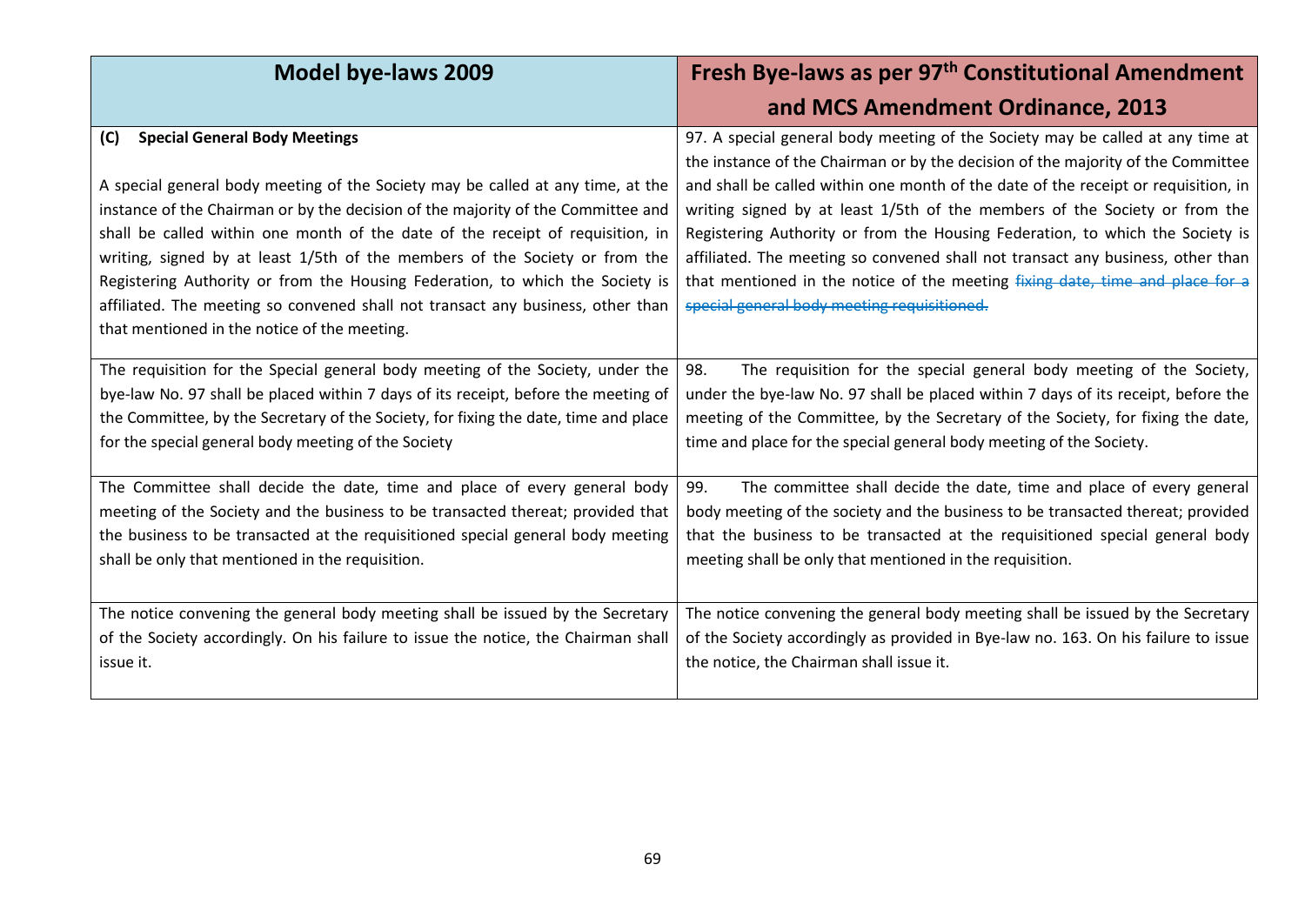| <b>Model bye-laws 2009</b>                                                           | Fresh Bye-laws as per 97 <sup>th</sup> Constitutional Amendment                   |
|--------------------------------------------------------------------------------------|-----------------------------------------------------------------------------------|
|                                                                                      | and MCS Amendment Ordinance, 2013                                                 |
| In case of the Annual general body meeting, 14 clear day's notice and in the case    | 100. In case of the annual general body meeting, 14 clear day's notice and in     |
| of the special general body meeting, 5 day's notice of the meeting shall be given    | the case of the special general body meeting, 5 clear day's notice of the meeting |
| to all the members of the Society, under intimation to the Federation and to the     | shall be given to all the members of the Society, as provided meeting. under Bye- |
| Registering Authority. In case of an emergency, the special general body meeting     | law No. 163, under intimation to the Federation and to the Registering Authority. |
| may be called even at a shorter notice, if the Committee unanimously decides to      | In case of an emergency, the special general body meeting may be called even at   |
| call a special general body meeting at a shorter notice. The agenda of such          | a shorter notice, if the Committee unanimously so decides. to call the special    |
| emergency meeting and the reasons of emergency for which the meeting is called       | general body meeting at a shorter notice. The agenda of such emergency            |
| shall be communicated in writing to all the members. Also the decision of such       | meeting and the reasons of emergency for which the meeting is called shall be     |
| meeting shall be communicated in writing to all the members, within two days of      | communicated in writing to all the members. Also the decision of such meeting     |
| such meeting.                                                                        | shall be communicated in writing to all the members, within two days of such      |
|                                                                                      | meeting.                                                                          |
| The quorum for every general body meeting of the Society shall be 2/3rd of the       | The quorum for every general body meeting of the Society shall be 2/3rd<br>101.   |
| total number of members of the Society or 20, whichever is less.                     | of the total number of members of the Society or 20, whichever is less.           |
|                                                                                      |                                                                                   |
| If within half an hour after the time appointed for the general body meeting of      | If within half an hour after the time appointed for general body meeting<br>102.  |
| the Society, there is no quorum, the meeting, if convened upon the requisition of    | of the Society, there is no quorum, the meeting, if convened upon the requisition |
| the members, shall be dissolved. In any other case, it shall be adjourned to a later | of the members, shall be dissolved. In any other case, it shall be adjourned to a |
| hour on the same day and at the same place, as may have been specified in the        | later hour on the same day and at the same place, as may have been specified in   |
| notice, calling the general body meeting of the Society or to a subsequent date,     | the notice, calling the general body meeting of the Society or to a subsequent    |
| Not earlier than 7 days and not later than 30 days and at such adjourned general     | date, not earlier than 7 days and not later than 30 days and at such adjourned    |
| body meeting, the business on the agenda of the original general body meeting        | general body meeting, the business on the agenda of the original general body     |
| shall be transacted, whether there is a quorum or not.                               | meeting shall be transacted, whether there is quorum or not.                      |
| If all the business on the agenda of the general body meeting of the Society         | 103. If all the business on the agenda of the general body meeting of the         |
| cannot be transacted on the day on which the general body meeting is held, the       | Society cannot be transacted on the day on which the general body meeting is      |
| meeting shall be postponed to any other suitable date, not later than 30 days        | held, the meeting shall be postponed to any other suitable date, not later than   |
| from the date of the meeting, as may be decided by the members present at the        | 30 days from the date of the meeting, as may be decided by the members            |
| meeting.                                                                             | present at the meeting.                                                           |
|                                                                                      |                                                                                   |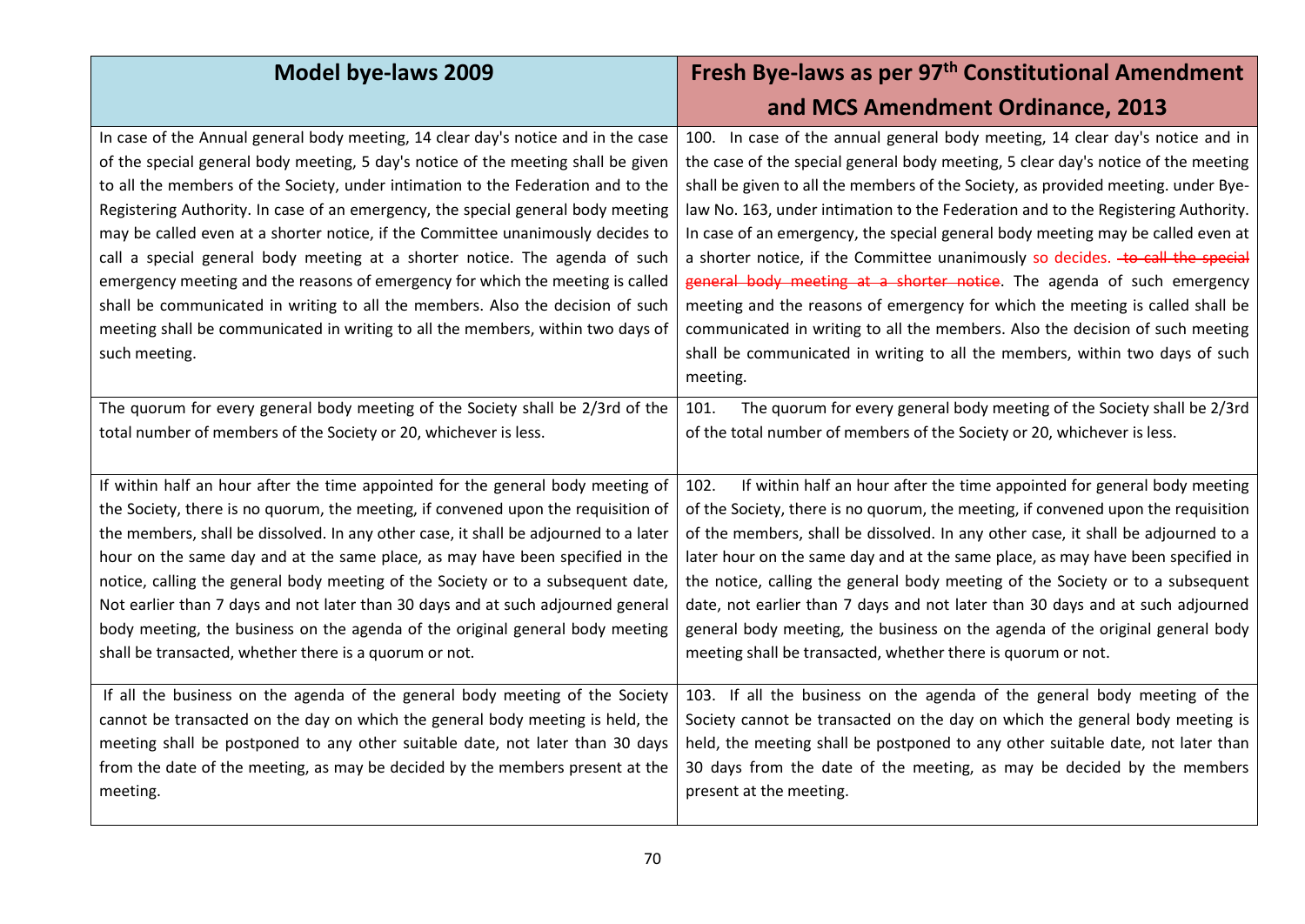| <b>Model bye-laws 2009</b>                                                                 | Fresh Bye-laws as per 97 <sup>th</sup> Constitutional Amendment                     |
|--------------------------------------------------------------------------------------------|-------------------------------------------------------------------------------------|
|                                                                                            | and MCS Amendment Ordinance, 2013                                                   |
| The Chairman of the Society shall preside over all general body meeting of the             | 104. The Chairman of the Society shall preside over all general body meetings       |
| Society, provided that if the Chairman is absent or if present and is unwilling to         | of the Society, provided that if the Chairman is absent or if present and is        |
| preside, the members present may elect a person from amongst themselves to                 | unwilling to preside, the members present may elect a person from amongst           |
| preside over it.                                                                           | themselves to preside over it.                                                      |
| No proxy or a holder of power of attorney of letter or authority shall be eligible to      | No proxy or a holder of power of attorney or letter of authority shall be<br>105.   |
| attend a general body meeting of the Society on behalf of a member of the                  | eligible to attend a general body meeting of the society on behalf of a member of   |
| Society.                                                                                   | the society.                                                                        |
| Voting right of a member and an associate member of the Society shall be                   | 106. Voting right of a member and an associate member of the society shall be       |
| regulated in accordance with the provisions of <b>Sections 27(1), (2) (3) and (3) A</b> of | regulated in accordance with the provisions of Section 27 of the Act.               |
| the Act.                                                                                   |                                                                                     |
| At the general body meeting of the society, every member of the society and in             | At a general body meeting of the society, every <b>Active member</b> of the<br>107. |
| his absence, his associate member shall have one vote only. In case of equality of         | society and in his absence, his Associate member shall have one vote only. In       |
| votes, the Chairman of the meeting shall have a casting vote.                              | case of equality of votes, the Chairman of the meeting shall have a casting vote.   |
|                                                                                            |                                                                                     |
| Unless otherwise specially provided under the Act, the Rules and the Bye-laws of           | Unless otherwise specifically provided under the Act, the Rules and the<br>108.     |
| the Society, all questions at a general body meeting of the society shall be               | Bye-laws of the Society, all questions at a general body meeting of the society     |
| decided by a simple majority of those present and voting at the meeting.                   | shall be decided by a simple majority of those present and voting at the meeting.   |
|                                                                                            |                                                                                     |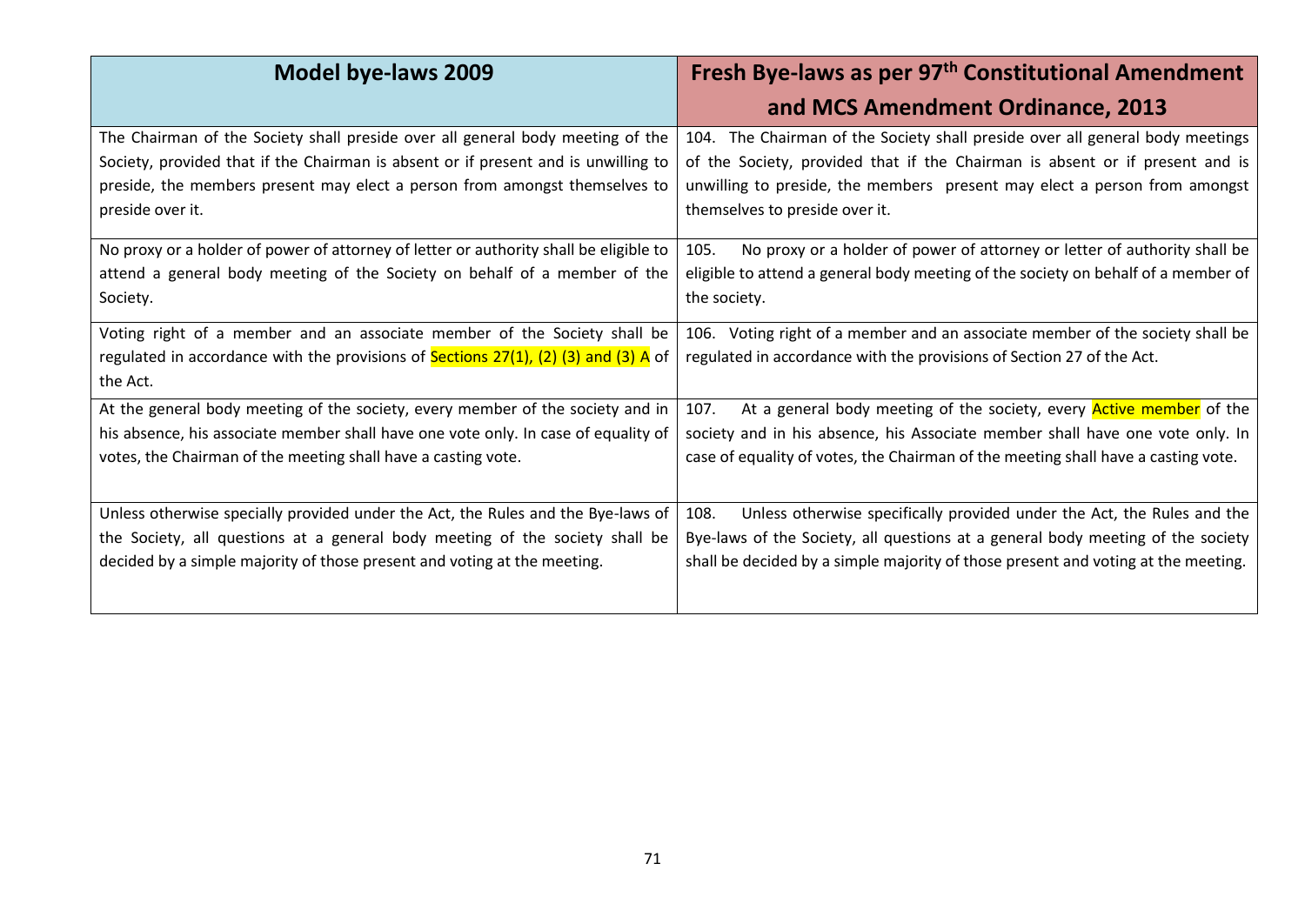| <b>Model bye-laws 2009</b>                                                                                                                                                                                                                                                                                                                                                                                                                                                                                                                                                                                                                                                                                                                                                                                                                                      | Fresh Bye-laws as per 97 <sup>th</sup> Constitutional Amendment                                                                                                                                                                                                                                                                                                                                                                                                                                                                                                                                                                                                                                                                                                                                                                                                      |
|-----------------------------------------------------------------------------------------------------------------------------------------------------------------------------------------------------------------------------------------------------------------------------------------------------------------------------------------------------------------------------------------------------------------------------------------------------------------------------------------------------------------------------------------------------------------------------------------------------------------------------------------------------------------------------------------------------------------------------------------------------------------------------------------------------------------------------------------------------------------|----------------------------------------------------------------------------------------------------------------------------------------------------------------------------------------------------------------------------------------------------------------------------------------------------------------------------------------------------------------------------------------------------------------------------------------------------------------------------------------------------------------------------------------------------------------------------------------------------------------------------------------------------------------------------------------------------------------------------------------------------------------------------------------------------------------------------------------------------------------------|
|                                                                                                                                                                                                                                                                                                                                                                                                                                                                                                                                                                                                                                                                                                                                                                                                                                                                 | and MCS Amendment Ordinance, 2013                                                                                                                                                                                                                                                                                                                                                                                                                                                                                                                                                                                                                                                                                                                                                                                                                                    |
| The Committee shall finalise the draft minutes of every general body meeting of<br>the society within 3 months of the date of the meeting and circulate the draft<br>minutes amongst all the members of the society within 15 days of the meeting of<br>the Committee at which the draft minutes were finalised. The members of the<br>society may communicate to the Secretary of the society, their observations, if<br>any, on the draft minutes, within 15 days of the date of their circulation. The<br>Committee, at its subsequent meeting, shall prepare the final minutes of the<br>general body meeting after taking into consideration the observations, if any,<br>made by the members on the draft minutes and cause them to be recorded in the<br>minutes book, by the Secretary of the Society or any other person authorized in<br>that behalf. | 109. The committee shall finalise the draft minutes of every general body<br>meeting of the society within 3 months of the date of the meeting and circulate<br>the draft minutes amongst all the members of the society within 15 days of the<br>meeting of the Committee at which the draft minutes were finalised. The<br>members of the society may communicate to the Secretary of the Society, their<br>observations, if any, on the draft minutes, within 15 days of the date of their<br>circulation. The committee, at its subsequent meeting, shall prepare the final<br>minutes of the general body meeting after taking into consideration the<br>observations, if any, made by the members on the draft minutes and cause them<br>to be recorded in the minutes book, by the Secretary of the Society or any other<br>person authorised in that behalf. |
| No resolution can be brought at a general body meeting of the society, canceling<br>its previous resolution, unless 6 clear months have expired, after passing of the<br>previous resolution                                                                                                                                                                                                                                                                                                                                                                                                                                                                                                                                                                                                                                                                    | 110. No resolution can be brought at a general body meeting of the society,<br>cancelling its previous resolution, unless 6 clear months have expired, after<br>passing of the previous resolution.                                                                                                                                                                                                                                                                                                                                                                                                                                                                                                                                                                                                                                                                  |
| XI. MANAGEMENT OF THE AFFAIRS OF THE SOCIETY                                                                                                                                                                                                                                                                                                                                                                                                                                                                                                                                                                                                                                                                                                                                                                                                                    | <b>MANAGEMENT OF THE AFFAIRS OF THE SOCIETY</b>                                                                                                                                                                                                                                                                                                                                                                                                                                                                                                                                                                                                                                                                                                                                                                                                                      |
| Subject to the provisions of the MCS Act, the MCS Rules 1961, and the Bye-laws<br>of the Society, the final authority of the society shall vest in its general body<br>meeting, summoned in such manner as is specified in these bye-laws.                                                                                                                                                                                                                                                                                                                                                                                                                                                                                                                                                                                                                      | Subjects to the provisions of the Act, the Rules and the Bye-laws of the<br>111.<br>Society, the final authority of the society shall vest in its general body meeting,<br>summoned in such manner as is specified in these bye-laws.                                                                                                                                                                                                                                                                                                                                                                                                                                                                                                                                                                                                                                |
| The Management of the affairs of the Society shall vest in the Committee duly<br>constituted in accordance with the provisions of the MCS Act 1960, the MCS Rules<br>1961 and the bye-laws of the Society.                                                                                                                                                                                                                                                                                                                                                                                                                                                                                                                                                                                                                                                      | 112. The Management of the affairs of the Society shall vest in the Committee<br>duly constituted in accordance with the provisions of the Act, the Rules and the<br>Bye-laws of the Society.                                                                                                                                                                                                                                                                                                                                                                                                                                                                                                                                                                                                                                                                        |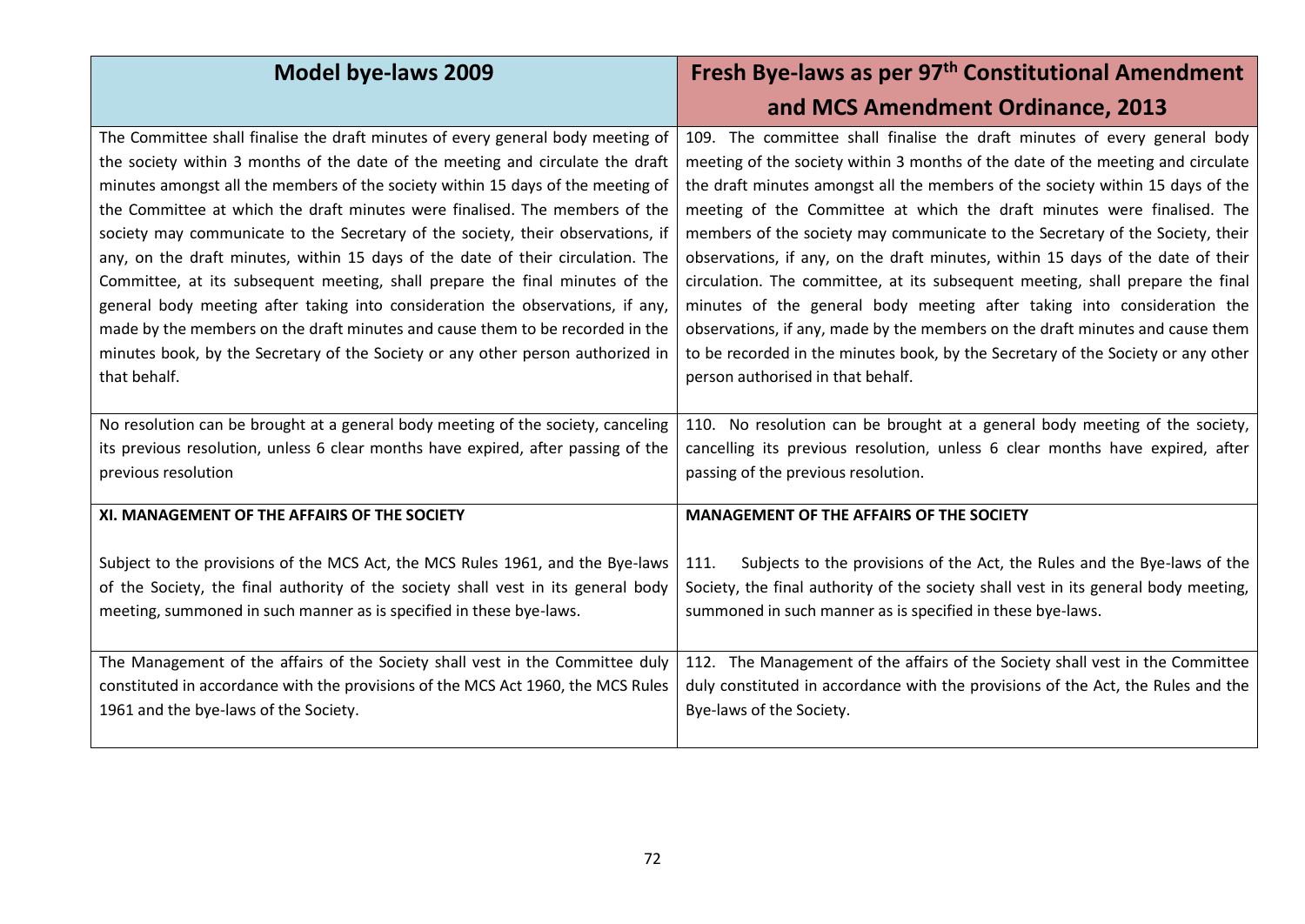| <b>Model bye-laws 2009</b>                                                                                                                                                                                                                                                                                                                                                                                                                                                                                                                                                                                                                       | Fresh Bye-laws as per 97 <sup>th</sup> Constitutional Amendment                                                                                                                                                                                                                                                                                                                                                                                                                        |  |  |  |  |
|--------------------------------------------------------------------------------------------------------------------------------------------------------------------------------------------------------------------------------------------------------------------------------------------------------------------------------------------------------------------------------------------------------------------------------------------------------------------------------------------------------------------------------------------------------------------------------------------------------------------------------------------------|----------------------------------------------------------------------------------------------------------------------------------------------------------------------------------------------------------------------------------------------------------------------------------------------------------------------------------------------------------------------------------------------------------------------------------------------------------------------------------------|--|--|--|--|
|                                                                                                                                                                                                                                                                                                                                                                                                                                                                                                                                                                                                                                                  | and MCS Amendment Ordinance, 2013                                                                                                                                                                                                                                                                                                                                                                                                                                                      |  |  |  |  |
| Subject to the direction given or regulation made by a meeting of the general<br>body of the Society, the Committee shall exercise all powers, expressly conferred<br>on it and discharge all functions entrusted to it under the bye-law No. 139.                                                                                                                                                                                                                                                                                                                                                                                               | Subject to the direction given or regulation made by a meeting of the<br>113.<br>general body of the Society, the Committee shall exercise all powers, expressly<br>conferred on it and discharge all functions entrusted to it under the bye-law No.<br>139.                                                                                                                                                                                                                          |  |  |  |  |
| A Banking Account shall be opened by the society in the nearest State or District<br>Central Co-op. Bank or its branch or in any scheduled co-op Bank. If account is to<br>be opened in Nationalized Bank, then prior permission of registering authority<br>shall be necessary and the account shall be operated upon and all acquittances<br>and discharges shall be signed by the Secretary jointly with the Chairman or<br>treasurer After an account is opened, it should be informed to that affect to the<br>Registrar within 15 days. However, investment in long term should be made in<br>the District Central Co-operative Bank only. | A Banking Account shall be opened by the society in the nearest State or<br>114.<br>District Central Co-op Bank having awarded at least "A" Audit Class in last three<br>consecutive years, and in any other mode permitted by general or special order<br>of the State Government, as provided under section 70 of the Act and the<br>account shall be operated upon and all acquaintances and discharges shall be<br>signed by the Secretary jointly with the Chairman or Treasurer. |  |  |  |  |
| The Committee shall consist of 5*/7/9/11 members of the Society. This strength<br>includes the reservation of seats for women members as provided under Section<br>73 BBB of the Act.                                                                                                                                                                                                                                                                                                                                                                                                                                                            | The Committee shall consist of *11/13/  /21 members of the<br>115.<br>society. This strength includes the reservation of seats as provided under section<br>73B and 73C of the Act.                                                                                                                                                                                                                                                                                                    |  |  |  |  |
| Note: *The strength of the managing committee and strength of the quorum for<br>conducting the meeting would be asunder:-                                                                                                                                                                                                                                                                                                                                                                                                                                                                                                                        | Note: *The strength of the managing committee and strength of the quorum for<br>conducting the meeting would be as under:-                                                                                                                                                                                                                                                                                                                                                             |  |  |  |  |
| No.of members: strength of the M.C; Quorum in M.C                                                                                                                                                                                                                                                                                                                                                                                                                                                                                                                                                                                                | No. Members Strength of the M.C.<br>Quorum in M.C.                                                                                                                                                                                                                                                                                                                                                                                                                                     |  |  |  |  |
| 1. up to 50, General-4, Women-1, Total 5, quorum in M.C 3                                                                                                                                                                                                                                                                                                                                                                                                                                                                                                                                                                                        | Reserved<br>Total<br>General<br><b>Seats</b><br>W, SC/ST,                                                                                                                                                                                                                                                                                                                                                                                                                              |  |  |  |  |
| 2.51 to 100, General-6, Women-1, total-7, quorum in the M.C 4,                                                                                                                                                                                                                                                                                                                                                                                                                                                                                                                                                                                   | OBC,                                                                                                                                                                                                                                                                                                                                                                                                                                                                                   |  |  |  |  |
| 3. 101 to 300, general-8, women-1, total-9, quorum in M.C-5,                                                                                                                                                                                                                                                                                                                                                                                                                                                                                                                                                                                     | VJ/NT/SBC.<br><b>Up to 100</b><br>6<br>6<br>2, 1, 1, 1.<br>11                                                                                                                                                                                                                                                                                                                                                                                                                          |  |  |  |  |
|                                                                                                                                                                                                                                                                                                                                                                                                                                                                                                                                                                                                                                                  | $\overline{7}$<br>101 to 200<br>8<br>2, 1, 1, 1.<br>13                                                                                                                                                                                                                                                                                                                                                                                                                                 |  |  |  |  |
| 4. 301 and above, general 9, women 2, total 11, quorum in M.C.6                                                                                                                                                                                                                                                                                                                                                                                                                                                                                                                                                                                  |                                                                                                                                                                                                                                                                                                                                                                                                                                                                                        |  |  |  |  |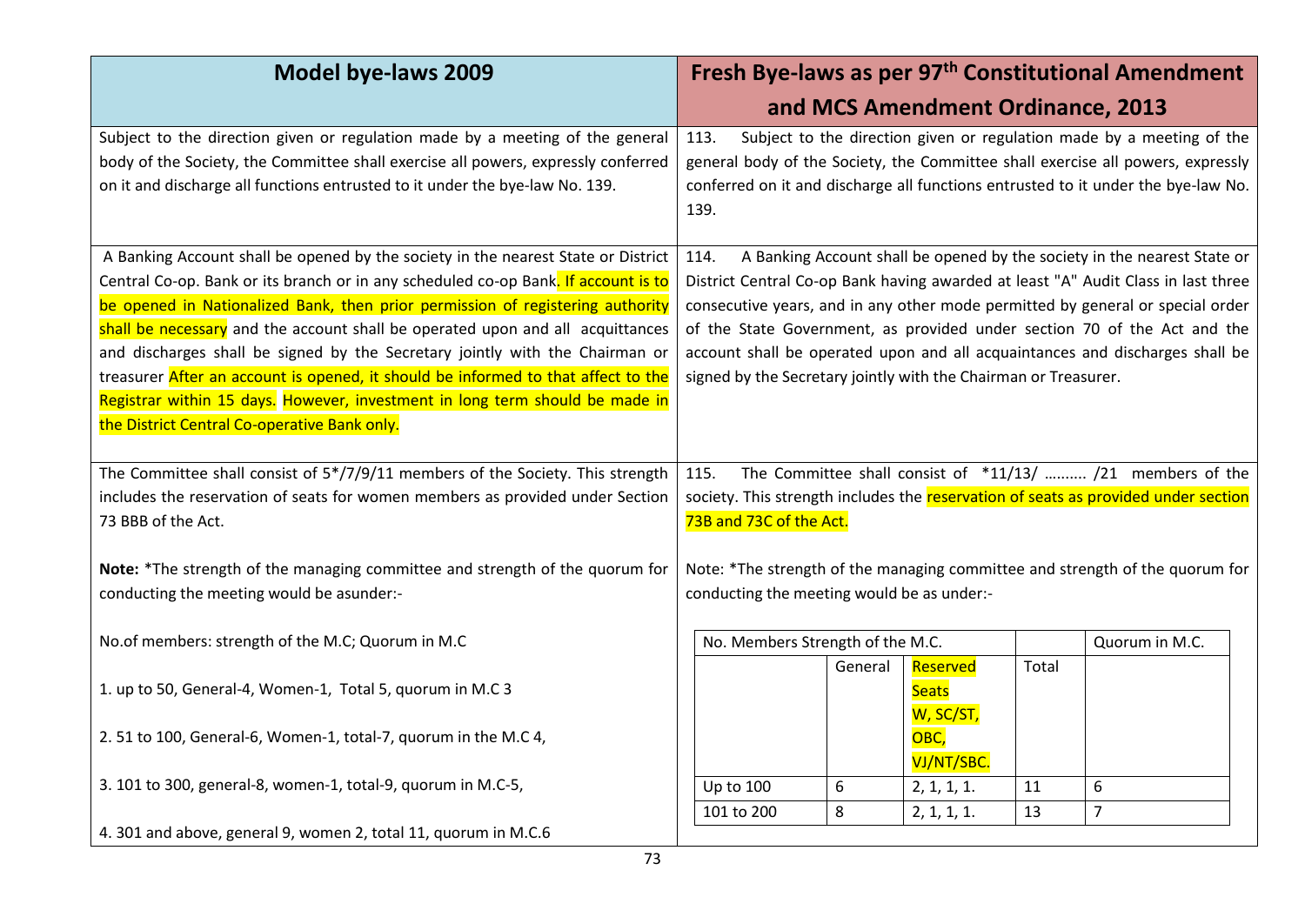| <b>Model bye-laws 2009</b>                                                                                                                                                                                                                                                                                                                                                                                                                                                                                                | Fresh Bye-laws as per 97 <sup>th</sup> Constitutional Amendment                                                                                                                                                                                                                                                                                                                                                                                                                                                                                                                                                                                                                                              |  |  |  |  |  |
|---------------------------------------------------------------------------------------------------------------------------------------------------------------------------------------------------------------------------------------------------------------------------------------------------------------------------------------------------------------------------------------------------------------------------------------------------------------------------------------------------------------------------|--------------------------------------------------------------------------------------------------------------------------------------------------------------------------------------------------------------------------------------------------------------------------------------------------------------------------------------------------------------------------------------------------------------------------------------------------------------------------------------------------------------------------------------------------------------------------------------------------------------------------------------------------------------------------------------------------------------|--|--|--|--|--|
|                                                                                                                                                                                                                                                                                                                                                                                                                                                                                                                           | and MCS Amendment Ordinance, 2013                                                                                                                                                                                                                                                                                                                                                                                                                                                                                                                                                                                                                                                                            |  |  |  |  |  |
| *Strike out whichever is not required                                                                                                                                                                                                                                                                                                                                                                                                                                                                                     | 201 to 300<br>10<br>2, 1, 1, 1.<br>15<br>8<br>2, 1, 1, 1.<br>9<br>301 to 500<br>12<br>17                                                                                                                                                                                                                                                                                                                                                                                                                                                                                                                                                                                                                     |  |  |  |  |  |
| *Explanation:- In case women members are not available or not willing to<br>represent on the Committee, the seats reserved for them may be filled from<br>other eligible members.                                                                                                                                                                                                                                                                                                                                         | 501 and above<br>14<br>2, 1, 1, 1.<br>19<br>10<br>*Strike out whichever is not required.<br>Provided that the Societies having less than 15 members can fix the number of<br>members of the Committee in accordance with the provisions of the Act in this<br>respect                                                                                                                                                                                                                                                                                                                                                                                                                                        |  |  |  |  |  |
| a) Election of all the members of the Committee shall be held once in 5 year, in<br>accordance of with the Election Regulations annexed hereto. (Vide Annexure III).<br>The retiring members of the Committee shall be eligible for re-election. If the paid<br>up share capital is more than 10,000/- then the voting shall be done by the secret<br>ballot.                                                                                                                                                             | 116. (a) Election of all the members of the Committee shall be held once in 5<br>years, before expiry of its term, in accordance with the provisions of Sec 73- CB<br>of the Act and the Rules / procedure framed there under.<br>It shall be the duty of the committee to intimate to the State Election Authority<br>for holding of its election before expiry of its term. On failure, the committee<br>members shall cease to hlod office after expiry of its term and attract action by<br>the Registrar under section 77 A.                                                                                                                                                                            |  |  |  |  |  |
| (b) In the event of receipt of inadequate valid nominations, required to constitute<br>the full Committee, the General body at its meeting shall fill in the vacancies by<br>election. On the failure of the general body meeting to elect the required number<br>of members to constitute the Committee, the elected members of the Committee<br>shall be competent to fill in the same by co-option whether they form thequorum<br>or not notwithstanding the provision of the bye-law no. 127 regarding the<br>quorum. | The Committee of the society may co-opt Two "expert directors" relating<br>(b)<br>to the objects and activities under taken by the society. The number of such co-<br>opted members shall not exceed two in addition to the strength of the<br>committee as provided in bye-laws No. 115., Such co-opted members shall not<br>have the right to vote in any election of the society in their capacity as such<br>member or to be eligible to be elected as office bearers of the committee.<br>(c) The Committee of the society may co-opt Two "functional directors", such<br>members shall be excluded for the purposes of counting the total numbers of<br>the committee and shall have no right to vote. |  |  |  |  |  |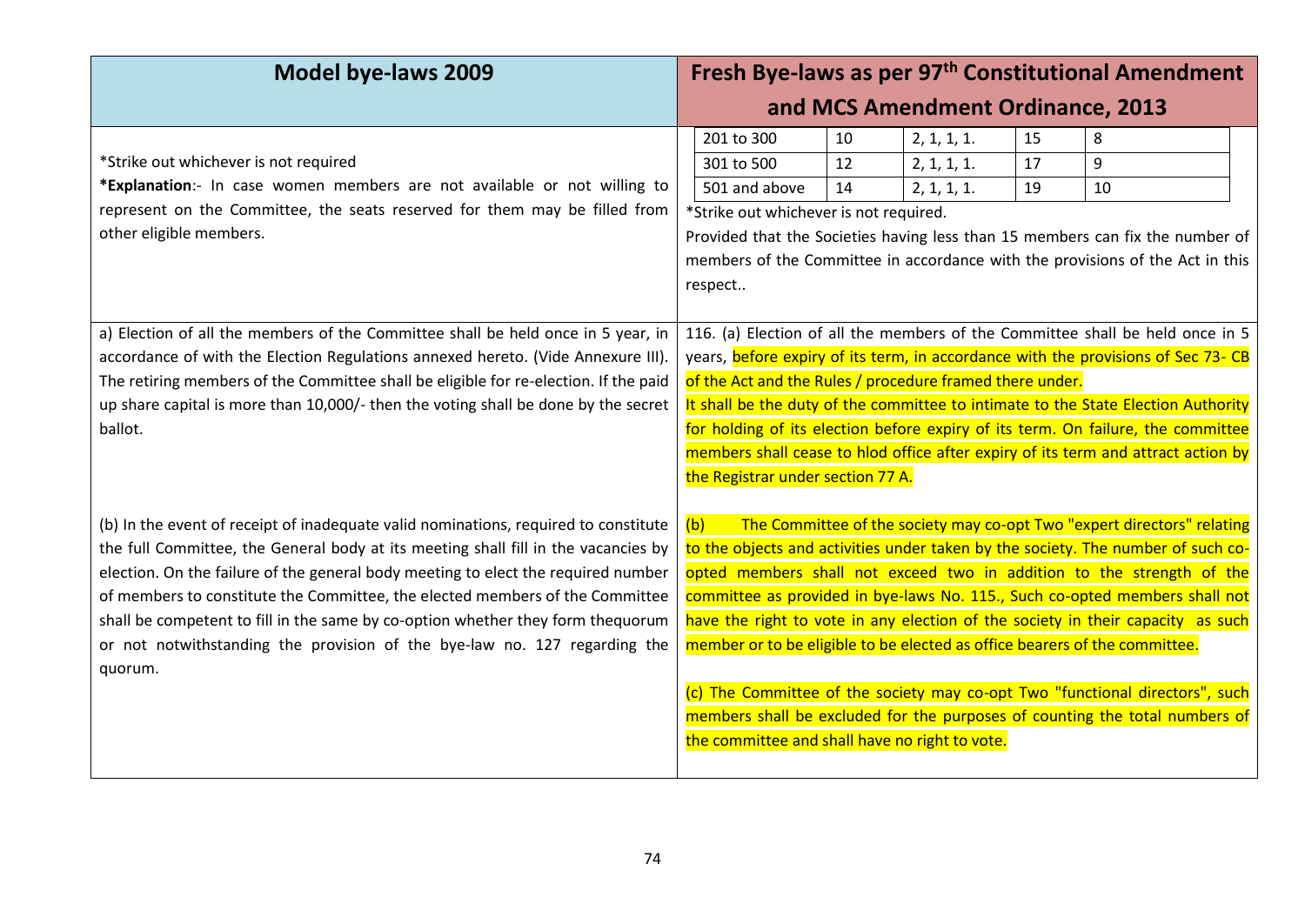| <b>Model bye-laws 2009</b>                                                                                                                                                                                                                                                      | Fresh Bye-laws as per 97 <sup>th</sup> Constitutional Amendment                                                                                                                                                    |  |  |  |
|---------------------------------------------------------------------------------------------------------------------------------------------------------------------------------------------------------------------------------------------------------------------------------|--------------------------------------------------------------------------------------------------------------------------------------------------------------------------------------------------------------------|--|--|--|
|                                                                                                                                                                                                                                                                                 | and MCS Amendment Ordinance, 2013                                                                                                                                                                                  |  |  |  |
| No Officer of the Society shall have any interest, directly or indirectly, otherwise<br>than as such officer:                                                                                                                                                                   | 117. No Officer of the Society shall have any interest, directly or indirectly,<br>otherwise than as such officer:                                                                                                 |  |  |  |
| (a) in any contract made with the society.                                                                                                                                                                                                                                      | In any contract made with the society Prohibition against being<br>(a)<br>interested in                                                                                                                            |  |  |  |
| (b) in any property sold or purchased by the society.                                                                                                                                                                                                                           | In any property sold or purchased by the society. the society<br>(b)                                                                                                                                               |  |  |  |
| (c) in any other transaction of the society, except as investment made in or loan<br>taken from the society or provision of residential accommodation by the society<br>to any paid employee of the society                                                                     | In any other transaction of the society, except as investment made in or<br>(c)<br>loan taken from the society for provision of residential accommodation by the<br>society to any paid employee of the society.   |  |  |  |
| No person shall be eligible for being elected as a member of the Committee or co-<br>opted on it, if:                                                                                                                                                                           | No person shall be eligible for being elected as a member of the<br>118.<br>Committee or co-opted on it, if:                                                                                                       |  |  |  |
| (i) he has been convicted of the offence, involving moral turpitude, unless the<br>period of six years has elapsed since his conviction;                                                                                                                                        | (i) he has been convicted of the offence, involving moral turpitude, unless the<br>period of six years has elapsed since his conviction,                                                                           |  |  |  |
| (ii) he defaults the payment of dues to the society, within three months from the<br>date of service of notice in writing, served either by hand delivery or by post<br>(under certificate of posting), demanding the payment of dues;                                          | (ii) he defaults the payment of dues to the society, within three months from the<br>date of service of notice in writing, served either by hand delivery or by<br>registered post, demanding the payment of dues. |  |  |  |
| (iii) he has been held responsible under Section 79 or 88 of the Act or has been<br>held responsible for the payment of the costs of enquiry under Section 85 of the<br>Act;                                                                                                    | (iii) he has been held responsible under Section 79 or 88 of the Act or has been<br>held responsible for the payment of the costs of enquiry under Section 85 of the<br>Act.                                       |  |  |  |
| (iv) he has without the previous permission of the society, in writing, sublet his<br>flat or part thereof or given it on leave and licence or care-taker basis or has<br>parted with its possession in any other manner or has sold his shares and interest<br>in the Society; | (iv) In case of an associate member, non-submission of the no-objection<br>certificate and undertaking, as prescribed under these bye-laws, by the member.                                                         |  |  |  |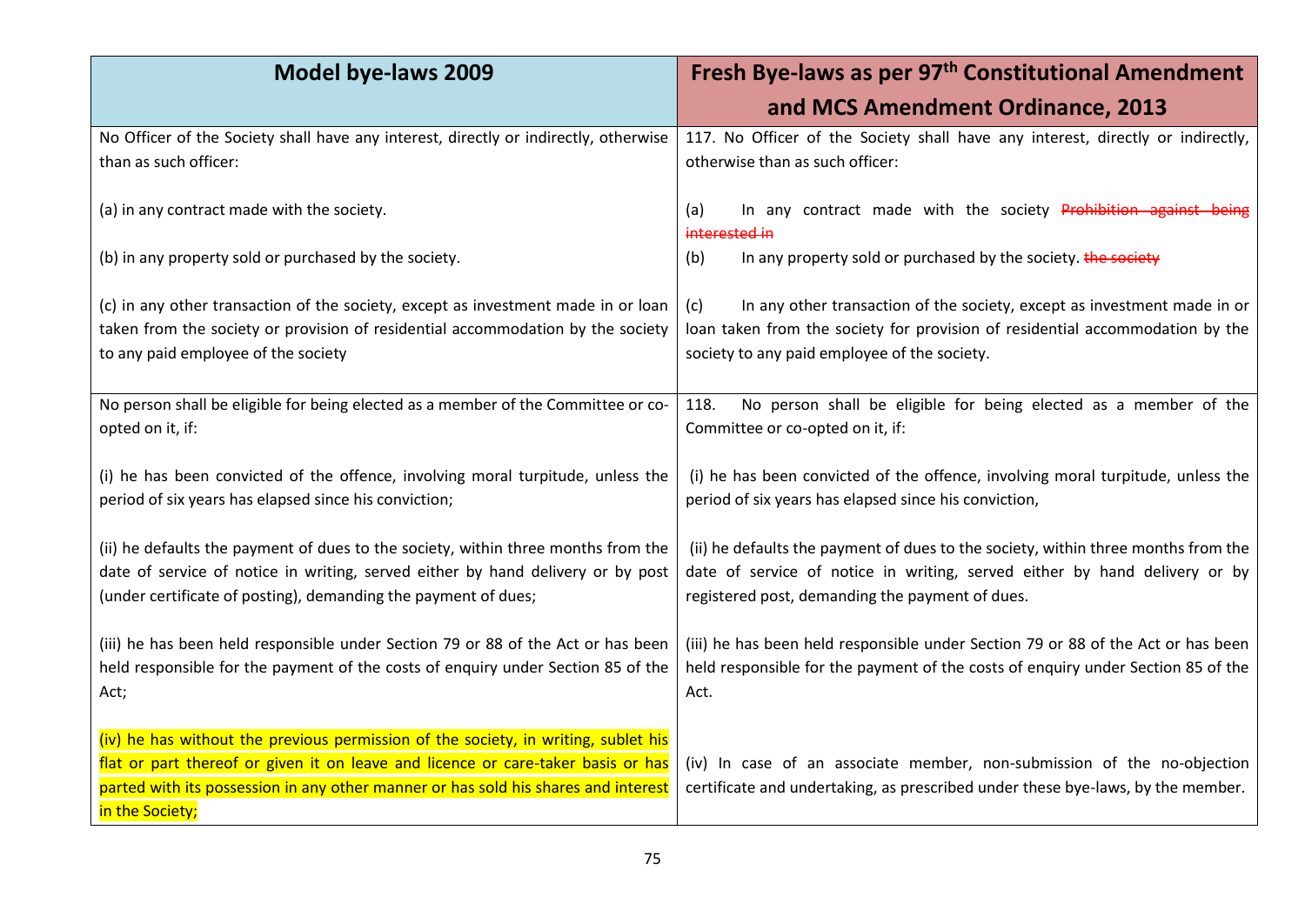| <b>Model bye-laws 2009</b>                                                                                                                                                                                                                                                                                                                                                                                                                                                                                                                                                                                                                                                                                                                                                                                                                                                                                                                                                                                                                                                                                 | Fresh Bye-laws as per 97 <sup>th</sup> Constitutional Amendment<br>and MCS Amendment Ordinance, 2013                                                                                                                                                                                                                                                                                                                                                                                                                                                                                                                                                                                                                                                                                                                                                                                                                                |
|------------------------------------------------------------------------------------------------------------------------------------------------------------------------------------------------------------------------------------------------------------------------------------------------------------------------------------------------------------------------------------------------------------------------------------------------------------------------------------------------------------------------------------------------------------------------------------------------------------------------------------------------------------------------------------------------------------------------------------------------------------------------------------------------------------------------------------------------------------------------------------------------------------------------------------------------------------------------------------------------------------------------------------------------------------------------------------------------------------|-------------------------------------------------------------------------------------------------------------------------------------------------------------------------------------------------------------------------------------------------------------------------------------------------------------------------------------------------------------------------------------------------------------------------------------------------------------------------------------------------------------------------------------------------------------------------------------------------------------------------------------------------------------------------------------------------------------------------------------------------------------------------------------------------------------------------------------------------------------------------------------------------------------------------------------|
| (v) in case of an associate member, non-submission of the no-objection certificate<br>and undertaking, as prescribed under these bye-laws, by the member.<br>(vi) he is declared as ineligible as per the provisions of the Maharashtra Co-<br>operative Societies Act 1960 and Rules 1961.                                                                                                                                                                                                                                                                                                                                                                                                                                                                                                                                                                                                                                                                                                                                                                                                                | he is not an Active member<br>(v)                                                                                                                                                                                                                                                                                                                                                                                                                                                                                                                                                                                                                                                                                                                                                                                                                                                                                                   |
| In a general election of members of the committee of a society, on the election of<br>two-thirds or more number of members, the returning officer or any other officer<br>or authority conducting such election shall within seven days after the declaration<br>of results of the election of such members, or where such election is held before<br>the date of commencement of the Maharashtra Co-operative Societies, (Second<br>Amendment) Act, 1966(Mah. XXXVII of 1986), and such number of members have<br>been elected but the committee has, for whatever reason, not been so far<br>constituted, forward their names together with their permanent address to the<br>Registrar, who shall, within fifteen days from the date of receipt thereof by him,<br>publish or cause to be published such names and addresses by affixing a notice on<br>the Notice Board or at any prominent place in his office; and upon such<br>publication, the committee of the society shall be deemed to be duly constituted<br>in determining two-thirds of the number of members, a fraction shall be ignored. | In a general election of members of the committee of a society, on the<br>119.<br>election of two-thirds or more number of members, the returning officer or any<br>other officer or authority conducting such election shall within seven days after<br>the declaration of results of the election of such members, the committee has,<br>for whatever reason, not been so far constituted, forward their names together<br>with their permanent addresses to the Registrar, who shall, within fifteen days<br>from the date of receipt thereof by him, publish or cause to be published such<br>names and addresses by affixing a notice on the Notice Board or at any<br>prominent place in his office; and upon Constitution of the Committee such<br>publication, the committee of the society shall be deemed to be duly,<br>constituted. In determining two-thirds of the number of members, a fraction<br>shall be ignored. |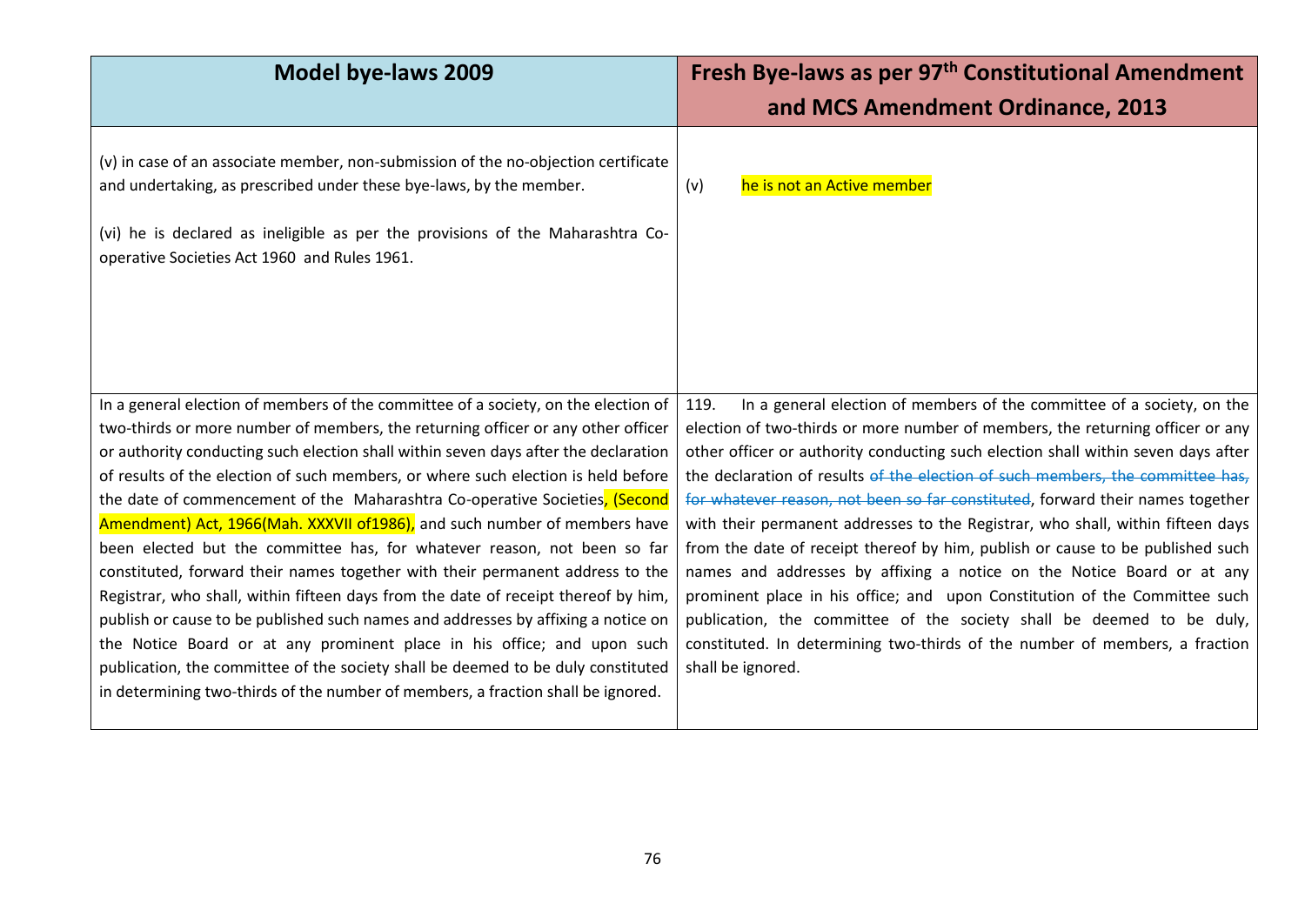| <b>Model bye-laws 2009</b>                                                                                            | Fresh Bye-laws as per 97 <sup>th</sup> Constitutional Amendment                                                      |  |  |
|-----------------------------------------------------------------------------------------------------------------------|----------------------------------------------------------------------------------------------------------------------|--|--|
|                                                                                                                       | and MCS Amendment Ordinance, 2013                                                                                    |  |  |
| 1)<br>A person shall cease to be the member of the Committee, if:                                                     | 120<br>(1)<br>A person shall cease to be the member of the Committee, if:                                            |  |  |
| (a) he has incurred any of the disqualifications mentioned under the bye-law no.<br>118 or;                           | a) he has incurred any of the disqualifications mentioned under the byelaw No.<br>118 or;                            |  |  |
| (b) he has failed to attend any three consecutive monthly meetings of the<br>Committee, without the leave of absence. | b) he has failed to attend any three consecutive monthly meetings of the<br>Committee, without the leave of absence. |  |  |
| (2) If a member of the Committee attracts any of the disqualifications under the                                      | If a member of the Committee attracts any of the disqualifications under<br>(2)                                      |  |  |
| bye-law no.120(1), the Committee shall record the fact in the minutes of its                                          | the bye-law No. 120 (1), the Committee shall record the fact in the minutes of its                                   |  |  |
| meeting and the Secretary of the Society shall inform the member and Registrar                                        | meeting and the Secretary of the Society shall inform the member and Registrar                                       |  |  |
| accordingly. Such member shall cease to be the member of Managing Committee                                           | accordingly. Such member shall cease to be the member of Managing Committee                                          |  |  |
| on the order of the Registrar.                                                                                        | on the order of the Registrar.                                                                                       |  |  |
| No member of the Committee shall be present at the consideration of any                                               | 121.<br>No member of the Committee shall be present at the consideration of                                          |  |  |
| matter, in which he is directly or indirectly interested.                                                             | any matter, in which he is directly or indirectly interested.                                                        |  |  |
| The period of office of the Committee elected under the bye-law no. 116(a) shall                                      | 122.<br>The period of office of the Committee elected under the bye-law No.                                          |  |  |
| be for 5 years.                                                                                                       | 116(a) shall be for 5 years from the date of election.                                                               |  |  |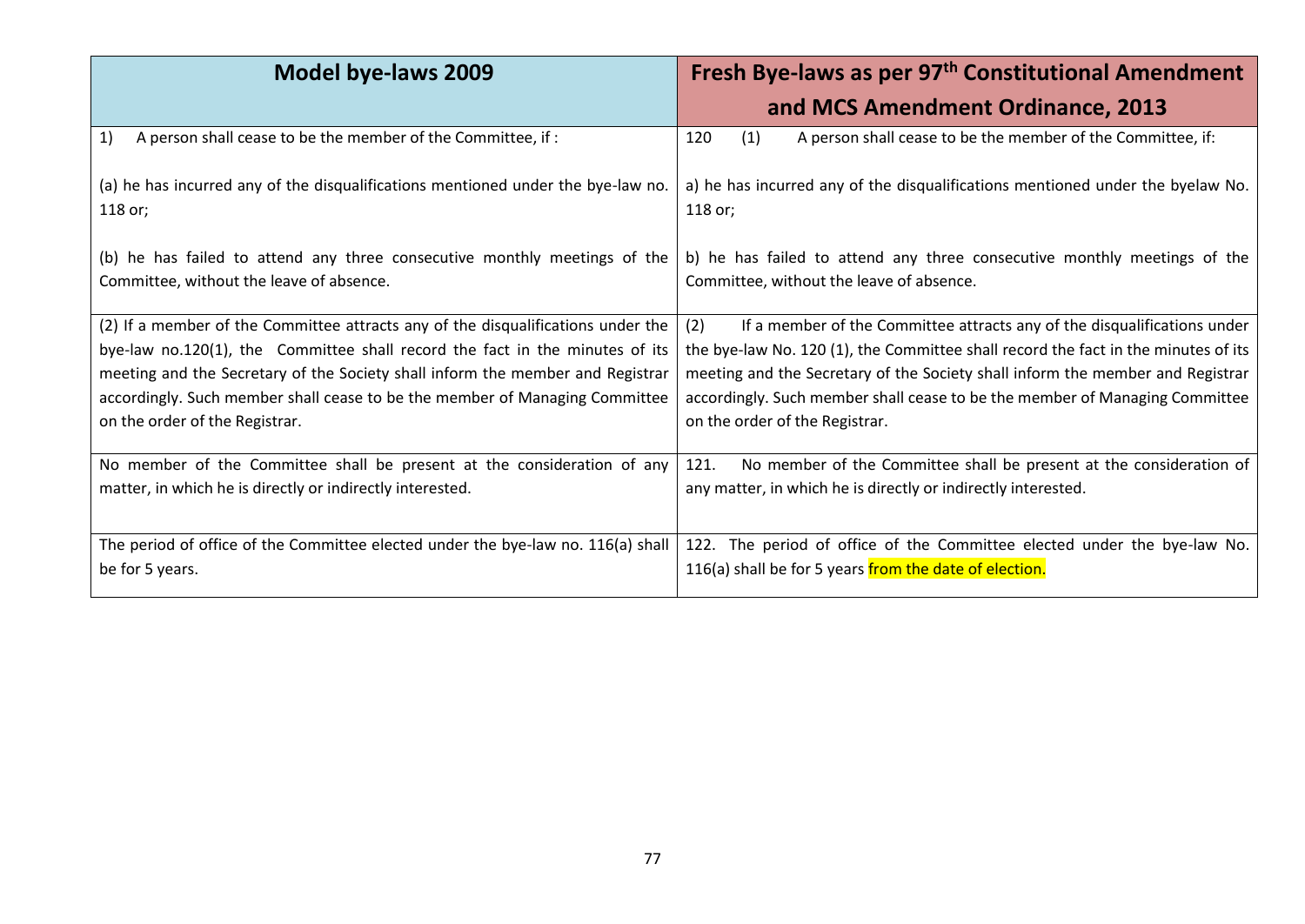| <b>Model bye-laws 2009</b>                                                                                                                                                                                                                                                                                                                                                                                                                                                           | Fresh Bye-laws as per 97 <sup>th</sup> Constitutional Amendment                                                                                                                                                                                                                                                                                                                                                                                                                               |  |  |
|--------------------------------------------------------------------------------------------------------------------------------------------------------------------------------------------------------------------------------------------------------------------------------------------------------------------------------------------------------------------------------------------------------------------------------------------------------------------------------------|-----------------------------------------------------------------------------------------------------------------------------------------------------------------------------------------------------------------------------------------------------------------------------------------------------------------------------------------------------------------------------------------------------------------------------------------------------------------------------------------------|--|--|
|                                                                                                                                                                                                                                                                                                                                                                                                                                                                                      | and MCS Amendment Ordinance, 2013                                                                                                                                                                                                                                                                                                                                                                                                                                                             |  |  |
| (a) The first meeting of the newly elected and outgoing Committee shall be held<br>within 30 days from the date of constitution of the new committee as per bye-law<br>No. 119.                                                                                                                                                                                                                                                                                                      | The first meeting of the newly elected and outgoing Committee shall be<br>123.<br>held within 15 days from the date of constitution of the new committee as per<br>bye-law No. 119 and the provisions of Section 73AAA.                                                                                                                                                                                                                                                                       |  |  |
| (b) Subject to the provisions of the bye-law no. 123(a), the Secretary of the<br>outgoing Committee shall issue notice of the first meeting of the newly elected<br>Committee and the outgoing Committee to the members there of. On failure of<br>the Secretary of the outgoing Committee to convene the said meeting, the<br>Chairman of the outgoing Committee shall call it. On the failure of both, the<br>Registering Authority call such a meeting.                           |                                                                                                                                                                                                                                                                                                                                                                                                                                                                                               |  |  |
| All records of the society shall be kept at its premises, convenient to the<br>Secretary, with the approval of the committee of the society.                                                                                                                                                                                                                                                                                                                                         | All records of the society shall be kept at its premises, convenient to the<br>124.<br>secretary, with the approval of the committee of the society.                                                                                                                                                                                                                                                                                                                                          |  |  |
| When the new Committee is elected, the Secretary of the outgoing Committee<br>shall prepare the list of papers and property of the society in his custody and<br>hand over the charge thereof to the outgoing Chairman. The retiring Chairman<br>shall hand over the charge of the office of the Committee and all papers and<br>property of the Society, in his possession to the Chairman of the new Committee,<br>as per provisions contained in Section 160 of the MCS Act 1960. | When the new committee is elected, the Secretary of the outgoing<br>125.<br>committee shall prepare the list of papers and property of the society in his<br>custody and hand over the charge thereof to the outgoing chairman. The retiring<br>Chairman shall hand over the charge of the officer of the committee and all<br>papers and property of the society, in his possession to the chairman of the new<br>Committee, as per provisions contained in Section 160 of the MCS Act 1960. |  |  |
| Note: The word "paper" used in this bye-law and any other bye-law shall mean all<br>or any items mentioned in the bye-laws Nos.142 and 143.                                                                                                                                                                                                                                                                                                                                          | Note: The word 'Paper' used in this bye -laws and any other bye-laws shall mean<br>all or any items mentioned in the bye-laws Nos.142 and 143.                                                                                                                                                                                                                                                                                                                                                |  |  |
| a) Every Committee, at its first meeting, after its election, shall elect a Chairman,<br>Secretary and Treasurer from amongst the members of the Committee.                                                                                                                                                                                                                                                                                                                          | 126. (a) Every Committee, at its first meeting, after its election shall elect a<br>Chairman. Secretary and Treasure from amongst the members of the<br>Committee.                                                                                                                                                                                                                                                                                                                            |  |  |
| (b) The Chairman, Secretary and Treasurer of the Society shall hold office for the<br>period of 5 years from the date on which he is elected to be the Chairman or as                                                                                                                                                                                                                                                                                                                | (b) The Officer of the society shall hold office for the period of 5 years from the                                                                                                                                                                                                                                                                                                                                                                                                           |  |  |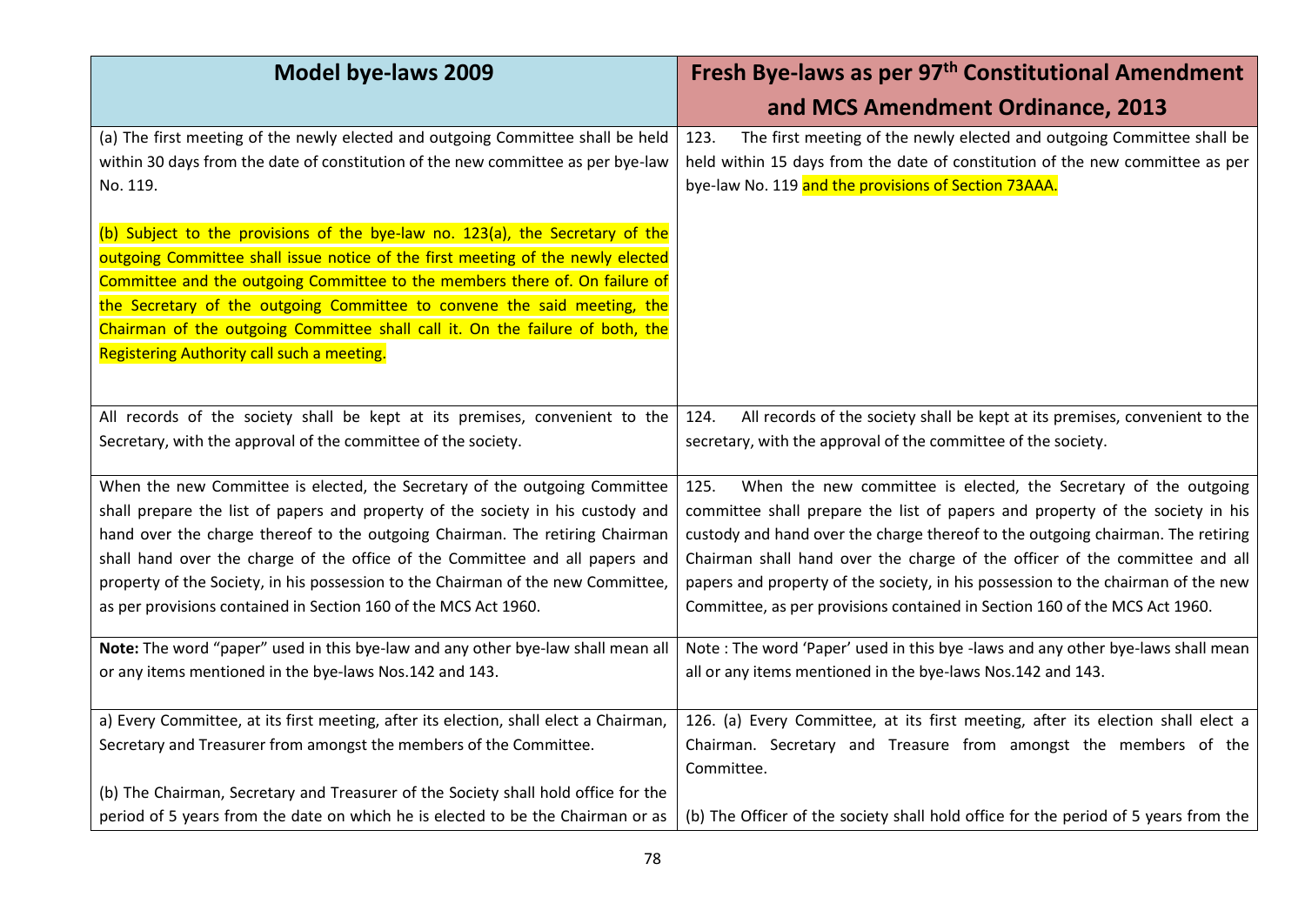| <b>Model bye-laws 2009</b>                                                                                                                                                                                                                                                                                                                                                                                                                                                                                                                                                                                                 | Fresh Bye-laws as per 97 <sup>th</sup> Constitutional Amendment<br>and MCS Amendment Ordinance, 2013                                                                                                                                                                                                                                                                                                                                                                                               |
|----------------------------------------------------------------------------------------------------------------------------------------------------------------------------------------------------------------------------------------------------------------------------------------------------------------------------------------------------------------------------------------------------------------------------------------------------------------------------------------------------------------------------------------------------------------------------------------------------------------------------|----------------------------------------------------------------------------------------------------------------------------------------------------------------------------------------------------------------------------------------------------------------------------------------------------------------------------------------------------------------------------------------------------------------------------------------------------------------------------------------------------|
| the case may be by the Secretary and Treasurer, but not beyond the expiry of<br>term of the Committee.                                                                                                                                                                                                                                                                                                                                                                                                                                                                                                                     | date of election.                                                                                                                                                                                                                                                                                                                                                                                                                                                                                  |
| Provided that he shall cease to be the Chairman, or as the case may be the<br>Secretary or Treasurer of the society, if the motion of 'No Confidence' is moved in<br>the special meeting of the Committee called, and presided by the Registrar or<br>such officer not below the rank of a Assistant Registrar, upon the notice given by<br>1/3rds members of the Committee and the motion of 'No Confidence' is passed<br>by 34th members present at such meeting, having attendance of at least 2/3rd<br>members of the Committee who are entitled to vote at the election of such<br>Chairman, Secretary and Treasurer. | Provided that he shall cease to be the Officer, if the motion of No Confidence is<br>moved in the special meeting of the Committee called and presided by the<br>Registrar or such officer not below the rank of a Assistant Registrar upon the<br>notice given by 1/3 <sup>rd</sup> member of the Committee and the motion of No<br>confidence is passed by the $2/3^{rd}$ members present at such meeting, who are<br>entitled to vote at the election of such Chairman, Secretary or Treasurer. |
| Provided further that another motion of 'No Confidence' shall not be brought<br>against the Chairman or as the case may be the Secretary or Treasurer of the<br>society unless the period of 6 months has elapsed from the date of the preceding<br>motion of the 'No Confidence'.                                                                                                                                                                                                                                                                                                                                         | Provided further that another motion of No Confidence shall not be brought<br>against the Chairman or as the case may be the Secretary or Treasurer of the<br>society unless the period of 6 months has elapsed from the date of proceeding<br>motion of the No Confidence.                                                                                                                                                                                                                        |
| The quorum for a Committee shall be* 3/4/5/6 members of the Committee. It<br>shall not be competent for the Committee to transact any business unless there is<br>the quorum at the time of consideration of every item on the agenda of the<br>meeting of the Committee.                                                                                                                                                                                                                                                                                                                                                  | 127. The Committee meeting shall be normally held in the premises of the<br>society. The quorum for Committee Meeting shall be as mentioned in Bye-law<br>No. 115. It shall not be competent for the committee to transact any business<br>unless there is the quorum at the time of consideration of every item on the<br>agenda of the meeting of the Committee.                                                                                                                                 |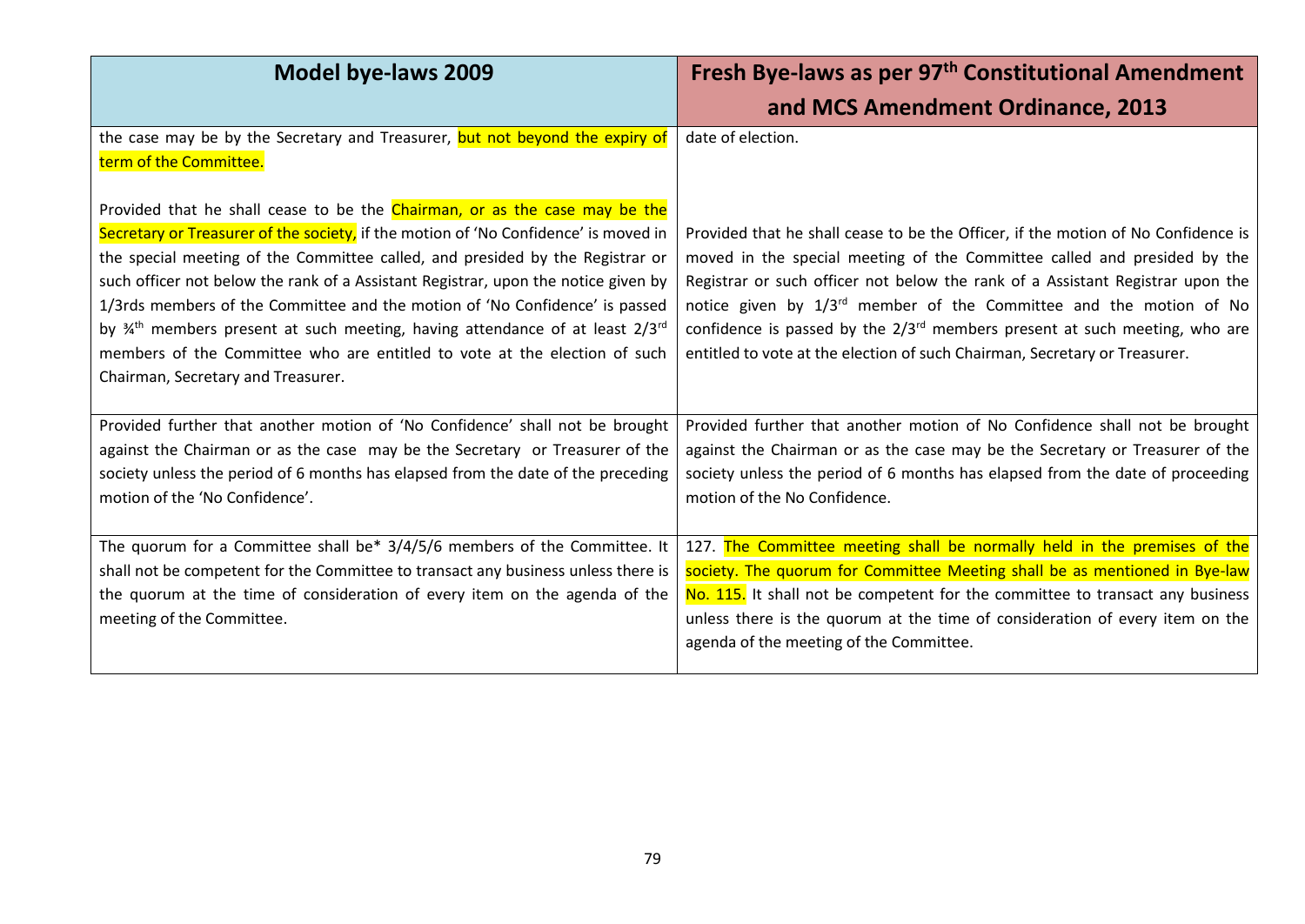| <b>Model bye-laws 2009</b>                                                                                                                                                           | Fresh Bye-laws as per 97 <sup>th</sup> Constitutional Amendment                                                                                                                       |  |  |
|--------------------------------------------------------------------------------------------------------------------------------------------------------------------------------------|---------------------------------------------------------------------------------------------------------------------------------------------------------------------------------------|--|--|
|                                                                                                                                                                                      | and MCS Amendment Ordinance, 2013                                                                                                                                                     |  |  |
| 1) The Committee shall meet as often as necessary but at least once in a month.                                                                                                      | 128. (1) The Committee shall meet as often as necessary but at least once in a<br>month.                                                                                              |  |  |
| 2) In case of emergency, the Committee may place a resolutions and get the same<br>passed by the Committee Members, However the same be placed before the next<br>immediate meeting. | (2) In case of emergency, the Committee may place a resolutions and get the<br>same passed by the committee members, however the same be placed before<br>the next immediate meeting. |  |  |
| In the event of vacancies in the Committee, caused on account of the death,                                                                                                          | A casual vacancy on the Committee may be filled by nomination out of a<br><u>129.</u>                                                                                                 |  |  |
| resignation, disqualification or removal of any members of the Committee, by the                                                                                                     | same class of Active members in respect of which the casual vacancy has arisen                                                                                                        |  |  |
| Registrar, the Committee may fill in such vacancies by co-option on the                                                                                                              | as per provisions of Sec. 73 CB and as per the instructions issued by State                                                                                                           |  |  |
| Committee of any other members eligible to be on the Committee, irrespective of                                                                                                      | <b>Election Authority.</b>                                                                                                                                                            |  |  |
| fact whether there is the quorum or not, not withstanding anything contained in                                                                                                      |                                                                                                                                                                                       |  |  |
| the Bye-law No. 127. However, such vacancies by co-option shall not be more                                                                                                          |                                                                                                                                                                                       |  |  |
| than two.                                                                                                                                                                            |                                                                                                                                                                                       |  |  |
| The period of office of the co-opted member of the Committee shall be co-<br>terminus with tenure of office of the Committee.                                                        | The period of office of the co-opted member of the Committee shall be<br>130.<br>coterminous with tenure of office of the Committee.                                                  |  |  |
| A member of the Committee may, by a letter, addressed to the Chairman of the                                                                                                         | 131. A member of the Committee may, by a letter addressed to the Chairman                                                                                                             |  |  |
| Society, resign his membership of the Committee. The resignation shall be                                                                                                            | of the society, resign his membership of the committee. The resignation shall be                                                                                                      |  |  |
| effective from the date it is accepted by the Committee or on expiry of the period                                                                                                   | effective from the date it is accepted by the Committee or on expiry or the                                                                                                           |  |  |
| of one month from the date of receipt of the letter of resignation by the                                                                                                            | period of one month from the date of the receipt of the letter or resignation by                                                                                                      |  |  |
| Chairman or the Secretary of the society, whichever is earlier.                                                                                                                      | the Chairman or the Secretary of the Society, whichever is earlier.                                                                                                                   |  |  |
|                                                                                                                                                                                      |                                                                                                                                                                                       |  |  |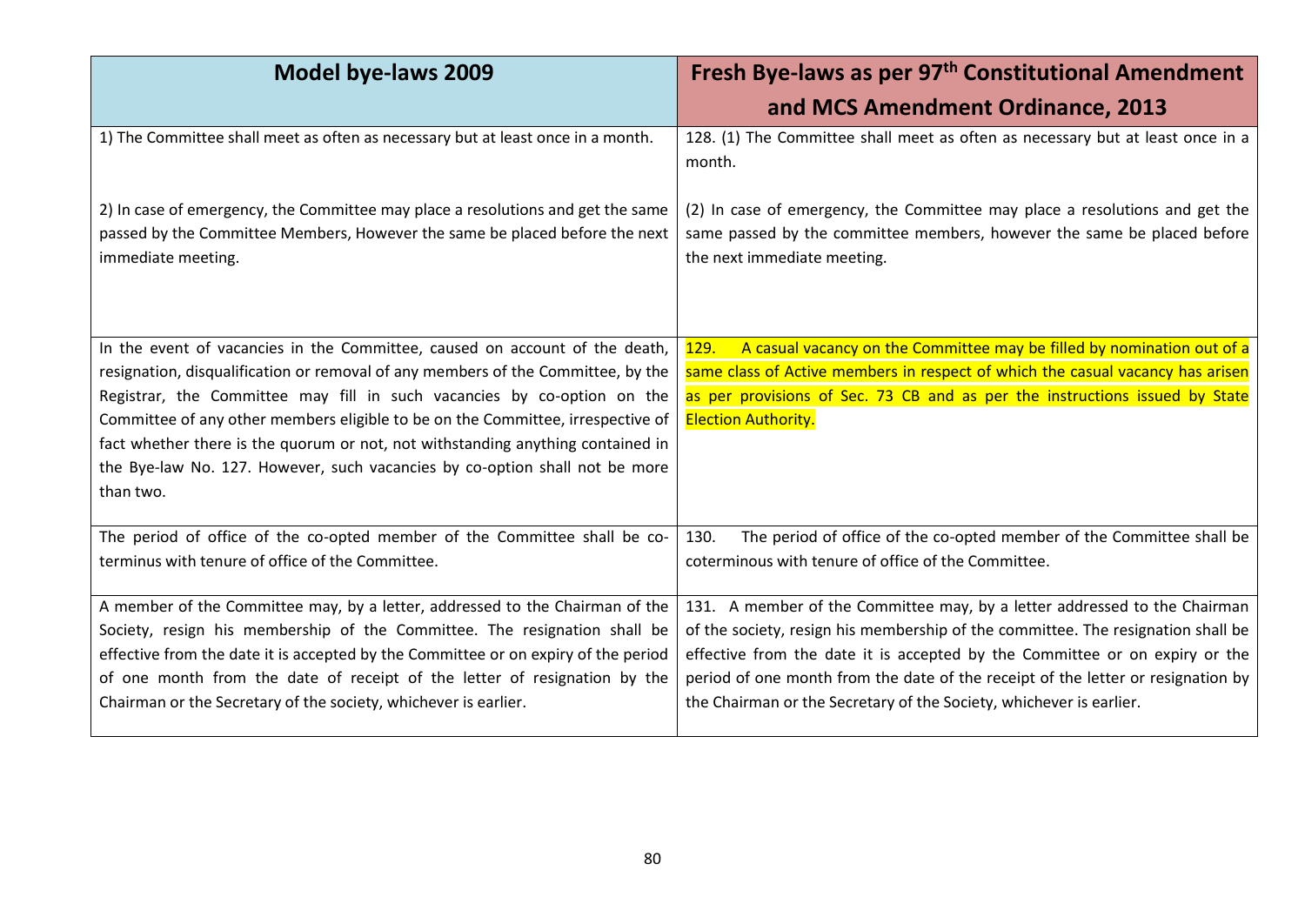| <b>Model bye-laws 2009</b>                                                                                                                                                                                                                                                                                                                                                                                                                    | Fresh Bye-laws as per 97 <sup>th</sup> Constitutional Amendment                                                                                                                                                                                                                                                                                                                                                                                                                                 |  |  |
|-----------------------------------------------------------------------------------------------------------------------------------------------------------------------------------------------------------------------------------------------------------------------------------------------------------------------------------------------------------------------------------------------------------------------------------------------|-------------------------------------------------------------------------------------------------------------------------------------------------------------------------------------------------------------------------------------------------------------------------------------------------------------------------------------------------------------------------------------------------------------------------------------------------------------------------------------------------|--|--|
|                                                                                                                                                                                                                                                                                                                                                                                                                                               | and MCS Amendment Ordinance, 2013                                                                                                                                                                                                                                                                                                                                                                                                                                                               |  |  |
| a) The Chairman of the Society may resign his office as Chairman by a letter<br>address to the Secretary of the Society.                                                                                                                                                                                                                                                                                                                      | (a)<br>132.<br>The Chairman of the Society may resign his office as Chairman by<br>a letter addressed to the Secretary of the Society.                                                                                                                                                                                                                                                                                                                                                          |  |  |
| (b) The Secretary or Treasurer of the society may resign his office as Secretary or<br>Treasurer by a letter addressed to the Chairman of the Society.                                                                                                                                                                                                                                                                                        | (b) The Secretary or Treasurer of the society may resign his office as Secretary or<br>Treasurer by a letter addressed to the Chairman of the Society.                                                                                                                                                                                                                                                                                                                                          |  |  |
| (c)Chairman/Secretary/Treasurer's resignation will be effective only after its<br>acceptance and handling over the charge to the newly elected<br>Chairman/Secretary/Treasurer, as the case may be.                                                                                                                                                                                                                                           | (c)Chairman/Secretary/Treasurer's resignation will be effective only after its<br>acceptance and handing over the charge to the newly elected Chairman/<br>Secretary/ Treasurer, as the case may be.                                                                                                                                                                                                                                                                                            |  |  |
| (d) The Committee may accept the resignation of the office of the<br>Chairman/Secretary only after it is satisfied that the Chairman/ Secretary/<br>Treasurer only after it is satisfied that the Chairman or as the case may be the<br>Secretary or Treasurer of the Society has brought up-to-date the work entrusted<br>to him and has produced the entire papers and property of the Society, in his<br>possession, before the Committee. | (d) The Committee may accept the resignation of the office of the Chairman/<br>Secretary/ Treasurer only after it is satisfied that the Chairman or as the case<br>may be the Secretary or Treasurer of the society has brought up-to- date the<br>work entrusted to him and has produced the entire papers and property of the<br>society, in his possession, before the Committee                                                                                                             |  |  |
| (e) In case entire Committee intends to resign, the resignations of the Committee<br>shall be placed before the general body and such resignations shall be effective<br>from the date of acceptance of such resignations by the General Body. The<br>Committee shall continue in office till alternate arrangement is made for the<br>management of the Society.                                                                             | (e) In case entire committee intends to resign, the resignations of the committee<br>shall be placed before the general body and such resignations shall be effective<br>from the date of acceptance of such resignations by the General Body. This fact<br>of acceptance of resignations of the entire Committee by the General Body, shall<br>be communicated to the Registrar by the outgoing officers and Registrar may<br>take necessary action as provided under section 77 A of the Act. |  |  |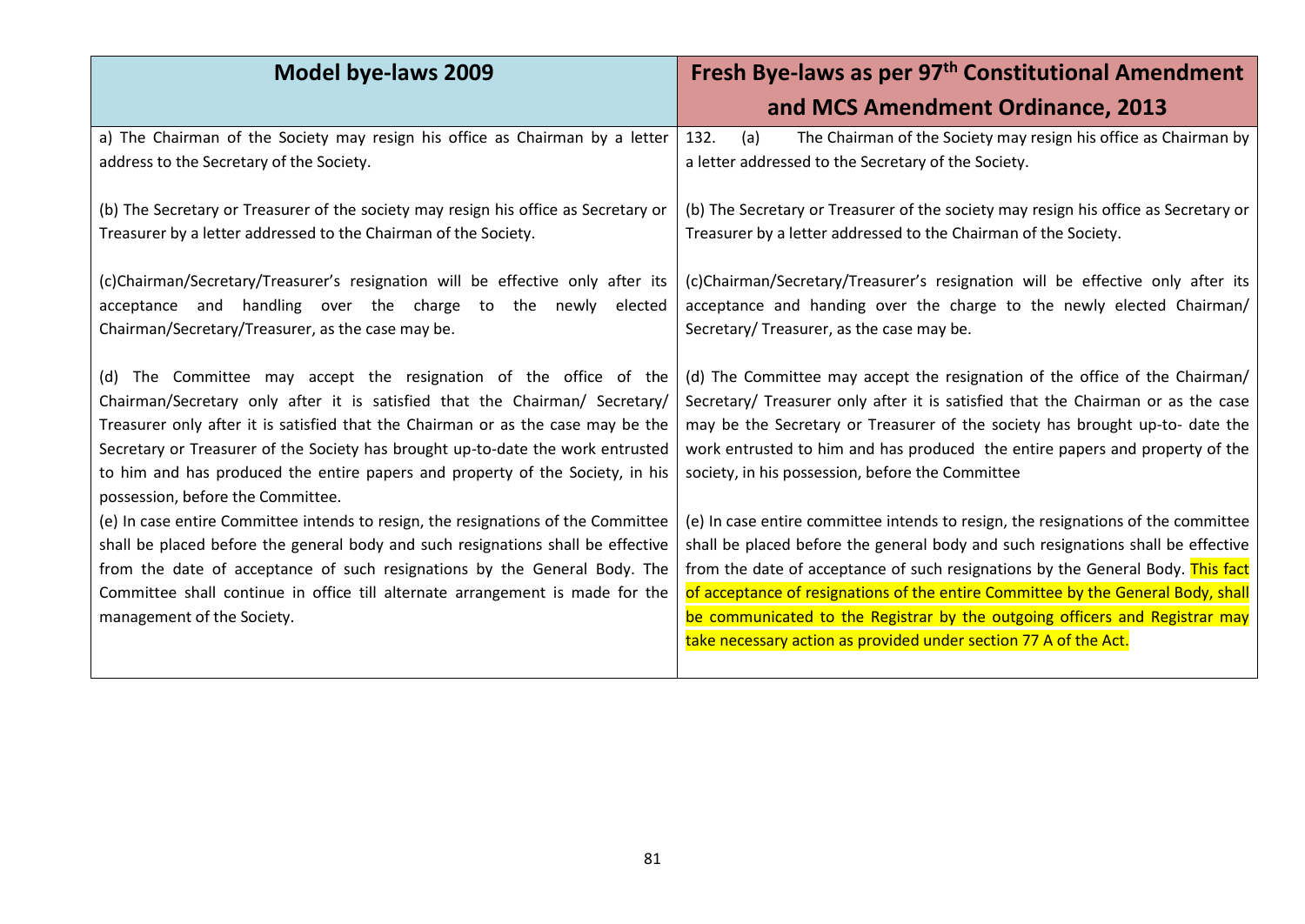| <b>Model bye-laws 2009</b>                                                                                                                                                                                                                                                                                                                                                                                                                                                                                                                                                                                                                                                                                                    | Fresh Bye-laws as per 97 <sup>th</sup> Constitutional Amendment                                                                                                                                                                                                                                                                                                                                                                                                                                                                                                                                                                                                                                                                          |  |  |
|-------------------------------------------------------------------------------------------------------------------------------------------------------------------------------------------------------------------------------------------------------------------------------------------------------------------------------------------------------------------------------------------------------------------------------------------------------------------------------------------------------------------------------------------------------------------------------------------------------------------------------------------------------------------------------------------------------------------------------|------------------------------------------------------------------------------------------------------------------------------------------------------------------------------------------------------------------------------------------------------------------------------------------------------------------------------------------------------------------------------------------------------------------------------------------------------------------------------------------------------------------------------------------------------------------------------------------------------------------------------------------------------------------------------------------------------------------------------------------|--|--|
|                                                                                                                                                                                                                                                                                                                                                                                                                                                                                                                                                                                                                                                                                                                               | and MCS Amendment Ordinance, 2013                                                                                                                                                                                                                                                                                                                                                                                                                                                                                                                                                                                                                                                                                                        |  |  |
| The Secretary of the Society shall give 3 days clear notice of every meeting of the<br>Committee to all the members of the Committee, which shall state the date, time<br>and place of the meeting and the business to be transacted there at, in<br>consultation with the Chairman of the Society. Where the Secretary of the Society<br>fails to issue such a notice and agenda of any meeting of the Committee, the<br>Chairman of the Society shall issue it. If the Chairman and the Secretary of the<br>Society fail to issue a notice and agenda of any meeting of the Committee, the<br>concerned Housing Federation, of which Society is affiliated, on its receipt of such<br>information, may call such a meeting. | 133. The Secretary of the society shall give 3 clear day's notice of meetings of<br>the Committee to all the members of the Committee which shall state the date,<br>time and place of the meeting and the business to be transacted there at, in<br>consultation with the chairman of the society. Where the Secretary of the society<br>fails to issue such a notice and agenda of any meeting of the Committee, the<br>Chairman of the society shall issue it. If the Chairman and the Secretary of the<br>society fail to issue a notice and agenda of any meeting of the Committee, the<br>concerned Housing Federation, of which society is affiliated, on its receipt of<br>such information and request may call such a meeting. |  |  |
| The Chairman of the society shall preside over all the meetings of the Committee,<br>provided that if at any meeting of the Committee, he is absent, those members of<br>the Committee present shall elect one of them to be the Chairman, for the<br>occasion, who shall preside over the meeting.                                                                                                                                                                                                                                                                                                                                                                                                                           | 134.<br>The Chairman of the society shall preside over all the meetings of the<br>Committee, provided that if at any meeting of the Committee, he is absent,<br>those members of the Committee present shall elect one of them to be the<br>chairman, for that occasion, who shall preside over the meeting.                                                                                                                                                                                                                                                                                                                                                                                                                             |  |  |
| Every member of the Committee shall have one vote. However, in case of equality<br>of votes, the Chairman of the meeting will have a second or casting vote. All<br>decisions shall be taken by majority of votes.                                                                                                                                                                                                                                                                                                                                                                                                                                                                                                            | Every member of the Committee shall have one vote. However in case of<br>135.<br>equality of votes the chairman of the meeting will have a second or casting vote.<br>All decisions shall be taken by majority of vote.                                                                                                                                                                                                                                                                                                                                                                                                                                                                                                                  |  |  |
| On a requisition by 1/3rd of the members of the Committee, the Secretary of the<br>society shall convene a special meeting of the committee within 7 days of the<br>date of receipt of the requisition to discuss the matters mentioned in the<br>requisition. On the failure of the Secretary of the society to convene such a<br>meeting, within the time stipulated, the procedure laid down under the bye-law<br>No.133 shall be followed.                                                                                                                                                                                                                                                                                | On a requisition by 1/3rd of the members of the committee, the<br>136.<br>secretary of the society shall convene a special meeting of the committee within<br>7 days of the date of receipt of the requisition to discuss the matter mentioned<br>in the requisition to discuss the matter mentioned in the requisition. On the<br>failure of the secretary of the society to convene such a meeting within the time<br>stipulated the procedure laid down under the bye-laws No. 133 shall be<br>followed.                                                                                                                                                                                                                              |  |  |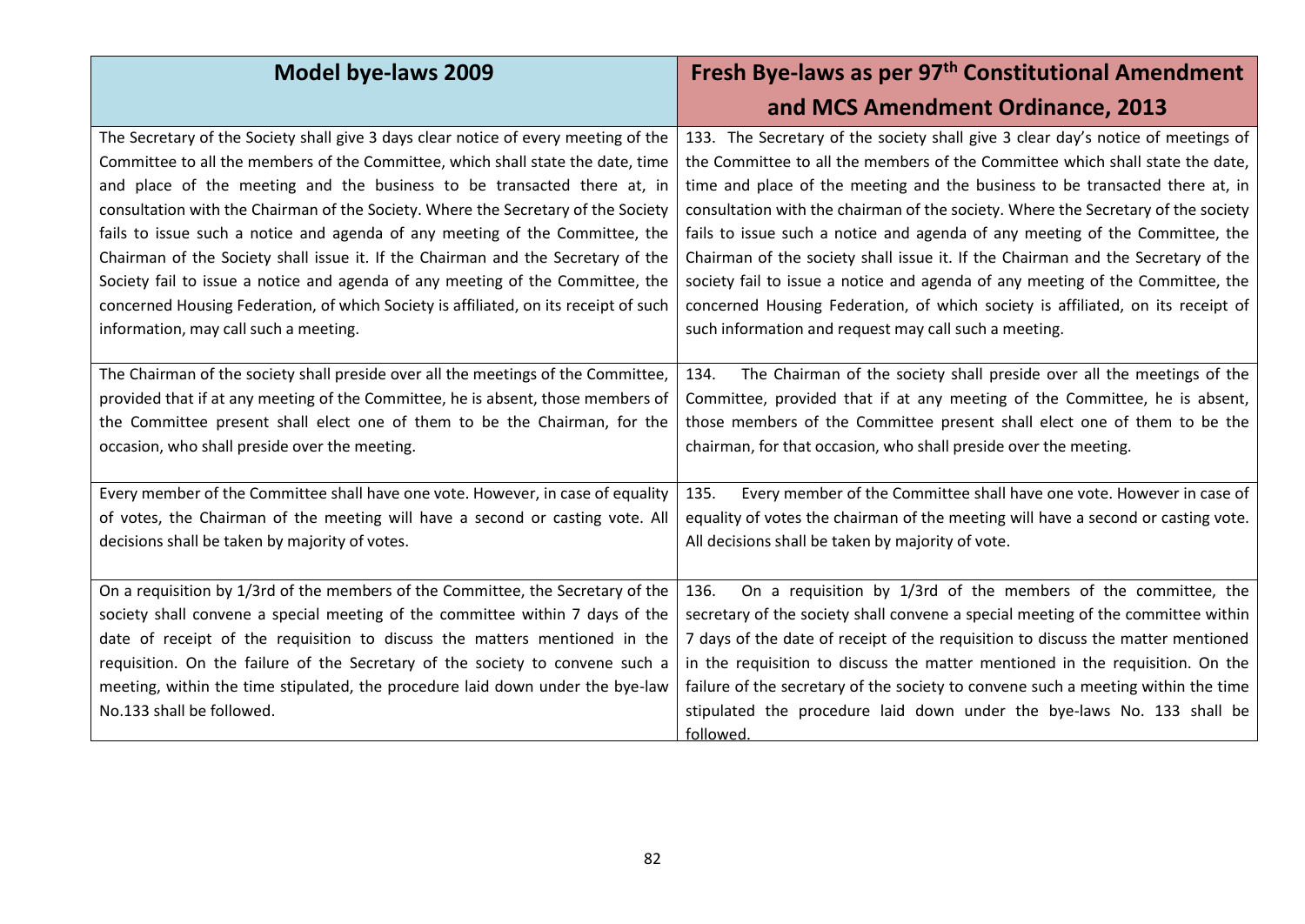| <b>Model bye-laws 2009</b>                                                                                                                                                                                                                                                                                                                                                                                                                    |                                                                                                                                                        |                                                                                     |                                                                                                                                                                                                                                                                                                                                                                                                                              | Fresh Bye-laws as per 97 <sup>th</sup> Constitutional Amendment<br>and MCS Amendment Ordinance, 2013 |                                                                                    |  |  |
|-----------------------------------------------------------------------------------------------------------------------------------------------------------------------------------------------------------------------------------------------------------------------------------------------------------------------------------------------------------------------------------------------------------------------------------------------|--------------------------------------------------------------------------------------------------------------------------------------------------------|-------------------------------------------------------------------------------------|------------------------------------------------------------------------------------------------------------------------------------------------------------------------------------------------------------------------------------------------------------------------------------------------------------------------------------------------------------------------------------------------------------------------------|------------------------------------------------------------------------------------------------------|------------------------------------------------------------------------------------|--|--|
| The Secretary of the society shall attend every meeting of the Committee and<br>record its minutes and place the same for confirmation before the next meeting<br>of the Committee, after the minutes are signed by the Secretary of the Society<br>and the Chairman of the meeting. In the absence of the Secretary of the society,<br>the Chairman of the society shall make alternate arrangement for recording<br>minutes of the meeting. |                                                                                                                                                        | 137.                                                                                | The secretary of the society shall attend every meeting of the committee<br>and record its minutes and place the same for confirmation before the next<br>meeting of the committee, after the minutes are signed by the Secretary of the<br>society and the chairman of the meeting in the absence of the Secretary the<br>Chairman of the Society shall make alternate arrangement for recording minutes<br>of the meeting. |                                                                                                      |                                                                                    |  |  |
| The members of the Committee shall be jointly and severally liable for making<br>good any loss, which the society may suffer on account of their negligence or<br>omission to perform any of the duties and functions cast on them under the MCS<br>Act 1960, MCS Rules 1961 and the bye-laws of the society.                                                                                                                                 |                                                                                                                                                        | 138.                                                                                | The members of the Committee shall be jointly and severally responsible<br>for all the decisions taken by the committee during its term relating to the<br>business of the society. The members of the committee shall be jointly and<br>severally responsible for all the acts and omissions detrimental to the interest of<br>the society.                                                                                 |                                                                                                      |                                                                                    |  |  |
| 139. Subject to the bye-law 113. the Committee shall exercise the powers and<br>discharge the functions and duties as mentioned hereunder:                                                                                                                                                                                                                                                                                                    |                                                                                                                                                        | 139.                                                                                | Subject to the bye - law 113 the Committee shall exercise the powers<br>and discharge the functions and duties as mentioned hereunder.                                                                                                                                                                                                                                                                                       |                                                                                                      |                                                                                    |  |  |
| Sr.<br>no                                                                                                                                                                                                                                                                                                                                                                                                                                     | Items of the powers, functions and duties                                                                                                              | <b>The</b><br><b>Byelaw No.</b><br>which the<br>power,<br>function or<br>duty falls | Sr.<br>no.                                                                                                                                                                                                                                                                                                                                                                                                                   | Items of the powers, functions and duties                                                            | <b>The</b><br><b>Byelaw No.</b><br>which the<br>power<br>function or<br>duty falls |  |  |
| 1.                                                                                                                                                                                                                                                                                                                                                                                                                                            | To consider acceptance of deposits from members and<br>Raising of funds                                                                                | 11                                                                                  | 1.                                                                                                                                                                                                                                                                                                                                                                                                                           | To consider acceptance of deposits from members and<br>raising of funds                              | 11                                                                                 |  |  |
| 2.                                                                                                                                                                                                                                                                                                                                                                                                                                            | To consider and recommend to the meeting of the<br>general body, the rates of contribution of the Repairs<br>and Maintenance Fund and the Sinking Fund | $13(a)$ and<br>13(c)                                                                | 2.                                                                                                                                                                                                                                                                                                                                                                                                                           | To consider and recommend to the meeting of the<br>general body, the rates of contribution           | $13(a)$ and<br>13(c)                                                               |  |  |
| 3.                                                                                                                                                                                                                                                                                                                                                                                                                                            | To consider all matters relating to the creation<br>investment and utilization of the Repairs and<br>Maintenance fund, Reserve Fund and Sinking Fund.  | $12(i)$ and<br>(ii), 14(a),<br>$(b)$ and $c)$ ,                                     |                                                                                                                                                                                                                                                                                                                                                                                                                              |                                                                                                      |                                                                                    |  |  |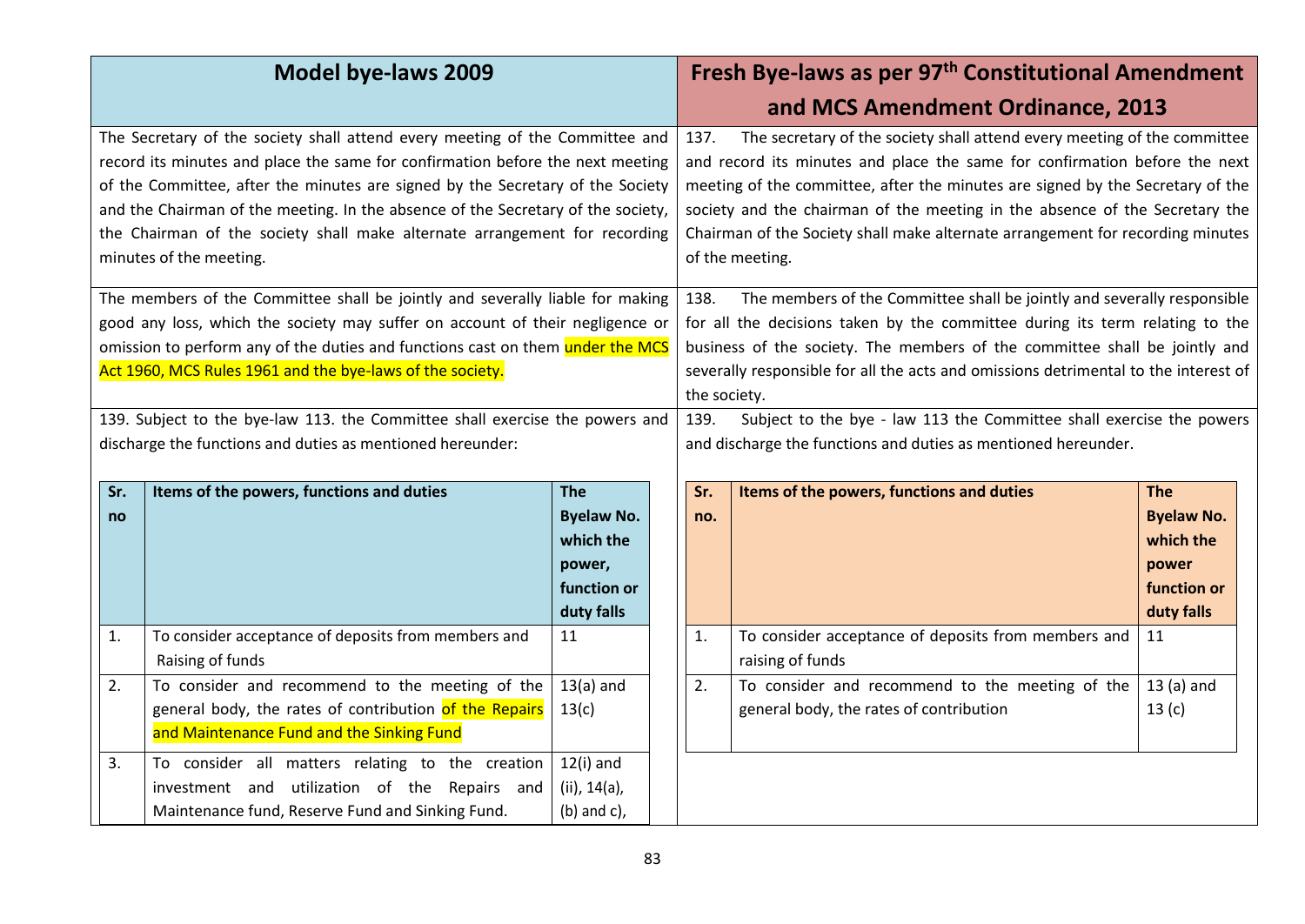| <b>Model bye-laws 2009</b> |                                                                                                                                                                             |                | Fresh Bye-laws as per 97 <sup>th</sup> Constitutional Amendment |     |                                                                                                                                                                                                    |                                                    |
|----------------------------|-----------------------------------------------------------------------------------------------------------------------------------------------------------------------------|----------------|-----------------------------------------------------------------|-----|----------------------------------------------------------------------------------------------------------------------------------------------------------------------------------------------------|----------------------------------------------------|
|                            |                                                                                                                                                                             |                |                                                                 |     | and MCS Amendment Ordinance, 2013                                                                                                                                                                  |                                                    |
|                            |                                                                                                                                                                             | 15.            |                                                                 | 3.  | To consider all matter relating to the creation,<br>utilization of the Repairs &<br>investment and<br>maintenance Reserve Fund and Sinking Fund.                                                   | $12(i)$ and<br>(ii) $14$ (a),<br>$(b)$ and $(c)$ , |
| 4.<br>5.                   | To consider and decide the resignations received from<br>Members, associate members & nominal members.<br>To ensure that nominations and revocations there of               | 27 to 30<br>33 |                                                                 |     |                                                                                                                                                                                                    | 15.                                                |
|                            | are recorded in the minutes of the meetings of the<br>Committee.                                                                                                            |                |                                                                 | 4.  | To consider and decide the resignations received form<br>member, associate members & nominal members.                                                                                              | 27 to 30                                           |
| 6.                         | To take action on the report of the Secretary on<br>inspection of the flats.                                                                                                | 48(b)          |                                                                 | 5.  | To ensure that nomination and revocations thereof are<br>recorded in the minutes of the committee.                                                                                                 | 33                                                 |
| 7.                         | To take action on cases of cessation of membership,<br>including associate and nominal membership.                                                                          | 61             |                                                                 | 6.  | To take action on the report of the Secretary on<br>inspection of the Flats.                                                                                                                       | 48(b)                                              |
| 8.                         | To consider and decide the applications for various<br>purposes received by the Society.                                                                                    | 65             |                                                                 | 7.  | To take action on cases of cessation of membership,<br>including associate and nominal membership                                                                                                  | 61                                                 |
| 9.                         | To consider and decide cases of refund of shares &<br>interest in the Capital/Property of the Society where the<br>shares and interest in the capital/property are acquired | 66             |                                                                 | 8.  | To consider and decide the applications for various<br>purposes received by the society                                                                                                            | 65                                                 |
| 10.                        | by the society.<br>To fix the rate of insurance premium in respect of<br>commercial use of flats.                                                                           | 69(a)(xi)      |                                                                 | 9.  | To Consider and decide cases of refund of shares and<br>interest in the capital/ property of the society where<br>the shares and interest in the capital / property are<br>acquired by the society | 66                                                 |
| 11                         | To fix in respect of every flat the society's charges on<br>the basis of the proportion laid down under the bye-<br>laws 69(a).                                             | 69(b)          |                                                                 | 10. | To fix the rate of insurance premium in respect of<br>commercial use of flats.                                                                                                                     | 69 &a) (xi)                                        |
| 12                         | To review the position of recovery of the Charges<br>due to the society from the members and to initiate<br>action against defaulting members                               | 71             |                                                                 | 11. | To fix in respect of every flat the society's charges on<br>the basis of the proportion laid down under the bye-law<br>69(a)                                                                       | 69(b)                                              |
| 13                         | To verify compliance of the provisions relating to<br>charging of interest on defaulted charges of the society.                                                             | 72             |                                                                 | 12. | To review the position of recovery of the charges due to<br>the society from members and to initiate action against                                                                                | 72                                                 |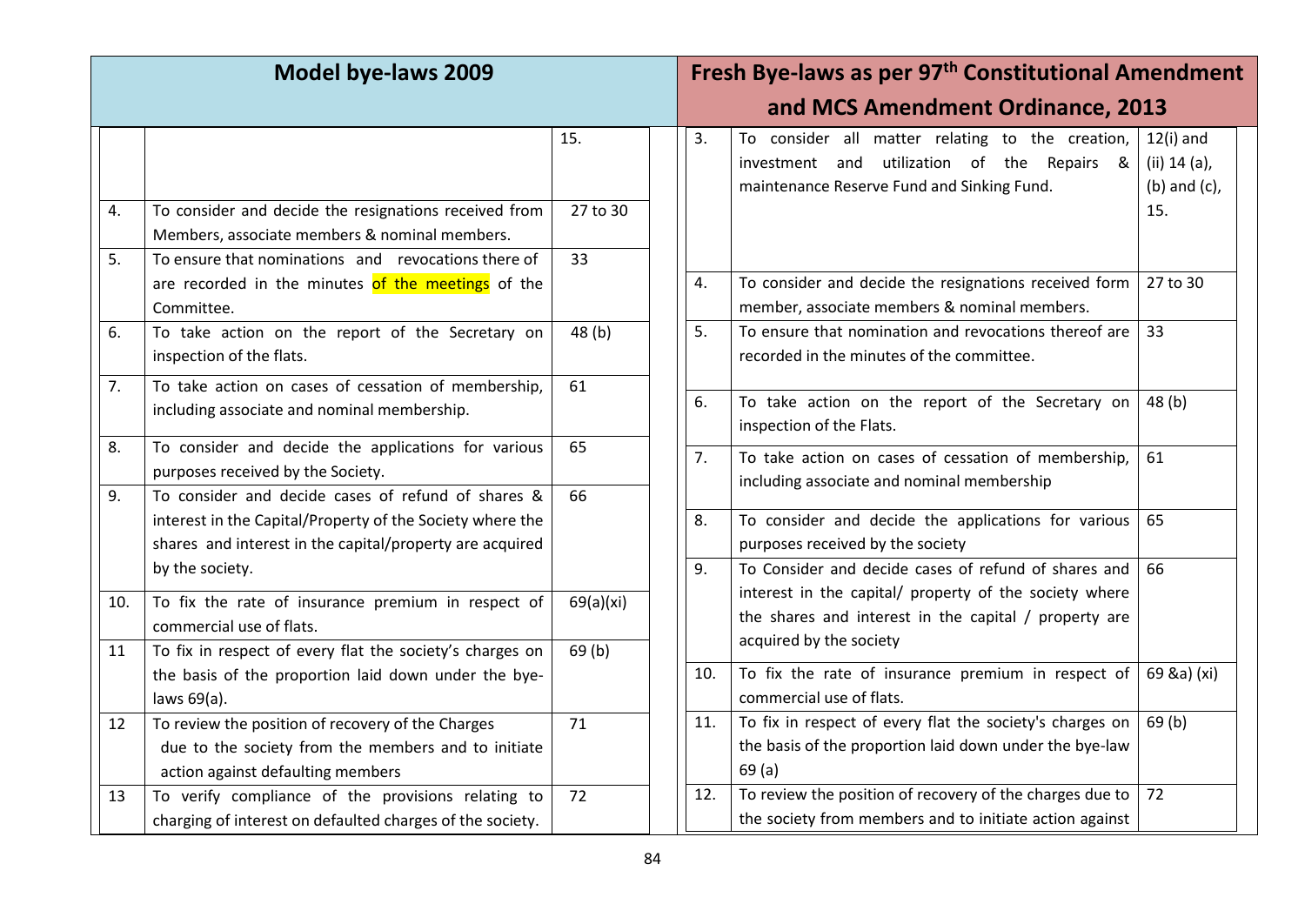| <b>Model bye-laws 2009</b> |                                                                                                                                                                    | Fresh Bye-laws as per 97 <sup>th</sup> Constitutional Amendment |  |            |                                                                                                                                                                                                           |           |
|----------------------------|--------------------------------------------------------------------------------------------------------------------------------------------------------------------|-----------------------------------------------------------------|--|------------|-----------------------------------------------------------------------------------------------------------------------------------------------------------------------------------------------------------|-----------|
|                            |                                                                                                                                                                    |                                                                 |  |            | and MCS Amendment Ordinance, 2013                                                                                                                                                                         |           |
| 14                         | To authorize a member of the Committee to attest deed<br>of conveyance, share certificates and any other<br>documents to which the seal of the society is affixed. | 74                                                              |  | 13.<br>14. | defaulted charges of the society<br>To verify compliance of the provisions relating to<br>charging of interest in defaulted charges of the society<br>To authority authorize a member of the Committee to | 72<br>74  |
| 15                         | To issue letters of allotment of flats to those who have<br>purchased flats from the Promoter (Builder).                                                           | 76(a)                                                           |  |            | attest deed of conveyance, share certificates and any<br>other documents to which the seal of the society is<br>affixed.                                                                                  |           |
| 16.                        | To make available papers of the society for perusal if<br>asked for by the members                                                                                 | 32 and 27<br>95                                                 |  | 15.        | To issue letters of allotment of flats to those who have                                                                                                                                                  | 76(a)     |
| 17.                        | To ensure holding of every annual meeting of the<br>general body within the prescribed period.                                                                     |                                                                 |  | 16         | purchased flats from the Promoter (Builder)<br>To make available papers of the society for perusal if<br>asked for by the members                                                                         | 32 and 27 |
| 18.                        | To ensure that all matters required to be considered at<br>an annual meeting of the general body are kept on the<br>agenda of the meeting.                         | 96                                                              |  | 17.        | To ensure holding of every annual meeting of the<br>general body are kept on the agenda of the meeting<br>within the prescribed period.                                                                   | 96 95     |
| 19.                        | To call a special meeting of the general body when<br>required                                                                                                     | 97                                                              |  | 18         | To ensure that all matters required to be considered at<br>an annual meeting of the general body are kept on the<br>agenda of the meeting                                                                 | 96        |
| 20                         | To arrange for election of a new Committee prior to the<br>expiry of the period of the existing committee.                                                         | 116(a)                                                          |  | 19         | To call a special meeting of the general body when                                                                                                                                                        | 97        |
| 21                         | To ensure that after elections new committee is duly<br>constituted.                                                                                               | 119                                                             |  | 20         | required<br>To arrange for election of a new Committee prior to the                                                                                                                                       | 116(a)    |
| 22                         | To elect office-bearers of the society.                                                                                                                            | 126(a)                                                          |  |            | expiry of the period-tenure of the existing committee                                                                                                                                                     |           |
| 23                         | To ensure that a meeting of the committee is held once<br>in a month.                                                                                              | 128                                                             |  | 21         | To ensure that after elections new committee is duly<br>constituted                                                                                                                                       | 119       |
| 24                         | To fill in vacancies on the Committee.                                                                                                                             | 129                                                             |  | 22         | To elect office - bearers of the society                                                                                                                                                                  | 126(a)    |
| 25.                        | To consider resignation of a member of the Committee.                                                                                                              | 131                                                             |  | 23         | To ensure that a meeting of the committee is held once                                                                                                                                                    | 128       |
| 26                         | To consider resignation of an office bearer of the                                                                                                                 | $132(c)$ (d)                                                    |  |            | in a month                                                                                                                                                                                                |           |
|                            | society.                                                                                                                                                           |                                                                 |  | 24         | to fill in vacancies of the Committee                                                                                                                                                                     | 129       |
| 27.                        | To obtain securities from the paid employees of the                                                                                                                | 148                                                             |  | 25         | To consider resignation of a member of the committee                                                                                                                                                      | 131       |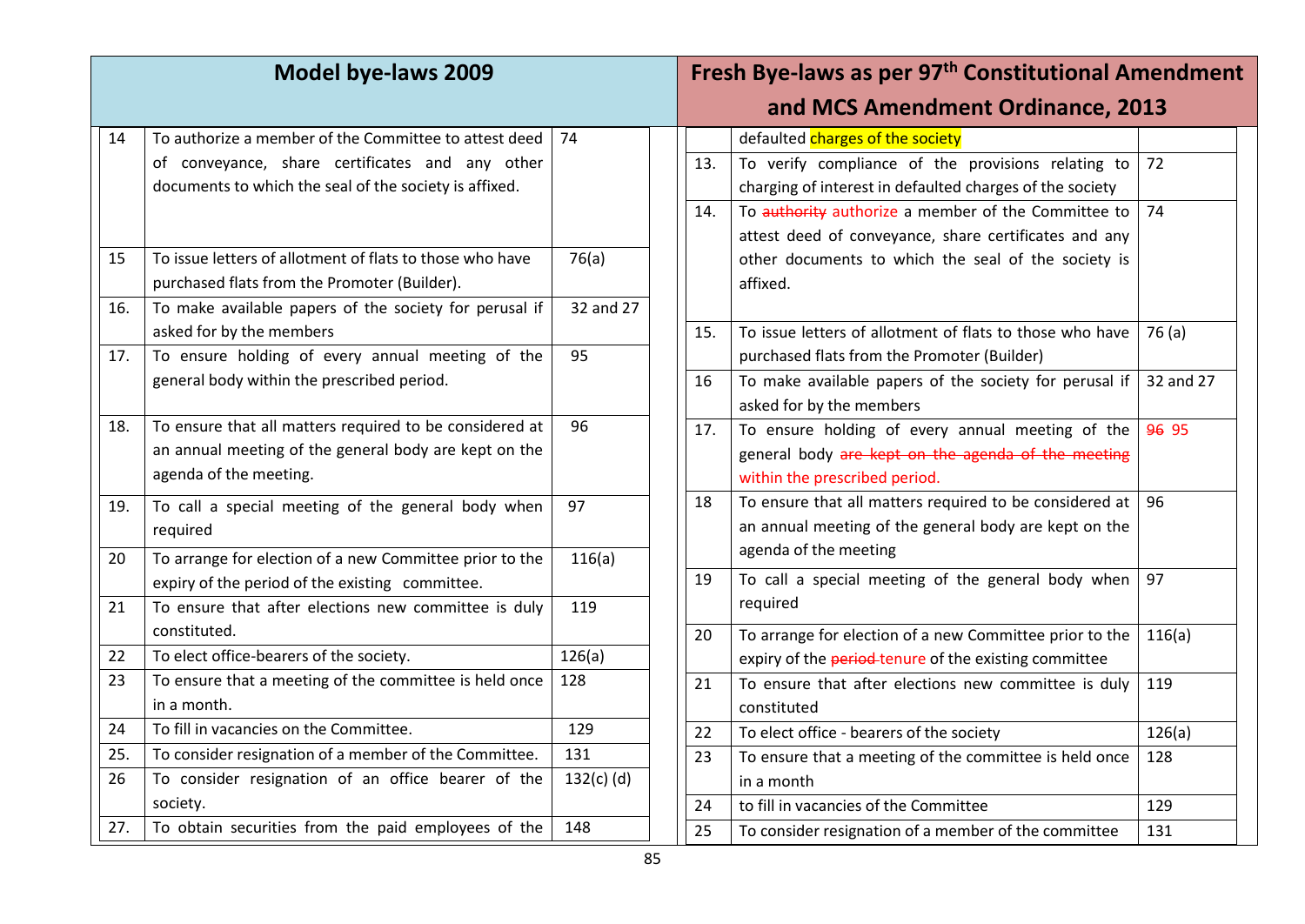| Model bye-laws 2009 |                                                                                                                                  |           | Fresh Bye-laws as per 97 <sup>th</sup> Constitutional Amendment |                                                                                                                                    |          |
|---------------------|----------------------------------------------------------------------------------------------------------------------------------|-----------|-----------------------------------------------------------------|------------------------------------------------------------------------------------------------------------------------------------|----------|
|                     |                                                                                                                                  |           |                                                                 | and MCS Amendment Ordinance, 2013                                                                                                  |          |
|                     | Society.                                                                                                                         |           | 26                                                              | To consider resignation of an office bearer of the                                                                                 | 132(c)   |
| 28                  | To approve the audit rectification reports of statutory                                                                          | 154       |                                                                 | society                                                                                                                            |          |
|                     | and internal audits and to forward them to the<br>authorities concerned                                                          |           | 27                                                              | To obtain securities form the paid employees of the<br>society                                                                     | 148      |
| 29                  | To execute deed of conveyance of the land and<br>building/ buildings thereon.                                                    | 155(b)    | 28                                                              | To approve the audit rectification reports of statutory<br>and internal audits and to forward them to the<br>authorities concerned | 154      |
| 30                  | To take steps to maintain the property of the society in<br>good condition and to carry out repairs to it & renewals<br>thereof. | 156 & 159 | 29.                                                             | To execute deed of conveyance of the land and building<br>/ buildings thereon.                                                     | 155(b)   |
| 31                  | To insure the property of the society.                                                                                           | 161       | 30.                                                             | To take steps to maintain the property of the society in                                                                           | 156 and  |
| 32                  | To suggest to the general body meeting the rates of<br>penalties for breaches of bye-laws and to issue show                      | 166       |                                                                 | good condition and to carry out repairs to it and<br>renewals thereof.                                                             | 159      |
|                     | cause notices                                                                                                                    |           | 31                                                              | To Insure the property of the society                                                                                              | 161      |
| 33                  | To regulate operation of the lift of the society.                                                                                | 168       | 32                                                              | To suggest to the general body meeting the rates of                                                                                | 166      |
| 34                  | To suggest to the meeting of the general body the                                                                                | 169       |                                                                 | penalties for breaches of bye-laws and to issue show<br>cause notices                                                              |          |
|                     | games to be allowed to be played in the compound of<br>the society.                                                              |           | 33                                                              | To regulate operation of the lift of the society                                                                                   | 168      |
| 35                  | To consider and decide any other matters provided                                                                                |           | 34                                                              | To suggest to the meeting of the general body the                                                                                  | 169      |
|                     | under the MCS Act 1960,and MCS Rules 1961 and the                                                                                |           |                                                                 | games to be allowed to be played in the compound of                                                                                |          |
|                     | bye laws of the society but not expressly indicated                                                                              |           |                                                                 | the society                                                                                                                        |          |
|                     | hereinabove                                                                                                                      |           | 35                                                              | To consider and decide any other matters provided                                                                                  | 78 to 85 |
| 36                  | To regulate parking in the society                                                                                               | 78 to 85  |                                                                 | under the MCS Act 1960, the MCS Rules 1961 and the                                                                                 |          |
| 37                  | To ensure that the society is affiliated to Housing                                                                              | 6         |                                                                 | Bye-laws of the society, but not expressly indicated                                                                               |          |
|                     | Federation and its subscription is regularly paid                                                                                |           |                                                                 | hereinabove                                                                                                                        |          |
| 38                  | To take the decision on the complaint application in the                                                                         | 174       |                                                                 |                                                                                                                                    |          |
|                     | managing committee meeting and inform the                                                                                        |           | 36                                                              | To ensure that the society is affiliated to Housing                                                                                | 6        |
|                     | concerned member of its decision accordingly                                                                                     |           |                                                                 | Federation and its subscription is regularly paid.                                                                                 |          |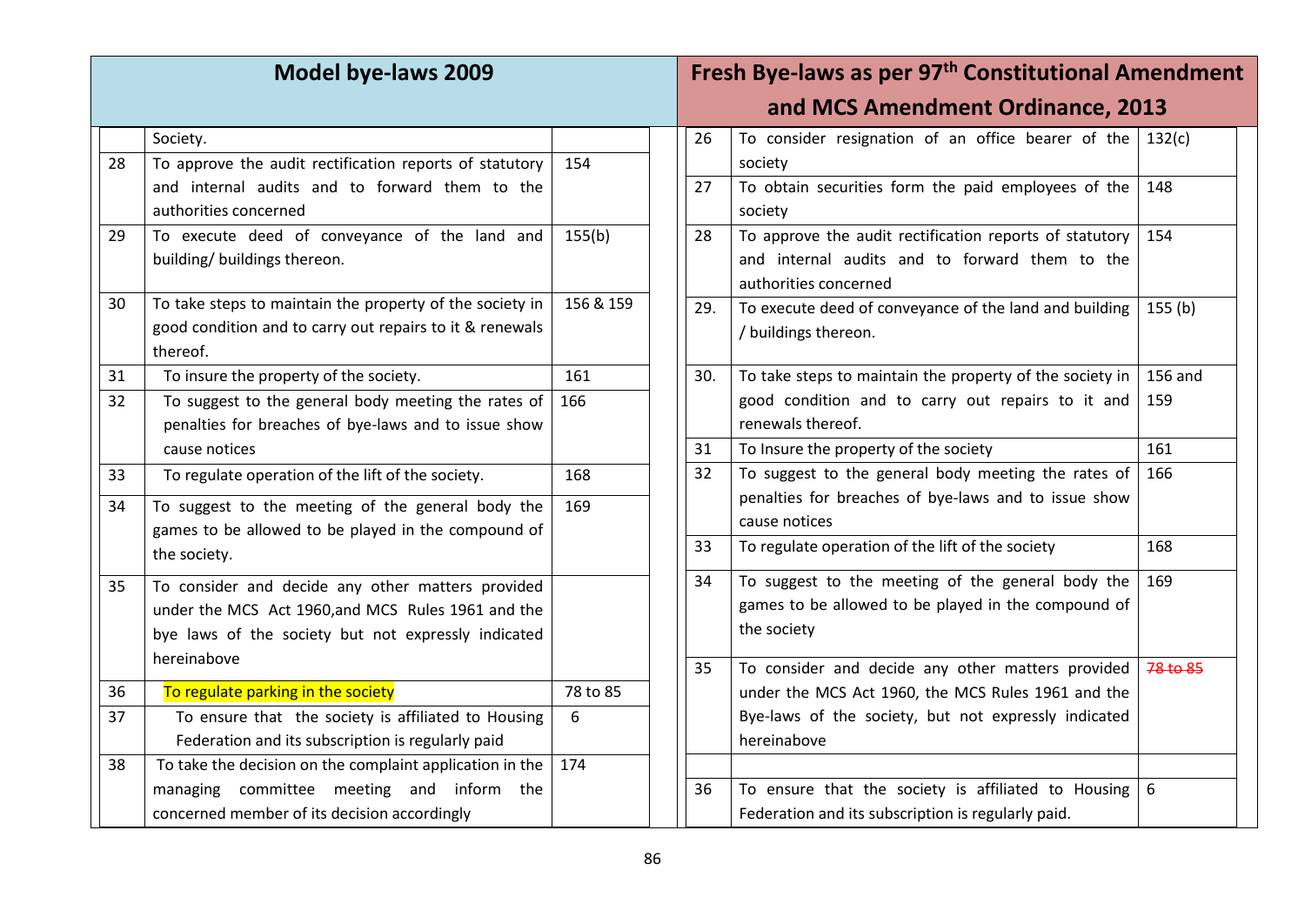|            | Model bye-laws 2009                                                                                                       |                  |    | Fresh Bye-laws as per 97 <sup>th</sup> Constitutional Amendment<br>and MCS Amendment Ordinance, 2013                                                                                                       |         |
|------------|---------------------------------------------------------------------------------------------------------------------------|------------------|----|------------------------------------------------------------------------------------------------------------------------------------------------------------------------------------------------------------|---------|
| 39.<br>40. | To enter into contract with the Architect of 158(f)the<br>society<br>To scrutinize the tenders, received for construction | 158(f)<br>158(i) | 37 | To take the decision on the complaint application in the  <br>Managing Committee Meeting and inform the<br>concerned member of its decision accordingly                                                    | 174     |
|            | work and to submit the same along with committee's<br>reports to the meeting of the general body and to enter             |                  | 38 | To enter into contract with the Architect of the society.                                                                                                                                                  | 158(f)  |
|            | into contract with the contractor                                                                                         |                  | 39 | To scrutinize the tenders, received for construction<br>work and to submit the same along with Committee's<br>report to the meeting of the General Body and to enter<br>into contract with the contractor. | 158 (i) |

| The Chairman of the society shall have the power of overall superintendence, $\vert$ 140. | The Chairman of the society shall have the power of overall                       |
|-------------------------------------------------------------------------------------------|-----------------------------------------------------------------------------------|
| control and guidance in respect of management of the affairs of the Society,              | superintendence, control and guidance in respect of management of the affairs     |
| within the frame-work of the MCS Act 1960, the MCS Rules 1961 and the bye-                | of the society within the frame-work of the MCS Act 1960, Rule 1961 and the       |
| laws of the society. In case of any emergency, the Chairman of the society may be         | Byelaws of the society. In case of any emergency, the chairman of the society     |
| competent to exercise any of the powers of the Committee. However, while                  | may be competent to exercise any of the powers of the committee. However,         |
| doing so he shall record the reasons there of in writing. Any decision, so taken by       | while doing so he shall record the reasons thereof in writing Any decision, so    |
| the Chairman of the society shall, be got ratified in the next meeting of the             | taken by the chairman of the society shall be got ratified in the next meeting of |
| Committee.                                                                                | the committee.                                                                    |
|                                                                                           |                                                                                   |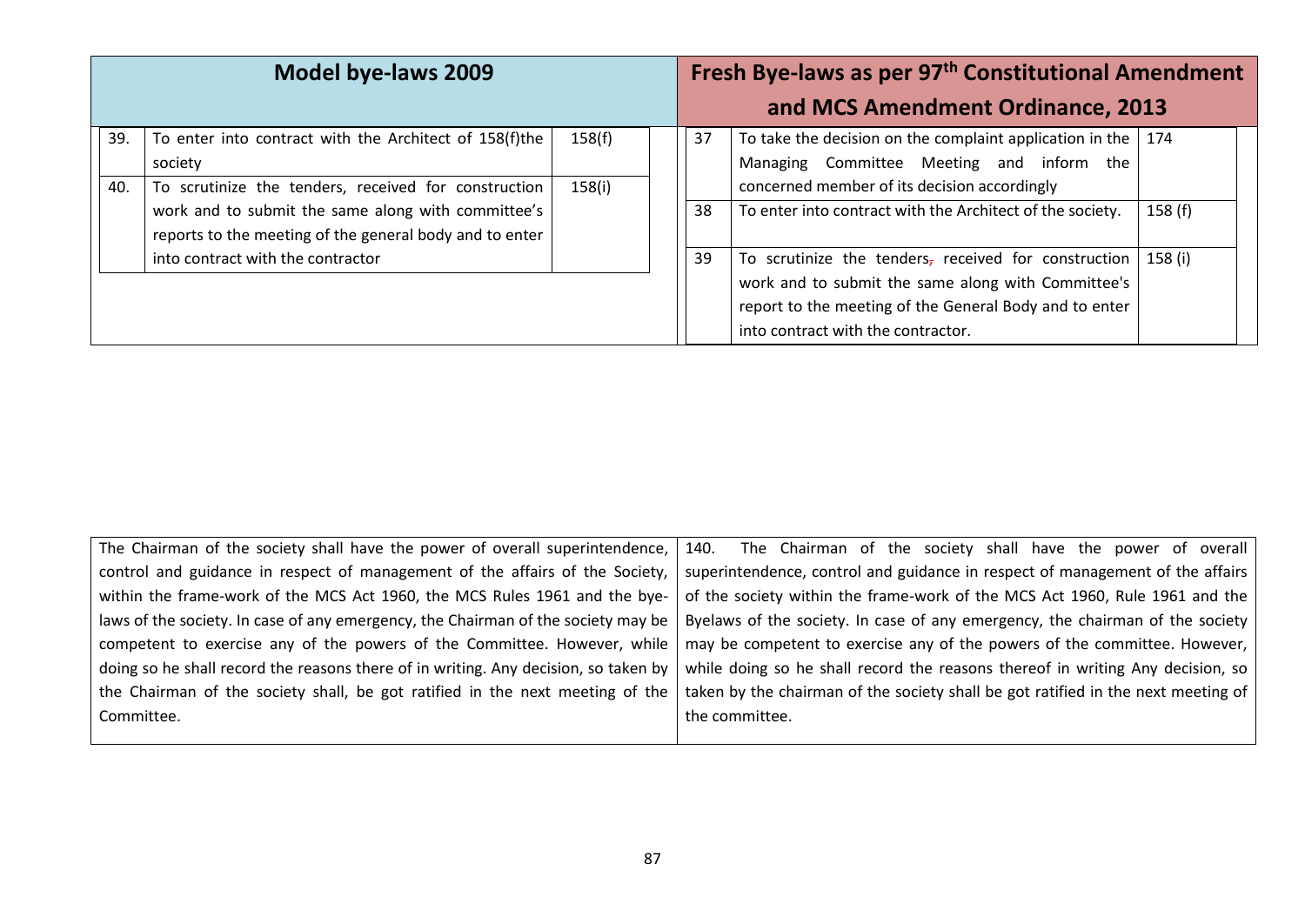The functions of the secretary shall be those mentioned below:

| Sr.<br>no | <b>Items of the functions</b>                                                                                                        | <b>Byelaw No.</b><br>under<br>which it<br>falls |
|-----------|--------------------------------------------------------------------------------------------------------------------------------------|-------------------------------------------------|
| 1.        | To issue share certificate to the members<br>within<br>stipulated period and prescribed manner                                       | 9 and 10                                        |
| 2.        | To deal with resignations from members including<br>associates and nominal members                                                   | 27 to 30                                        |
| 3.        | To enter nominations and revocations thereof in the<br><b>Nomination Register</b>                                                    | 33                                              |
| 4.        | To inspect the property of the society                                                                                               | 48(a) and<br><b>159</b>                         |
| 5.        | To issue notices regarding repairs to be carried out in<br>flats                                                                     | $48(b)$ , (c)                                   |
| 6.        | To deal with cases of expulsion of members                                                                                           | 51 to 56                                        |
| 7.        | the application for<br>deal<br>with<br>cessation<br>of<br>To<br>including<br>associate<br>membership<br>and<br>nominal<br>membership | 61                                              |
| 8.        | To deal with the applications for various purposes<br>received by the society                                                        | 65                                              |
| 9.        | To prepare and issue demand notices/bills for payment<br>of society's charges under Bye Law                                          | 70                                              |
| 10.       | To bring cases of defaults in payment of the society's<br>charges to the notice of the committee                                     | 71                                              |
| 11.       | To issue letter of allotment of flats                                                                                                | 76(a)                                           |

141. The functions of the Secretary of the society shall be those mentioned below:

| Sr. | Items of the powers, functions and duties                      | <b>The</b>         |
|-----|----------------------------------------------------------------|--------------------|
| no. |                                                                | <b>Byelaw No.</b>  |
|     |                                                                | which the          |
|     |                                                                | power              |
|     |                                                                | <b>function or</b> |
|     |                                                                | duty falls         |
| 1.  | To issue share certificate to members within the               | 9 to 10            |
|     | stipulated period and the prescribed manner                    |                    |
| 2.  | To deal with resignations from members including               | 27 to 30           |
|     | associate and nominal members                                  |                    |
| 3.  | To enter nominations and revocations thereof in the            | 33                 |
|     | Nominations Register.                                          |                    |
| 4.  | To inspect the property of the society.                        | 48(a)              |
|     |                                                                |                    |
| 5   | To issue notices regarding repairs to be carried out in        | 48 $(b)(C)$        |
|     | flats.                                                         |                    |
|     |                                                                |                    |
| 6   | To deal with cases of expulsion of members.                    | 51 to 56           |
|     |                                                                |                    |
| 7   | To deal with <b>cases of</b> cessation of membership including | 61                 |
|     | associate and nominal membership.                              |                    |
| 8   | To deal with the applications for various purposes             | 65                 |
|     | received by the society.                                       |                    |
|     |                                                                |                    |
| 9   | To prepare and issue demand notices/bills for payment          | 70                 |
|     | to the society's charges.                                      |                    |
| 10  | To bring cases of defaults in payment of the society's         | 71                 |
|     | charges to the notice of the Committee.                        |                    |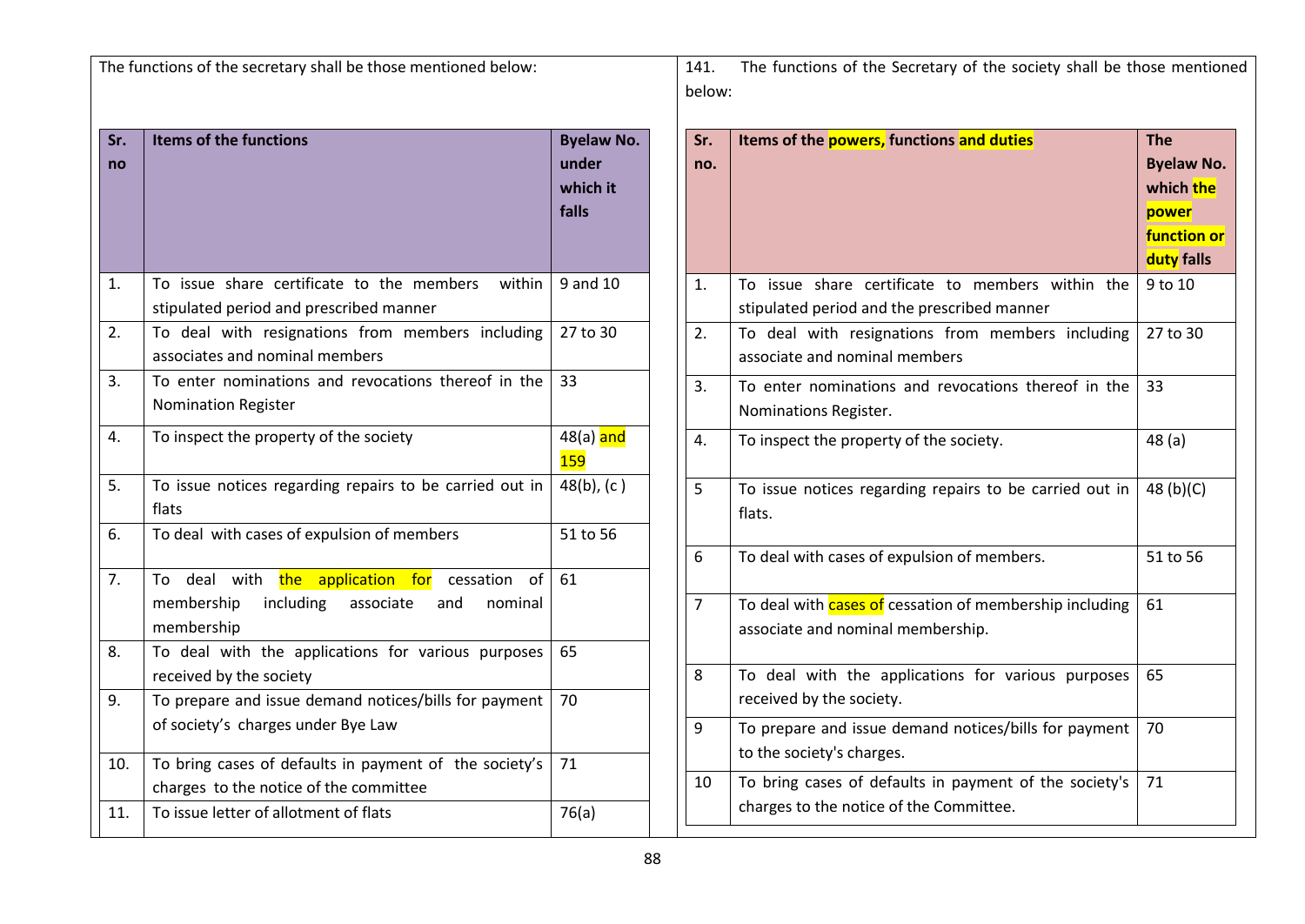| 12. | To issue notices and agenda of all meetings of the<br>general body                                                                                                                                           | 99     |
|-----|--------------------------------------------------------------------------------------------------------------------------------------------------------------------------------------------------------------|--------|
| 13. | To record the minutes of the all meetings of the general<br>body                                                                                                                                             | 109    |
| 14. | To call the first meeting of the newly constituted<br>committee                                                                                                                                              | 123(b) |
| 15. | To issue notices of the all the meetings of the<br>committee                                                                                                                                                 | 133    |
| 16. | To attend meetings of the committee and record<br>minutes thereof                                                                                                                                            | 137    |
| 17. | To maintain account book unless otherwise decided by<br>the committee                                                                                                                                        | 144    |
| 18. | To finalise the records of the society in the required<br>manner                                                                                                                                             | 147(a) |
| 19. | to produce records of the society before different<br>authorities concerned with the working of the society<br>with the consent of the chairman                                                              | 153    |
| 20. | To prepare the audit rectification reports in respect of<br>the audit memos received from the statutory and<br>internal auditors                                                                             | 154    |
| 21. | To bring breaches of the bye laws by the members to<br>their notices under instructions from the committee                                                                                                   | 166    |
| 22. | To discharge such other functions under MCS Act, 1960<br>the MCS Rules 1961 and the bye laws of the society and<br>directions of the committee and general body meetings<br>as are not mentioned hereinabove |        |
| 23. | To place the complaint application with facts before<br>the committee, in the coming meeting                                                                                                                 | 174    |
|     |                                                                                                                                                                                                              |        |

| 11 | To issue letter of allotment of flats.                                                                                                                                           | 76(a)  |
|----|----------------------------------------------------------------------------------------------------------------------------------------------------------------------------------|--------|
| 12 | To issue notices and agenda of all meetings of the<br>general body.                                                                                                              | 99     |
| 13 | To record the minutes of all the meetings of the general<br>body.                                                                                                                | 109    |
| 14 | To call the first meeting of the newly constituted<br>committee.                                                                                                                 | 123(b) |
| 15 | To issue notices of all the meetings of the Committee.                                                                                                                           | 133    |
| 16 | To attend meetings of the Committee and to record<br>minutes thereof                                                                                                             | 137    |
| 17 | To attend meeting accounts books, register and other<br>records, unless otherwise decided by the committee.                                                                      | 144    |
| 18 | To finalize account of the society in the required<br>manner                                                                                                                     | 147(b) |
| 19 | To produce records of the society before different<br>authority concerned with the working of the society<br>with the consent of the Chairman.                                   | 153    |
| 20 | To prepare the audit rectification reports in respect of<br>audit memos received from the Statutory and internal<br>Auditors.                                                    | 154    |
| 21 | To bring breaches of the Bye-laws by the members of to<br>their notices under instructions from the committee<br>and Penalties there to.                                         | 166    |
| 22 | To discharge such other functions under the MCS Act<br>1960, the MCS Rules 1961 and the Bye-laws of the<br>general body meetings, as are not expressly mentioned<br>hereinabove. |        |
| 23 | To place the complaint application with facts before the<br>committee, in the coming meeting.                                                                                    | 174    |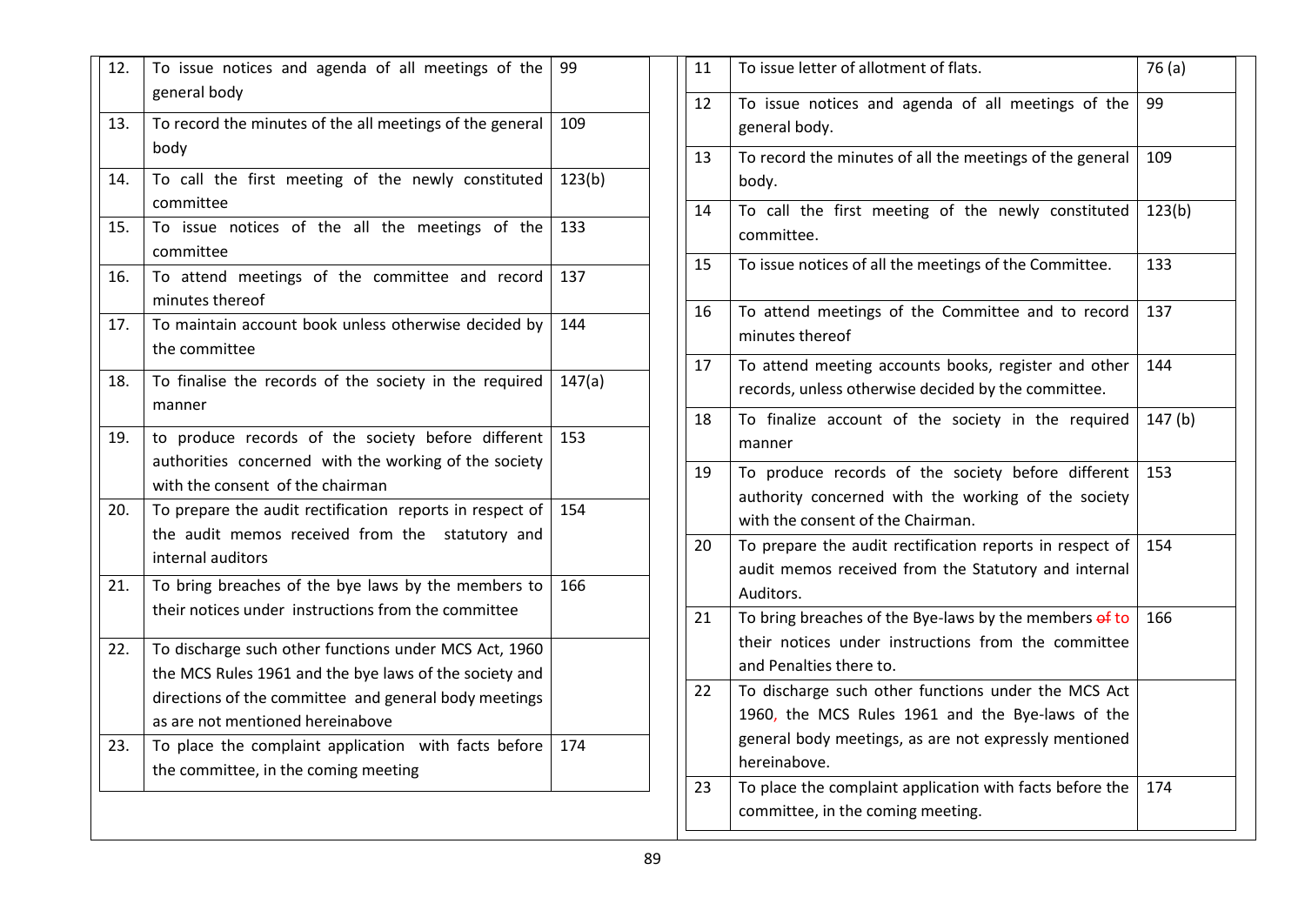| XII. MAINTENANCE OF ACCOUNTS BOOKS AND REGISTERS<br>The society shall maintain the following books of accounts, records and the<br>registers:                   | <b>MAINTENANCE OF ACCOUNT BOOKS AND REGISTERS</b><br>The society shall maintain the following books of accounts, records and<br>142.<br>Registers. |
|-----------------------------------------------------------------------------------------------------------------------------------------------------------------|----------------------------------------------------------------------------------------------------------------------------------------------------|
| (i) The Register of Members in "I" form, prescribed under Rule 32 of the MCS<br>Rules 1961.                                                                     | The Register of Members in "I" form prescribed under Rule 32 of the<br>(i)<br>MCS rules 1961.                                                      |
| (ii) The List of Members in 'J' form, prescribed under Rule 33 of the MCS Rules<br>1961.                                                                        | (iii)<br>The List of Members in 'J' form prescribed under Rule 33 of the MCS<br>rules 1961.                                                        |
| (iii) The Cash Book.                                                                                                                                            | The Cash Book,<br>(iii)                                                                                                                            |
| (iv) The General Ledger.<br>(v) The Personal Ledger.                                                                                                            | The Genera! Ledger,<br>(iv)                                                                                                                        |
| (vi) The Property Register.                                                                                                                                     | The Personal Ledger.<br>(v)                                                                                                                        |
| (vii) The Share Register.<br>(viii) The Sinking Fund Register.<br>(ix) The Audit Rectification Register in 'O' form, prescribed under Rules 73 of the<br>Rules. | The Sinking Fund Register.<br>(vi)<br>(vii)<br>The Audit Rectification Register in 'O' form, prescribed under the MCS<br>rules 1961.               |
| (x) The Investment Register.                                                                                                                                    | The Investment Register.<br>(viii)<br>The Nomination Register.<br>(ix)                                                                             |
| (xi) The Nomination Register.                                                                                                                                   |                                                                                                                                                    |
| (xii) The Loan Register (if loan is raised).                                                                                                                    | The Society / Members Loan Register/Mortgage Register.<br>(x)                                                                                      |
| (xiii) The Mortgage Register (if the property is mortgaged).                                                                                                    |                                                                                                                                                    |
| (xiv) The Minutes Book for the meetings of the Committee of the society.                                                                                        | The Minutes Book for the meetings of the Committee of the society.<br>(xi)                                                                         |
| (xv) The Minutes Book for the meetings of the general body of the society.                                                                                      | The Minutes Book for the meetings of the general body of the society.<br>(xii)                                                                     |
| (xvi) Register of deposits made with the Local Authority, the Electric Supply<br>Company and any other Authorities.                                             |                                                                                                                                                    |
| (xvii) The Register of Furniture, Fixtures and Office Equipments.                                                                                               | (xiii) The Property register and furniture, fixtures and office equipment.                                                                         |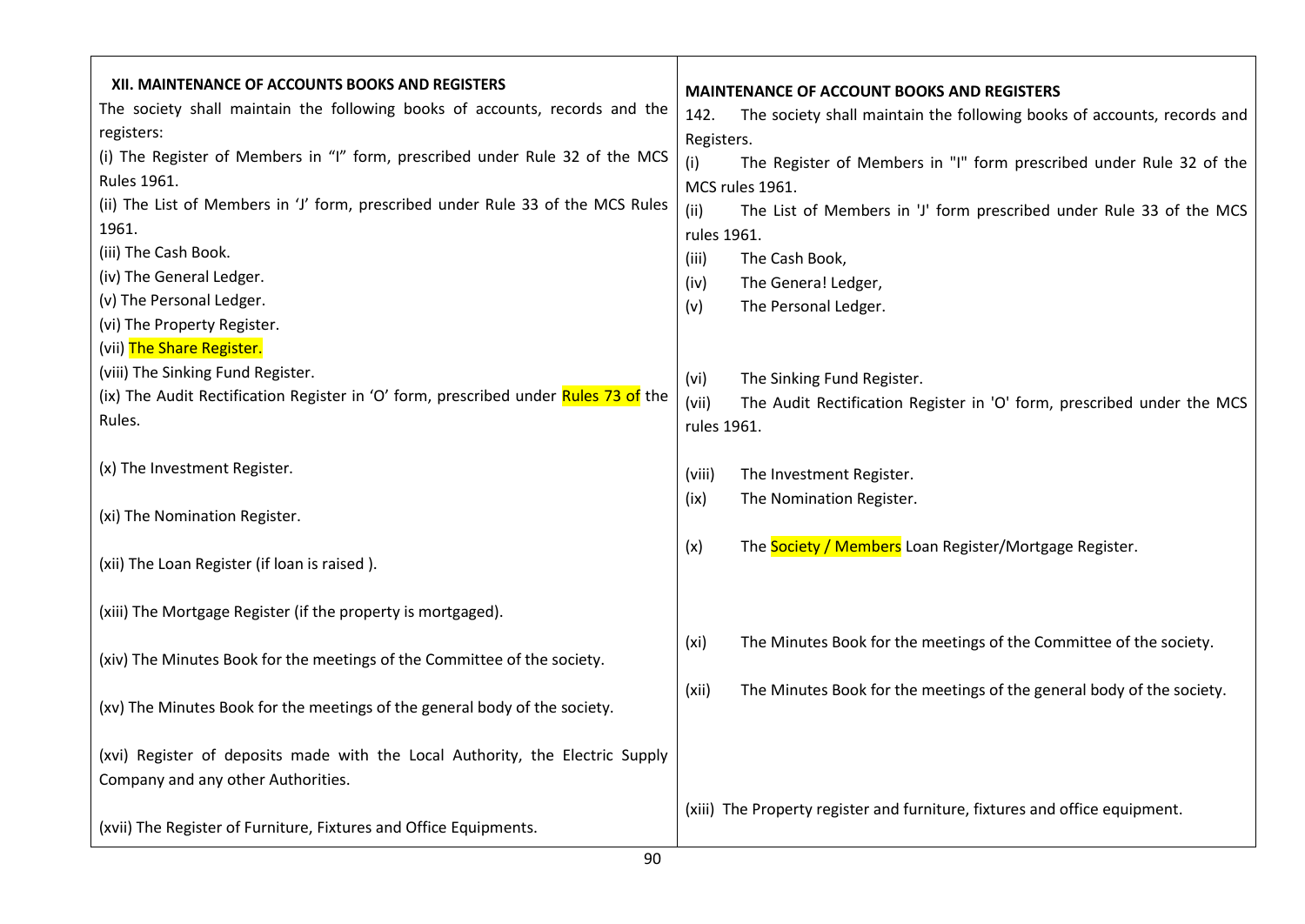| (xviii) The Register of Library Books.                                                             |                                                                                                                             |  |  |
|----------------------------------------------------------------------------------------------------|-----------------------------------------------------------------------------------------------------------------------------|--|--|
| (xix) The Register of Allotment of Flats.                                                          | (xiv)The Structural and Fire Audit Register and Lift Inspection Record                                                      |  |  |
| (xx) Structural Audit Register (wherever applicable).                                              |                                                                                                                             |  |  |
|                                                                                                    | (xv) The Register of Nominal Members (Tenant occupant)                                                                      |  |  |
|                                                                                                    | (xvi)The Register for Active Members                                                                                        |  |  |
| The Society shall maintain separate files for the following items:                                 | The Society shall maintain separate files for the following items:<br>143.                                                  |  |  |
| (i) Applications for membership.                                                                   | Applications for membership.<br>(i)                                                                                         |  |  |
| (ii) Applications for associate membership.                                                        |                                                                                                                             |  |  |
| (iii) Applications for nominal membership.                                                         | Applications for Nominal/Associate membership<br>(ii)                                                                       |  |  |
| (iv) Letter of resignations of membership including associate and nominal<br>membership.           | Letters of resignations of membership including associate and Nominal<br>(iii)<br>membership.                               |  |  |
| (v) Applications for transfer of shares and/or interest in the capital/property of<br>the society. | Applications for transfer of shares and/or interest in the Capital<br>(iv)<br>/property of the society.                     |  |  |
| (vi) Cases of expulsion of members.                                                                | Cases of expulsion of members.<br>(v)                                                                                       |  |  |
| (vii) Nominations made by members including revocation thereof.                                    | Nominations made by members including revocations thereof.<br>(vi)                                                          |  |  |
| (viii) Separate file for correspondence entered into with each member.                             | Separate tile for correspondence entered into with each member.<br>(vii)<br>Correspondence with the Co-operative Registrar. |  |  |
| (ix) Correspondence with the Registering Authority.                                                |                                                                                                                             |  |  |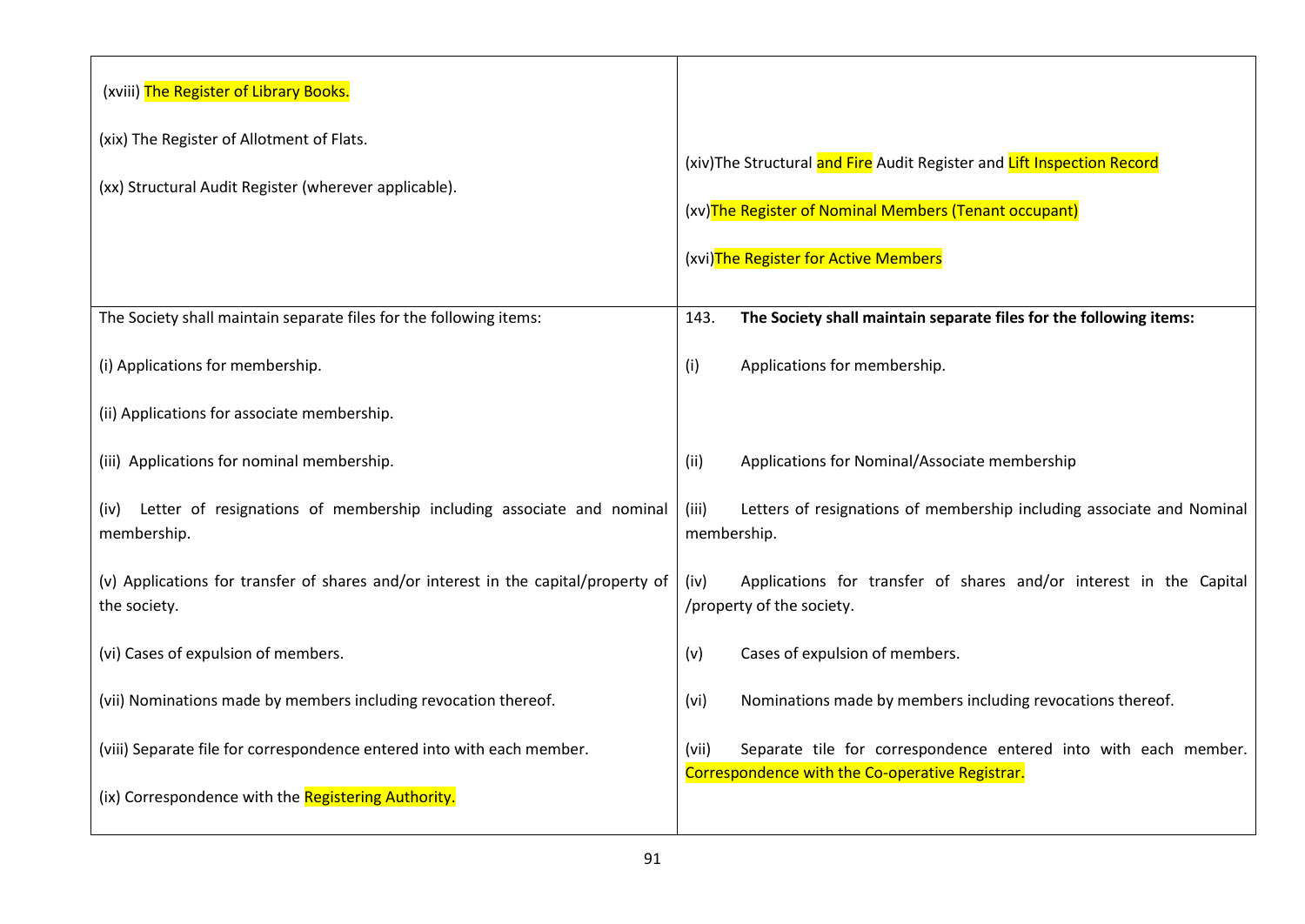| (x) Correspondence on property taxes including Non-agricultural taxes.                                                  | Correspondence on property taxes including Non- agricultural taxes.<br>(viii)                                               |
|-------------------------------------------------------------------------------------------------------------------------|-----------------------------------------------------------------------------------------------------------------------------|
|                                                                                                                         | Correspondence on <b>common</b> electric supply.                                                                            |
| (xi) Correspondence on water charges.                                                                                   |                                                                                                                             |
| (xii) Correspondence on electric supply.                                                                                |                                                                                                                             |
| (xiii) Correspondence about conveyance of the property.                                                                 | Correspondence about conveyance of the property.<br>(ix)                                                                    |
| (xiv) Agreements, Contract deeds with papers connected thereto.                                                         | All Types of Agreements, with papers connected thereto.<br>(x)                                                              |
| (xv) Approved plans of construction and correspondence thereon.                                                         | Approved plans of construction and correspondence thereon.<br>(x <sub>i</sub> )                                             |
| (xvi) Applications for exchange of flats.                                                                               |                                                                                                                             |
| (xvii) Correspondence about allotment of flats.                                                                         |                                                                                                                             |
| (xviii) Applications for allotment of parking spaces and stilts.                                                        | Applications tor allotment of parking spaces.<br>(xii)                                                                      |
| (xix) Vouchers, along with the bills relating thereto arranged in order of entries in<br>the cash book and the journal. | Vouchers, along with the bills relating thereto arranged in order of<br>(xiii)<br>entries in the cash book and the journal. |
| (xx) Counterfoils of challans for credits of amounts into the bank, arranged in<br>order of dates of credits.           | Counterfoils of challans for credits of amounts into the bank, arranged in<br>(xiv)<br>order of dates of credits.           |
| (xxi) Counterfoils of cheques issued.                                                                                   | Counterfoils of cheques issued.<br>(xv)                                                                                     |
| (xxii) Counterfoils of share certificates.                                                                              | Counterfoils of share certificates.<br>(xvi)                                                                                |
| (xxiv) Application for registration of the society, the copy of the bye-laws and<br>amendments thereto.                 | Applications for duplicate share certificates.<br>(xvii)                                                                    |
|                                                                                                                         | Application for registration of the society, the copy of the bye-laws and<br>(xviii)<br>amendments thereto.                 |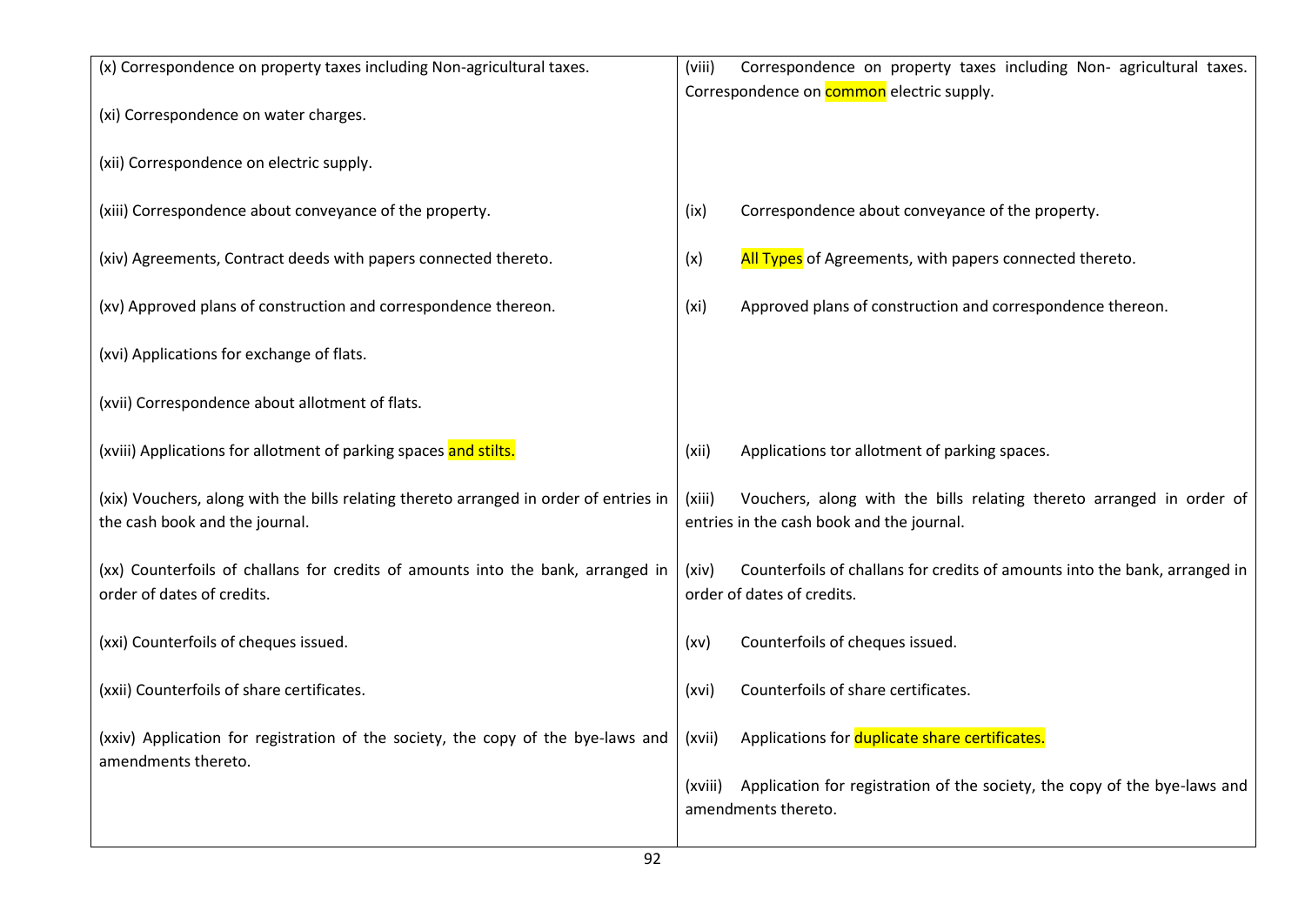| (xxv) A certificate of registration duly framed.                                                                  | A certificate of registration fully framed.<br>(xix)                                                              |
|-------------------------------------------------------------------------------------------------------------------|-------------------------------------------------------------------------------------------------------------------|
| (xxvi) Counterfoils of receipts or carbon copies of receipts issued by the Society.                               | Counterfoils of receipts or carbon copies of receipts issued by the<br>(xx)<br>society.                           |
| (xxvii) Counterfoils of bills or carbon copies of bills for the society's charges.                                | Counterfoils of bills or carbon copies of bills for the society's charges.<br>(xxi)                               |
| (xxviii) Correspondence about loan received and property of the society<br>mortgaged.                             | Correspondence about loan received and property of the society<br>(xxii)<br>mortgaged.                            |
| (xxix) Notices and agenda of the meetings of the general body of the society.                                     | (xxiii) Notices and agenda of the meetings of the committee and general body<br>of the society.                   |
| (xxx) Periodical statements of accounts prepared by the society.                                                  | Periodical statements of accounts prepared by the society.<br>(xxiv)                                              |
| (xxxi) Committee's annual reports on the working of the society.                                                  | Committee's annual reports on the working of the society.<br>(xxV)                                                |
| (xxxii) Audit memos received from the Statutory Auditors, with rectification<br>reports thereon.                  | (xxvi) Audit memos received from the Statutory Auditors, with rectification<br>reports thereon.                   |
| (xxxiii) Audit reports received from Internal Auditors, with recertification reports<br>thereon.                  | (xxvii) Audit reports received from Internal Auditors, with rectification reports<br>thereon.                     |
| (xxxiv) Notice and agenda of the meetings of the Committee.                                                       |                                                                                                                   |
| (xxxv) Papers pertaining to the election to the Committee.                                                        | (xxviii) Papers pertaining to the election of the Committee.                                                      |
| (xxxvi) Complaint from members and correspondence thereof.                                                        | Complaint from members and correspondence thereof.<br>(xxix)                                                      |
| Note: The Society shall also maintain separate files relating to other subjects not<br>expressly indicated above. | Note: The society shall also maintain separate files relating to other subjects<br>not expressly indicated above. |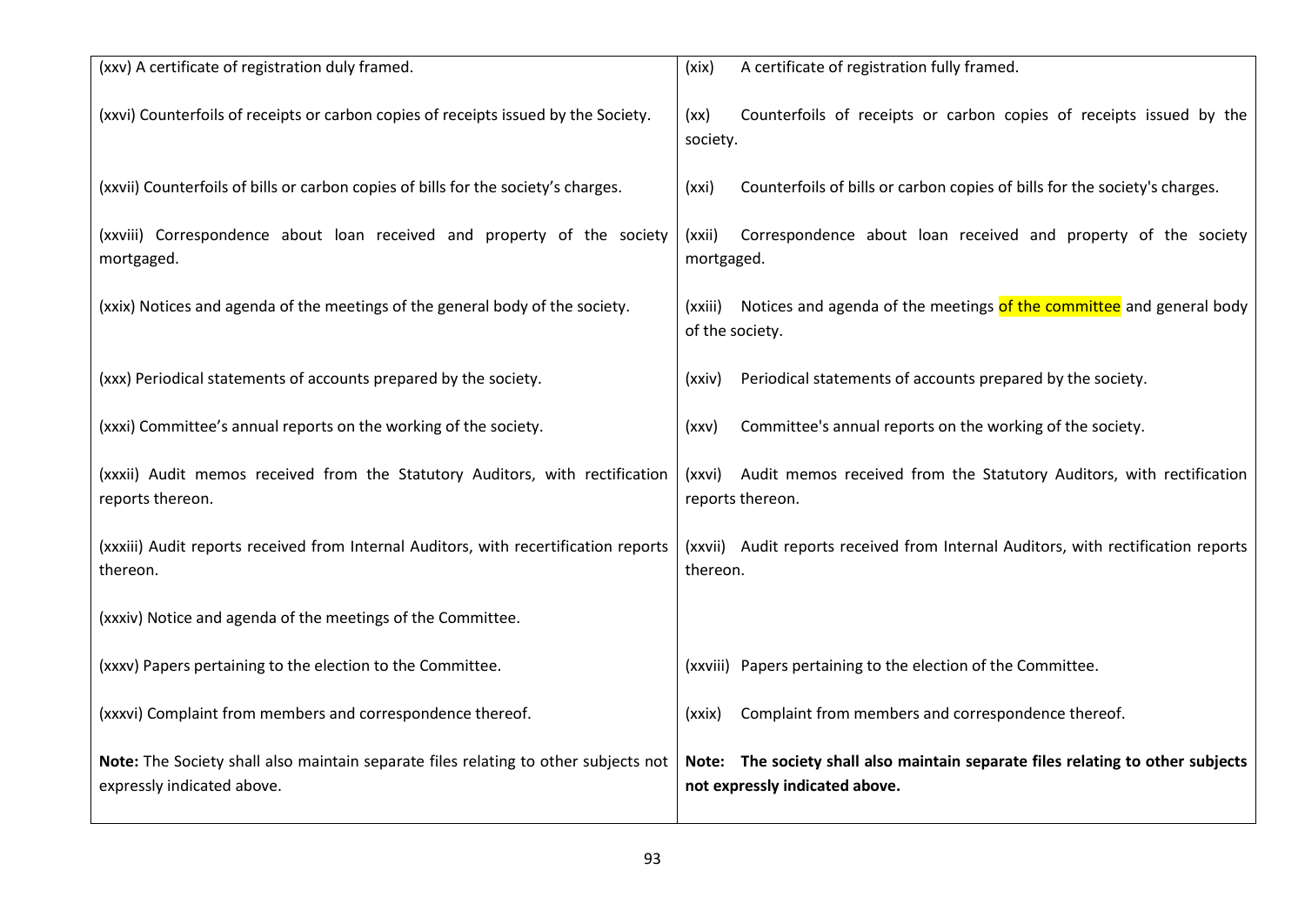| Unless otherwise decided by the Committee, it shall be the responsibility of the<br>Secretary of the society to maintain and keep upto date the account books,<br>registers and other records mentioned under the bye-laws Nos. 142 and 143.                                                                                                                                                                                                                                                                                                                                                                                                                                                                                                                        | Unless otherwise decided by the Committee, it shall be the responsibility<br>144.<br>of the Secretary of the society to maintain and keep up to date the account<br>books, registers and other records mentioned under the bye-laws Nos. 142 and<br>143.                                                                                                                                                                                                                                                                                                                                                                                                                                                                                                                                                   |
|---------------------------------------------------------------------------------------------------------------------------------------------------------------------------------------------------------------------------------------------------------------------------------------------------------------------------------------------------------------------------------------------------------------------------------------------------------------------------------------------------------------------------------------------------------------------------------------------------------------------------------------------------------------------------------------------------------------------------------------------------------------------|------------------------------------------------------------------------------------------------------------------------------------------------------------------------------------------------------------------------------------------------------------------------------------------------------------------------------------------------------------------------------------------------------------------------------------------------------------------------------------------------------------------------------------------------------------------------------------------------------------------------------------------------------------------------------------------------------------------------------------------------------------------------------------------------------------|
| The Secretary of the society or the paid employee, authorized by the Committee<br>in that behalf, may retain in his personal custody, at the close of every day, a sum,<br>not exceeding Rs.300 (Rupees Three Hundred only), for petty expenses. If due to<br>unavoidable circumstances, the cash on hand has exceeded the above limit, the<br>excess cash shall be credited into the bank within the next 3 days by the Secretary<br>or any other person authorized by the Committee to keep cash on the hand                                                                                                                                                                                                                                                      | The Secretary of the society or the paid employee, authorised by the<br>145.<br>Committee in that behalf, may retain in his personal custody, at the close of<br>every day, a sum, not exceeding Rs. 5000 (Rupees Five Thousand only), for petty<br>expenses. If due to unavoidable circumstances, the cash in hand has exceeded<br>the above limit, the excess cash shall be credited into the bank within the next 3<br>days by the Secretary or any other person authorised by the Committee to keep<br>cash in hand.                                                                                                                                                                                                                                                                                   |
| All payments in excess of Rs.1,500/- shall be made by means of crossed A/c<br>Payee's Cheques.                                                                                                                                                                                                                                                                                                                                                                                                                                                                                                                                                                                                                                                                      | All payments in excess of Rs.1500/- (Rs. Fifteen Hundred) shall be made<br>146.<br>by means of crossed A/c payee's cheques.                                                                                                                                                                                                                                                                                                                                                                                                                                                                                                                                                                                                                                                                                |
| (a) Within 45 days of the close of every co-operative year, the Secretary of the<br>society or any other person, authorized by the Committee in that behalf, shall<br>finalize the accounts of the preceding co-operative year, prepare the Receipts and<br>Payments Statement, the Income and Expenditure Statement for the said year<br>and the Balance Sheet as at the close of the said year in the forms prescribed<br>under Rule 62(i) of the MCS Rules 1961, along with the list of members, as at the<br>close of the preceding co-operative year, with amounts to their credit in the share<br>capital account and deposits if any, the schedules of investment, the debtors, the<br>creditors the furniture, the fixtures and the office equipments, etc. | 147.<br>within 45 days of the close of every co-operative year, the<br>(1)<br>Secretary of the society or any other person, authorised by the Committee in<br>that behalf, shall finalize the account of the preceding co-operative year, prepare<br>the Receipts and Payments Statement, the Income and Expenditure Statement<br>for the said year and the Balance Sheet as at the close of the said year in the<br>forms prescribed under Rule 62(i) of MCS Rules 1961 along with the list of Active<br>members and Non-Active members as at the close of the preceding co-operative<br>year, with amounts to their credit in the share capital account and deposits, if<br>any, the schedules of investments, the debtors, the creditors, the furniture, the<br>fixtures and the office equipments etc. |
| (b) In case it is not possible to finalize the annual Statements of Accounts within<br>the period mentioned in the bye-law no. 147(a), the extension of time shall be<br>sought for under Rule 61 of the MCS Rules 1961, from the Registering Authority,<br>by furnishing a copy of the resolution of the Committee meeting explaining the<br>reasons for the delay.                                                                                                                                                                                                                                                                                                                                                                                                | (2) The society shall prepare and file annual returns as prescribed in the Act &<br>the Rules. The society shall file annual returns on or before 30th September of<br>every year to the Registrar including the following matters, namely-<br>(a) Annual reports of Societies activities.<br>(b) Societies audited statement of accounts;<br>(c) Plans for surplus disposal as approved by the general body of the society;<br>(d) List of amendments to the byelaws of the society, if any;<br>(e) Declaration regarding date of holding of its general body meeting and                                                                                                                                                                                                                                 |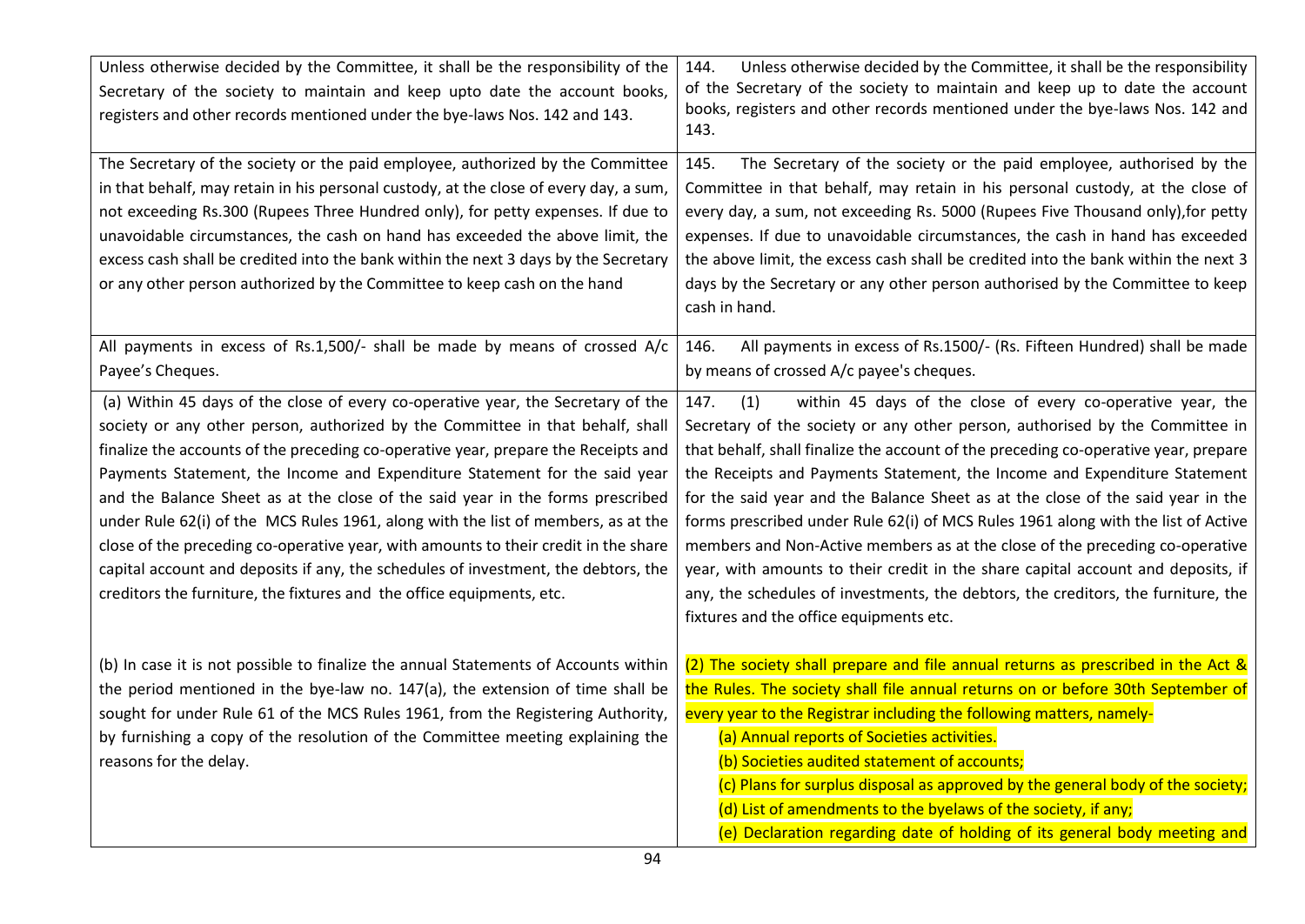|                                                                                                                                                  | conduct of elections when due;                                                                                                                   |
|--------------------------------------------------------------------------------------------------------------------------------------------------|--------------------------------------------------------------------------------------------------------------------------------------------------|
|                                                                                                                                                  | (f) Any other information required by the Registrar in pursuance of any of                                                                       |
|                                                                                                                                                  | the provisions of the Act.                                                                                                                       |
|                                                                                                                                                  |                                                                                                                                                  |
|                                                                                                                                                  | (3) Every society shall also file a return regarding the name of the auditor or                                                                  |
|                                                                                                                                                  | auditing firm from a panel approved by a State Government in this behalf,                                                                        |
|                                                                                                                                                  | appointed in the general body meeting together with his written consent within                                                                   |
|                                                                                                                                                  | a period of one month from the date of annual general body meeting.                                                                              |
|                                                                                                                                                  |                                                                                                                                                  |
|                                                                                                                                                  | If the Society fails to intimate and file the returns as provided by section<br>(4)                                                              |
|                                                                                                                                                  | 75(2A) and section 79(1B), the Registrar may cause Societies accounts to be                                                                      |
|                                                                                                                                                  | audited by appointing an Auditor from the panel of Auditors.                                                                                     |
| Every paid employee, holding any office in the society and handling cash and/or                                                                  | Every paid employee, holding any- office in the society and handling cash<br>148.                                                                |
| securities of the society, shall furnish such security, as is provided under Rule                                                                | and/or securities of the society, shall furnish such security, as is provided under                                                              |
| 107B of the MCS Rules 1961                                                                                                                       | Rule 107B of the MCS Rules 1961.                                                                                                                 |
|                                                                                                                                                  |                                                                                                                                                  |
|                                                                                                                                                  |                                                                                                                                                  |
| XIII. APPROPRIATION OF PROFITS                                                                                                                   | <b>APPROPRIATION OF PROFITS</b>                                                                                                                  |
|                                                                                                                                                  |                                                                                                                                                  |
| (a) After providing for the interest upon any loans and deposits and after making                                                                | After providing for the interest upon any loans and deposits and<br>149.<br>(a)                                                                  |
| such other deductions as required under Section 65(1) and 66 of the MCS Act and                                                                  | after making such other deductions as required under Section 65(1) and 66 of                                                                     |
| MCS Rule 49A, Twenty five percent of the net profit of all the business carried on                                                               | the MCS Act 1960 and Rule 49A of MCS Rules 1961, Twenty five percent (25%) of                                                                    |
| by or an account of the society shall be placed at the credit of the Reserve Fund of                                                             | the net profit of all the business carried on by or on account of the society, shall                                                             |
| the society.                                                                                                                                     | be placed at the credit of the Reserve Fund of the society.                                                                                      |
|                                                                                                                                                  |                                                                                                                                                  |
| (b) The remaining 75% of the net profit of the society shall be utilized as provided                                                             | The remaining seventy five percent (75%) of the net profit of the society<br>(b)                                                                 |
| under Rule 50, 51, 52, 53.                                                                                                                       | shall be utilised as provided under Rule 50, 51, 52, 53 of MCS Rule 1961.                                                                        |
|                                                                                                                                                  |                                                                                                                                                  |
| (i) To pay divided not exceeding 15% percent per annum, upon the paid                                                                            | i) To pay dividend not exceeding 15 percent per annum, upon the paid                                                                             |
| up share capital at such rate as the Committee may recommend and the                                                                             | up share capital at such rate as the Committee may recommend and                                                                                 |
| annual general body meeting may approve. The dividend on shares hall                                                                             | the annual general body meeting may approve. The dividend on shares                                                                              |
| be paid to the registered holders of such shares according to the books<br>of the society as on the last day of the preceding co-operative year. | shall be paid to the registered holders of such shares according to the<br>books of the society as on the last day of the preceding co-operative |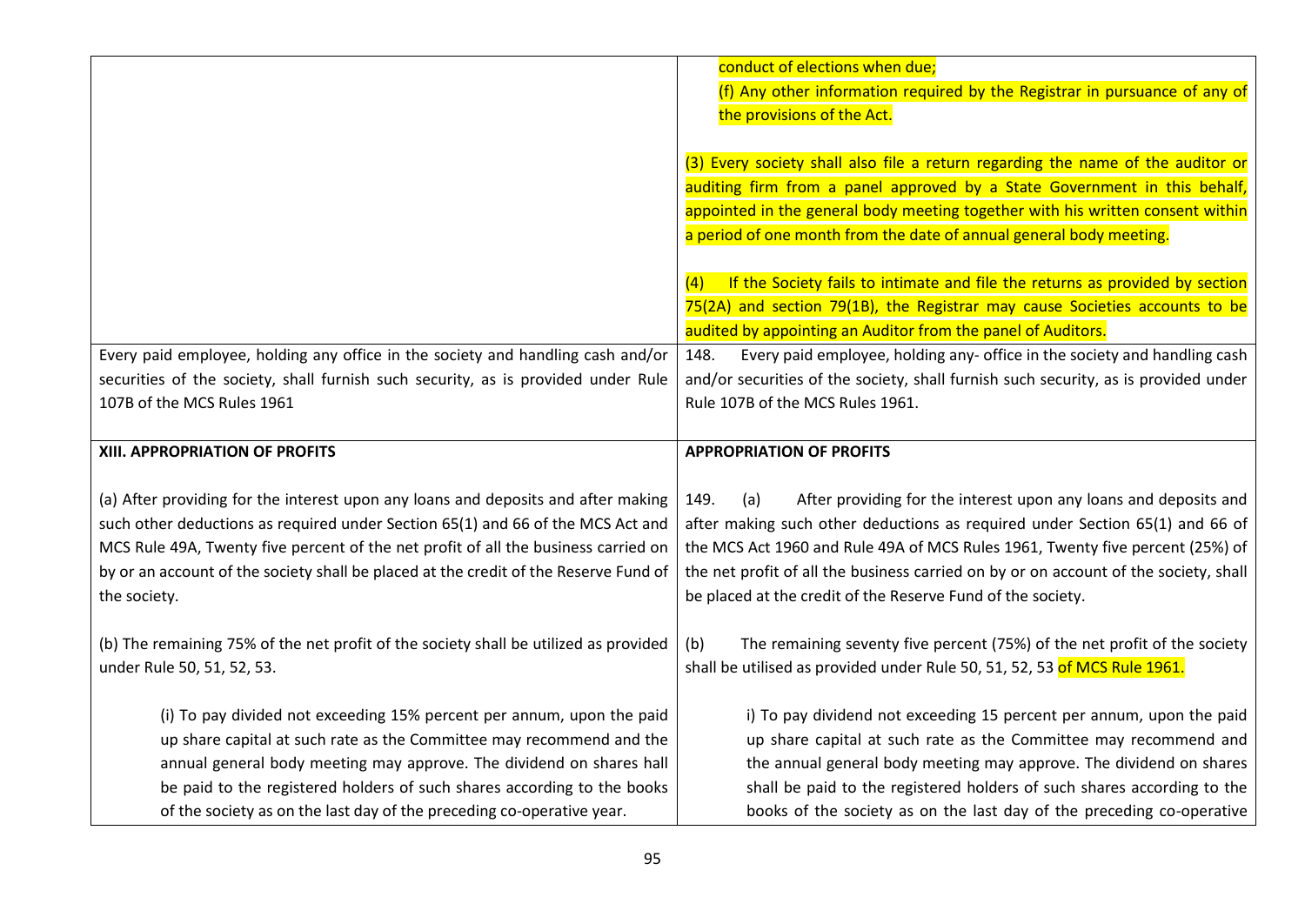|                                                                                                                                                                                                                                                                                                                 | year.                                                                                                                                                                                                                                                                                       |
|-----------------------------------------------------------------------------------------------------------------------------------------------------------------------------------------------------------------------------------------------------------------------------------------------------------------|---------------------------------------------------------------------------------------------------------------------------------------------------------------------------------------------------------------------------------------------------------------------------------------------|
| (ii) To pay honorarium to office-bearers of the society not exceeding 15<br>percent of the net profit to reward them for the sacrifice of their<br>valuable time for the working of the society however, the office bearer<br>shall may take such amount of annual limit 15% or Rs 2000/- whichever<br>is less. | To pay honorarium to office-bearers of the society no not<br>ii)<br>exceeding fifteen percent 15%) of the net surplus to reward them for<br>the sacrifice of their valuable time for the working of the society.* or as<br>decided by the General Body Meeting.                             |
| (iii) To allocate to a common welfare fund, such part of the profit, as the<br>annual meeting of the general body may determine to be utilized in<br>furtherance of the objects specified in the bye-law No. 5(d).                                                                                              | To allocate to a common welfare fund, such part of the profit as<br>iii)<br>the annual meeting of the general body may determine, to be utilised in<br>furtherance of the objects specified in the bye-law No. 5(d).                                                                        |
| (iv) The balance, if any shall be carried forward or dealt with in such<br>manner as the annual meeting of the general body, on the<br>recommendations of the Committee, may determine.                                                                                                                         | The balance, if any, shall be carried forward or dealt with in such manner<br>iv)<br>as the annual general body meeting, on the recommendations of the<br>Committee, may determine                                                                                                          |
| XIV. WRITING OFF OF OUTSTANDING FOUND IRRECOVERABLE                                                                                                                                                                                                                                                             | TO WRITE OFF <b>IRRECOVERABLE DUES.</b>                                                                                                                                                                                                                                                     |
| Subject to the bye-law No. 151, the society may write off an loan and interest<br>thereon, Society charges due from the members, the expenses incurred on<br>recovery thereof and the accumulated losses, which are certified as irrecoverable<br>by the Statutory Auditor                                      | 150. Subject to the bye-law No. 151, the society may write off Society's charges<br>due from the members, the expenses incurred on recovery thereof and the<br>accumulated losses, which are certified as irrecoverable by the Statutory<br>Auditor, appointed under section 81 of the Act. |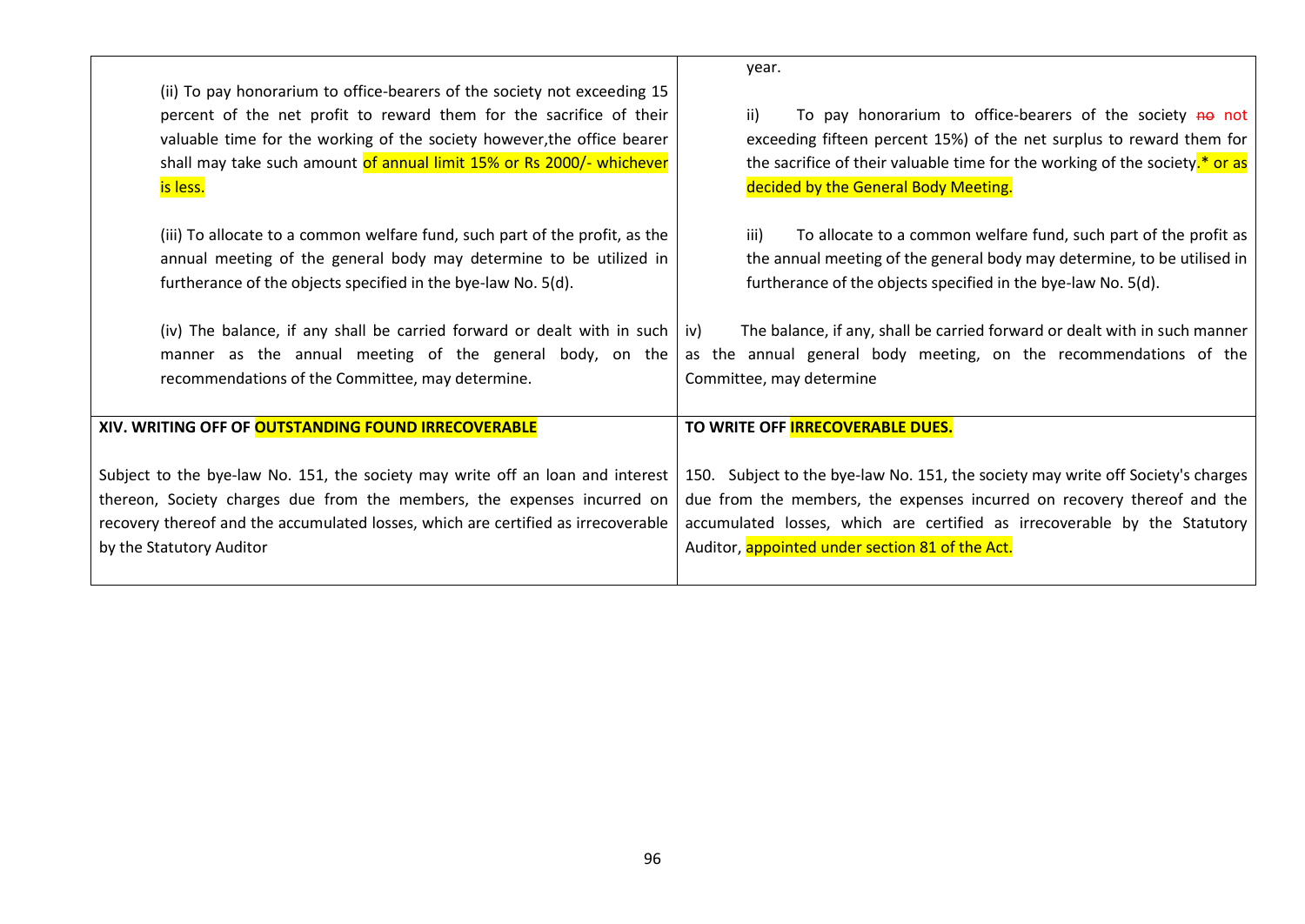| The amounts mentioned in the bye-law No. 150 shall not be written off<br>151.                                                                                                                                                                                                                                                                                                                                                                        |
|------------------------------------------------------------------------------------------------------------------------------------------------------------------------------------------------------------------------------------------------------------------------------------------------------------------------------------------------------------------------------------------------------------------------------------------------------|
| unless:                                                                                                                                                                                                                                                                                                                                                                                                                                              |
| (i) the meeting of the general body of the society has given due sanction for<br>the meeting of the general body of the society has given due sanction<br>-i)<br>for writing off the amounts;                                                                                                                                                                                                                                                        |
| the approval of the financing agency to the writing off of the amounts, if<br>ii)                                                                                                                                                                                                                                                                                                                                                                    |
| the society is indebted to it.                                                                                                                                                                                                                                                                                                                                                                                                                       |
| iii)<br>the approval of the Registering Authority is obtained.                                                                                                                                                                                                                                                                                                                                                                                       |
| Provided that, if the society is affiliated to the District Central Co-operative Bank                                                                                                                                                                                                                                                                                                                                                                |
| or any other financing agency but is not indebted to it the permission of the                                                                                                                                                                                                                                                                                                                                                                        |
| Bank or the financing agency is not necessary,                                                                                                                                                                                                                                                                                                                                                                                                       |
| Provided further that, if the society is classified as A or B at the last Audit, no                                                                                                                                                                                                                                                                                                                                                                  |
| such permission of the Bank or the financing agency or the Registering Authority                                                                                                                                                                                                                                                                                                                                                                     |
| is necessary, if there is sufficient balance in the bad debt fund, specially created                                                                                                                                                                                                                                                                                                                                                                 |
| for the purpose to cover the amount proposed to be written off.                                                                                                                                                                                                                                                                                                                                                                                      |
|                                                                                                                                                                                                                                                                                                                                                                                                                                                      |
| (ii) the approval of the financing agency to the writing off of the amounts, if the<br>Provided that, if the society is affiliated to the District Central Co-operative Bank<br>Provided further that, if the society is classified as A or B at the last Audit, no such<br>necessary, if there is sufficient balance in the bad debt fund, specially created for<br>the purpose to cover the amount proposed to be written off as per section 67 as |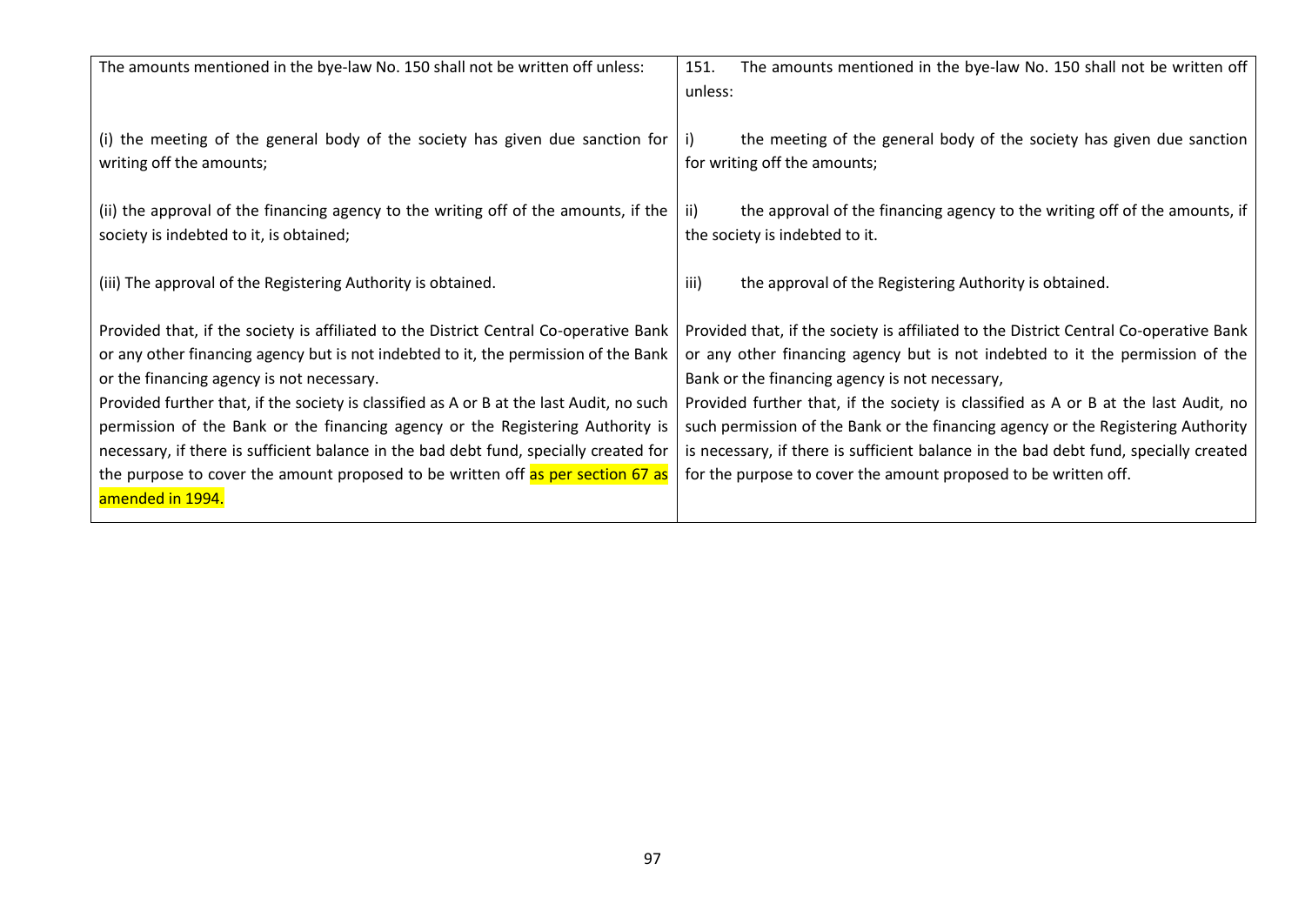| XV. AUDIT OF ACCOUNTS OF SOCIETY                                                                                                                                                                                                                                                                                                                                                                                                                                                                                                 | XV. AUDIT OF ACCOUNTS OF THE SOCIETY                                                                                                                                                                                                                                                                                                                                                                                                                                                                                                                                     |
|----------------------------------------------------------------------------------------------------------------------------------------------------------------------------------------------------------------------------------------------------------------------------------------------------------------------------------------------------------------------------------------------------------------------------------------------------------------------------------------------------------------------------------|--------------------------------------------------------------------------------------------------------------------------------------------------------------------------------------------------------------------------------------------------------------------------------------------------------------------------------------------------------------------------------------------------------------------------------------------------------------------------------------------------------------------------------------------------------------------------|
| The society may, if it considers it necessary, appoint an Auditor, to audit the<br>accounts of the society, at the annual meeting of the general body and fix his<br>remuneration.                                                                                                                                                                                                                                                                                                                                               | The society may, if it considers it necessary, appoint an internal<br>152.<br>(a)<br>Auditor, to audit the accounts of the society, at the annual general body<br>meeting.<br>The Society shall appoint the Statutory Auditor in its General Body Meeting from<br>the panel of Auditors approved by State Govt. and same Statutory Auditor shall<br>not be appointed for more then two consecutive years. The Statutory Auditor<br>shall submit his Audit Report as provided in section 81 of the Act.                                                                   |
|                                                                                                                                                                                                                                                                                                                                                                                                                                                                                                                                  | It shall be the responsibility of the Committee to get the accounts<br>(b)<br>audited within a period of six months from the closure of financial year and in                                                                                                                                                                                                                                                                                                                                                                                                            |
|                                                                                                                                                                                                                                                                                                                                                                                                                                                                                                                                  | any case before issuance of notice of the holding of the Annual General Body                                                                                                                                                                                                                                                                                                                                                                                                                                                                                             |
|                                                                                                                                                                                                                                                                                                                                                                                                                                                                                                                                  | <b>Meeting.</b>                                                                                                                                                                                                                                                                                                                                                                                                                                                                                                                                                          |
|                                                                                                                                                                                                                                                                                                                                                                                                                                                                                                                                  |                                                                                                                                                                                                                                                                                                                                                                                                                                                                                                                                                                          |
|                                                                                                                                                                                                                                                                                                                                                                                                                                                                                                                                  | The Remuneration of Auditors so appointed shall be decided by the<br>(c)                                                                                                                                                                                                                                                                                                                                                                                                                                                                                                 |
|                                                                                                                                                                                                                                                                                                                                                                                                                                                                                                                                  | <b>General Body Meeting of the Society.</b>                                                                                                                                                                                                                                                                                                                                                                                                                                                                                                                              |
| The Secretary of the society shall produce or cause to be produced all the books,                                                                                                                                                                                                                                                                                                                                                                                                                                                | The Secretary of the society shall produce or cause to be produced all<br>153.                                                                                                                                                                                                                                                                                                                                                                                                                                                                                           |
| registers, records before the internal auditor and the Statutory Auditor, in the<br>office of the society or where the records are normally kept and furnish such                                                                                                                                                                                                                                                                                                                                                                | the books, registers, records before the internal auditor and the Statutory<br>Auditor, in the office of the society or where the records are normally kept and                                                                                                                                                                                                                                                                                                                                                                                                          |
| information as may be required by him for the conduct of the audit of the                                                                                                                                                                                                                                                                                                                                                                                                                                                        | furnish such information as may be required by him for the conduct of the audit                                                                                                                                                                                                                                                                                                                                                                                                                                                                                          |
| accounts of the society.                                                                                                                                                                                                                                                                                                                                                                                                                                                                                                         | of the accounts of the society.                                                                                                                                                                                                                                                                                                                                                                                                                                                                                                                                          |
|                                                                                                                                                                                                                                                                                                                                                                                                                                                                                                                                  |                                                                                                                                                                                                                                                                                                                                                                                                                                                                                                                                                                          |
| On receipt of the audit reports from the Statutory and Internal Auditors, the<br>Secretary of the Society shall prepare draft audit rectification reports on the<br>objections raised and suggestions made, in the form 'O' pre-scribed under Rule 73<br>of the MCS Rules and place the same before the same meeting of the Committee,<br>held next after the date of the receipt of the audit reports, for its approval.<br>Further action on the audit rectification report shall be taken as provided under<br>the said Rule. | On receipt of the audit reports from the Statutory and Internal<br>154.<br>(a)<br>Auditors, the Secretary of the Society shall prepare draft audit rectification<br>reports on the objections raised and suggestions made, in the form '0'<br>prescribed under Rule 73 of the MCS Rules 1961 and place the same before the<br>meeting of the Committee, held next after the date of the receipt of the audit<br>reports, for its approval. The committee shall submit Audit Rectification Report<br>to the Registrar and the Annual General Body Meeting of the Society. |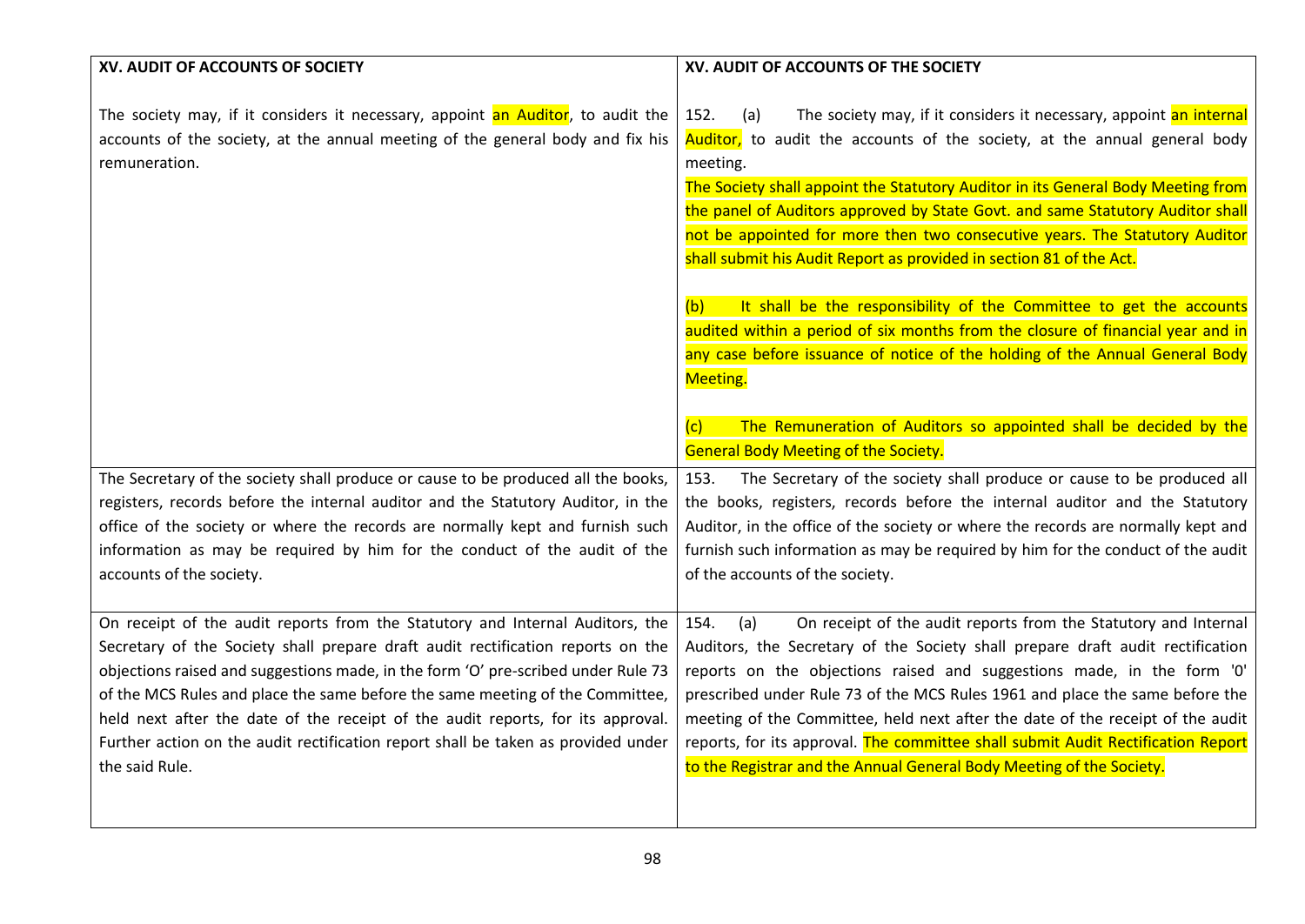|                                                                                                                                                                                                                                                                                                                  | (b)<br>If the Committee of the Society fails to submit Audit Rectification Report<br>to the Registrar and the Annual General Body Meeting, all the members of the                                                                                                                     |
|------------------------------------------------------------------------------------------------------------------------------------------------------------------------------------------------------------------------------------------------------------------------------------------------------------------|---------------------------------------------------------------------------------------------------------------------------------------------------------------------------------------------------------------------------------------------------------------------------------------|
|                                                                                                                                                                                                                                                                                                                  | Committee shall be deemed to have committed an Offence under section 146 of                                                                                                                                                                                                           |
|                                                                                                                                                                                                                                                                                                                  | the Act and shall be liable for Penalty under section 147 of the Act.                                                                                                                                                                                                                 |
|                                                                                                                                                                                                                                                                                                                  |                                                                                                                                                                                                                                                                                       |
| XVI. CONVEYANCE OF THE PROPERTY, AND REPAIRS TO AND MAINTENANCE OF                                                                                                                                                                                                                                               | <b>CONVEYANCE</b><br><b>CONVEYANCE</b><br><b>IDEEMED</b><br><b>THE</b><br><b>PROPERTY,</b><br><b>AND</b><br>OF.                                                                                                                                                                       |
| <b>THEPROPERTY</b>                                                                                                                                                                                                                                                                                               | REDEVELOPMENT AND REPAIRSIMAINTAINCE OF THE PROPERTY                                                                                                                                                                                                                                  |
| (a) The committee shall in consultation with the General Body, take necessary<br>steps for Conveyance of the land/building/buildings in favour of the society.                                                                                                                                                   | The committee shall with the approval of General Body, take<br>155.<br>(a)<br>Conveyance/Deemed<br>for<br>οf<br>the<br>Conveyance<br>steps<br>necessary<br>and/building/buildings in favour of the society.                                                                           |
| (b) The Committee shall examine, in consultation with the <b>Solicitor</b> or the<br>Advocate of the society, the deed of the conveyance of the land and the<br>building/buildings thereon prepared by the builder and place the same before the<br>meeting of the general body of the society for its approval. | The Committee shall examine, in consultation with the Advocate of the<br>(b)<br>society, the deed of the conveyance/Deemed Conveyance of the land and the<br>building/buildings thereon and place the same before the meeting of the general<br>body of the society for its approval. |
| (c) On approval of the draft deed by the general body meeting of the Society, the<br>Committee shall execute it.                                                                                                                                                                                                 | On approval of the draft deed by the general body meeting of the<br>(c)<br>Society, the Committee shall execute it as per law.                                                                                                                                                        |
| It shall be the responsibility of the Committee to maintain the property of the                                                                                                                                                                                                                                  | It shall be the responsibility of the Committee to maintain the property<br>156.                                                                                                                                                                                                      |
| society in good condition at all times.                                                                                                                                                                                                                                                                          | of the society in good condition at all times and to redevelop the society                                                                                                                                                                                                            |
|                                                                                                                                                                                                                                                                                                                  | buildings/property, if necessary, as per Government directives from time to time                                                                                                                                                                                                      |
|                                                                                                                                                                                                                                                                                                                  | and as per prevailing laws.                                                                                                                                                                                                                                                           |
|                                                                                                                                                                                                                                                                                                                  |                                                                                                                                                                                                                                                                                       |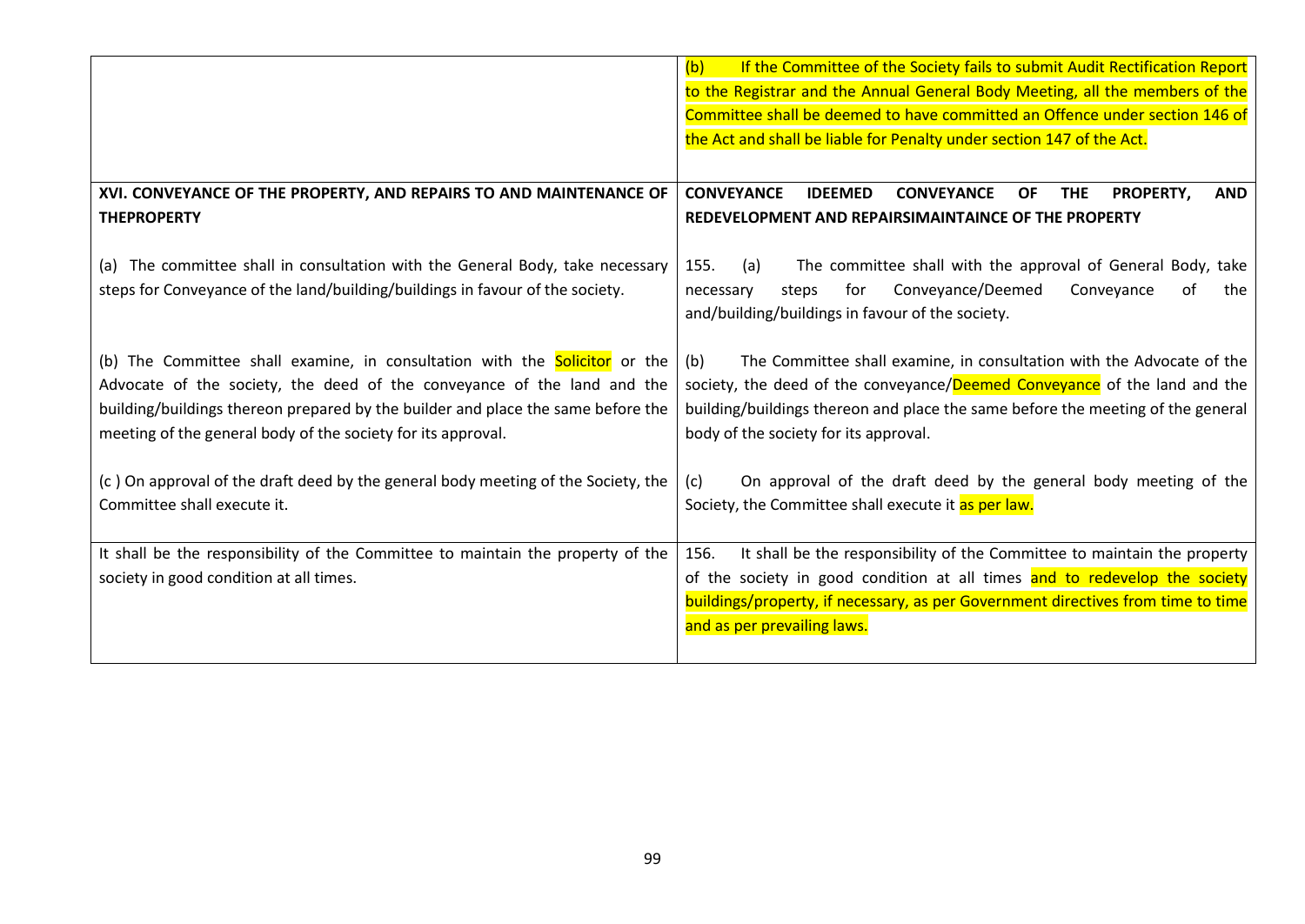| The Secretary of the society, on receipt of any complaints about the maintenance<br>of the property of the society from any members of the society or on his own<br>motion, shall inspect the property of the society from time to time and make the<br>report to the Committee, stating the need of the repairs, if any, considered<br>necessary. The Committee shall consider the report made by the Secretary of the<br>society and decided as to which of the repair should be carried out.                                                     | 157.<br>(a)<br>The Secretary of the society, on receipt of any complaints about<br>the maintenance of the property of the society from any members of the society<br>or on his own motion, shall inspect the property of the society <i>(if necessary</i><br>along with technical expert appointed for the purpose), from time to time and<br>make the report to the Committee, stating the need of the repairs, if any,<br>considered necessary. The Committee shall consider the report made by the<br>Secretary of the society and decide as to which of the repairs should be carried<br>out.<br>the members of the Society shall allow access and cooperate in the<br>(b)<br>inspection of the premises for repairs & maintenance. |
|-----------------------------------------------------------------------------------------------------------------------------------------------------------------------------------------------------------------------------------------------------------------------------------------------------------------------------------------------------------------------------------------------------------------------------------------------------------------------------------------------------------------------------------------------------|-----------------------------------------------------------------------------------------------------------------------------------------------------------------------------------------------------------------------------------------------------------------------------------------------------------------------------------------------------------------------------------------------------------------------------------------------------------------------------------------------------------------------------------------------------------------------------------------------------------------------------------------------------------------------------------------------------------------------------------------|
| (a) The Committee shall be competent to incur expenditure on the repairs and<br>maintenance of the society's property, if the one time expenditure does not<br>exceed:                                                                                                                                                                                                                                                                                                                                                                              | The Committee shall be competent to incur expenditure<br>158.<br>(1)<br>(a)<br>on the repairs and maintenance of the society's property once in a financial year,<br>the onetime expenditure does not exceed :                                                                                                                                                                                                                                                                                                                                                                                                                                                                                                                          |
| Up to 25 members - Rs.25,000/-<br>26 to 50 members - Rs.50,000/-<br>51 and above - up to Rs.1, 00,000                                                                                                                                                                                                                                                                                                                                                                                                                                               | Upto 25 members Rs. 25.000/-<br>26 to 50 members Rs. 50,000/-<br>51 and above Up to Rs. 1,00,000/-                                                                                                                                                                                                                                                                                                                                                                                                                                                                                                                                                                                                                                      |
| (b) If one time expenditure on repairs and maintenance of the society's property<br>exceeds the limits as mentioned under bye-law No. 158 (a), prior sanction of the<br>meeting of the general body of the society shall be necessary                                                                                                                                                                                                                                                                                                               | If one time expenditure on repairs and maintenance of the society's<br>(b)<br>property exceeds the limits as mentioned under bye-law No. 158(a) prior<br>sanction of the meeting of the general body of the society shall be necessary.                                                                                                                                                                                                                                                                                                                                                                                                                                                                                                 |
| (c) The meeting of the general body of the society shall decide: The limit up to<br>which the expenditure on repairs and maintenance of the property of the society<br>could be incurred by the Committee without calling for tenders for the work. In<br>respect of the work, the cost of which exceeds the limit, so fixed, the Committee<br>shall follow the procedure of inviting tenders, placing them before the general<br>body meeting for the approval and entering into contract with the architect (if<br>appointed) and the contractor. | The meeting of the general body of the society shall decide the limit up<br>(c)<br>to which the expenditure on repairs and maintenance of the property of the<br>society could be incurred by the Committee without calling for tenders for the<br>work. In respect of the work, the cost of which exceeds the limit, so fixed, the<br>Committee shall follow the procedure of inviting tenders, placing them before<br>the general body meeting for approval and entering into contract with the<br>architect (if appointed) and the contractor.                                                                                                                                                                                       |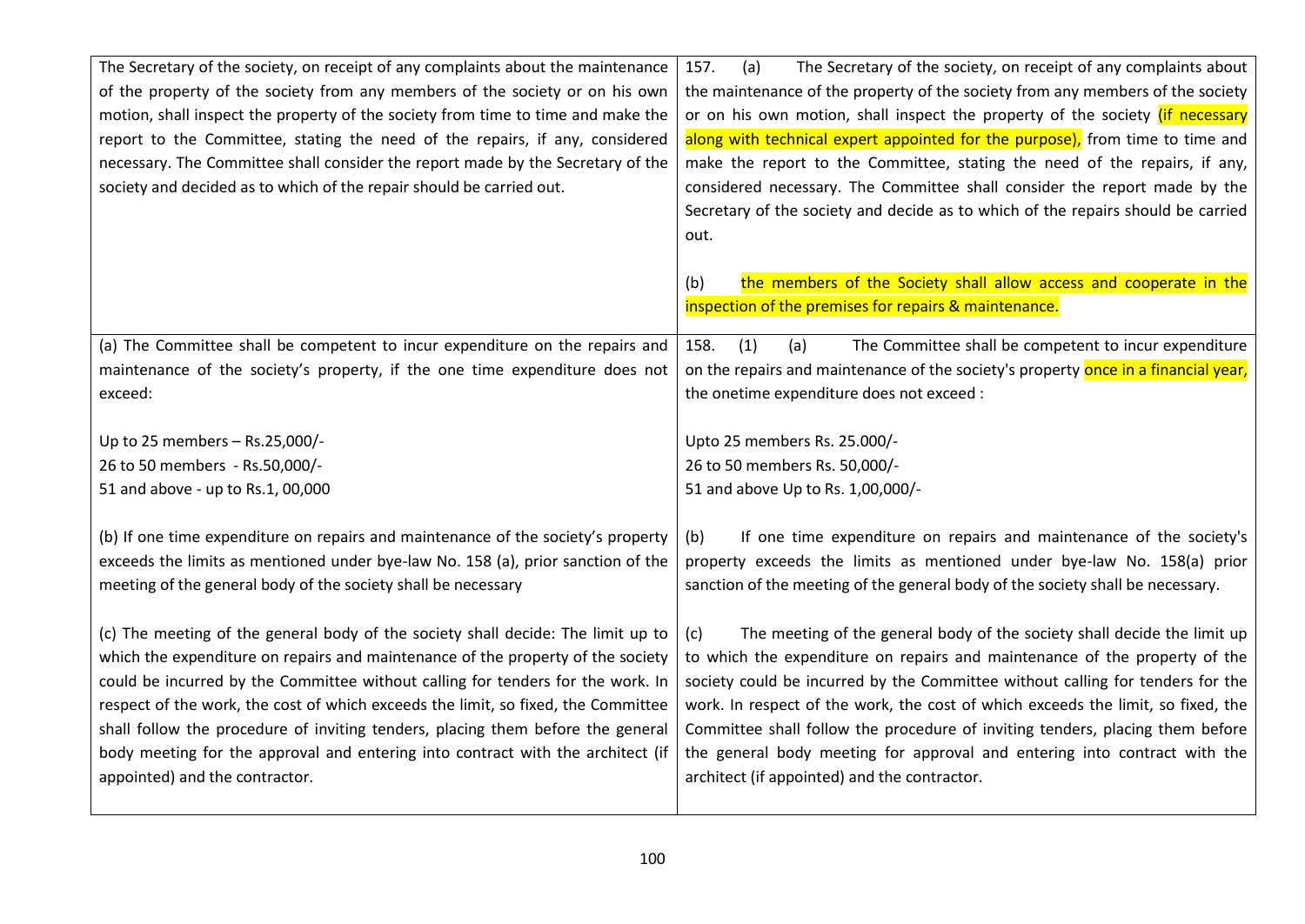| 2) limits of expenditure to be incurred on repairing and maintaining during co-      | (2)<br>(a)<br>The appointment of An Architect, if made by the Chief Promoter        |
|--------------------------------------------------------------------------------------|-------------------------------------------------------------------------------------|
| operative year.                                                                      | of the society, under the specific authority given to him by the promoter in their  |
|                                                                                      | meeting, may be confirmed at the first General Body Meeting. Such appointment       |
| (d) The appointment of the Architect, if made by the Chief Promoter of the           | shall be done as per the provisions of Architect Act 1972. In respect of            |
| society, under the specific authority given to him, by the promoters in their        | redevelopment of society buildings the procedure is to be followed as per           |
| meeting, may be confirmed at the first General Body meeting.                         | Government Resolution (as amended from time to time).                               |
| (e) If no appointment of an Architect is made by the Chief Promoter of the           | If no appointment of an Architect is made by the Promoter, the meeting<br>(b)       |
| society, the meeting of the General Body of the society shall appoint an Architect   | of the General Body of the society shall appoint an Architect on such terms and     |
| on such terms and conditions as it deems fit.                                        | conditions as it deems fit and as per the provisions of Architect Act 1972.         |
| (f) The Committee shall enter into the contract with the Architect, on the basis of  | The Committee shall enter into the contract with the Architect, on the<br>(c)       |
| the terms and conditions approved at the meeting of the General Body of the          | basis of the terms and conditions approved at the meeting of the General Body       |
| society in that behalf.                                                              | of the society in that behalf as per the provisions of Architect Act 1972.          |
|                                                                                      |                                                                                     |
| (g) The Architect shall prepare the plans and the estimate of the construction of    | The Architect shall prepare the plans and estimate and feasibility report<br>(d)    |
| the building/buildings in consultation with the committee, which shall place the     | of the construction of the building/buildings in consultation with the committee,   |
| same before the meeting of the General Body of the society, The Architect shall      | which shall place the same before the meeting of the General Body of the            |
| submit the plans and the estimates of the construction of the building/ buildings,   | society. The Architect shall submit, the plans as per the feasibility report of the |
| approved by the meeting of the General Body of the society to the Local              | of the construction of the building/ buildings, approved by the meeting of the      |
| Authority for sanction.                                                              | General Body of the society to the Local Authority for sanction as per finally      |
|                                                                                      | approved tenders.                                                                   |
|                                                                                      |                                                                                     |
| h) After approval of the plans of the construction of the building/buildings by the  | As per procedure mentioned in redevelopment G.R. dated 3-1-2009 the<br>(e)          |
| Local Authority, the Committee shall invite tenders in consultation with the         | Committee shall invite tenders in consultation with the Architect appointed by      |
| Architect of the society.                                                            | society.                                                                            |
| (i) The Secretary shall open the tenders received by him in the meeting of the       | The Secretary shall open the tenders received by him in the meeting of<br>(f)       |
| Committee, which shall scrutinize them and prepare its report along with the         | the Committee, which shall scrutinize them and prepare its report along with the    |
| draft of the terms and conditions, in consultation with the Architect of the society | draft of the terms and conditions, in consultation with the Architect of the        |
| and place the same before the meeting of the General Body for its decision. After    | society and place the same before the meeting of the General Body for its           |
| the approval of the General Body, Committee shall then enter into the contract       | decision. After the approval of the General Body, the Committee shall then enter    |
| with the Contractor.                                                                 | into the contract with the Contractor.                                              |
| 101                                                                                  |                                                                                     |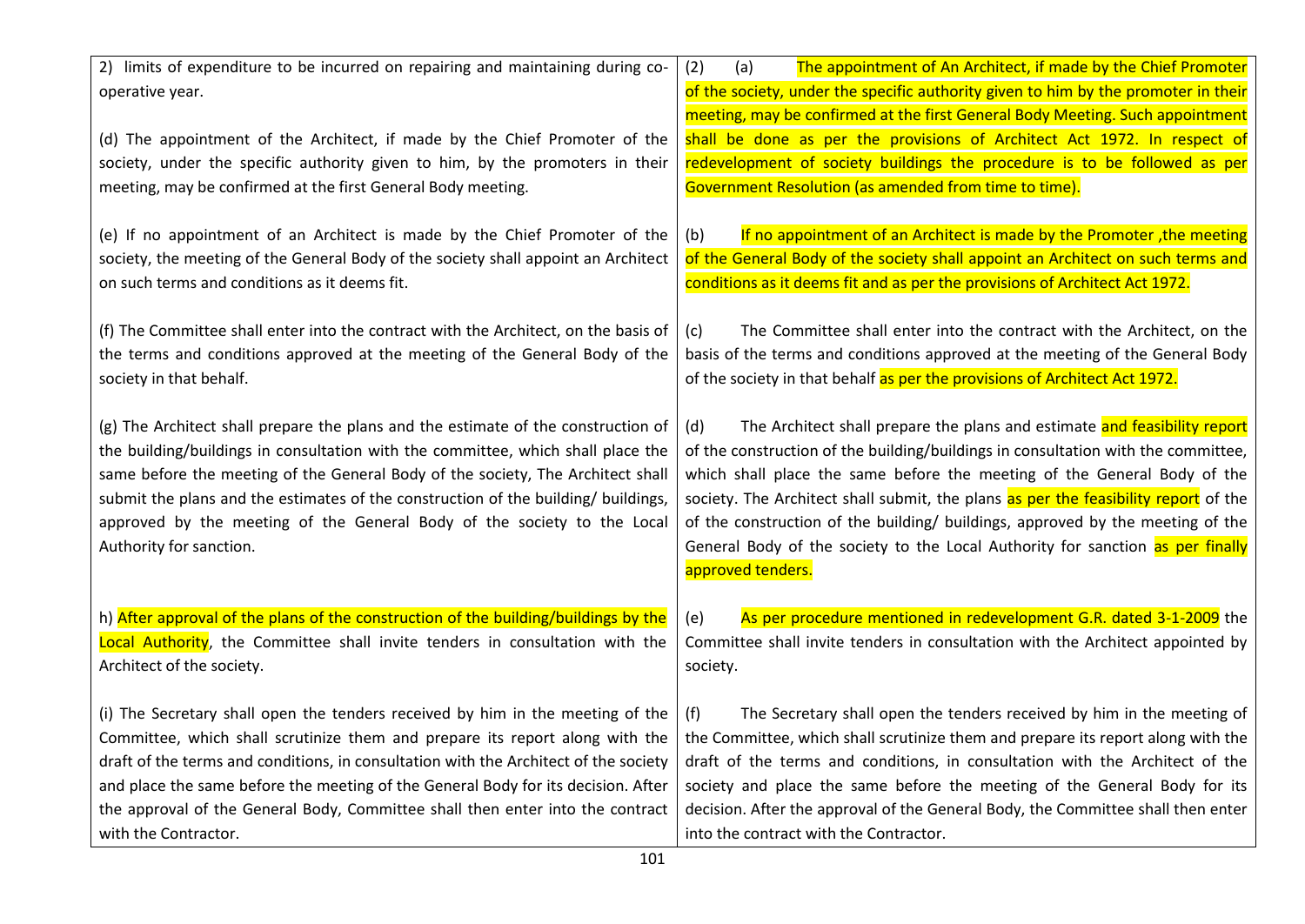| The tender for the work worth up to Rs. 100000/- should be approved by the<br>committee within its authority, While doing so, for getting done the good quality                                                                                                                                                 |                                                                                                                                                                                                                                                                                                                                                                                                                                                                                                                   |
|-----------------------------------------------------------------------------------------------------------------------------------------------------------------------------------------------------------------------------------------------------------------------------------------------------------------|-------------------------------------------------------------------------------------------------------------------------------------------------------------------------------------------------------------------------------------------------------------------------------------------------------------------------------------------------------------------------------------------------------------------------------------------------------------------------------------------------------------------|
| work, if necessary, there is no problem to approve tenders of the rate more than                                                                                                                                                                                                                                |                                                                                                                                                                                                                                                                                                                                                                                                                                                                                                                   |
| 10% of the tender offering lowest rate. However, the committee ahould ensure                                                                                                                                                                                                                                    |                                                                                                                                                                                                                                                                                                                                                                                                                                                                                                                   |
| the quality on its own responsibility.                                                                                                                                                                                                                                                                          |                                                                                                                                                                                                                                                                                                                                                                                                                                                                                                                   |
| (j) The Contract deeds, entered into with the Architect of the society and the<br>Contractor, shall provide a stipulation for settlement of the disputes arising out of<br>execution of the Contracts, under Section 91 of the Act, The Contract Deeds shall<br>be registered under the Registration Act, 1908. | The Contract deeds, entered into with the Architect of the society and<br>(g)<br>the Contractor, shall provide a stipulation for settlement of the disputes arising<br>out of execution of the Contracts, through the sole Arbitrator appointed by the<br>Society.                                                                                                                                                                                                                                                |
| Subject to the provisions of the bye-law No. 158(a), (b) and (c), the Committee<br>shall proceed to carry out the repairs and maintenance of the property of the<br>society. It shall be the responsibility of the Committee to see that the repairs are<br>carried out as per the contract.                    | Subject to the provisions of the bye-law No.158(1)- (a), (b), (c), 158(2)-<br>159.<br>(a), (b), (c), (d), (e), (f), (g), the Committee shall proceed to carry out the<br>construction, repairs and maintenance of the property of the society and<br>Redevelopment of the society buildings as per Govt. Directives from time to time<br>It shall be the responsibility of the Committee till the completion of the work and<br>to see that the repairs and redevelopment of society buildings are carried out as |
|                                                                                                                                                                                                                                                                                                                 | per the provisions of the contract executed by the society.                                                                                                                                                                                                                                                                                                                                                                                                                                                       |
| The following repairs and maintenance of the property of the society shall be                                                                                                                                                                                                                                   | The following repairs and maintenance of the property of the society<br>160.                                                                                                                                                                                                                                                                                                                                                                                                                                      |
| carried out by the society at its costs:                                                                                                                                                                                                                                                                        | shall be carried out by the society at its costs:                                                                                                                                                                                                                                                                                                                                                                                                                                                                 |
| (a)                                                                                                                                                                                                                                                                                                             | (a)                                                                                                                                                                                                                                                                                                                                                                                                                                                                                                               |
| (i) All internal roads,                                                                                                                                                                                                                                                                                         | (i) All internal roads,                                                                                                                                                                                                                                                                                                                                                                                                                                                                                           |
| (ii) Compound walls,                                                                                                                                                                                                                                                                                            | (ii) Compound walls,                                                                                                                                                                                                                                                                                                                                                                                                                                                                                              |
| (iii) External water pipe lines,                                                                                                                                                                                                                                                                                | (iii) External water pipe lines,                                                                                                                                                                                                                                                                                                                                                                                                                                                                                  |
| (iv) Water pumps,                                                                                                                                                                                                                                                                                               | (iv) Water pumps,                                                                                                                                                                                                                                                                                                                                                                                                                                                                                                 |
| (v) Water storage tanks,                                                                                                                                                                                                                                                                                        | (v) Water storage tanks,                                                                                                                                                                                                                                                                                                                                                                                                                                                                                          |
| (vi) Drainage lines,                                                                                                                                                                                                                                                                                            | (vi) Drainage lines,                                                                                                                                                                                                                                                                                                                                                                                                                                                                                              |
| (vii) Septic tanks,                                                                                                                                                                                                                                                                                             | (vii) Septic tanks,                                                                                                                                                                                                                                                                                                                                                                                                                                                                                               |
| (viii) Stair cases,                                                                                                                                                                                                                                                                                             | (viii) Stair cases,                                                                                                                                                                                                                                                                                                                                                                                                                                                                                               |
| (ix) Terrace and parapet walls,                                                                                                                                                                                                                                                                                 | (ix) Terrace and parapet walls,                                                                                                                                                                                                                                                                                                                                                                                                                                                                                   |
| (x) Structural repairs of roofs of all flats,                                                                                                                                                                                                                                                                   | (x) Structural repairs of roofs of all flats,                                                                                                                                                                                                                                                                                                                                                                                                                                                                     |
| (xi) Stair-case lights,<br>(xii) Street lights,                                                                                                                                                                                                                                                                 | (xi) Stair-case lights,<br>(xii) Street lights,                                                                                                                                                                                                                                                                                                                                                                                                                                                                   |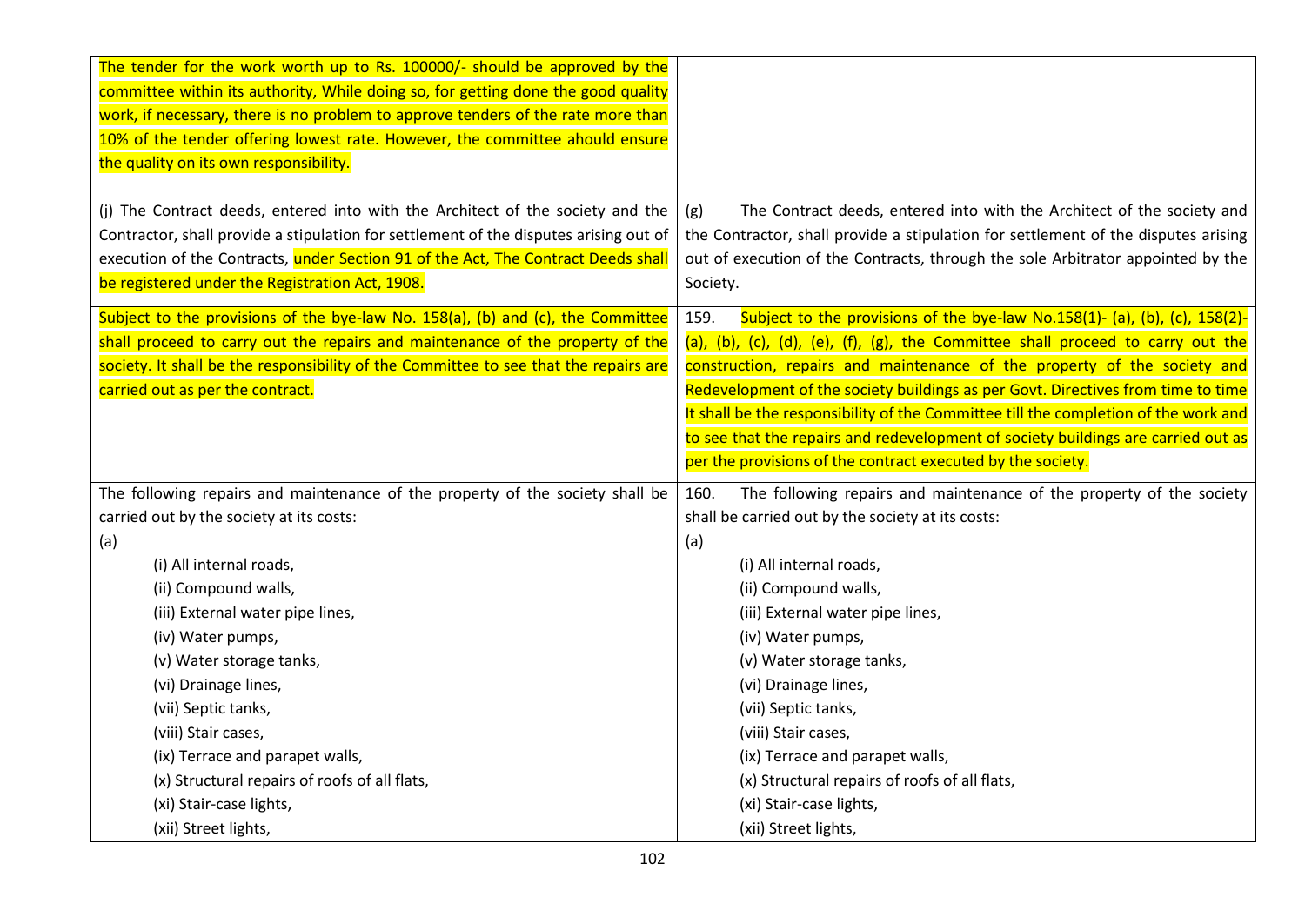| (xiii) Outside walls of the building/buildings,                                      | (xiii) Outside walls of the building/buildings,                                      |
|--------------------------------------------------------------------------------------|--------------------------------------------------------------------------------------|
| (xiv) All leakages of water including leakages due to rain water and                 | (xiv) All leakages of water including leakages due to rain water, and                |
| leakages due to external common pipe line and drainage line,                         | leakages due to external common pipe line and drainage line,                         |
| (xv) Electric lines upto main switches in the flats and                              | (xv) Electric lines up to main switches in the flats                                 |
| (xvi) Lifts,                                                                         | (xvi) Lifts,                                                                         |
| (xvii) The damaged ceiling and plaster thereon in the top floor flats on             | (xvii) The damaged ceiling and plaster thereon in the top floor flats, on            |
| account of the leakage of the rain water through the terrace.                        | account of the leakage of the rain water through the terrace.                        |
|                                                                                      | (xviii) Generators,                                                                  |
|                                                                                      | (xix) Security Appliances (CC TV, Intercom, Group Mobile, Siren Bell)                |
|                                                                                      | (xx) Rain Water Harvesting,                                                          |
|                                                                                      | (xxi) Sewerage, Storm water Drain & Water Treatment Plant (xxii)                     |
|                                                                                      | Common areas not specitically allotted, Swimming Pool, Gym, Sauna                    |
|                                                                                      | <b>Bath, Coffee House</b>                                                            |
|                                                                                      | (xxiii) Common Parking Space (xxiv) Solar and alternate energy resources.            |
|                                                                                      | (xxv) Garden                                                                         |
|                                                                                      | (xxvi) Community hall                                                                |
|                                                                                      |                                                                                      |
| (b) All the repairs not covered by the bye-law No. 160(a) shall be carried out by    | All the repairs, not covered by the bye-law No. 160(a) shall be carried<br>(b)       |
| the members at their cost.                                                           | out by the members at their cost. The expenditure of the internal leakage due to     |
|                                                                                      | toilet, sink etc. should be borne by concerned flat holders, with the consent of     |
|                                                                                      | the society.                                                                         |
| (A) The society shall insure its building/buildings necessarily against risk of fire | (a) The society shall insure its building/buildings necessarily against risk<br>161. |
| and earthquake and flood.                                                            | of tire and earthquake.                                                              |
|                                                                                      |                                                                                      |
| B) The Managing Committee of each and every Housing Society shall chalk out          | The managing Committee of each and every Housing society shall chalk<br>(b)          |
| Emergency Planning Scheme, which include below mentioned details in respect of       | out Emergency Planning Scheme, which include below mentioned details in              |
| the society and the surrounding area.                                                | respect of the society and the surrounding area.                                     |
|                                                                                      |                                                                                      |
| 1) Probability of danger and analysis thereof                                        | 1. Probability of danger and analysis thereof.                                       |
|                                                                                      |                                                                                      |
| 2) Evaluation of risk in pursuance of the probable danger                            | 2. Evaluation of risk in pursuance of the dangen                                     |
|                                                                                      |                                                                                      |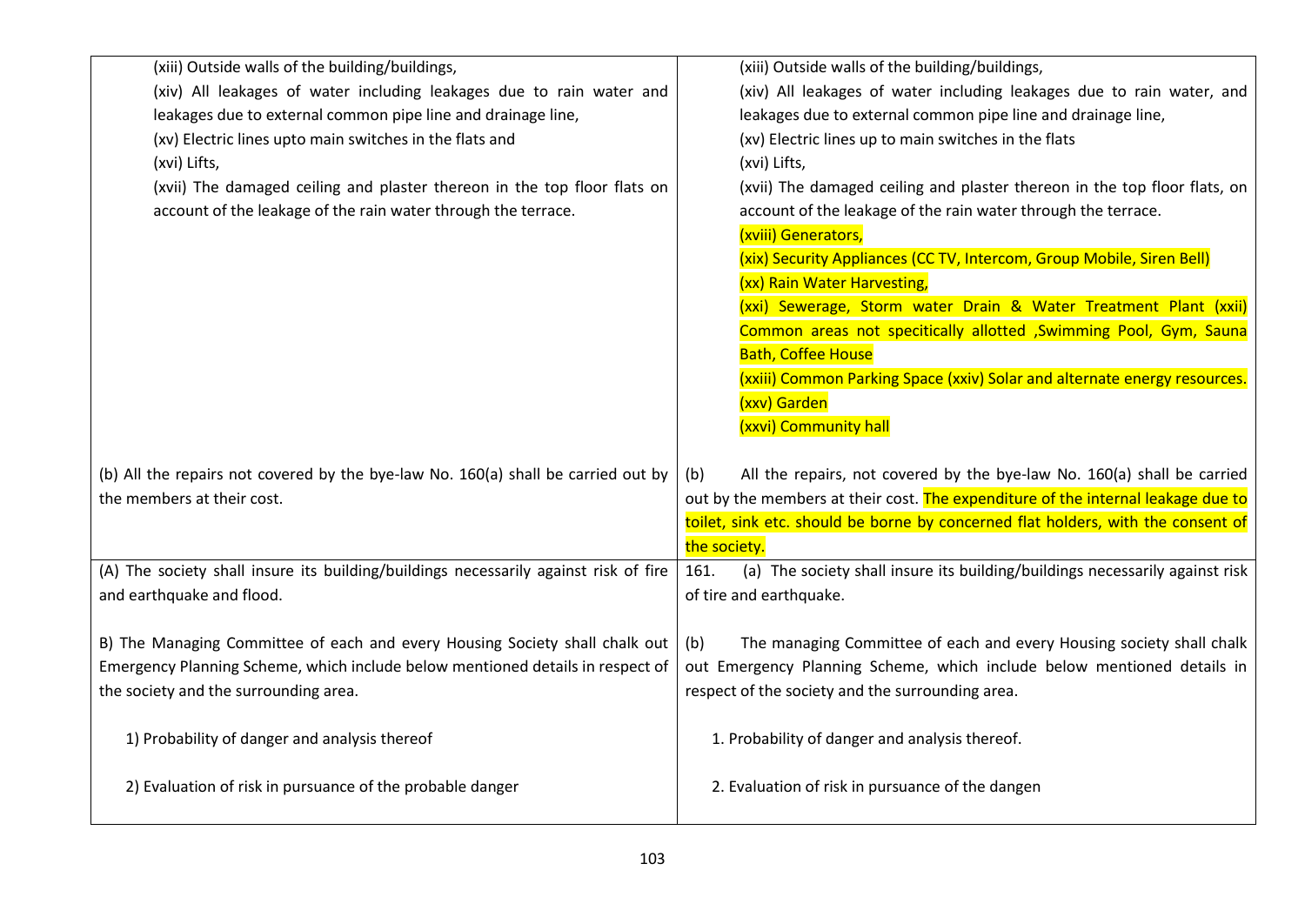| 3) Response machinery.                                                                                                                                                                                                                                                                                                                                                                                                                                                                                                                                                      | 3. Response Machinery eg. Police/Fire Brigade/ Municipal council etc.                                                                                                                                                                                                                                                                                                                                                                                                                                                                                                                                   |
|-----------------------------------------------------------------------------------------------------------------------------------------------------------------------------------------------------------------------------------------------------------------------------------------------------------------------------------------------------------------------------------------------------------------------------------------------------------------------------------------------------------------------------------------------------------------------------|---------------------------------------------------------------------------------------------------------------------------------------------------------------------------------------------------------------------------------------------------------------------------------------------------------------------------------------------------------------------------------------------------------------------------------------------------------------------------------------------------------------------------------------------------------------------------------------------------------|
| 4) Important telephone numbers<br>a) Emergency telephone number of each and every member.<br>b) Telephone numbers of the officers of the Government machinery<br>concerned with emergency management.                                                                                                                                                                                                                                                                                                                                                                       | 4. Important Telephone Numbers.<br>Emergency Telephone Numbers of each and every members.<br>(a)<br>Telephone Numbers of the officers of the Government<br>(b)<br>Machinery concerned with the emergency management.                                                                                                                                                                                                                                                                                                                                                                                    |
| The Managing Committee shall hold discussion with all the members in the<br>General Body Meeting over the plan prepared as aforesaid and shall inform about<br>the same to the members. The Plan such prepared shall be displayed on the<br>Notice Board of the society and the same shall be made up-to-date from time to<br>time as per the requirement.                                                                                                                                                                                                                  | The management committee shall hold discussion with all the members in the<br>general body meeting over the plan prepared as aforesaid and shall inform<br>about the same to the members. The plan such prepared shall be displayed on<br>the Notice Board of the society, and the same shall be made up-to-date from<br>time to time as per the requirement.                                                                                                                                                                                                                                           |
| (c) As per the Juvenile Workers Act, 1986, it is prohibited to employ child labours<br>for household work and other works and as per the provisions of said Act. If any<br>person is found to have employed child labour for household work, then a<br>punishment of one year imprisonment and a fine upto Rs. 20000/- can be<br>awarded to him. The Managing Committee of the society shall display the said<br>legal provision on the Notice Board and shall create awareness in the minds of all<br>the members for eradication of the said evil, child labour practice. | (c) As per the Child Labour Act 1986, it is prohibited to employ child labours for<br>house hold and other works. As per the provisions of the said Act, if any<br>person/member is found to have employed child labour for household work and<br>other work then a punishment of imprisonment of one year and a tine up tors.<br>20,000/- or both can be awarded to him. The managing committee of the society<br>shall display the said legal provision on the notice board and shall create<br>awareness in the minds of all the members for eradication of the said evil, child<br>labour practice. |
| C(1) The office bearers of the society shall ensure that no member of the society<br>has employed child labours and shall make arrangements of informing the Labour<br>Commissioner that the society is free from child labour practice.                                                                                                                                                                                                                                                                                                                                    | i) The office bearers of the society shall insure that no member of the<br>society/person /contractors has employed child labour and shall make<br>arrangement of informing the Labour Commissioner Office that the society is<br>totally free from child labour practice.                                                                                                                                                                                                                                                                                                                              |
| C(2) If any member is found to have employed child labour, the Managing<br>Committee shall immediately contact the office of the Labour Commissioner or<br>the Police Station or the concerned voluntary organization and shall inform to<br>that effect in writing to the office of the Labour Commissioner.                                                                                                                                                                                                                                                               | If any member/ person / contractors is found to have employed child<br>ii)<br>labour, the managing committee shall inform immediately to the office of the<br>Labour Commissioner or the nearest Police station or the concerned voluntary<br>organizations and shall inform to that effect in writing to the office of Labour<br>Commissioner.                                                                                                                                                                                                                                                         |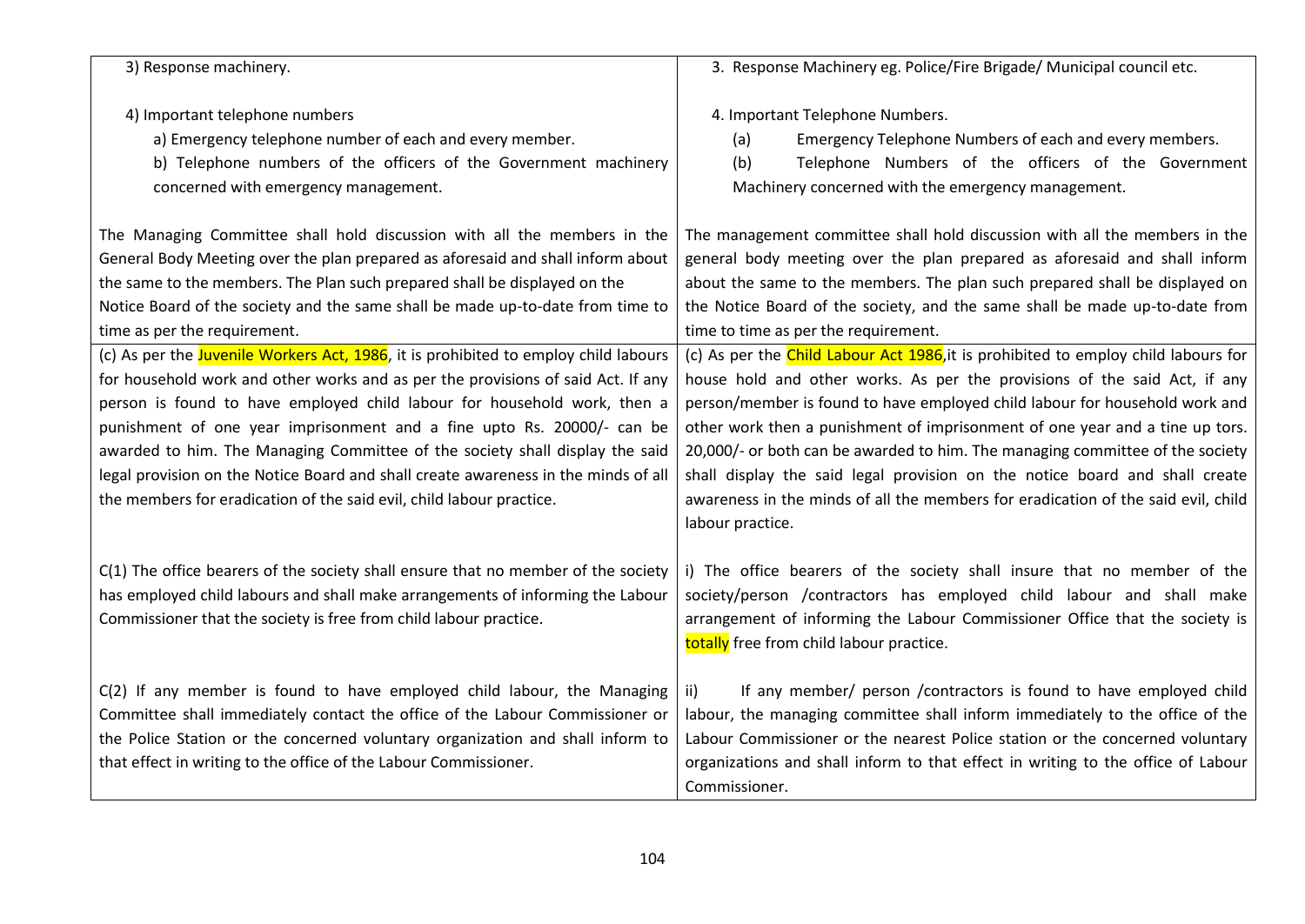| (D) The Managing Committee of the society shall take below mentioned                | (d)<br>The managing committee of the society shall take necessary precaution        |
|-------------------------------------------------------------------------------------|-------------------------------------------------------------------------------------|
| precaution to see that no injustice is done to any widow in the Co-operative        | to see that no injustice is done to any widow in the co-operative housing society   |
| Housing Society.                                                                    | after the death of a member before transferring the flat in her name.               |
|                                                                                     |                                                                                     |
| After the death of a member of the society, while transferring the flat wherein his | In such cases society shall verify the nomination form duly submitted by the        |
| widow is residing, to her name, after checking the Nomination letter/Succession     | deceased member or succession certificate / heir ship certificate opted from civil  |
| Certificate etc. only after her lawful right to the said property is established,   | court under the Indian Succession Act 1925 or Will of the deceased member duly      |
| appropriate action shall be taken as per the provisions of the Act and Rules.       | probated by the appropriate court through the executor of the will. After           |
|                                                                                     | verifying and taking legal guidance, society then only can take appropriate action  |
|                                                                                     | within the time limit, to avoid the further legal complications. This procedure can |
|                                                                                     | be followed in all the cases after the death of a society member.                   |
| No member of the society shall destroy, deface or cut down any trees in the         | 162. No member of the society shall destroy, deface or cut down any trees in        |
| compound of the society. Any action, in contravention of the above provision may    | the compound of the society. Any action, any contravention of the above             |
| render the member concerned liable for action.                                      | provision may render the member concern liable for action.                          |
| XVIII. OTHER MISCELLANEOUS MATTERS                                                  | XVII. OTHER MISCELLANEOUS MATTERS                                                   |
|                                                                                     |                                                                                     |
| i) It shall be open to the society, having regard to the importance of the matter   | i) It shall be open to the society, having regard to the importance of the<br>163.  |
| and the specific provision made there of under the MCS Act 1960, the MCS Rules      | matter and the specific provision made thereof under the MCS Act 1960, the          |
| and Bye-laws of the society, to give notice of every General meeting and            | Maharashtra Co-operative Societies Act, 1960, MCS Rules 1961 and the Bye-laws       |
| communicate the resolution or the decision to members of the society on their       | of the society, to give notice of every General body meeting and communicate        |
| last known addresses, by the one of the following modes:                            | the resolution or the decision, to the members of the society on their last known   |
| (a) hand delivery;                                                                  | addresses, by one of the following modes:                                           |
| (b) Dispatch through post office under certificate of posting or by                 | Hand delivery,<br>(a)                                                               |
| registered post, with or without acknowledgment due.                                | Dispatch through post office or by registered post, with or<br>(b)                  |
|                                                                                     | without acknowledgement due, or by email.                                           |
|                                                                                     |                                                                                     |
| (ii) A copy of such notice/communication of the decision/resolution shall be        | A copy of such notice/communication of the decision/resolution shall be<br>ii)      |
| displayed on the notice board of the society and there upon, the notice shall be    | displayed on the notice board of the society and thereupon, the notice shall be     |
| deemed to have been duly given or communication shall be deemed to have been        | deemed to have been duly given or communication shall be deemed to have             |
| duly made and the complaints received or made that the notice/communication         | been duly made and the complaints received or made that the                         |
| was not received or was not sent to the correct address shall not affect the        | notice/communication was not received or was not sent to the correct address        |
| validity of the notice or the communication.                                        | shall not affect the validity of the notice or the communication.                   |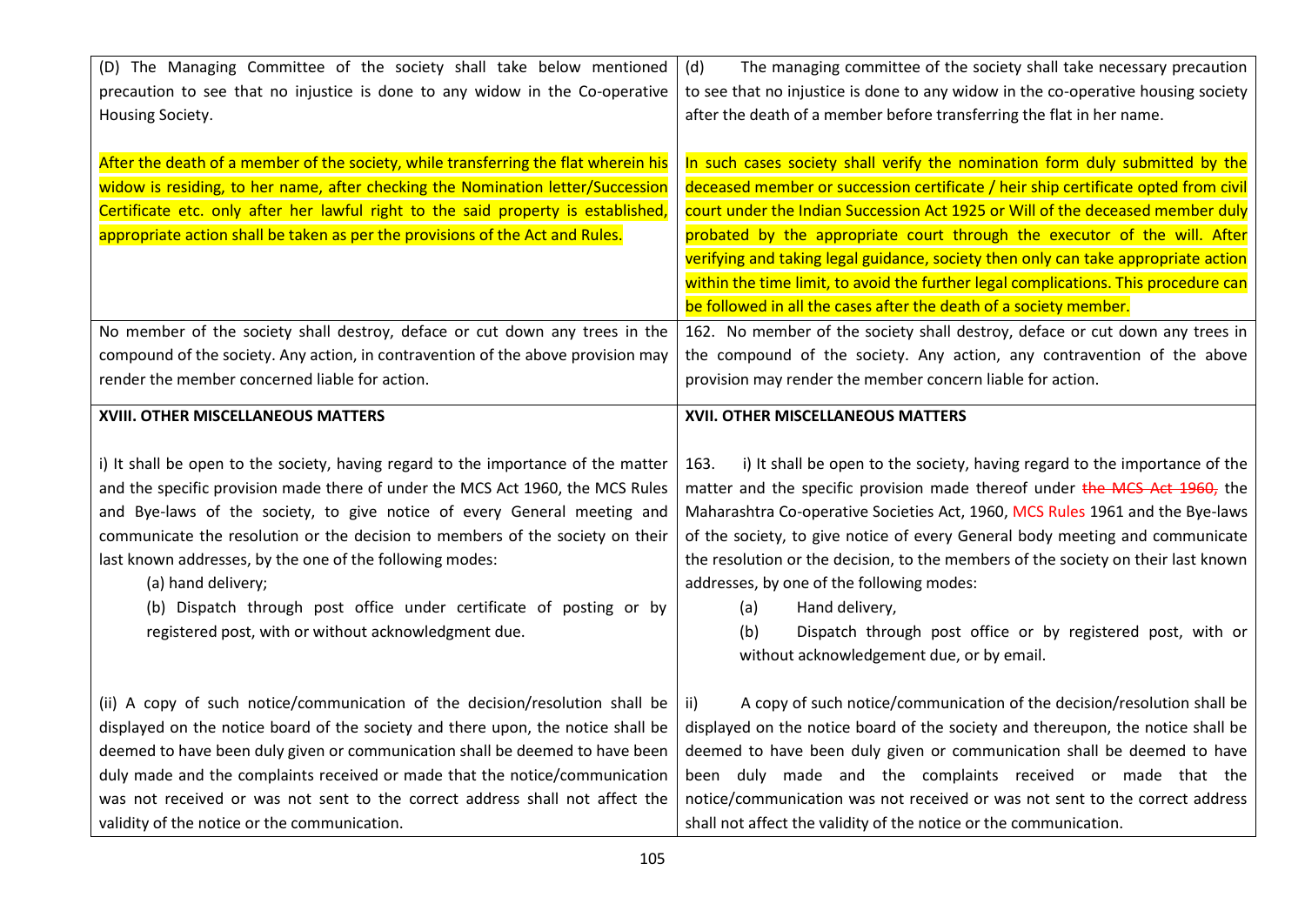The accounting year of the society shall be that commencing on 1st April and ending on the 31st March. The society shall have its Notice Board, fixed at a conspicuous part of the building, on which shall be exhibited all notices and communications referred to in the byelaw No. 163 (ii), the Statements of Accounts, the Annual Reports of the Committee and other matters of which notices are required to be given to all the members of the society under the MCS Act 1960, the MCS Rules 1961 and the Bye-laws of the society. If there is more than one building, the similar Notice Boards shall be fixed in all the other buildings. The meeting of the General Body of the society may prescribe penalties for different breaches of the bye-laws of the society. The Secretary of the society, under instructions from the Committee, shall bring to the notice of the member concerned, the breach/breaches of the bye-law/bye-laws committed by him. If the member persists in continuing the breach / breaches the committee shall give the notice to the member to show cause as to why the penalty should not be inflicted on him for breach/breaches of the bye-law/bye-laws. The General Body Meeting, after considering the say of the member and after giving hearing, may levy penalty at the rate fixed by the meeting of the General Body of the society maximum penalty of Rs. 1000/- No bye-law shall be made, altered or abrogated unless (i) a proposal to do so has been communicated to all members, 14 days before the meeting of the general body of the society, at which it is proposed to be considered 164. The accounting year of the society shall be that commencing on 1st April and ending on the 31st March. 165. The society shall have its Notice Board, fixed at a conspicuous part of the building, on which shall be exhibited all notices and communications referred to in the bye-law No.163 (ii), the Statement of Accounts, the Annual Reports of the Committee and other matters, of which notices are required to be given to all the members of the society under the MCS Act 1960 and, the MCS Rules 1961 and the Bye-laws of the society. If there is more than one building, the similar Notice Board shall be fixed in all the other buildings. 166. The meeting of the General body of the society may prescribe penalties for different breaches of the bye-laws of the society. The Secretary of the society, under instructions from the Committee, shall bring to the notice of the member concerned, the breach/breaches of the bye-law/bye-laws committed by him. If the member persists in continuing the breach / breaches, the Committee shall give the notice to the member to show cause as why the penalty should not be inflicted on him for breach/breaches of the byelaw/bye-laws. The general body meeting, after considering the say of the member and after giving him hearing, may levy penalty to the extent of maximum consolidated penalty of not more than Rs.5000/- in a particular year. A) Save except other provision in the Act, the A.G.M./ special G.B.M. can penalize a member for committing breaches in his Responsibilities. Such penalty should be reasonable and equal to all such erring members. A.G.M./Special G.B.M. is empowered to frame the penalty amount. The managing committee shall recover such penalties with proper care. 167. **No bye-law shall be made, altered or abrogated unless**  (i) a proposal to do so has been communicated to all members, 14 days before the meeting of the general body of the society, at which it is proposed to be considered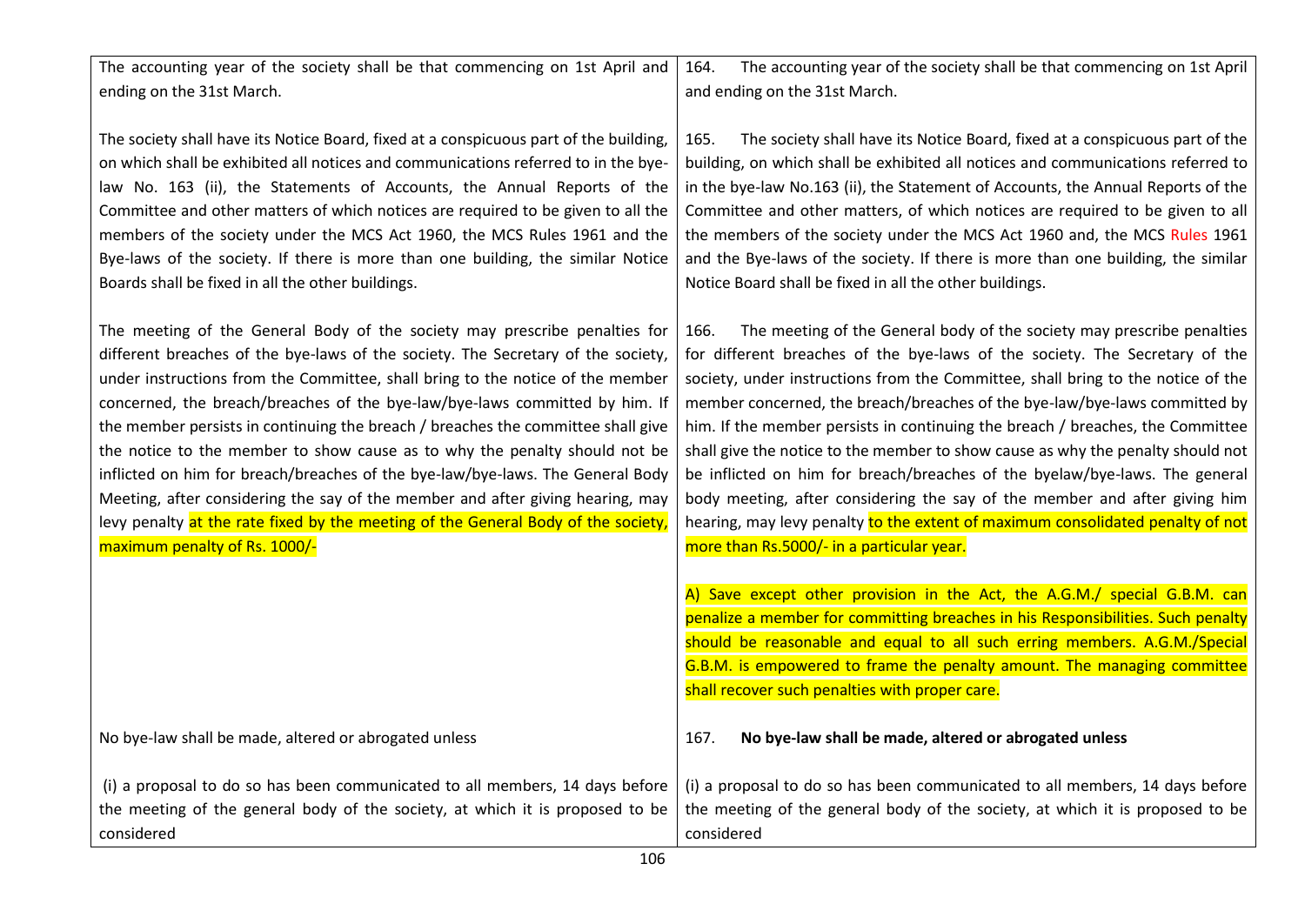| (ii) the resolution is passed by not less than 2/3rd majority of the members       | (ii) the resolution is passed by not less than 2/3rd majority of the members       |
|------------------------------------------------------------------------------------|------------------------------------------------------------------------------------|
| present and voting at the meeting of the general body of the society and           | present and voting at the meeting of the general body of the society and           |
|                                                                                    |                                                                                    |
| (iii) the making, alteration or abrogation is approved and registered by the       | (iii) the making, alteration or abrogation is approved and registered by the       |
| Registering Authority.                                                             | Registering Authority.                                                             |
|                                                                                    |                                                                                    |
| The Committee shall regulate the operation of the lifts, taking into consideration | The Committee shall regulate the operation of the lifts, solar water<br>168.       |
| the convenience of the majority of the members of the society.                     | supply taking into consideration the convenience of the majority of the members    |
|                                                                                    | of the society.                                                                    |
| The meeting of the general body of the society may, after taking into              | The meeting of the general body of the society may, after taking into<br>169.      |
| consideration the location of the building or buildings of the society and their   | consideration the location of the building or buildings of the society and their   |
| surroundings and the open space available for playing games by the members of      | surroundings and the open space available for playing games by the members of      |
| the society and their children, allow such games to be played during such hours as | the society and their children, allow such games to be played during such hours    |
| may be fixed by the meeting of the general body of the society and subject to      | as may be fixed by the meeting of the general body of the society and subject to   |
| such restrictions, charges and penalties as it may impose.                         | such restrictions, charges and penalties as it may impose.                         |
|                                                                                    |                                                                                    |
| The society shall not let out or give on leave and licence basis or permit any     | The society shall not let out or give on leave and license basis or permit<br>170. |
| subletting, giving on leave and license basis any open space available under the   | any subletting, giving on leave and license basis any open space available under   |
| staircases or to any person whether the member of the society or not, for any      | the Staircases, Terraces/Open ground/Lawns/Club house/Common Hall etc. or to       |
| purpose whatsoever.                                                                | any person whether the member of the society or not, for any purpose               |
|                                                                                    | whatsoever.                                                                        |
|                                                                                    |                                                                                    |
|                                                                                    | All open / common spaces meant for use of all members for eg. staircase,<br>(a)    |
|                                                                                    | steps, landing areas, parking areas, lift, corridor, and such other spaces, cannot |
|                                                                                    | be occupied by any member for his own use. The use of such areas shall be          |
|                                                                                    | restricted to the cause for which these are meant. Any member found to be          |
|                                                                                    | violating the above condition by encroachment shall have to vacate the             |
|                                                                                    | encroachment and further he/she shall pay an amount equal to five times the        |
|                                                                                    | monthly maintenance charges per month for the period for which he/she has          |
|                                                                                    | encroached such spaces and further members must not carry out any                  |
|                                                                                    | constructions, structural changes over and above the sanctioned plan without       |
|                                                                                    | prior permission of the society and concern municipal authorities .Also members    |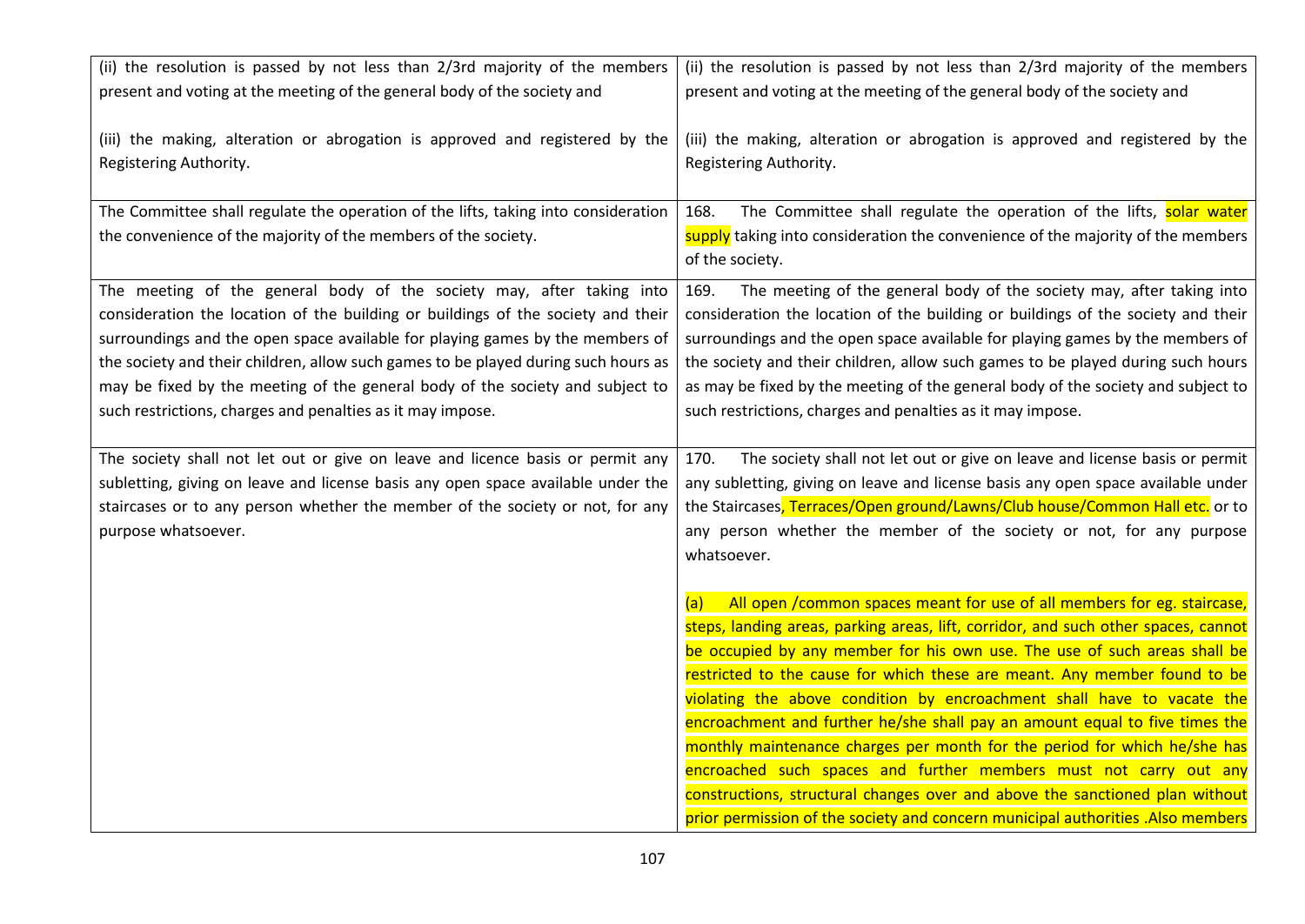|                                                                                       | must not use the flat /unit for which it was meant/sanctioned. Any member          |
|---------------------------------------------------------------------------------------|------------------------------------------------------------------------------------|
|                                                                                       | violating the above directives shall pay an amount equal to five times the         |
|                                                                                       | monthly maintenance charges, per month with retrospective effect for the           |
|                                                                                       | period for which such violation is existed.                                        |
|                                                                                       |                                                                                    |
| Notwithstanding the provisions under the Bye-law No.170, the Committee may            | Notwithstanding the provisions under the bye-law No. 170, the<br>171.              |
| allow temporary use of the terrace or available open space of the society's           | Committee may allow temporary use of the terrace or available open space of        |
| building by any member, on his written application, for any function, subject to      | the society's building by any member, on his written application, for any          |
| such restrictions and on payment of such charges to the society as the meeting of     | function, subject to such restrictions and on payment of such charges to the       |
| the General Body of the society may decide. The Committee may, with the               | society as the meeting of the general body of the society may decide. The          |
| previous permission of the Local Authority, if needed, allow exhibition of            | committee may, with the previous permission of the Local Authority, if needed,     |
| advertisement boards or any part of the building including terrace on such terms      | allow exhibition of advertisement boards on any part of the building including     |
| and conditions as are approved by the General Body Meeting. If any                    | terrace, on such terms and conditions as are approved by the general body          |
| member/members want/wants to install a solar energy water heating system or           | meeting. if any member /members want/wants to install a solar energy water         |
| solar energy electrical system, then space shall be made available to such            | heating systems or solar energy electrical system, then space shall be made        |
| member/members on the terrace. The said system include A) Solar Collector,            | available to such member/members on the terrace as per availability. The said      |
| Solar Collector Stand, hot water tank, cold water tank, stand for the tank and hot    | systems includes a Solar collector stand, hot water tank, cold water tank, stand   |
| water pipe line etc. and                                                              | for the tank and hot water pipeline etc, Panels, battery, inverter charging        |
| (B) Panels, Battery, Inverter charge controller, cabling etc. for solar energy        | controller, cabling etc. for solar energy/electricity. If any letter requesting to |
| electricity. If any letter requesting to provide space there for is received, then it | provide space therefor, if is received, then it shall be binding on the society to |
| shall be binding on the society to give space for use there for.                      | give space thereof as per the availability of the space in the society premises.   |
|                                                                                       |                                                                                    |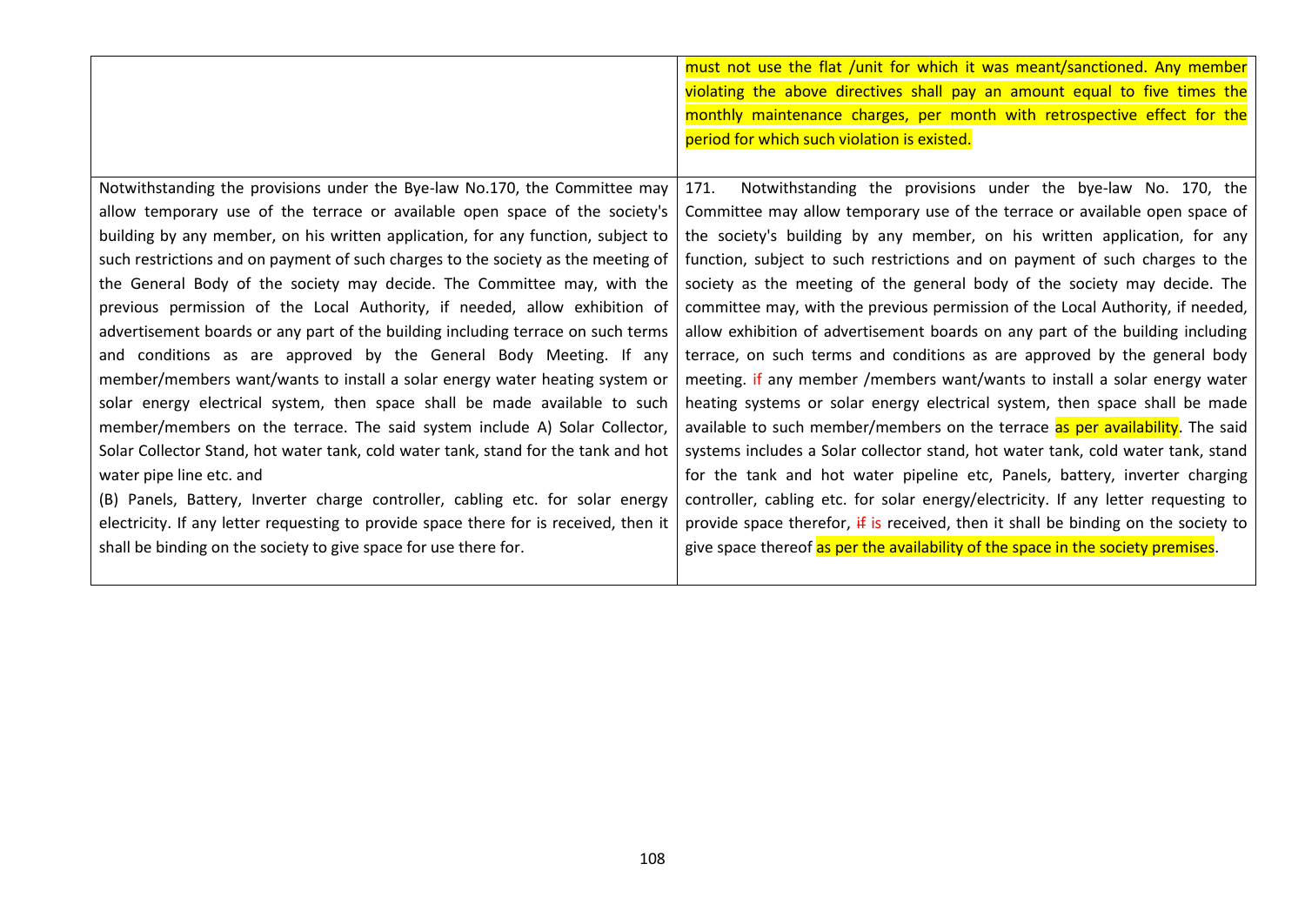| The member of the society, requiring copies of the following documents shall pay                                         | The member of the society, requiring copies of the following documents<br>172.       |
|--------------------------------------------------------------------------------------------------------------------------|--------------------------------------------------------------------------------------|
| copying fees at the rates mentioned against them:                                                                        | shall pay copying fees at the rates mentioned against them :                         |
| 1. Bye Law of the society Rs.10/- more than the cost price.                                                              | 1. Certified copy of the approved Bye-laws of the Society Rs. 5/- per page.          |
| 2. Amendment of the bye laws of the society<br>$$ Rs. $2/-$ per page                                                     | 2. Amendment of the bye-laws of the society Rs. 5/- per page.                        |
| 3. last audited balance sheet of the society  Rs.10/- per page                                                           | 3. Last audited Balance Sheet of the Society Rs. 10/- per page.                      |
| 4. application for membership of the society Rs.5/-                                                                      | 4. Application for membership of the Society Rs.25/-                                 |
| 5. second and subsequent nominations by the member of the society  Rs.5/-                                                | 5. Second and Subsequent Nomination by the member of the Society Rs.50/-             |
| 6. share certificate of the society  Rs.50/-                                                                             | 6. Share Certificate of the Society (Duplicate)Rs. 100/-                             |
| 7. list of members of the society  Rs.5/- per page                                                                       | 7. List of members of the Society Rs. 10/- per page.                                 |
| 8. correspondence (related to member) Rs 5/- per page                                                                    | 8. Correspondence (related to member) Rs. 10/- per page.                             |
| 9. minutes of the general body meetings and general body meetings and<br>committee meetings  Rs.5/- per page             | 9. Minutes of the general body meetings and committee Meetings Rs. 10/- per<br>page. |
| 10. indemnity Bond  Rs.10/-                                                                                              | 10. Indemnity Bond Rs. 20/-                                                          |
| Besides this, for certified copies of the documents a fee shall have to be paid as<br>per Rule 27 of the MCS Rules 1961, | 11. Copy of Audit Report, Annual Returns and Periodicals -- Rs 10/- per page.        |
|                                                                                                                          | 12. List of Non-Active members -- Rs 5/- per page.                                   |
|                                                                                                                          | 13. Any other document as per section 32 of the Act -- Rs. 5/- per page.             |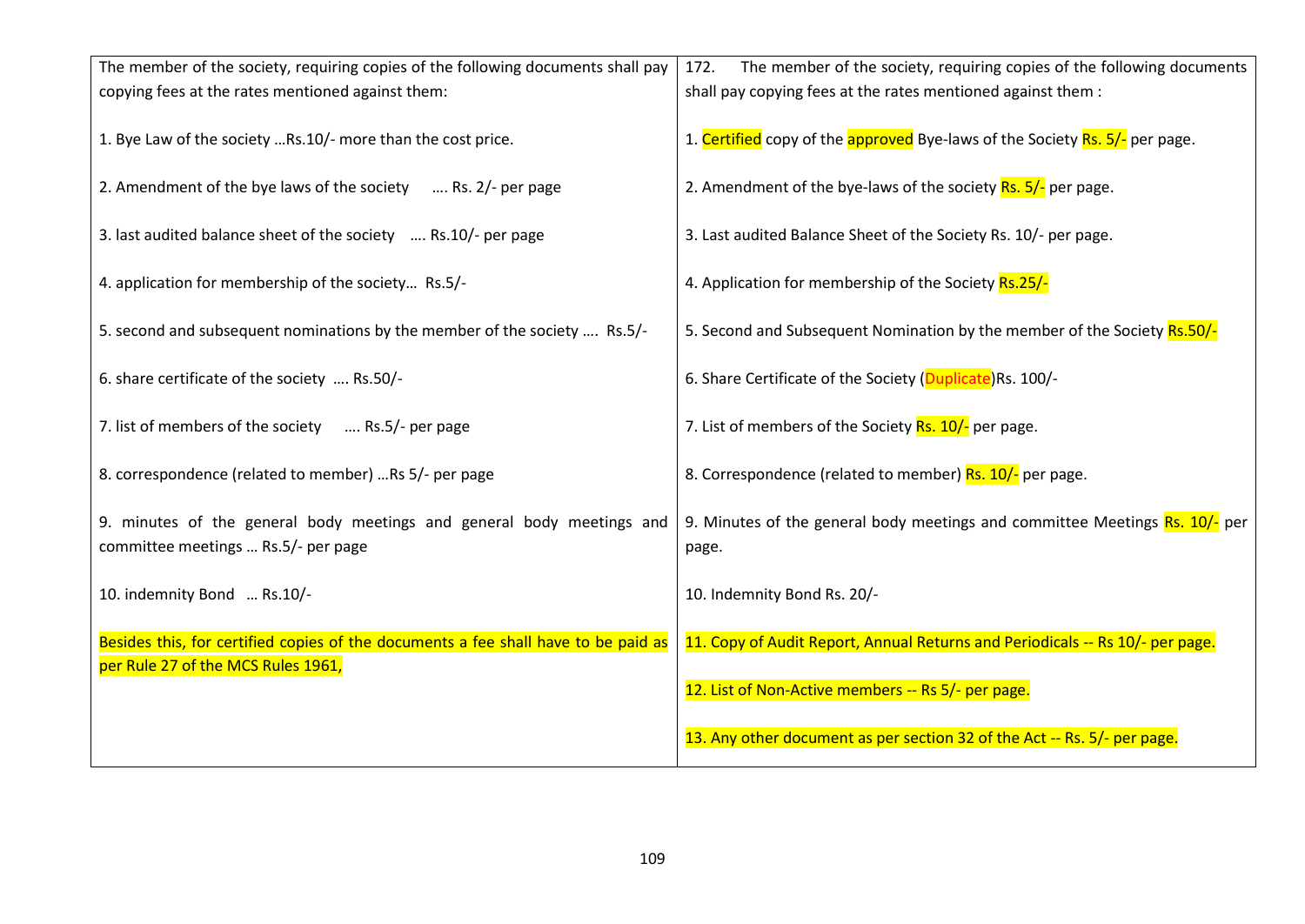| XVIII REDRESSAL OF COMPLAINTS                                                          | <b>GRIEVANCES SETTLEMENT AND REDRESSAL OF COMPLAINTS</b>                         |
|----------------------------------------------------------------------------------------|----------------------------------------------------------------------------------|
|                                                                                        |                                                                                  |
|                                                                                        | 173. (a) The Grievance Settlement and Redressal Committee shall be formed as     |
|                                                                                        | provided under Section 89AB of the Act.                                          |
|                                                                                        |                                                                                  |
|                                                                                        | (b) The General Body of the Society shall appoint a Grievance Settlement and     |
|                                                                                        | Redressal Committee to hear and settle the grievances of the members. When       |
|                                                                                        | referred, such complaints and grievances shall be settled by this committee as   |
|                                                                                        | far as possible within 3 months.                                                 |
|                                                                                        |                                                                                  |
|                                                                                        | (c) Grievance Settlement and Redressal Committee shall consist of Three Senior - |
|                                                                                        | Knowledgeable - Active members of the society and they shall not be the          |
|                                                                                        | members of the Managing Committee. The complaints and grievances relating to     |
|                                                                                        | Business and Management of the Society shall be referred to this committee       |
|                                                                                        | with the consent of both the parties.                                            |
|                                                                                        |                                                                                  |
|                                                                                        | (d) The Managing Committee shall make a report of an appointment of              |
|                                                                                        | Grievance Settlement and Redressal Committee to the Registrar. The working       |
|                                                                                        | and procedure to be followed by parties and the Grievance Settlement and         |
|                                                                                        | Redressal Committee shall be governed by the provisions of section 89-A of the   |
| Act.                                                                                   |                                                                                  |
|                                                                                        |                                                                                  |
| Members/Members shall submit their complaint applications to any of the Office         | 174. Member/Members shall submit their complaint application to any of the       |
| bearers of the society, in writing, giving thereby the details of the complaint.       | Office bearers of the society, in writing, giving thereby the details of the     |
| complaint.                                                                             |                                                                                  |
| After receipt of such complaint application, the committee shall take decision<br>175. | After receipt of such, complaint application, the committee shall take           |
| thereof, in the coming Managing Committee meeting. Such decision shall be              | decision thereof, in the coming Managing Committee meeting. Such decision        |
| communicated to the concerned member, within 15 days thereafter.                       | shall be communicated to the concerned member, within 15 days thereafter.        |
|                                                                                        |                                                                                  |
| If the member/members are not satisfied by the decision of the Committee, or<br>176.   | If the Member/Members are not satisfied by the decision of the                   |
| does not receive any communication from the committee within the time                  | Committee, or does not receive any communication from the committee within       |
| specified above, he/they may approach the Competent Authorities, depending             | 15 days, the complainant member and society may approach the above               |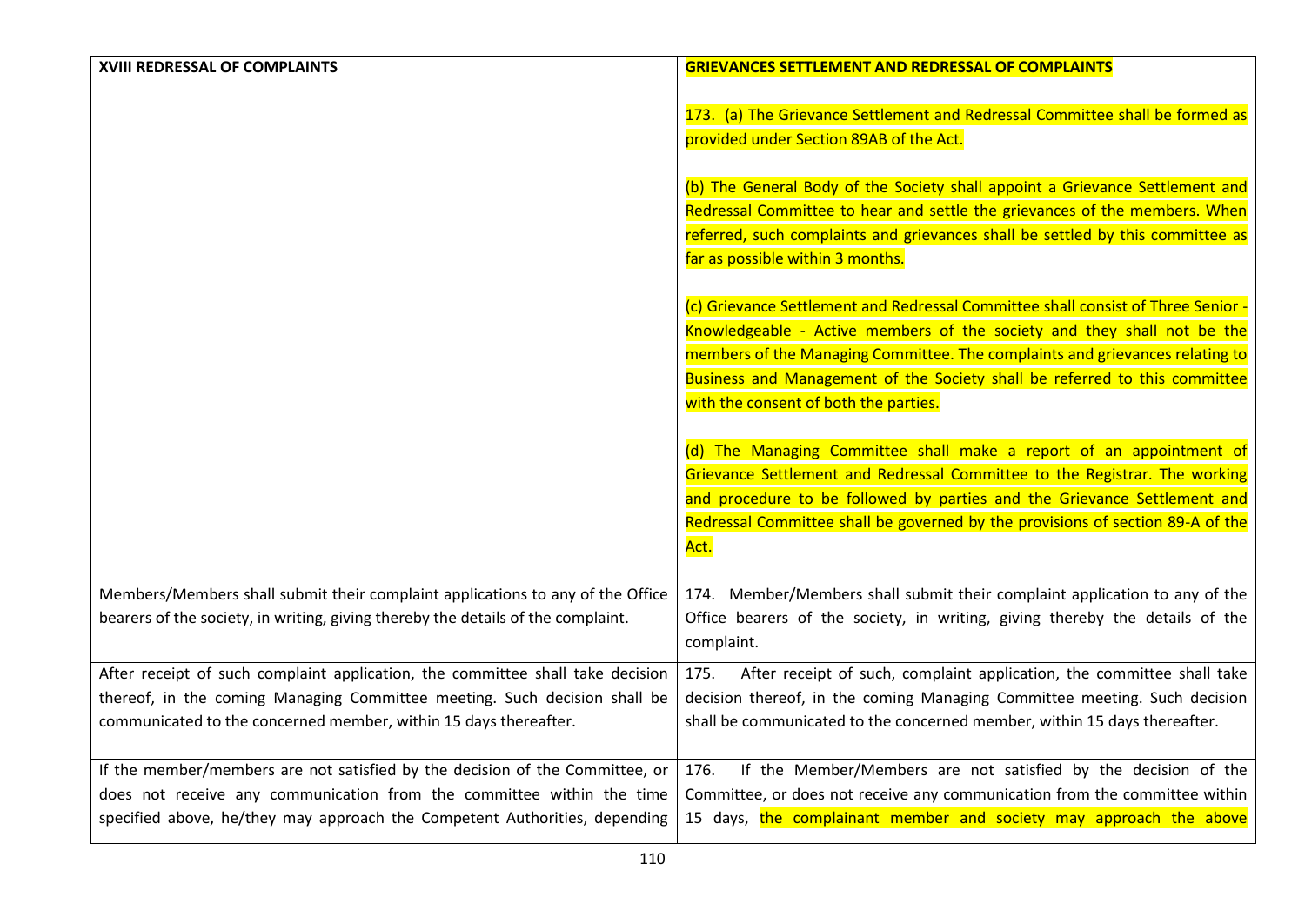| upon the nature of the complaints as enumerated below:-                           | mentioned Grievance Settlement and Redressal Committee.                           |
|-----------------------------------------------------------------------------------|-----------------------------------------------------------------------------------|
|                                                                                   | If the complaint/grievance is still not settled or resolved then the member or    |
|                                                                                   | Society may approach the below mentioned Officers.                                |
|                                                                                   |                                                                                   |
| A) REGISTRAR                                                                      | A)<br><b>REGISTRAR</b>                                                            |
| Matters pertaining to following issues:                                           | Complaints to be made to the Registrar. Matters pertaining to following issues :- |
| (a) Registration of Society on Misrepresentation;                                 | (a) Registration of Society on Misrepresentation                                  |
| (b) Non-issuance of the Share Certificates;                                       | (b) Non-issuance of the Share Certificates,                                       |
| (c) Refusal of Membership;                                                        | (c) Refusal of Membership,                                                        |
| (d) Non registration of Nomination by the society;                                | (d) Non registration of Nomination by the society,                                |
| (e) Non Occupancy charges;                                                        | (e) Non Occupancy charges,                                                        |
| (f) Demand of excess premium for transfers;                                       | (f) Demand of excess premium for transfers,                                       |
| (g) Non supply of the copies of record and documents;                             | (g) Non supply of the copies of record and documents,                             |
| (h) Tampering suppression and destruction of the records of the society;          | (h) Tampering, suppression and destruction of the records of the society,         |
| (i) Non acceptance of the cheques or any other correspondence by the              | (i) Non acceptance of the cheques or any other correspondence by the              |
| committee;                                                                        | committee.                                                                        |
| (j) Non maintenance or incomplete maintenance of records and books of the         | (j) Non maintenance or incomplete maintenance of records and books of the         |
| society;                                                                          | society,                                                                          |
| (k) Non preparation of the annual accounts/reports, within the prescribed period; | (k) Non preparation of the annual accounts/reports, within the prescribed period, |
| (I) Misappropriation/Misapplication of the funds of the society;                  | (I) Misappropriation/Misapplication of the funds of the society,                  |
| (m) Defaulter/Disqualified member on the Committee;                               | Defaulter/Disqualified member on the committee,<br>(m)                            |
| (n) Investment of Funds without prior permission;                                 | Investment of Funds without prior permission of G.B.M.<br>(n)                     |
| (o) Reconciliation of Accounts;                                                   | Reconciliation of Accounts,<br>(o)                                                |
| (p) Audit.                                                                        | Audit, Audit Rectification reports.<br>(p)                                        |
| (q) Non conducting of election before expiry of the term of the committee;        | (q) Non conducting of election before expiry of the term of the committee as par  |
|                                                                                   | per law.                                                                          |
| (r) Rejection of Nomination;                                                      | (r)<br>Rejection of Nomination,                                                   |
| (s) Non calling of General Body meetings within prescribed period;                | Non calling of General Body meetings within prescribed period on or<br>(s)        |
|                                                                                   | before 30"" September.                                                            |
| t) Non calling of Managing Committee as prescribed in Bye-laws;                   | Non calling of Managing Committee meeting as prescribed in Bye-laws,<br>(t)       |
| (u) Resignation of the Committee;                                                 | Resignation by the Committee,<br>(u)                                              |
| (v) Any other, like matters which falls within jurisdiction of the Registrar;     | Any other, like, matters which falls within jurisdiction of the Registrar.<br>(v) |
|                                                                                   | (w)<br>Non filling of Returns and statements.                                     |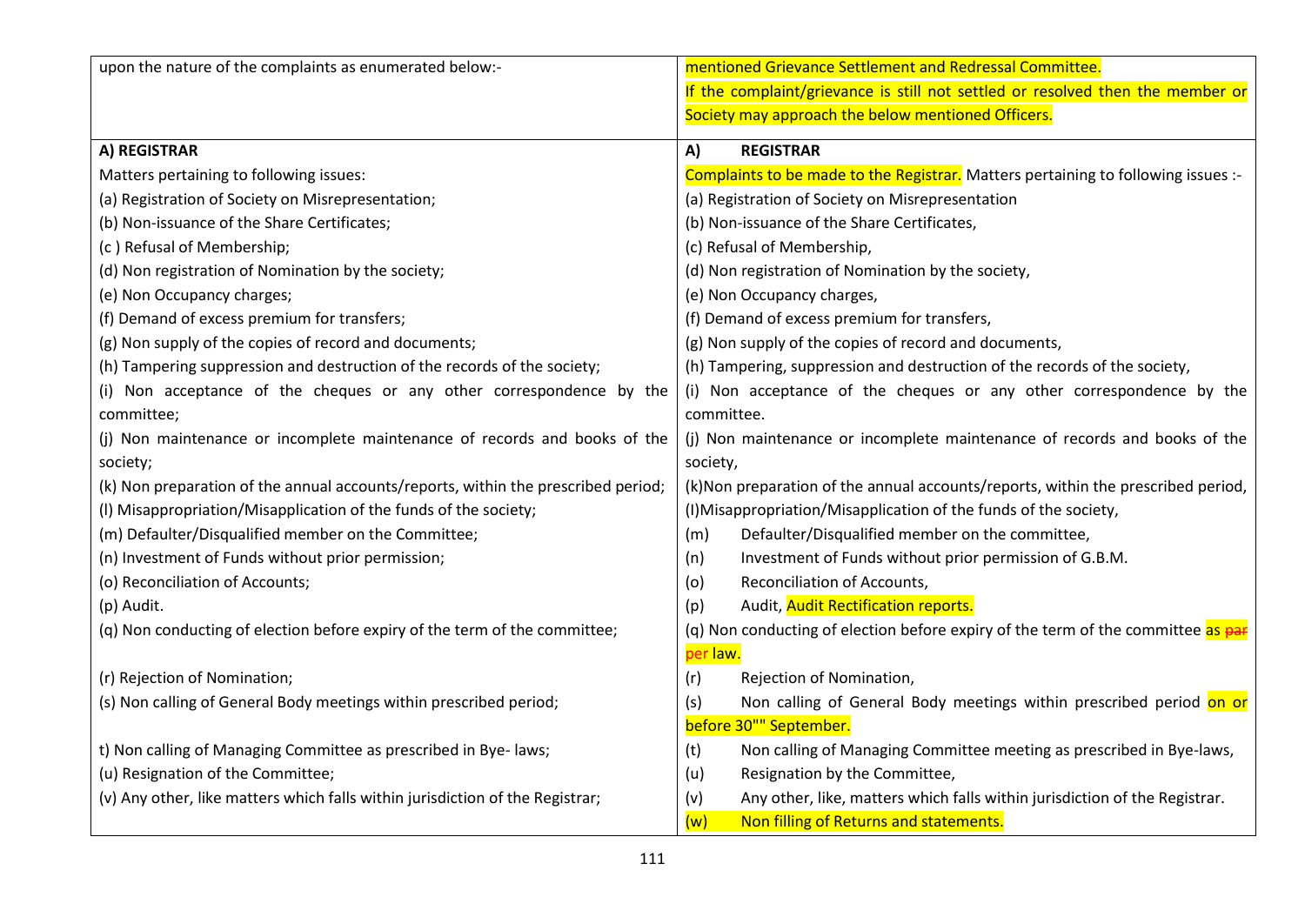|                                                                                   | Non formation of the Grievance Settlement and Redressal Committee<br>(x)           |
|-----------------------------------------------------------------------------------|------------------------------------------------------------------------------------|
|                                                                                   | <b>Classification as Non-Active and Active members.</b><br>(y)                     |
| <b>B) CO-OPERATIVE COURT</b>                                                      | <b>B) CO-OPERATIVE COURT</b>                                                       |
| Disputes between the members and/or the members and society, which falls          | Disputes between the members and/or the members and society, which fall            |
| under Section 91 of the Act, such as:                                             | under Section 91 of the MCS Act 1960 such as:-                                     |
| Disputes pertaining to:-                                                          | Disputes pertaining to:                                                            |
| (a) Resolutions of the Managing Committee and General Body;                       | a) Resolutions of the Managing Committee and General Body.                         |
| (b) The elections of the Managing Committee, except the Rejection of              | b) The elections of the Managing Committee, except the Rejection of                |
| Nominations, as provided under section 152(A) of the Act;                         | Nominations, as provided under section 152-A of the MCS Act 1960.                  |
| (c) Repairs, including major repairs internal repairs, leakages.                  | c) Repairs, including Major Repairs, internal repairs, leakages,                   |
| (d) Parking;                                                                      | d) Parking,                                                                        |
| (e) Allotment of Flats/Plots;                                                     | e) Allotment of Flats/Plots,                                                       |
| (f) Escalation of construction cost;                                              | f) Escalation of construction cost,                                                |
| (g)Appointment of Developer/Contractor and Architect;                             | g) Appointment of Developer/Contractor, Architect,                                 |
| (h) Unequal water-supply;                                                         | h) Unequal water-supply,                                                           |
| (i) Excess recovery of dues from the members;                                     | i) Excess recovery of dues from the members,                                       |
| (j) Any other, like disputes which falls within jurisdiction of the Co-operative  | j) Any other, like, disputes which fall within jurisdiction of the Co-operative    |
| Court.                                                                            | Court.                                                                             |
| C) CIVIL COURT                                                                    | C)<br><b>CIVIL COURT</b>                                                           |
| Disputes pertaining to:-                                                          | Disputes pertaining to :-                                                          |
| (a) Non-compliance of the terms and conditions of the Agreement, by and the       | Noncompliance of the terms and conditions of the Agreement, by and<br>a)           |
| Builder/Developer;                                                                | between the Builder/ developer, (specific performance)                             |
| (b) Substandard constructions;                                                    | b)<br>Substandard Constructions,                                                   |
| (c) Conveyance;                                                                   | Conveyance deed in favour of the society,<br>c)                                    |
| (d) Escalation of Construction cost;                                              | Escalation of construction cost,<br>d)                                             |
| (f) Any other like, disputes which falls within jurisdiction of the Civil Court.  | Any other, like, disputes which fall within jurisdiction of the Civil Court.<br>e) |
| D) CORPORATION / LOCAL AUTHORITY                                                  | D)<br>MUNICIPAL CORPORATION / LOCAL AUTHORITY                                      |
| Matters pertaining to:-                                                           | Matters pertaining to:-                                                            |
| Unauthorized constructions/addition/alterations,<br>made<br>builder/<br>(a)<br>by | a) Unauthorized constructions / additions / alterations, made by builder/          |
| member/occupant of the flat.                                                      | member/ occupant of the flat,                                                      |
| (b) Inadequate Water supply to the society;                                       | b) Inadequate Water supply to the society and members.                             |
| (C) Change of use by the member/occupants.                                        | c) Change of use by the members/occupants,                                         |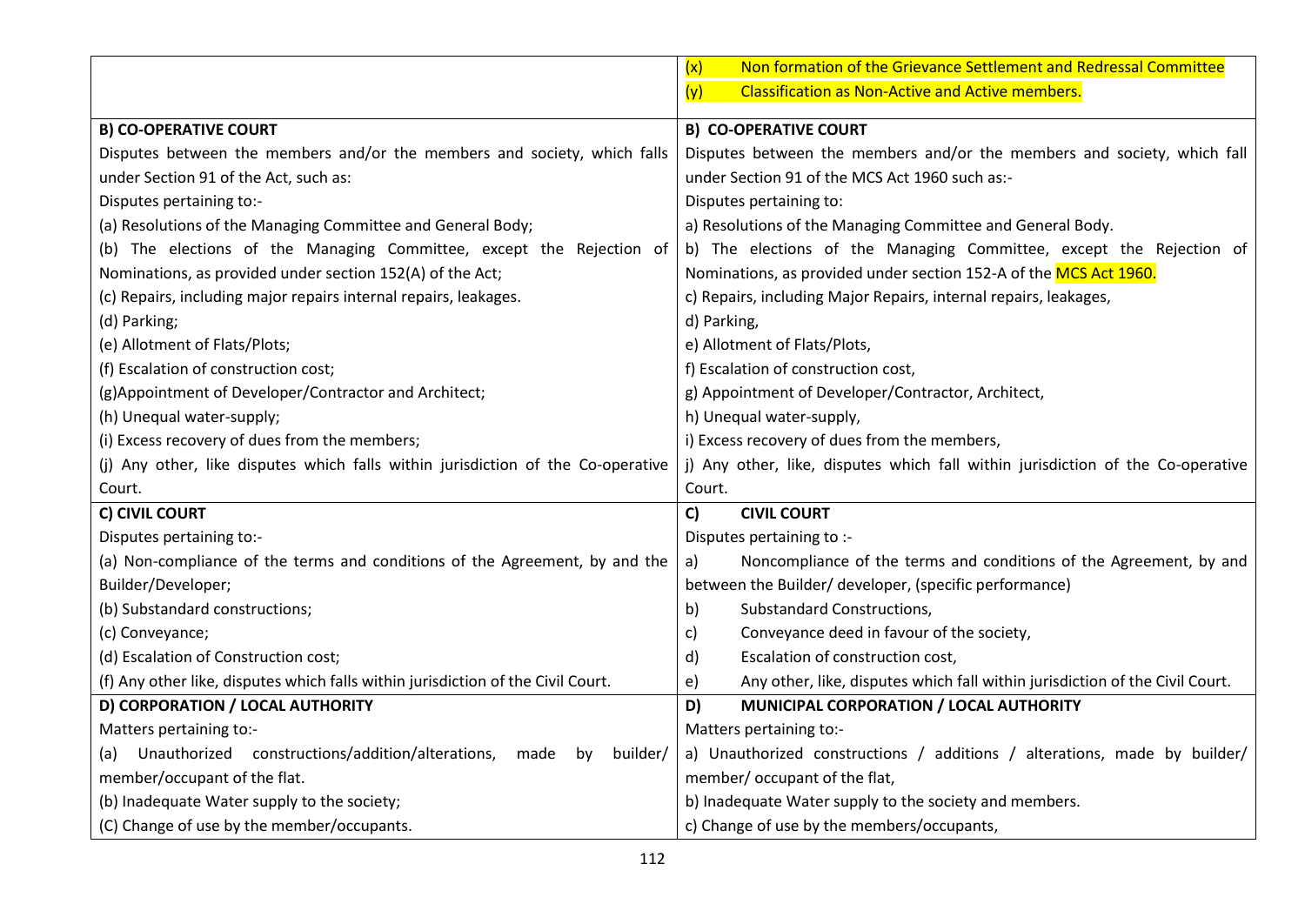| (d) Building's structural problems.                                                    | d) Building's structural problems.                                                    |
|----------------------------------------------------------------------------------------|---------------------------------------------------------------------------------------|
| (e) Any other, like matters which falls within jurisdiction of the Corporation / local | e) Any other, like, matters which fall within jurisdiction of the Corporation/ local  |
| authority.                                                                             | authority for eg. Property tax, streetlights, garbage, and other civil amenities etc. |
|                                                                                        |                                                                                       |
| E) POLICE                                                                              | <b>E) POLICE</b>                                                                      |
| Matters pertaining to:-                                                                | Matters pertaining to :-                                                              |
| (a) Nuisance carried by the unauthorized use of the Flat/Shop/Parking                  | a) Nuisance carried by the Unauthorised user of the Flat/Shop/Parking                 |
| Space/Open space in the society, by the members, builder, occupants or any             | Space/Open space in the society, by the members, builder, occupants or any            |
| other persons;                                                                         | other persons,                                                                        |
| (b) Threatening/Assault by or to the members of the society;                           | b) Threatening/Assault by or to the members of the society, and official body.        |
| (c) Any other like matters which falls within jurisdiction of the Police.              | c) Any other, like, matters which fall within jurisdiction of the Police.             |
|                                                                                        |                                                                                       |
| F) GENERAL BODY                                                                        | F) GENERAL BODY MEETING                                                               |
| Matters pertaining to:-                                                                | Matters pertaining to :-                                                              |
| (a) Non maintenance of the property of the society by the managing                     | Non maintenance of the property of the society by the managing<br>a)                  |
| committee;                                                                             | committee.                                                                            |
| (b) Non display of Board of the name of the Society;                                   | Non display of Board of the name of the society,<br>b)                                |
| (c) Levy of excess Fine, by the managing committee for act of the member               | Levy of excess Fine, by the managing committee for act of the member<br>C)            |
| which is in violation of the bye-laws.                                                 | which is in violation of the Bye-laws.                                                |
| (d) Not allowing the authoriticated use of the available open spaces of the            | Not allowing the authenticated use of the available open spaces of the<br>d)          |
| society by the managing committee;                                                     | society, by the managing committee.                                                   |
| (e) Non insuring the property of the society, by the managing committee;               | Non Insuring the property of the society, by the managing committee,<br>e)            |
| Appointment of Architect;<br>(f)                                                       | Appointment of Architect,<br>f)                                                       |
| All other, like matters which falls within jurisdiction of the General Body.<br>(g)    | All other, like, matters which fall within jurisdiction of the General Body.<br>g)    |
|                                                                                        |                                                                                       |
| <b>G) FEDERATION</b>                                                                   | G) FEDERATION - DISTRICT/STATE                                                        |
|                                                                                        | Complaints made by the member societies of the federation.                            |
| Matters pertaining to:-                                                                | Matters pertaining to :-                                                              |
|                                                                                        |                                                                                       |
| Non allowing of the entry of the Secretary of the society, by the member;<br>a)        | a) Non allowing of the entry to the secretary of the society, by the member.          |
| Non acceptance of any communication by the member/managing<br>b)                       | b) Non acceptance of any communication by the member/managing committee.              |
| committee;                                                                             | c) Convening Special General Body Meeting provided under the Bye-law No. 97           |